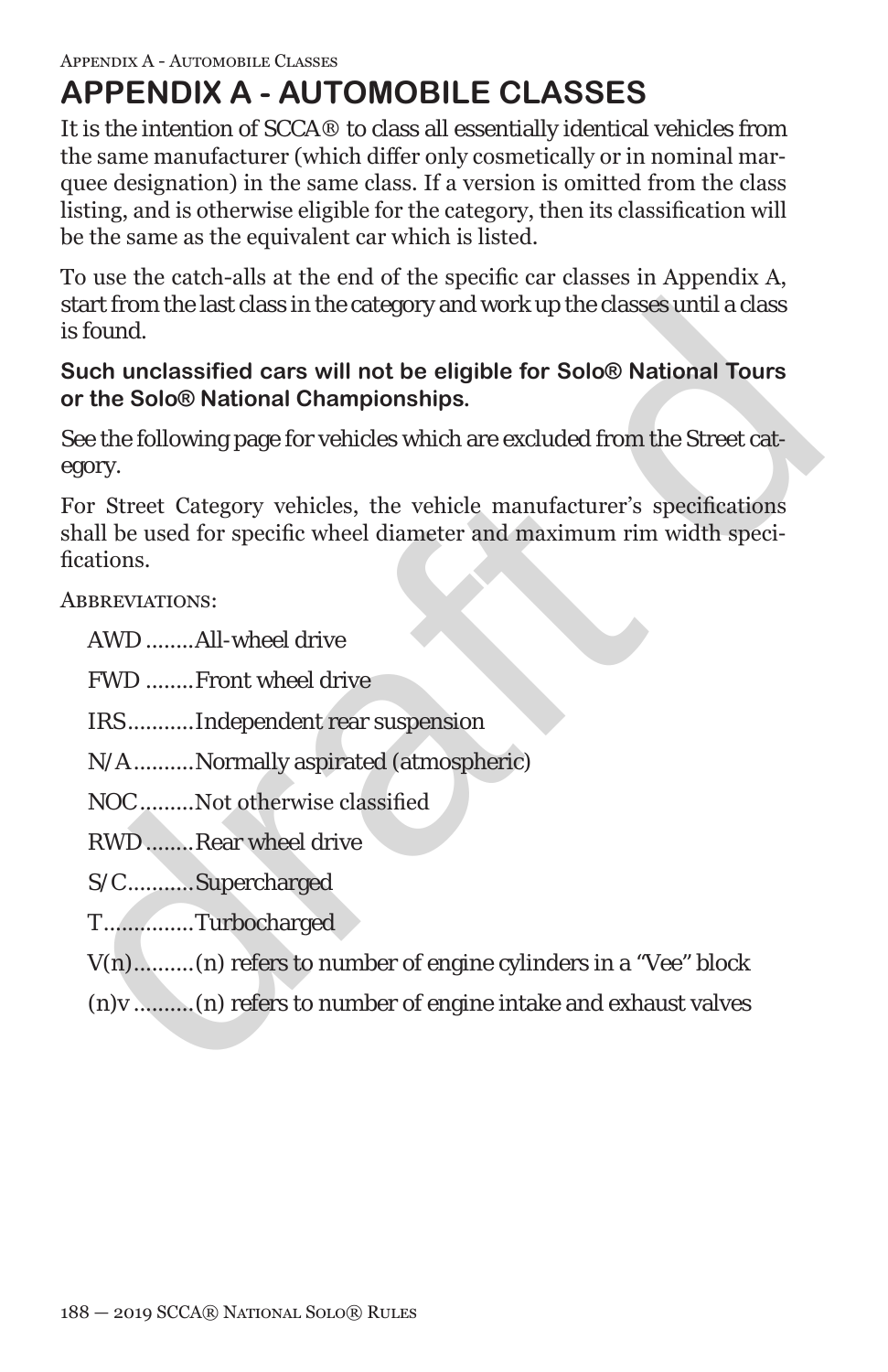Cars designated model year 1989 and older are not eligible for National Solo® competition but may continue to participate in Regional Solo® events.

Excluded from Street Category for reasons of stability per Section 3.1:

- Dodge Caliber (non-SRT)
- Fiat 500 (non-Abarth) (2012-19)
- Ford Fiesta (non-ST) (2011-19)
- Geo Tracker
- Jeep CJ series
- MINI Countryman
- Nissan Juke
- Scion iQ
- Scion xB (2004-06)
- Subaru Forester
- Suzuki Samurai
- Suzuki Sidekick

The following make/models are not eligible for Street Category:

- Audi R8 GT & R8 Plus
- BMW 325 M-Technic
- BMW M3 Lightweight
- Callaway Corvette
- Chevrolet Camaro SS and Pontiac Firebird WS6 (Level 1 & Level 2 suspension packages) (4th gen) (1993-2002)
- Ferrari 355
- Ferrari 360 (NOC)
- Ferrari (NOC)
- Ford GT
- Lamborghini (NOC)
- Lotus Elan M100
- Lotus Sport Elise (2006)
- Mercedes-Benz Black Edition (all)
- MINI Cooper Hardtop JCW GP (2013)
- MINI Cooper S JCW (2002-05)
- Nissan GT-R NISMO & GT-R Track Edition (2012-18)
- Oldsmobile 442 HO W-41 (Sports package option)
- Pontiac Firebird Firehawk
- Porsche 911 GT2 (1997-98, 2002-05)
- Porsche 911 GT3 RS (997) (2007-08)
- Porsche 911 Turbo S & 3.6S (964) (1992-94)
- Saleen SC (Mustang)

TION 3.1:<br>
Polge Caliber (non-SRT)<br>
• Feat 500 (non-Abarth) (2012-19)<br>
• Feat 500 (non-Abarth) (2012-19)<br>
• Feat 500 (non-Abarth) (2012-19)<br>
• Geo Tracker<br>
• MINI Countryman<br>
• Nisan Jube<br>
• Nisan Jube<br>
• Subasis Bécaus & **ACURA** NSX (2017-19) Alfa Romeo 4C (incl. Spider) (2015-19) Audi R8 (*non-GT*) (2008-15) *R8 (non-Plus) (2016-18)* TT RS (2012-13, 2018) BMW i8 (2014-19) Z8 **CHEVROLET** Camaro ZL1 1LE (2018-19) Corvette Grand Sport (2017-*19*) Corvette Z06 (*including Z07 package*) (C7) (2015-*19*) Corvette ZR1 (2009-13) DODGE & SRT Viper & Viper GTS (non-ACR, non-TA) (2013-*17*) Viper ACR (2016-17) Viper SRT (non-ACR, non-TA 2.0) (2015-17) Viper (NOC) Ferrari 360 Modena & Spider (non-Challenge Stradale) (1999-2005) **FORD** Mustang Cobra R (1993, 1995, 2000) Mustang Shelby GT350R (2015- 19) **JAGUAR** F-Type R & SVR (2018-19) Lotus Elise SC (2008-11) Evora 400 *Evora 410 Sport (2018)* Exige S (non-S260, non-Club Racer) (2007-11) McLaren MP4-12C (2012-14) Mercedes-Benz AMG (NOC) **STREET CATEGORY** | Super Street class (SS)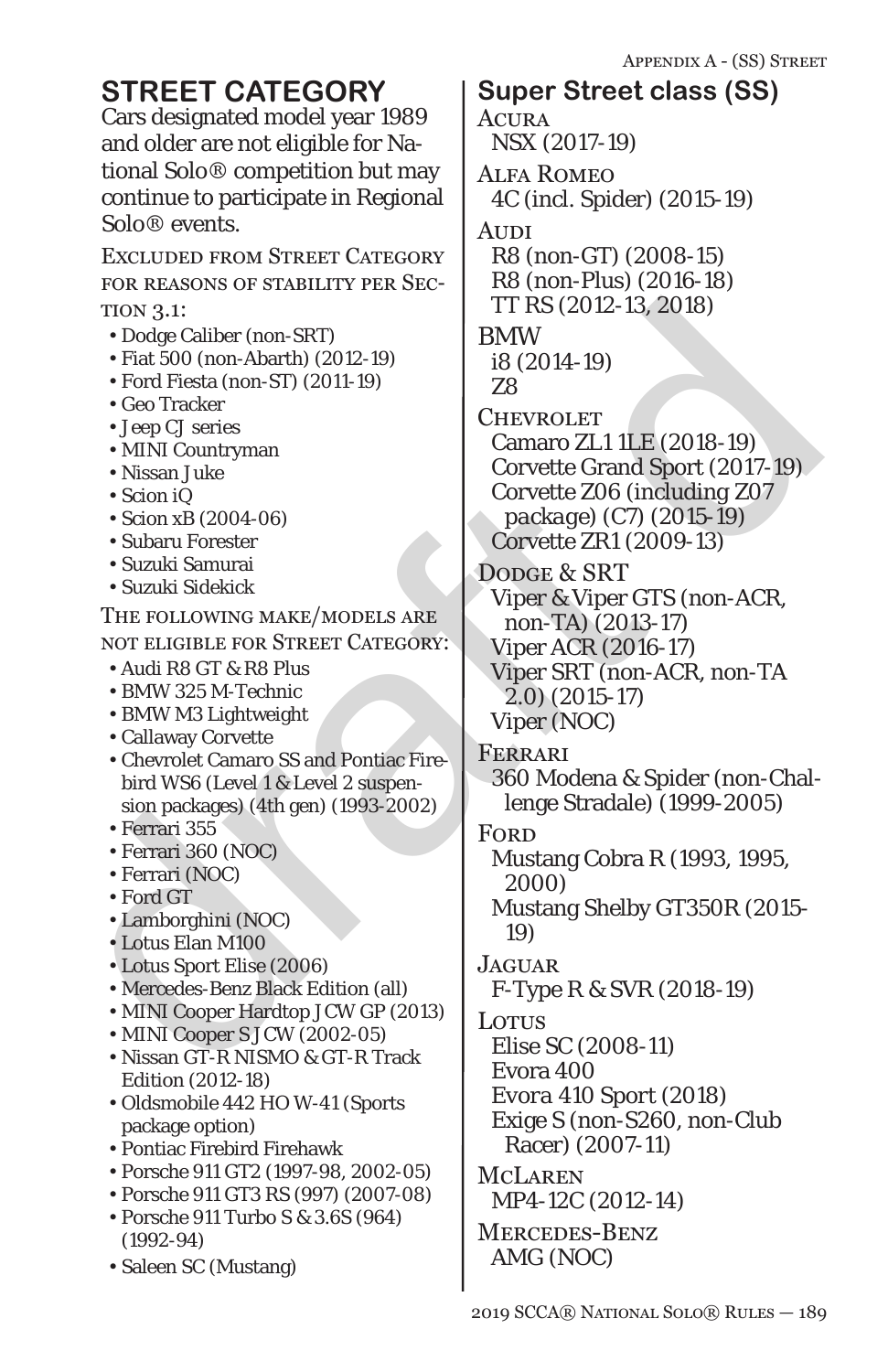Graz Graz AS, & Lurbo, & Turbo, & Lurbo S<br>
2(2012-19)<br>
12 (2012-19)<br>
2(2012-19)<br>
12 (307 chassis; incl. Carrera 4,<br>
Carrarea 45. & Carrarea S<br>
2(2004-15)<br>
12 (2006-12)<br>
12 (2006-12)<br>
12 (2006-12)<br>
12 (2006-12)<br>
12 (2006-1 **NISSAN** GT-R (excluding NISMO & Track Edition) (2009-18) **PORSCHE** 718 Boxster S & GTS (2017-19) 718 Cayman S & GTS (2017-19) 911 (991 chassis, incl. GT3; excl. GT2, GT3 RS, Turbo, & Turbo S) (2012-19) 911 (997 chassis; incl. Carrera 4, Carrera 4S, & Carrera S) (2005- 12) 911 GT3 (991.2 chassis) 911 GT3 (996 & 997 chassis, non-RS) *911 Turbo (997 chassis; non-S, non-GT2) (2006-12)* 911 Turbo & 911 Turbo S (996 chassis) (2001-05) *911 Turbo (993 chassis) (1995- 99)* 911 Turbo (964 chassis, non-S, non-3.6S) (1989-94) 911 Turbo (930 chassis) (1974- 89) Boxster Spyder (2011-13) Cayman GT4 (non-Clubsport) (2016) Cayman R (2012) Tesla Motors Roadster (all) (2008-13) "CATCH-ALL": All eligible unclassified cars not covered by another catch-all listing.

# **SS (continued) A Street class (AS)**

**ACURA** 

NSX Alex Zanardi Signature Edition

Alfa Romeo

Giulia Quadrifoglio (2017-19)

BMW

M2 Performance Edition (ZL9)

**CADILLAC** XLR

**CHEVROLET** Camaro Z28 (2014-15) Camaro ZL1 (non-1LE) (2012-15, 2017-19) Corvette (C6, non-ZR1) (2005-13) Corvette Stingray (C7) (2014-19)

Corvette Z06 (C5) (2001-04)

### **DODGE**

Viper (non-ACR) (2008-10) Viper GTS (1996-2005) Viper R/T (1992-2003) Viper SRT-10 (2003-07)

Ford

Mustang Boss 302 Laguna Seca (2012-13)

*Mustang GT w/ Performance Package - Level 2 (2018-19)* Mustang Shelby GT500 (2007- *15*)

**HONDA** S2000 CR

**JAGUAR** F-Type (NOC non-Project 7) (2014-18)

Lotus

Elise (non-SC) (2005-11) Esprit Turbo (1996-2004) *Evora S (2011-15)* Exige (non-S) (2006)

**MAZDA** 

RX-7 (1993-95)

Mercedes-Benz SLK55 AMG (2012-16)

**MORGAN** Plus 8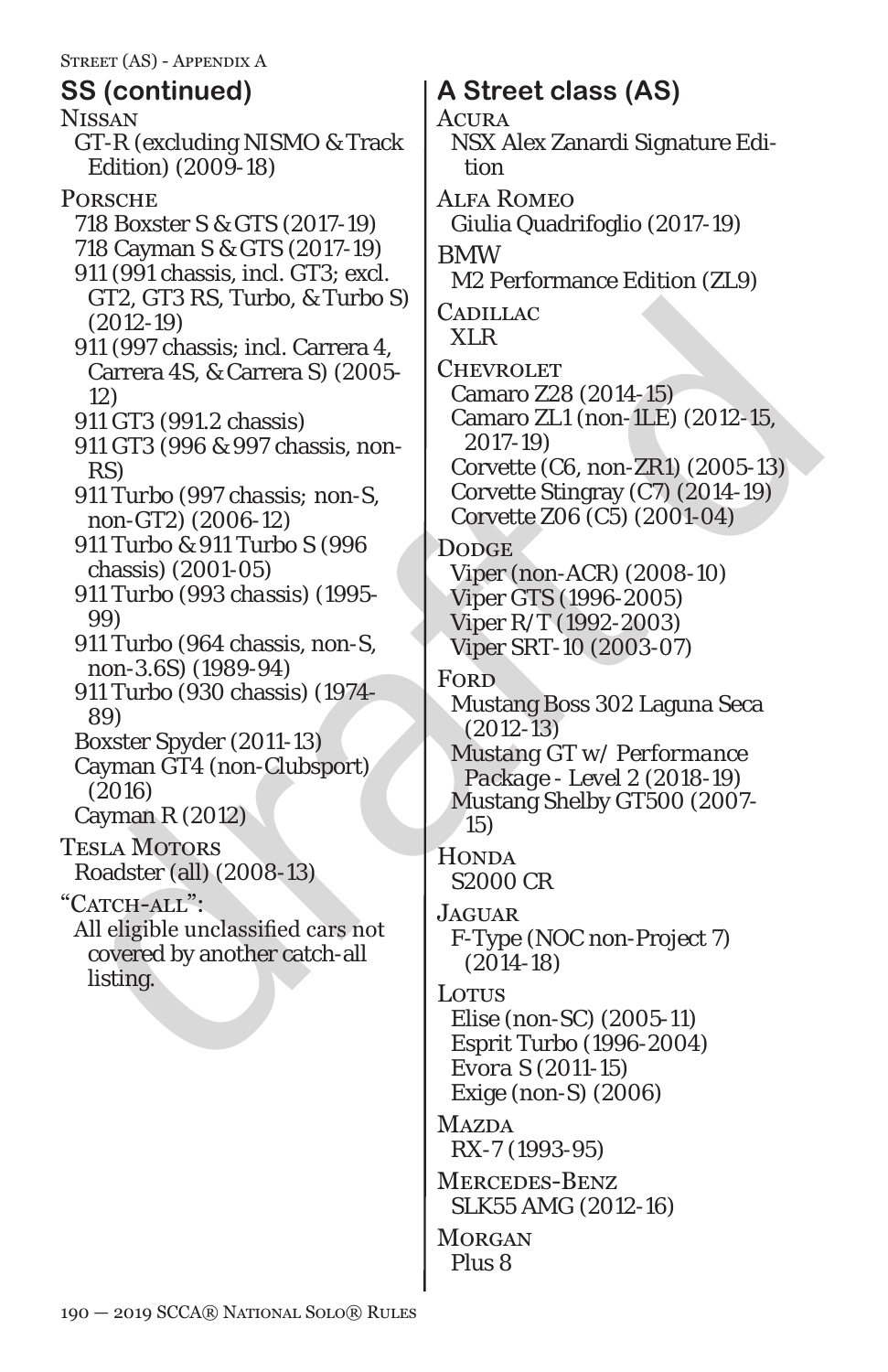NSX (non-Zanardi Edition)

# **AS (continued) B Street class (BS)**

Roadster (V6) PONTIAC Solstice GXP (Turbo) (2007-09) **PORSCHE** 718 Boxster (non-S) (2017-19) 718 Cayman (non-S) (2017-19) 911 (996, non-turbo) (1998-2005) *Boxster GTS (981 chassis) (2015- 16) Boxster S (981 chassis) (2013-16)* Boxster S (987 chassis) (2009-12) *Cayman GTS (981 chassis) (2015-16) Cayman S (981 chassis) (2013- 16)* Cayman S (987 chassis) (2009- 12) **SATURN** Sky Redline (Turbo) (2007-10)

Boxster CTS (981 chassis) (2015 <br>
16)<br>
16)<br>
Boxster S (981 chassis) (2013-16)<br>
S6 (2003-19)<br>
S6 (2003-19)<br>
S6 (2003-19)<br>
S6 (2013-18)<br>
Cayman GTS (981 chassis) (2013-12)<br>
Cayman S (981 chassis) (2013-<br>
2011-12)<br>
Cayman S RS 6 (C5 chassis) (2003-04) S4 (2010-19) S5 (2008-19) S6 (2013-18) S7 (2012-18) *TTS (2016-19)* BMW 1 Series M Coupe (2011-12) M Coupe & Roadster (2001-02) M2 (except Performance Edition ZL9) (2016-19) *M3 & M4 (F80/F82) (2015-19)* Z4 35i &35is (2009-16) Z4 M Coupe/Roadster (2006-08) **CADILLAC** ATS-V (2016-19) **CHEVROLET** *Camaro SS 1LE (V8) (2017-19)* Corvette (C5, non-Z06) (1997- 2004) Corvette (C4, all) (1984-96) **DETOMASO** Mangusta Pantera **FORD** Focus RS (2018) *Mustang Shelby GT350 (2015-19)* **JAGUAR** XKR Coupe Lexus RC-F (2015-19)

**ACURA** 

**AUDI** 

RS 3 (2017-19) RS 4 (2007-08) RS 5 (2013-15)

*Lotus Evora (non-supercharged) (2010-15)*

**MASERATI** Coupe (2002-07) GranSport (2004-07) Spyder (2002-07)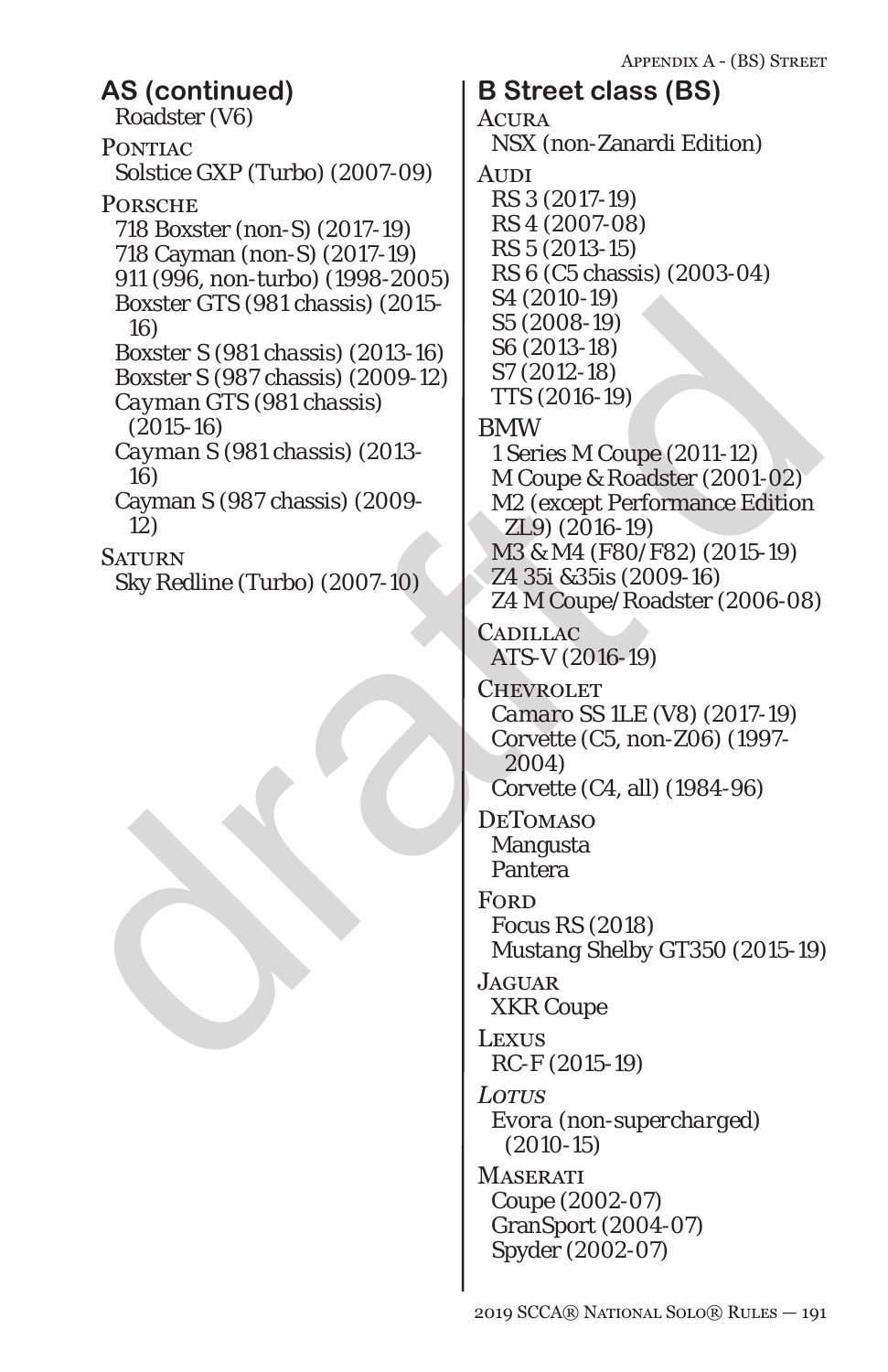**MAZDA** Miata Club Sport (2003) MX-5 Miata MS-R (2007) Mercedes-Benz C32 AMG (2002-04) CLA45 AMG (2014-19) CLK55 AMG (2001-06) E63 AMG (2010-16) GLA45 AMG (2015-19) SLK32 AMG (2002-04) SLK350 (2005-16) SLK55 AMG (2005-10) Nissan *350Z NISMO (2004-2008)* 370Z (non-NISMO) (2009-19) *370Z NISMO (2009-19)* **PORSCHE** 911 (993, non-turbo) (1995-98) 968 *Boxster (non-GTS, non-S, non-Spyder) (2013-16)* Boxster (non-S) (2009-12) Boxster (987, non-S) (2005-08) Boxster S (2005-08) *Cayman (non-GT4, non-GTS, non-R, non-S) (2013-16)* Cayman (non-S) (2009-12) Cayman (non-S) (2005-08) Cayman S (2006-08) Macan S & Turbo (2015-18) **SALEEN** Mustang (non-supercharged) **SHELBY** Cobra **TOYOTA** Supra Turbo (1993½-98) TVR 8-cyl V12 V6 **BS (continued) C Street class (CS)**

E63 AMC (2010-16)<br>
ELAS AMC (2015-19)<br>
SLK33 AMC (2003-04)<br>
SLK33 AMC (2003-04)<br>
SLK35 AMC (2003-04)<br>
SLK35 AMC (2003-04)<br>
SLK35 AMC (2003-04)<br>
SEX35 AMC (2003-10)<br>
SFRSMO (2004-2008)<br>
350Z NISMO (2009-19)<br>
3608<br>
370Z (no BMW M Coupe & M Roadster (1996- 2000) M3 (E30) (1988-91) Z3 (6-cyl, non-M) (1997-2002) *Z4 28i & 30i (2009-16)* Z4 30i & 28i (2009-16) Z4 Coupe & Roadster (non-M) (2003-08) **CHEVROLET** Corvette (1963-82) Chrysler & Plymouth Prowler Ferrari 308 & 328 **FIAT** 124 Spider (incl. Abarth) (2017- 19) *Honda S2000 (non-CR)* **JAGUAR** XKE **JENSEN** Jensen-Healey Lotus 7 & 7A **Eclat** Elan (RWD, all) Elite (all) Esprit (non-turbo) Europa **MASERATI** BiTurbo **MAZDA** MX-5 Miata (non-MS-R 2007) (2006-15) MX-5 Miata (ND chassis; including RF) (2016-19) RX-7 Turbo (1987-91) RX-8 Mercedes-Benz SLK (NOC) **NISSAN** 300ZX Turbo (1990-96)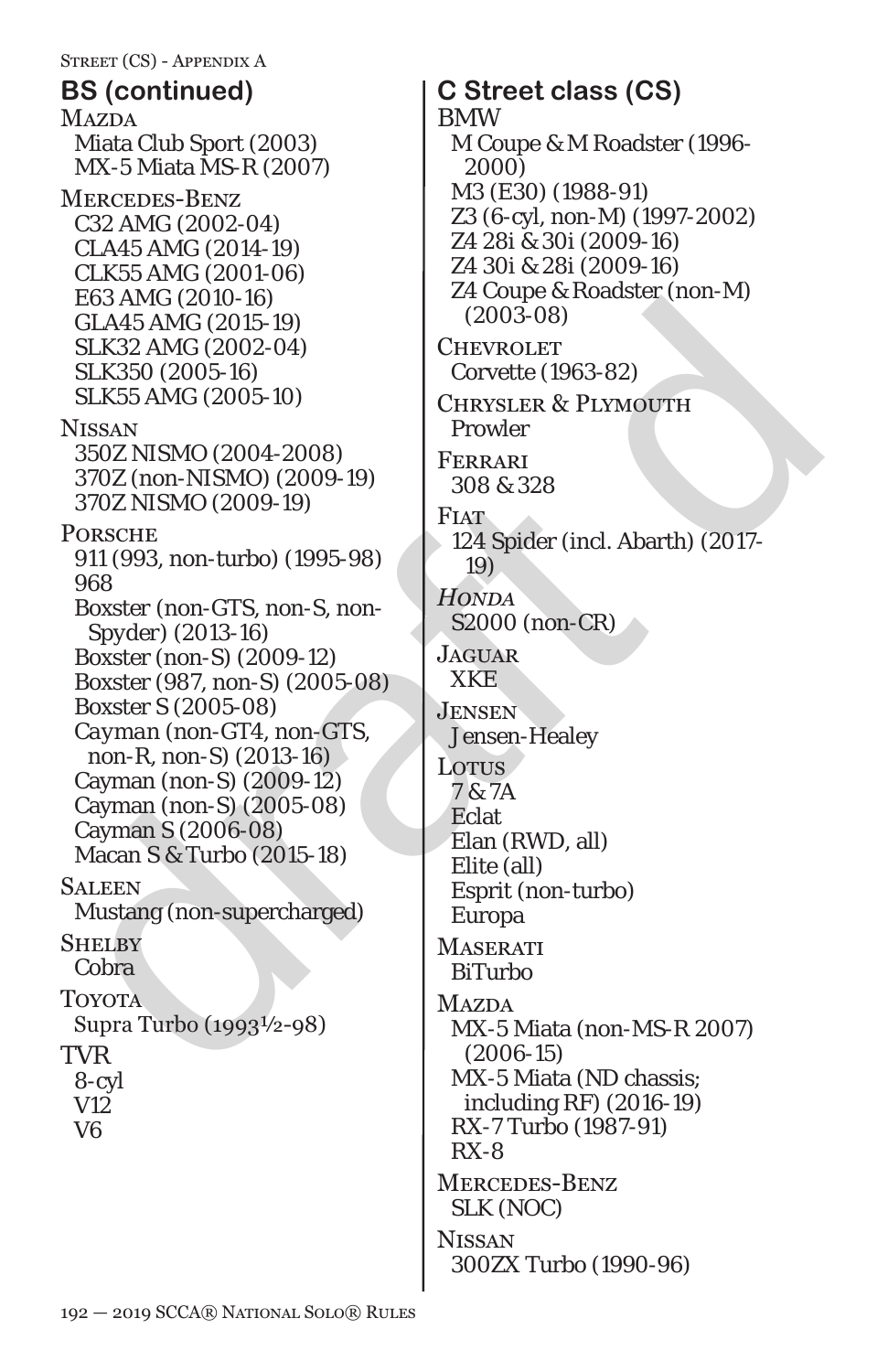*Pontiac Solstice (non-turbo; non-ZOK) (2007-10)* **PORSCHE** 356 Carrera (4-cam) 911 (non-turbo, NOC) 911 Club Sport 914 (all) 928 (all) 944 (16v) 944 Turbo (all) Boxster (986 chassis, all) (1997- 2004) Carrera 2 & Carrera 4 (964) (1989-94) *Saturn Sky (non-turbo) (2007-10)* **SCION** FR-S (with TRD suspension; incl. Release Series 1.0 and 2.0) (2013-16) **SUBARU** BRZ (with Performance Package) (2017-19) *BRZ tS (2018)* Toyota 86 (with TRD Lowering Springs, TRD Sway Bar Kit, and TRD 17 in. Forged Wheel) (2017-19) MR2 Turbo **CS (continued) D Street class (DS)**

914 (all)<br>
928 (all)<br>
944 (16v)<br>
84 (16v)<br>
84 (16v)<br>
84 (16v)<br>
84 (16v)<br>
84 (16v)<br>
85 (2.007) (2005-17)<br>
85 (2.007) (2005-19)<br>
2004-09<br>
2004-09<br>
2009-09<br>
2009-15)<br>
2008-09)<br>
2008-09<br>
2008-09<br>
2008-09<br>
2008-09<br>
2008-09<br>
20 **ACURA** Integra Type R Alfa Romeo Giulia (incl. Ti) (2017-19) Audi A3 (2.0T, all) (2015-19) A3 quattro (3.2L V6, AWD) (2006-09) A5 (2008-17) *S3 (2.0T) (2015-19)* S4 (2000-03) TT (1.8T, non-quattro/FWD) (2000-06) TT (2.0T, non-quattro/FWD) (2008-09) *TT quattro (AWD) (2008-19)* TT quattro (AWD) (2000-06) *TTS (2009-15)* BMW 128i (2008-13) 2 Series (228i, 230i) (4-cyl Turbo; F22 chassis) (2014-19) 3 Series (328i, 328d, 330i) (4-cyl turbo; F30/F31/F34) (2012-19) 3 Series (E90/E91/E92/E93; non-M3, non-turbo) (2007-13) 4 Series (428i, 430i) (4-cyl Turbo; F32/F33/F36 chassis) (2014-19) M3 (E36 chassis) (1995-99) **CADILLAC** ATS (2.0L Turbo) (2013-19) CTS (non-V, non-Vsport) (2003- 19) **CHEVROLET** Camaro LS & LT (2.0L Turbo; excluding Suspension Lowering Kit and Brembo® 6-piston Front Brake Kit) (2016-19) Camaro (V6) (2010-15) Cobalt SS (2.0L Turbo) (2008-10) **CHRYSLER** 300 (V6) (2011-19) Crossfire (non-SRT-6) **DODGE** Challenger (V6) (2011-19)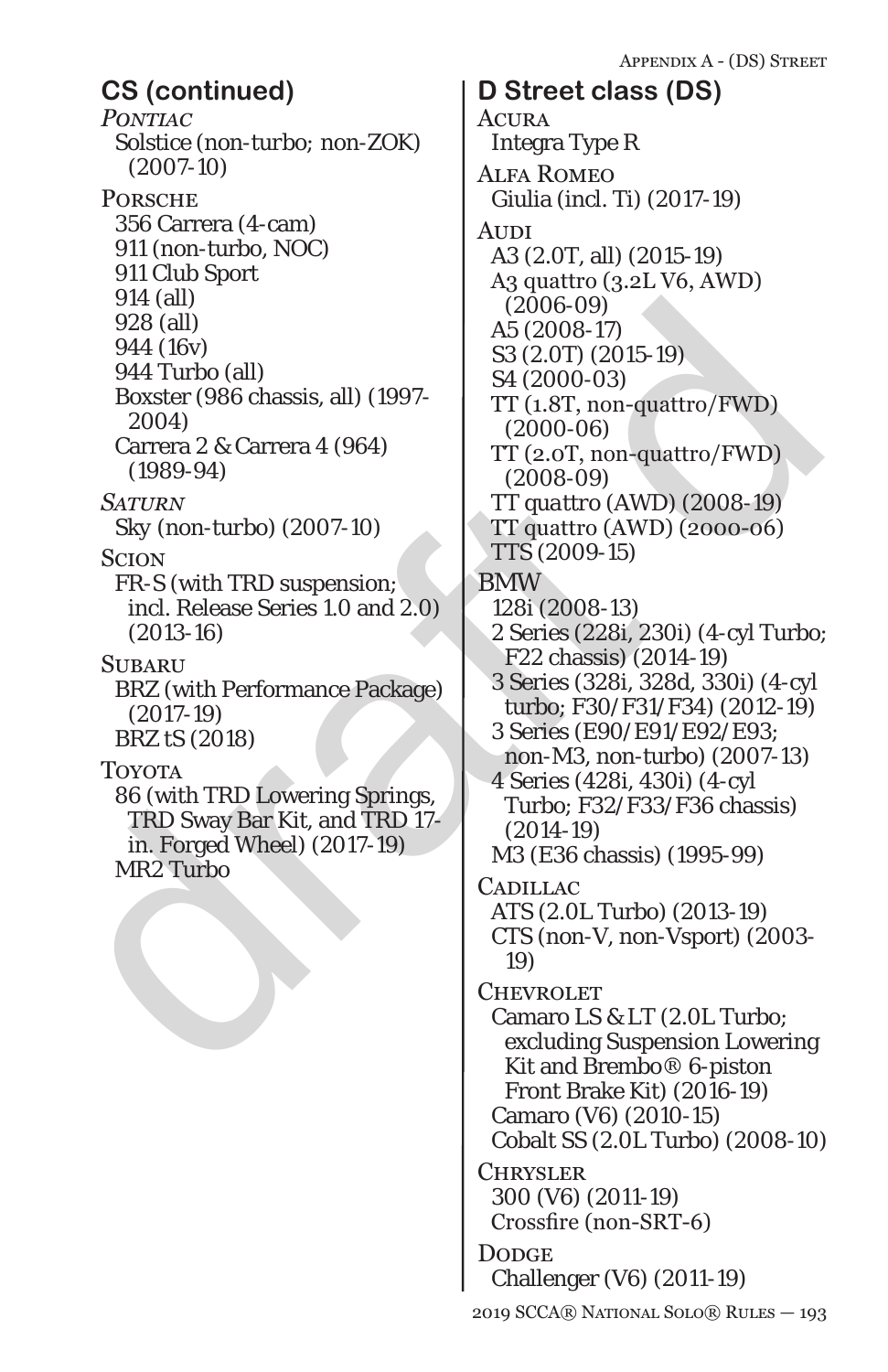$[40034] \begin{tabular}{l|c|c} HONTA & components) (2013-16) \\ \hline Cvic Type R (2017-19) & SLIBARZ (non-Performance Package) \\ \hline (2013-16) & (2013-16) & LBRZ (non-Performance Package) \\ \hline (2013-16) & (2013-16) & LBRZ (non-Performance Package) \\ \hline (2013-16) & (2010-12) & LBRZ (2019-12) \\ \hline (2013-16) & (20109-12) & (2009-19) & (2009-19) \\ \hline (2$ Street (DS) - Appendix A Charger (V6) (2011-19) **EAGLE** Talon Turbo (AWD) **FORD** *Focus RS (2016-17)* Mustang EcoBoost (2015-19) Mustang V6 (2011-17) **HONDA** Civic Type R (2017-19) Hyundai Genesis Coupe (4-cyl Turbo) (2013-16) Genesis Coupe (V6) (2010-12) **INFINITI** G35 Coupe (2003-07) G35 Sedan (2003-09) **LEXUS** GS 350 (2005-18) IS (all excl. IS-F) (2006-19) SC 400 (1992-2000) **MAZDA** Mazdaspeed6 Mercedes-Benz C-Class (6-cyl, non-AMG) (2001- 16) CLA250 4matic CLK (V6) (1998-2009) GLA250 4matic MINI Clubman John Cooper Works All4 (2017-19) Cooper Clubman JCW (2009-14) Cooper Clubman S (2008-14, 2016-19) Cooper Coupe JCW (2013-15) Cooper Coupe S (2013-15) Cooper Hardtop JCW (2006-19) Cooper Hardtop S (2002-19) Cooper Roadster JCW (2012-15) Cooper Roadster S (2012-15) **MITSUBISHI** Eclipse Turbo (AWD) *Lancer Evolution (2003-15)* Lancer Ralliart (2009-15) **DS (continued)**

*Nissan 350Z (non-NISMO) (2003-09)* **SAAB** 9-2X Aero (2.0L Turbo) (2005- 06) **SCION** FR-S (without TRD suspension components) (2013-16) **SUBARU** BRZ (non-Performance Package) (2013-16, 2017-19) Legacy 2.5GT (2005-12) *WRX STI (incl. Special Edition) (2009-19) Tesla Model 3 (2018)* **TOYOTA** 86 (without TRD suspension and wheels) (2017-19) Volkswagen *Golf R (2015-19)* Golf R (2012-13) R32 (Golf chassis) (2004, 2008)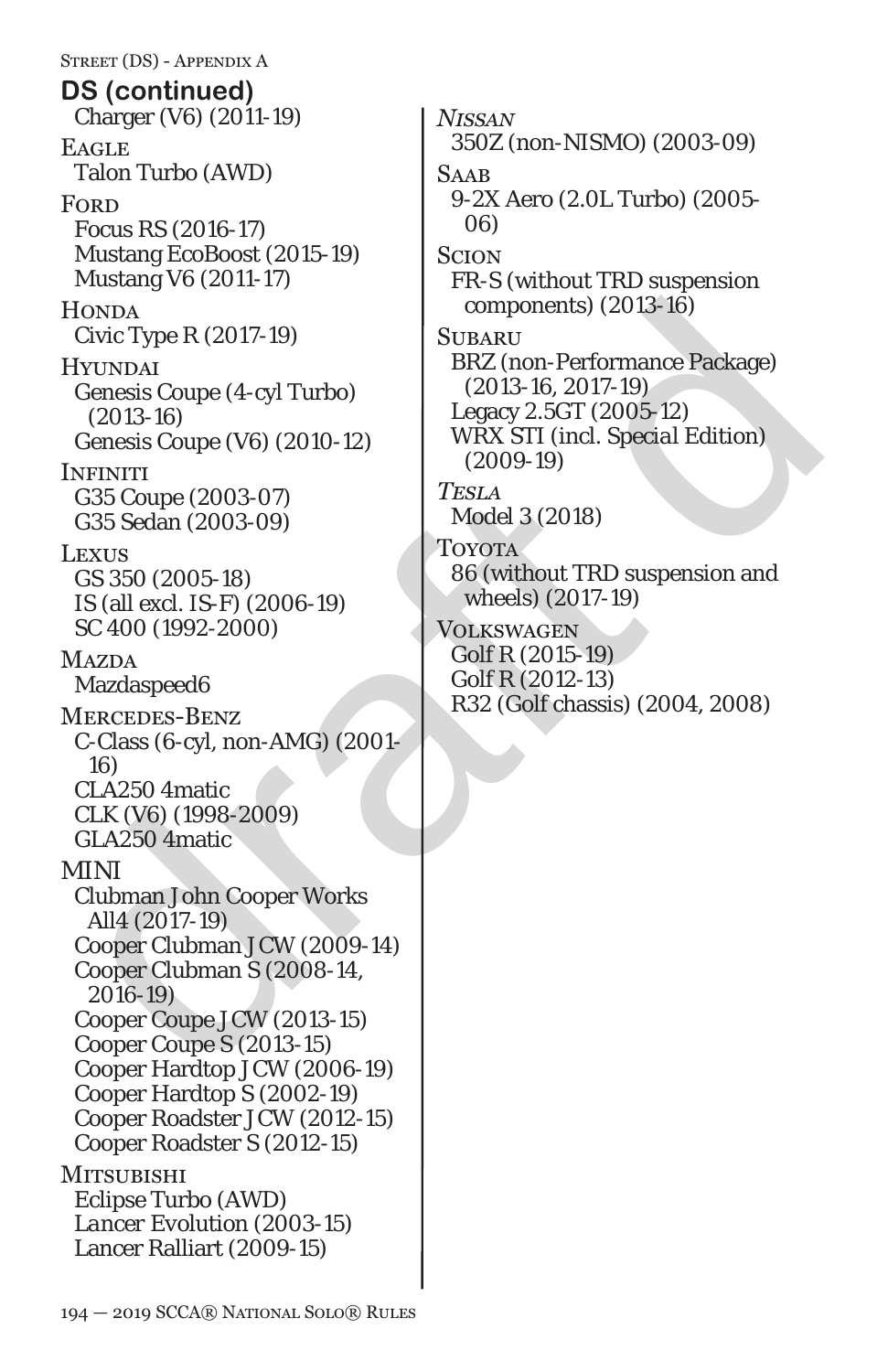Alfa Romeo 2000 GTV 2000 Spider BMW Z3 (4-cyl) (1996-98) DATSUN 2000 240Z 260Z 280Z 280ZX (non-turbo) **DODGE** Charger Turbo GLH Turbo FIAT & BERTONE X1/9 **MAZDA** Mazdaspeed Miata (2004-05) Miata (non-Club Sport 2003) (1990-2005) RX-7 (non-turbo) **MORGAN** 4/4 & Plus 4 PONTIAC Fiero (V6) **PORSCHE** 924 Turbo (Audi engine) (1979- 81) 924S (1986-88) 944 (8v) **SHELBY** Charger GLH-S (1987) **SUNBEAM** Tiger Toyota MR2 (non-turbo) (1985-95) MR2 Spyder (2000-05) MR2 Supercharged Triumph TR-8 TVR 4-cyl inline-6 **E Street class (ES) F Street class (FS)**

draft d AMC AMX Javelin (V8) **AUDI** A6 (V6 Supercharged) (2008-17) A6 (V8) (1997-2011) S4 (V8) (2004-09) BMW 135i & 135is (2008-13) 335d (2009-11) 335i & 335is (E9X chassis; 6-cyl Turbo) (2007-13) 3 Series (F30/F31 chassis; 6-cyl Turbo, non-M3) (2012-19) 4 Series (F32/F33/F36 chassis; 6-cyl Turbo) (2014-19) 5 series (V8) 6 series (E63/E64 & F12/F13 chassis) (2003-19) 8 series coupe M235i (F22) (2014-16) M240i (incl. xDrive) (2017-19) M3 (E46 & E90/E92/E93 chassis) (2000-13) M5 (1988-93, 2000-10) Buick Grand National & Regal (V6 Turbo) **CADILLAC** ATS (3.6L V6) CTS-V & CTS-Vsport **CHEVROLET** Camaro (V8 non-supercharged, NOC) Camaro (V6, 1LE) (2017-19) Camaro LS & LT (V6; excluding Suspension Lowering Kit and Brembo® 6-piston Front Brake Kit) (2016-19) Camaro SS (non-1LE) (2016-19) Camaro SS (incl. 1LE) (2010-15) Camaro SS (base car only incl. GM-installed 1LE) (1998-2002) Corvette (1953-62) SS Sedan (2013-17)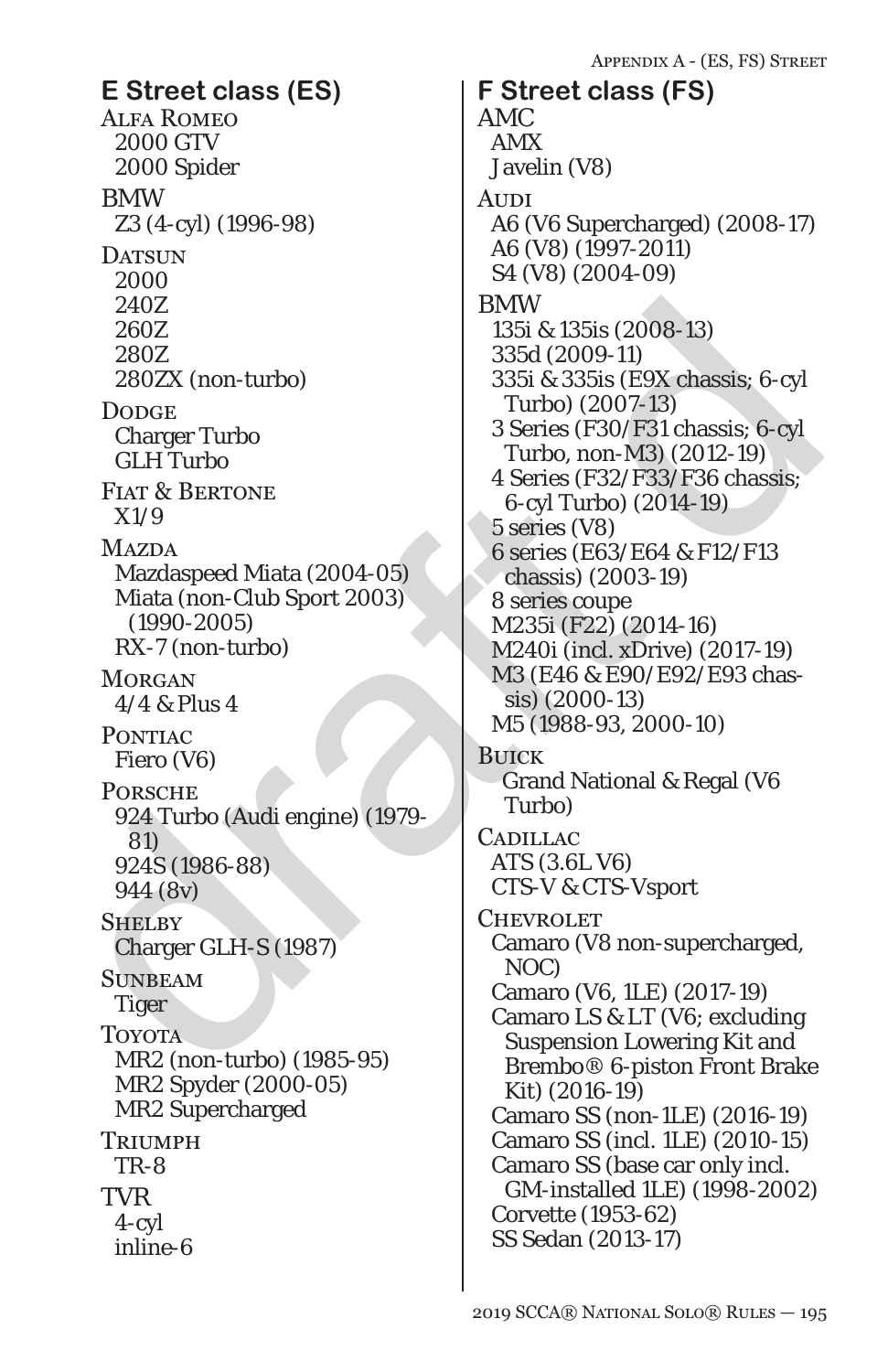Charger (V8, all) (2006-19)<br>
Magnum (V8) (2005-08)<br>
Ram SRT10 (2004-06)<br>
Fealth Turbo<br>
C300 (2007-16)<br>
Fealth Turbo<br>
C55 AMG (2005-06)<br>
C65 AMG (2005-06)<br>
C65 AMG (2005-06)<br>
C65 AMG (2005-06)<br>
C65 AMG (2005-06)<br>
C65 AMG ( Street (FS) - Appendix A **CHRYSLER** 300 (V8, all) (2004-19) Crossfire SRT-6 (2005-06) DATSUN 280ZX Turbo **DODGE** Challenger (V8, all) (2008-19) Charger (V8, all) (2006-19) Magnum (V8) (2005-08) Ram SRT10 (2004-06) Stealth Turbo **FORD** Crown Victoria Mustang (V8, NOC) Mustang Boss 302 (non-Laguna Seca) (2012-13) Mustang Cobra (2003-04) Mustang GT (*excluding Performance Package - Level 2*) (2010-19) Mustang Mach 1 (2003-04) Mustang Shelby GT (T82 & 54U factory option package only) (2007-08) Mustang SVT Cobra Thunderbird (V8) (1955-88, 2002-05) GMC Syclone Typhoon **HYUNDAI** Genesis Coupe (V6) (2013-15) **INFINITI** G37 Coupe & Sedan Q45 Q60 (2014-19) **JAGUAR** S-Type R XJ (1998-2019) XJ-S (1976-96) XK8 (1997-2006) Sedan (12-cyl) *Kia Stinger GT, GT1, & GT2 (V6 Turbo) (2018-19)* **FS (continued)**

**LEXUS** GS 400 (1998-2000) IS F (2008-14) RC (non-F) (2015-19) Lincoln LS (V8) (2000-06) Mark VIII (1993-98) Mercedes-Benz C300 (2007-16) *C450 & C43 AMG (2015-19)* C36 AMG C55 AMG (2005-06) C63 AMG (non-Black Series) (2008-19) CLK (non-V6) E55 AMG *E Class (W212 chassis; non-AMG) (2009-16)* **MERCURY** Capri (V8) Cougar (V8) (1967-88) Mitsubishi 3000 GT Turbo **NISSAN** 300ZX (non-turbo) (1990-96) 300ZX Turbo (1984-89) PONTIAC Firebird (V8, NOC) Firebird Trans Am & Formula (WS6, base car only, including GM-installed 1LE) (1998-2002) G8 (V8 & NOC) (2008-09) GTO (2004-06) Trans Am Turbo (V6) (1989) Porsche Panamera (2010-16) **SHELBY** GT350 (1965-70) GT500 (1967-70) Tesla Motors Model S (2012-14) Toyota Supra (non-turbo) (1993-98) Supra Turbo (1987-92)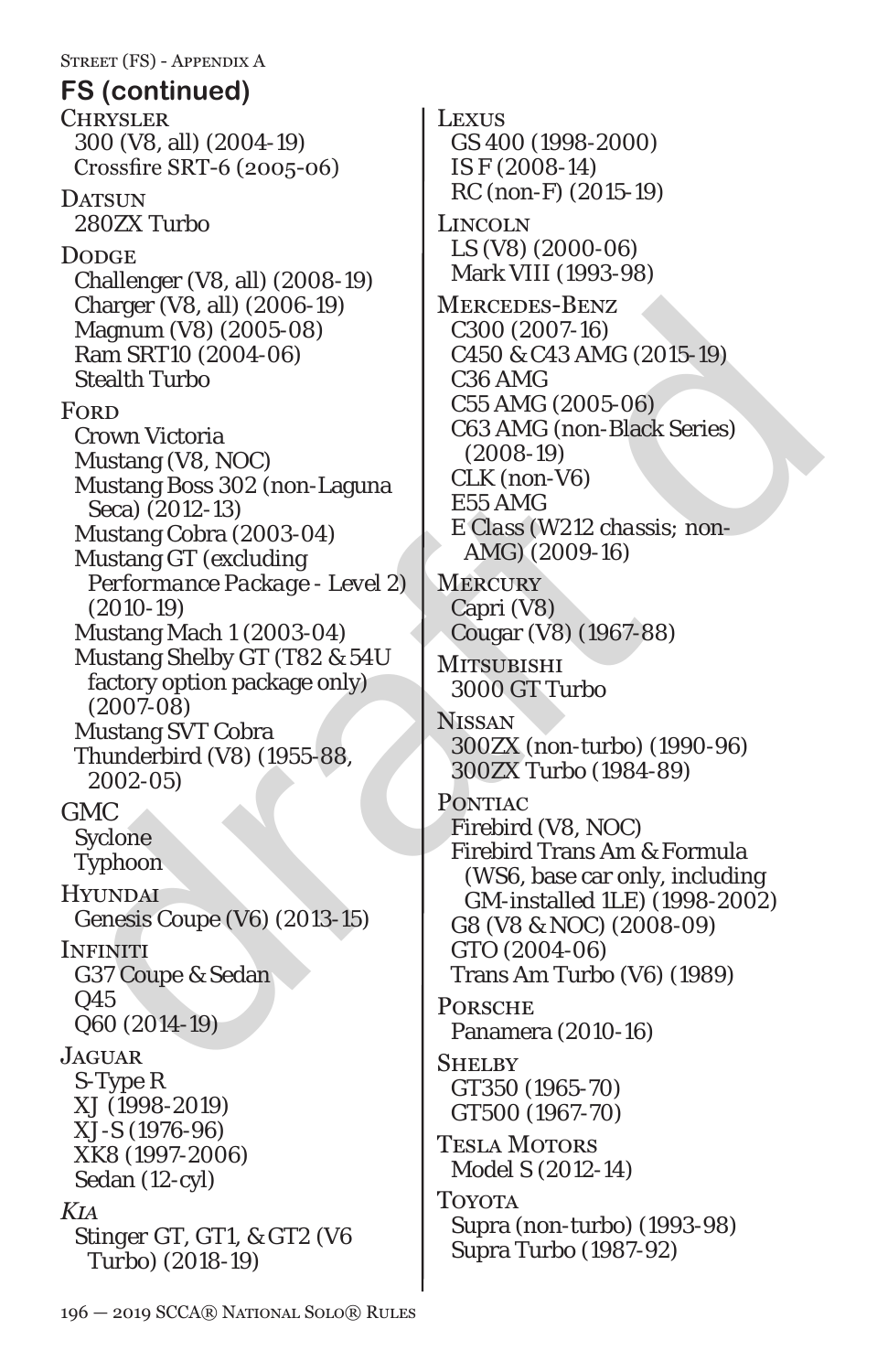|                                                                               | APPENDIX A - (GS) STREET                                                                                                                                                                                                                                                                                                                                 |
|-------------------------------------------------------------------------------|----------------------------------------------------------------------------------------------------------------------------------------------------------------------------------------------------------------------------------------------------------------------------------------------------------------------------------------------------------|
| <b>FS (continued)</b><br><b>TRIUMPH</b><br><b>Stag</b>                        | <b>G Street class (GS)</b><br><b>ACURA</b><br><b>RLX</b><br><b>TLX</b>                                                                                                                                                                                                                                                                                   |
| "CATCH-ALL":<br>V8 sedans, pick-ups, and sedan-<br>derived convertibles (NOC) | AUDI<br>A3 (1.8T; FWD) (2015-16)<br>A3 Sportback e-tron (2017-18)<br>A4 (V6 & 4-cyl Turbo)<br>A6 (V6 NOC & 4-cyl)<br>A8 & V8 quattro (AWD)<br><b>Quattro (Coupe Turbo)</b>                                                                                                                                                                               |
|                                                                               | <b>BMW</b><br>3 Series (E46 chassis; non-M)<br>$(1999 - 2006)$<br>3 Series (6-cyl, non-M3; E30,<br>E36) (1984-98)<br>320i (F30/F31/F34) (2014-19)<br>323i Convertible, 323is, 328i<br>Convertible, & 328 is (E36)<br>(1999)<br>5 Series (E28, E34, & E39 chas-<br>sis; 6-cyl, non-M5) (1985-2003)<br>6 Series (E24 chassis; 6-cyl, non-<br>M6) (1984-89) |
|                                                                               | <b>BUICK</b><br>Verano Turbo (2013-17)<br>CADILLAC<br>ATS (2.5L 4-cyl non-turbo)<br>$(2013-16)$<br>ELR (2014-16)                                                                                                                                                                                                                                         |
|                                                                               | CHEVROLET<br>Cobalt Sport (2.4L) (2008)<br>Cobalt SS (2.4L) (2006-07)<br>Cobalt SS (2.0L SC) (2005-07)<br>Malibu (all) (2008-19)<br><b>CHRYSLER</b>                                                                                                                                                                                                      |
|                                                                               | 200 (V6) (2010-17)<br>300 (V6) (2004-10)<br>Conquest Turbo<br>PT Cruiser (Turbo) (2003-09)                                                                                                                                                                                                                                                               |
|                                                                               | <b>DODGE</b><br><b>Caliber SRT4</b><br>Challenger (V6) (2008-10)<br>Charger (V6) (2006-10)<br>Conquest Turbo<br>Magnum (V6) (2005-08)<br>Neon (1995-99)                                                                                                                                                                                                  |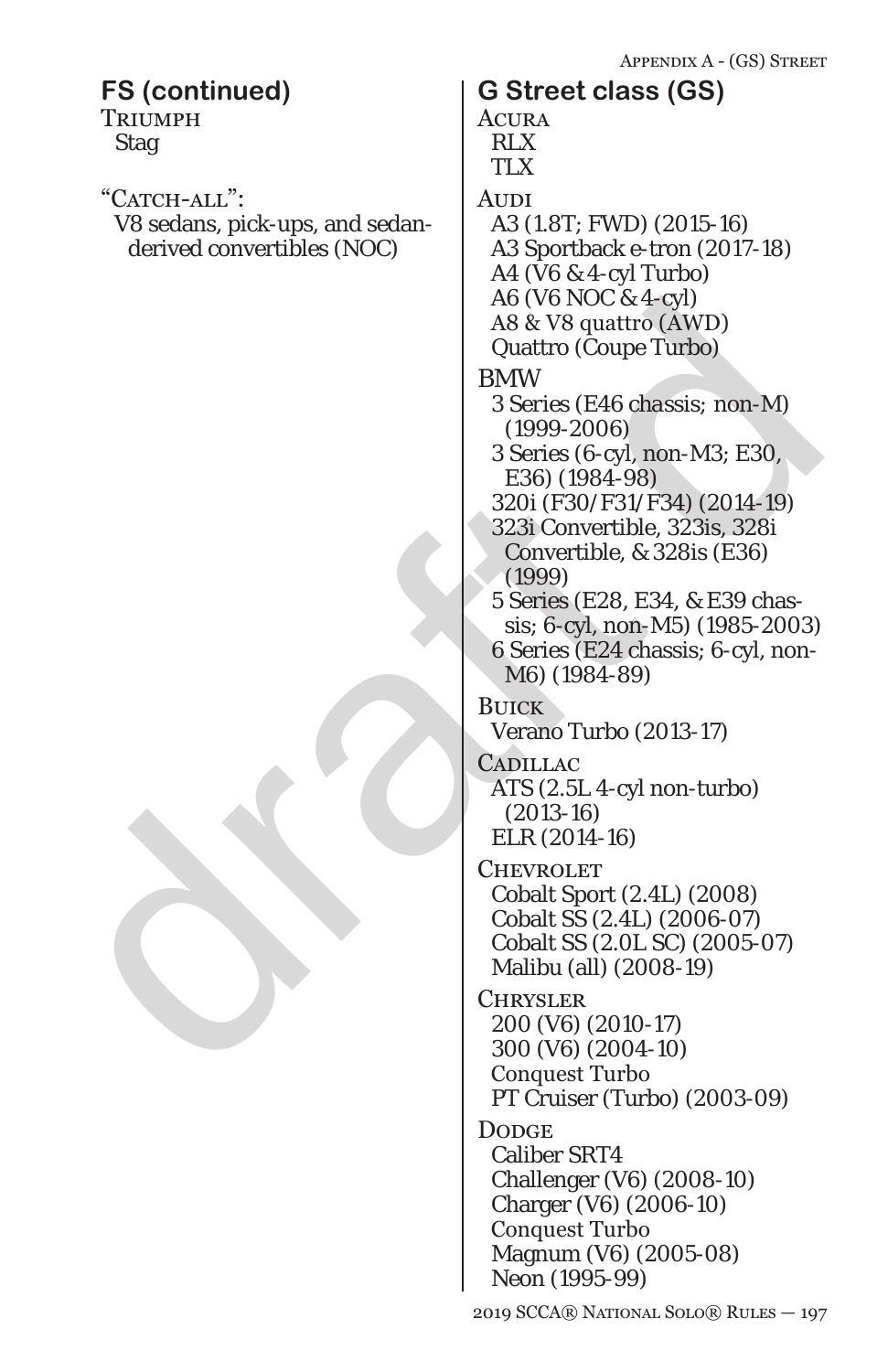Street (GS) - Appendix A SRT-4 (Neon chassis) **FORD** Focus ST (2013-18) Fusion (6-cyl) Fusion Sport (2017-19) Mustang (V6) (2005-10) Mustang SVO Taurus SHO (1996-99, 2010-19) Thunderbird (V8 & V6 Supercharged) (1989-97) ZX2 S/R (1999-2003) General Motors FWD models (4-cyl Turbo, 6-cyl, Ecotec, or Quad 4 engines, NOC) **HONDA** Civic Si (2017-19) Civic Si Mugen (2008) **HYUNDAI** Genesis Coupe (4-cyl Turbo) (2010-12) Veloster Turbo Rally Edition (2016-17) Isuzu Impulse Turbo (all) JAGUAR. S-Type (6-cyl) (2002-08) X-Type (3.0L) (2002-08) *Kia Stinger (4-cyl Turbo) (2018-19)* Lexus *IS 300 (2001-05)* SC 300 (1992-2000) **MAZDA** 323 GT Turbo (sedan) 323 GTX Turbo (AWD) Mazdaspeed Protégé Mazdaspeed3 **MERCEDES** 190E (6-cyl 2.6L & 4-cyl 16v) C230 (1999-2007) CLA250 (FWD) GLA250 (FWD) **GS (continued)**

Fairms SHO (1996-99)<br>
Thunderbird (V8 & V6 Super-<br>
Cooper Hardtop (non-S, non-<br>
charged) (1989-97)<br>
Cooper Hardtop (non-S, non-<br>
Exter, and the set of Purvious (2014-19)<br>
FWD models (4-cyl Turbo, 6-cyl<br>
For External Actio **MERCURY** Cougar (V8 & V6 Supercharged) (1989-97) **MERKUR** XR4Ti MINI Cooper Clubman (non-S, non-JCW) (2016-19) Cooper Hardtop (non-S, non-JCW) (2014-19) **MITSUBISHI** Galant (V6 & 4-cyl Turbo) Starion Turbo PLYMOUTH Neon (1995-99) **SAAB** 9-2X Linear (2.5L) Turbo models (NOC) **SATURN** ION Redline (Supercharged) **SUBARU** Impreza 2.5 (non-turbo) *WRX (non-STI) (2001-08)* Toyota Celica All-Trac Turbo Celica GT (2000-05) Celica GTS (2000-03) Volkswagen 1.8L Turbo models (NOC) (2002- 06) Beetle & New Beetle (1.8L Turbo) Corrado Golf, GTI & Jetta (1.8L Turbo) Golf, GTI & Jetta (VR6 24v) (2002-05) Golf GTI (2006-19) Jetta & GLI (2.0L Turbo) (2006- 18) Passat (1.8L Turbo) Passat (W8) Volvo S60R (except Polestar) V70R (except Polestar) Turbo models (NOC)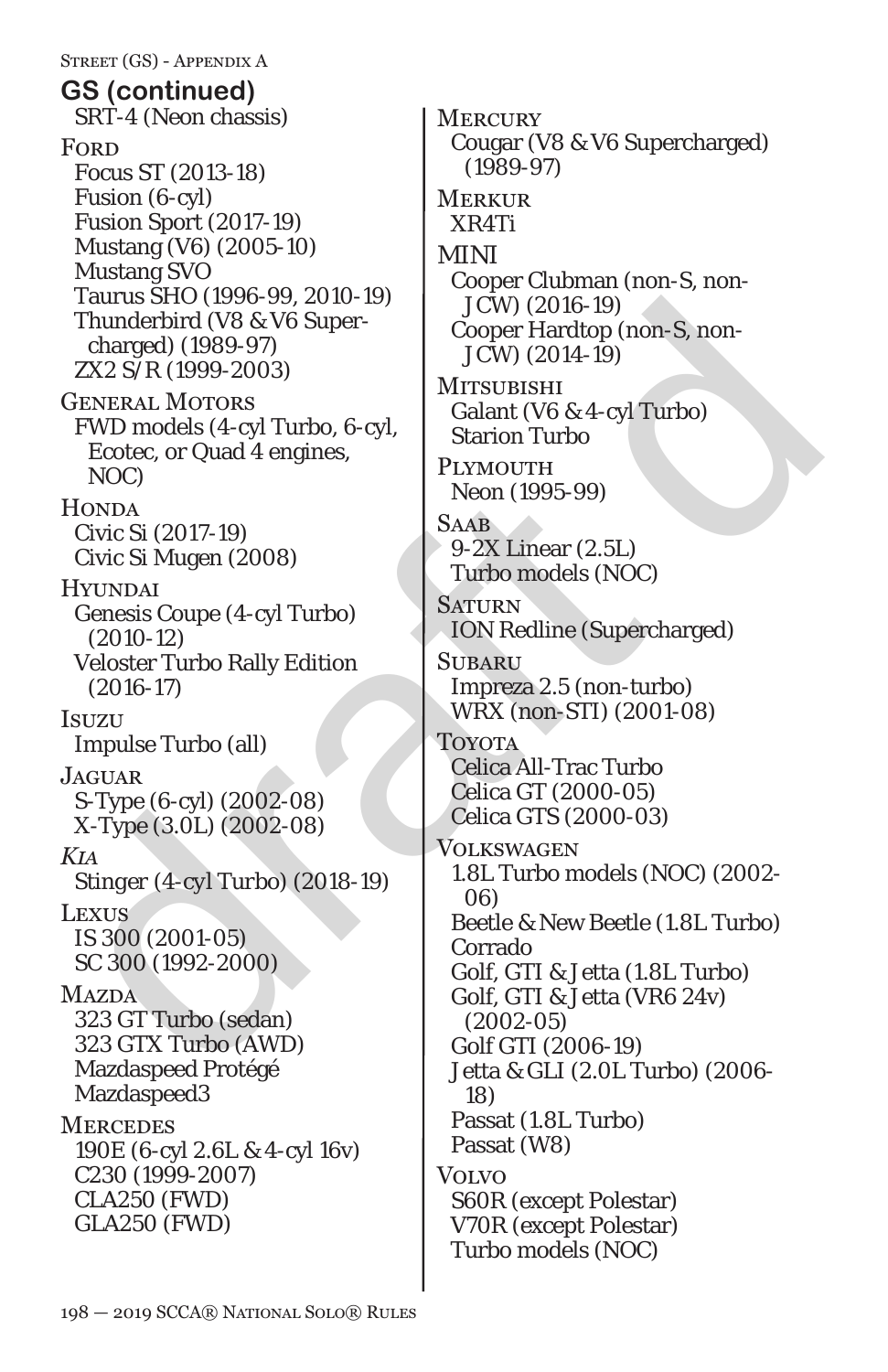### **ACURA** CL (all) ILX Integra (all except Type R) (1986- 2001) Legend RSX (all, including Type S) TL **TSX** Vigor Alfa Romeo 1300 1600 164 (non-S) (1991-93) 1750 & 1750 GTV 2000 (4-door sedan) GTV V6 Milano Sedan (NOC) AMC Gremlin (4-cyl & 6-cyl) Spirit (4-cyl & 6-cyl) **AUDI** 80 90 100 (non-S4) 200 Turbo quattro 4000 5000 (including Turbo) A3 (FWD) (2006-13) Coupe quattro (non-turbo) S4 (100 CS chassis) (1992-94) **AUSTIN** Mini Austin-Healey (all) BMW 1600 1800 2000 CS coupe 2002 318 (all) 320 (NOC) 7 Series (6-cyl) i3 (2014-19) **H Street class (HS)**

 $\begin{tabular}{l|c|c} \hline \textbf{1.53} & \textbf{Ber} (NOC) \\ \hline \textbf{1.54} & \textbf{1.55} \\ \hline \textbf{1.55} & \textbf{1.56} \\ \hline \textbf{1.56} & \textbf{1.57} \\ \hline \textbf{1.57} & \textbf{1.58} \\ \hline \textbf{1.58} & \textbf{1.59} \\ \hline \textbf{1.59} & \textbf{1.50} \\ \hline \textbf{1.50} & \textbf{1.50} \\ \hline \textbf{1.51} & \textbf{1.50}$ **BUICK** Reatta Verano (non-turbo) (2013-17) **CADILLAC** Catera **CHEVROLET** Aveo Beretta (NOC) Bolt Camaro (4-cyl & 6-cyl) (1967- 2002) Chevette Cobalt (2.2L, all) (2005-10) Corvair (all) Cruze Nova (FWD) (1986-88) Nova (RWD, 4-cyl & 6-cyl) (1962- 79) Sonic (all) (2012-19) Spectrum Sprint Vega & Cosworth Vega Volt (2011-19) **CHRYSLER** 200 (4-cyl) (2010-17) 300M (1999-2004) Cirrus (V6) Laser (all) PT Cruiser (non-turbo) (2001- 2010) Sebring (all) **DAEWOO** (all) DATSUN 1200 1500 & 1600 Roadster 210 & B-210 310 510 610 710 810  $F-10$ **DODGE** 024 Avenger (all)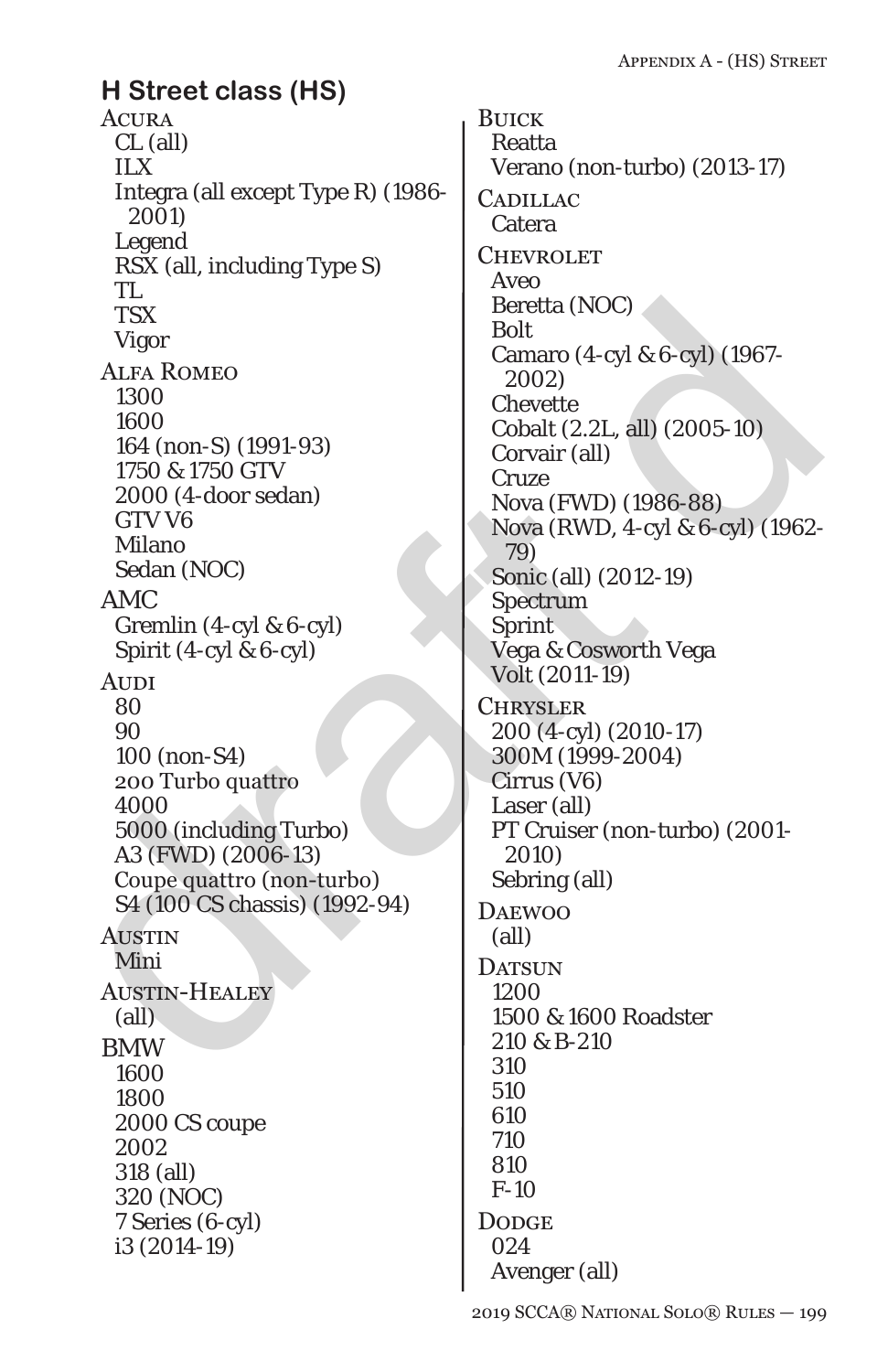#### Street (HS) - Appendix A

Challenger (1978-83) Charger (non-turbo, FWD) (1981- 87) Colt (all) Dart (FWD) (2013-17) Daytona (all) GLH (non-turbo) Intrepid Lancer Turbo Neon (2000-05) Omni Rampage Shadow (all) Spirit (all) Stealth (non-turbo) Stratus (all) **EAGLE** Summit (all) Talon (all, FWD) **FIAT** 500 Abarth (2012-19) NOC **FORD** Aspire Contour (all) Cortina Escort (non-ZX2 S/R) EXP Festiva Fiesta (1976-80) Fiesta ST (2014-19) Five Hundred Focus (non-ST 2013-18 and non-RS) Fusion (4-cyl) Mustang (V6) (1994-2004) Mustang (4-cyl, 6-cyl, & 4-cyl Turbo except SVO) (1964½-93) Pinto Probe (all) Taurus (non-SHO) Taurus SHO (1989-95) Tempo (all) Thunderbird (V6, non-S/C) (1989-97) Thunderbird Turbo Coupe  $ZX2$  (non- $S/R$ ) **HS (continued)**

Example<br>
Mean (2000-05)<br>
Mean (2000-05)<br>
Shadow (all)<br>
Shadow (all)<br>
Shadow (all)<br>
Shadow (all)<br>
Shadow (10)<br>
Shadow (10)<br>
Shadow (10)<br>
Shadow (10)<br>
Shadow (10)<br>
Continue<br>
Carrier (1095-2015)<br>
Exactic (10)<br>
Carrier (1095-General Motors FWD models (NOC) RWD V6 models (NOC) **GEO** Metro Prizm Spectrum Storm **HONDA** 600 800 Accord (all) Civic (all, excluding Mugen 2008) (1975-2015) Civic (non-Si, non-type R) (2016- 19) CRX (all) CR-Z del Sol & Civic del Sol (all) Fit Insight Prelude (all) Hyundai Accent (1995-2019) Elantra (incl. GT Turbo) (1990- 2019) Scoupe Tiburon Veloster (non-turbo) (2012-17) Veloster Turbo (non-Rally Edition) (2012-17) NOC **INFINITI** G20 M30 **Isuzu** I-Mark Impulse (non-turbo) Stylus **JAGUAR** 120 140 150 X-Type (2.5L) (2002-05) Kia Forte & Forte Koup (2.0L & 2.4L)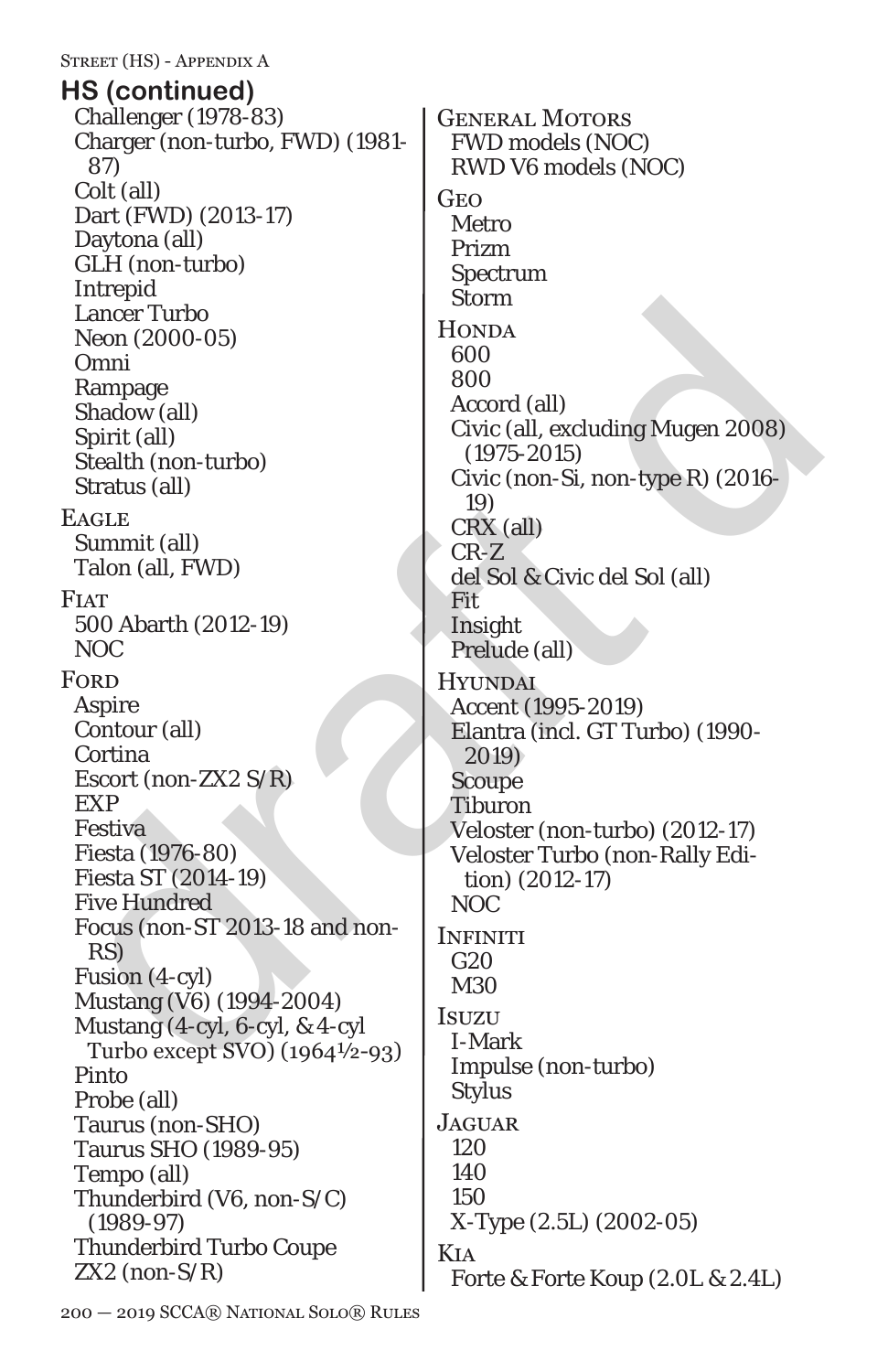Forte5 (2014-18) Optima Rio (2012-19) Sephia Spectra5 **LANCIA** Beta Scorpion **LEXUS** CT 200h (2011-17) ES 250 ES 300 GS 300 Lincoln LS (V6) LOTUS Cortina **MAZDA** 323 (non-turbo) 626 808 929 Cosmo GLC Mazda2 (2011-14) Mazda3 (2004-18) Mazda6 (all) Millenia (all)  $MX-3$  $MX-6$  (all) Protégé (non-Mazdaspeed) R100 RX-2 RX-3  $RX-4$ **MERCEDES** 280 (1995-2000) NOC **MERCURY** Bobcat Capri (all except V8) Cougar (4-cyl & V6 non-S/C)  $LN-7$ Lynx Milan (all) Montego **HS (continued)**

 $\begin{tabular}{llllllllll} \textsc{Leips} & \textsc{MINI} & \textsc{MINI} & \textsc{Iclbman} (non-S, non-JCW) & \textsc{C1} & \textsc{C1} & \textsc{C2} & \textsc{C2} & \textsc{C2} & \textsc{C2} & \textsc{C2} & \textsc{C2} & \textsc{C2} & \textsc{C2} & \textsc{C2} & \textsc{C2} & \textsc{C2} & \textsc{C2} & \textsc{C2} & \textsc{C2} & \textsc{C2} & \textsc{C2} & \textsc{C2} & \textsc{C2} & \textsc{$ Mystique (all) Sable Scorpio Topaz (all) **Tracer** MG all MINI Clubman (non-S, non-JCW) (2008-14) Cooper Coupe (non-S, non-JCW) (2012-15) Cooper Hardtop (non-S, non-JCW) (2002-13) Cooper Roadster (non-S, non-JCW) (2012-15) **MITSUBISHI** 3000 GT (non-turbo) Cordia Eclipse (all, FWD) (1989-2012) Galant (4-cyl non-turbo) Lancer (non-turbo) Mirage *(1978-2003)* **Precis** Premier Starion (non-turbo) **Tredia** Nissan/Datsun 200SX (all) 240SX 300ZX (non-turbo) (1984-89) Altima (all) Leaf (2011-19) Maxima (all) NX1600 NX2000 (1991-93) Pulsar Sentra (all) Stanza Versa (2007-19) **OLDSMOBILE** Calais W41 Opel 1100 1900 GT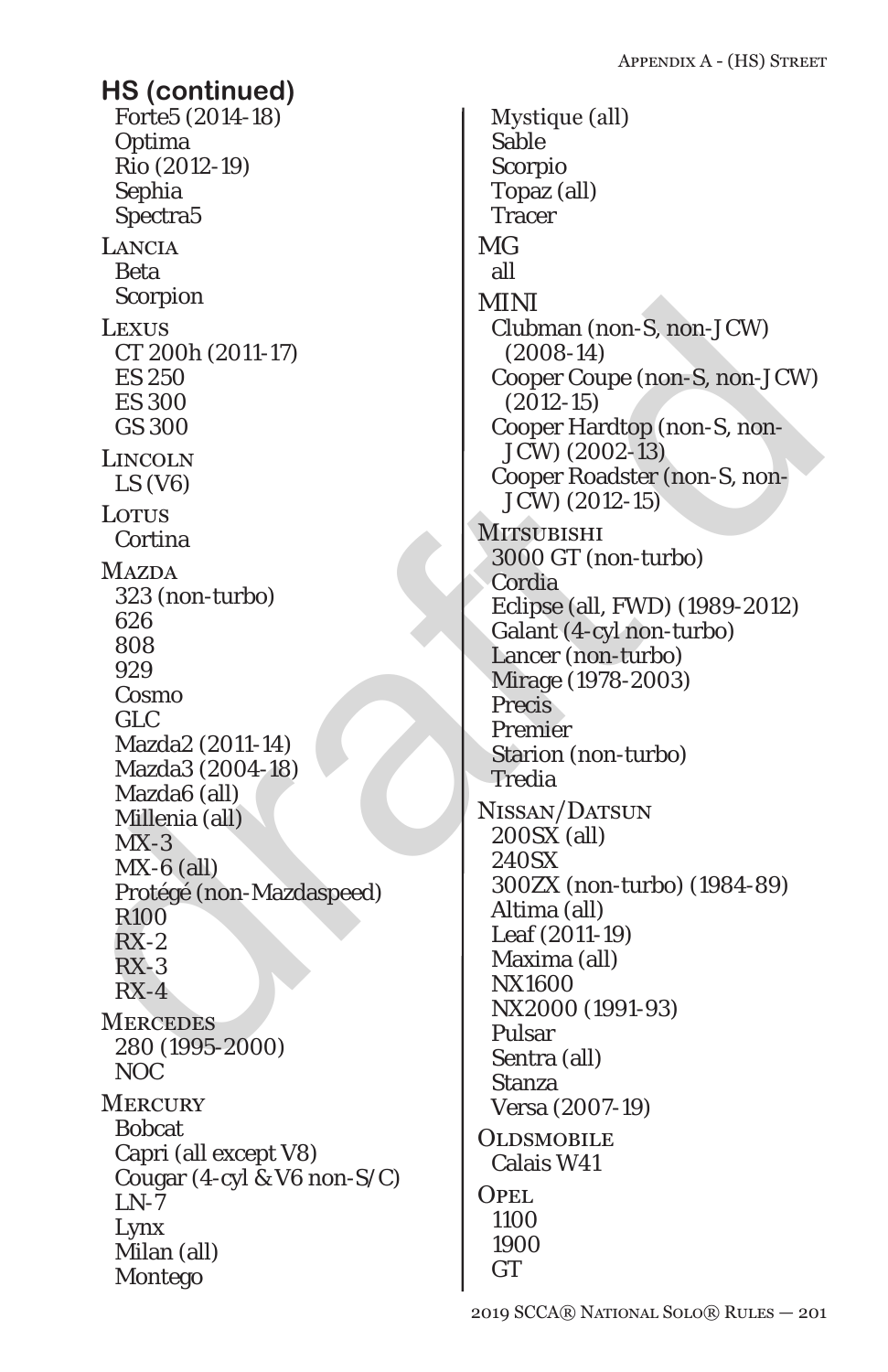Street (HS) - Appendix A Isuzu Manta **PEUGEOT** 405 (all) 505 (1979-91) **PININFARINA** 2000 PLYMOUTH Acclaim (all) Arrow Champ Colt Horizon Laser (non-turbo) Neon (2000-01) Sapporo Scamp Sundance (all) TC3 Turismo **PONTIAC** Fiero (4-cyl) Firebird (4-cyl & 6-cyl) G5 (all) G8 (V6) (2008-09) LeMans (FWD) (1988-93) Sunfire T-1000 Vibe **PORSCHE** 356 (non-Carrera) 912 924 (Audi engine, non-turbo) **RENAULT** NOC **SAAR** 900 (V6) (1994-97) NOC **SATURN** 8v engine Astra (2008-09) DOHC model (NOC) ION (non-supercharged) L series (all) **HS (continued)**

PLYMOUTH<br>
Acclaim (all)<br>
Acclaim (all)<br>
Charger (non-turbo)<br>
Charger (non-turbo)<br>
Colt<br>
Horizon<br>
Legacy (NOC)<br>
Legacy (NOC)<br>
Signoro<br>
Legacy (NOC)<br>
Signoro (2000-01)<br>
Signoro MCC)<br>
Signoro Mapline<br>
TC3<br>
Turismo<br>
Samp<br>
Sum **SCION** iA (2016) iM (2016) tC (incl. Release Series 5.0 2009) (2005-16) xA (2004-06) xB (2008-12) SHELBY Charger (non-turbo) **SUBARU** Impreza (NOC) Impreza 2.0i Legacy (NOC) SVX Sedan Turbo (NOC) NOC **SUNBEAM** Alpine **Suzuki** Esteem GL Forenza Kizashi (2010-13) **Swift** SX4 sedan (2007-13) **TOYOTA** Camry (all) Celica (FWD; NOC) Celica (all, non-AWD) (1971-99) Corolla Cressida Echo Matrix Paseo Prius (all) **Starlet** Supra (non-turbo) (1979-92) Tercel Yaris **TRIUMPH** all except Stag & TR-8 Volkswagen air-cooled engine (all) diesel engine (non-turbo) (all) Beetle (2.0L) Dasher *e-Golf (2015-18)*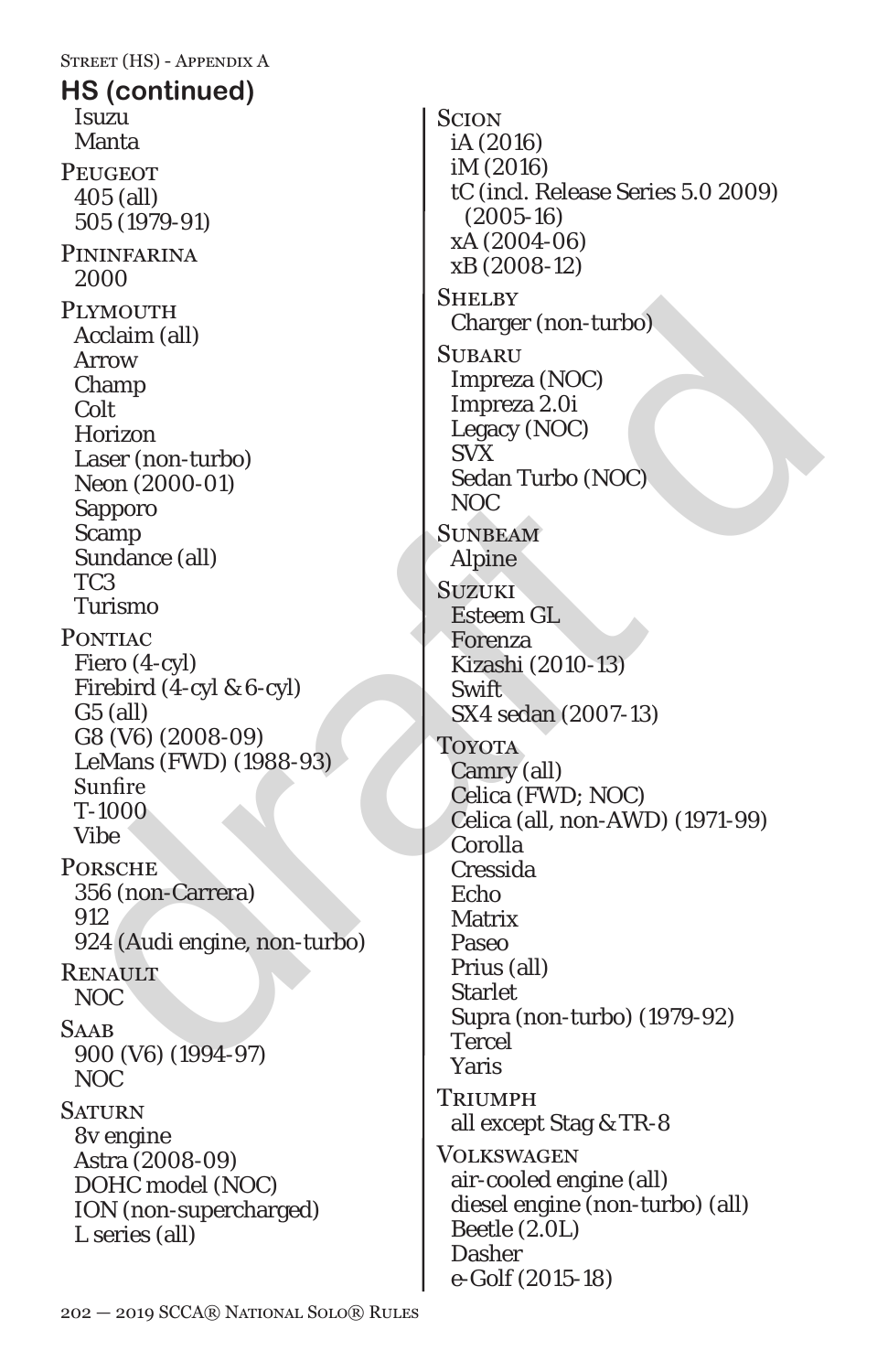# New Beetle (NOC)<br>
New Beetle (NOC)<br>
Pasat (4-cyl non-turbo & V6)<br>
Rabbit (2007-09)<br>
Rabbit (2007-09)<br>
Schocco (all)<br>
VRG (FWD, NOC)<br>
VOLVOC<br>
2010<br>
NOC<br>
NOC<br>
2010<br>
NOC<br>
2010<br>
NOC<br>
2010<br>
NOC<br>
2010<br>
2020<br>
NOC<br>
2020<br>
2020<br>
202 Eos (2.0T) (2007-16) Fox Golf, GTI, & Jetta (16v non-turbo) Golf, GTI, & Jetta (8v, all) Golf TDI *Jetta (1.4T) (2016-19)* Jetta (2.5L) (2005-14) Jetta TDI (2005-06, 2009-15) New Beetle (NOC) Passat (4-cyl non-turbo & V6) Quantum Rabbit & Rabbit GTI (all, NOC) Rabbit (2007-09) Scirocco (all) VR6 (FWD, NOC) Volvo C30 NOC Yugo all **HS (continued)**

"CATCH-ALL": RWD pickup trucks (NOC)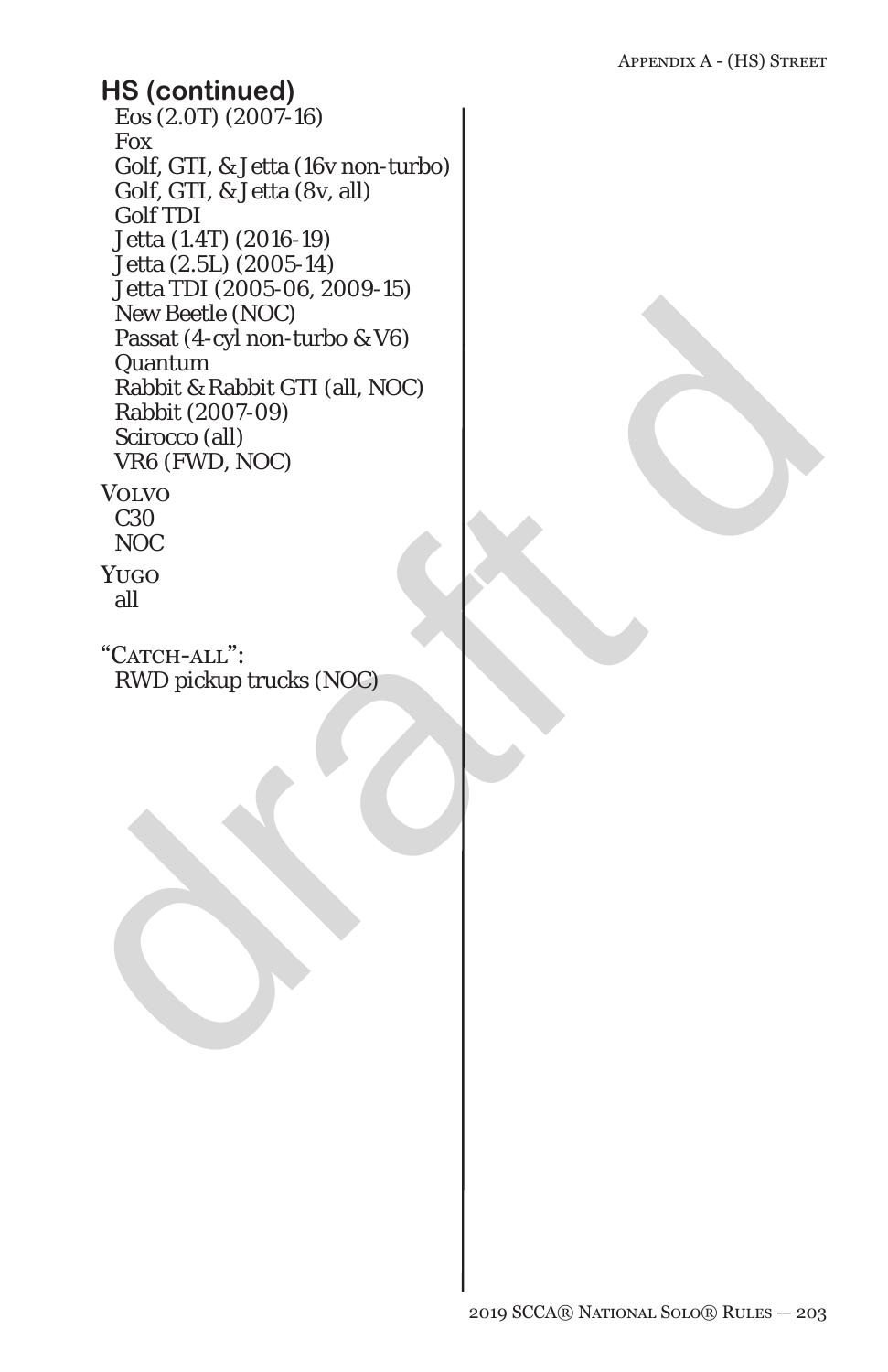### Street (SSR) - Appendix A

This class combines high-performance production cars with the highest performing DOT tires. All rules are the same as Section 13, Street Category, with the following exceptions: **Super Street-R class (SSR)**

**TIRES** 

Sections 13.3.A.1 (minimum UTQG Treadwear Grade), 13.3.A.2 (minimum molded tread depth), and 13.3.A.5 (tires must be designed for highway use) does not apply. (DOT competition, DOT-R, R-comps, etc. tires are eligible.)

Section 13.3.C.4 (the tire exclusion list) is replaced with the following list which may be altered at any time by the SEB upon notification of the membership:

• Kumho Ecsta W710

Alfa Romeo 4C (2015-16) **AUDI** TT RS (2012-13) BMW M3 & M4 (F80/F82 chassis) (2015-17) CADILLAC XLR **CHEVROLET** Camaro SS 1LE (V8) (2017) Camaro Z28 (2014-15) Camaro ZL1 (2012-15, 2017) Corvette (C6, non-ZR1) (2005-13) Corvette Grand Sport (C7) (2017- *19*) Corvette Stingray (C7) (2014) Corvette Z06 (C5) (2001-04) DODGE & SRT Viper & Viper GTS (non-ACR,

Sections 13.3.A.1 (minimum (2012-13)<br>
UTQG Treadwear Grade),<br>
13.3.A.2 (minimum molded tread  $\overline{C}$ 13618 (2015-16)<br>
depth), and 13.3.A.5 (tires must<br>
designed for highway use)<br>
decisions and the flucture of the minimum non-TA) (2013-17) Viper (non-ACR) (2008-10) Viper SRT-10 (2003-07) Viper GTS (1996-2005) Viper R/T (1992-2003) **FORD** Mustang Boss 302 Laguna Seca (2012-13) Mustang Shelby GT350 & GT350R (2015-16) Mustang Shelby GT500 (2007-*15*) **JAGUAR** F-Type (non-Project 7) (2014-16) LOTUS Elise (non-SC) (2005-11) (see Appendix F) Evora S (2011-14) Exige (non-S) (2006) Mercedes-Benz AMG (NOC) **PORSCHE** 718 Boxster (all) (2017) 718 Cayman (all) (2017) 911 (991 chassis; non-R, non-Turbo, non-Turbo S, non-GT2, non-GT3) (2015-17) 911 (991 chassis; non-GT3) (2012-14) 911 (997 chassis) 911 GT3 (997 chassis, non-RS) 911 GT3 (996 chassis) 911 Turbo (930 chassis) (1974-89) Boxster S (2009-14) Boxster Spyder (2011-12) Cayman GT4 (non-Clubsport) (2016) Cayman R (2012) Cayman S (2009-14) Tesla Motors Roadster (all) (2008-13)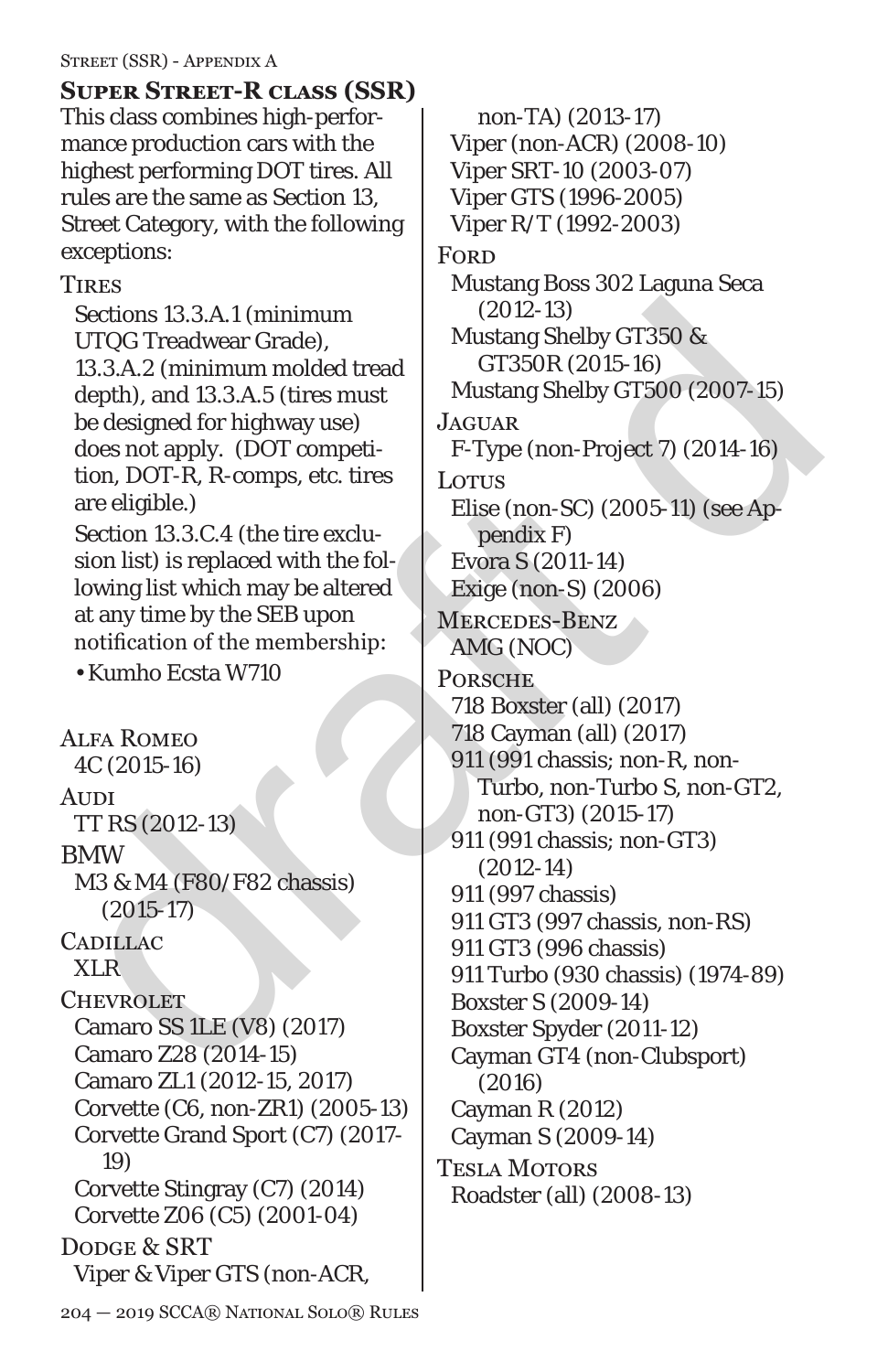#### BMW<br>
1351<br>
2281 (2014-15)<br>
2281 (2014-15)<br>
2281 (2014-15)<br>
137 (2006-13)<br>
137 (2006-13)<br>
137 (2014-16)<br>
137 (2014-16)<br>
138 (E46) (2000-05)<br>
142031 (2014-16)<br>
142031 (2014-16)<br>
142031 (2014-16)<br>
142031 (2014-16)<br>
142031 (2 Alfa Romeo Guilia (2.0T) (2016-17) **AUDI** S4 S5 TTS quattro (2008-15) BMW 135i 228i (2014-15) 3 Series (E9x chassis, NOC incl. M3) (2006-13) M235i (2014-16) M3 (E46) (2000-05) *X1 (2013-15)\** **CADILLAC** ATS (2.0L) (2012-18) **CHEVROLET** Camaro (N/A) Corvette (C4, excl. LT4 engine & ZR1) (1984-96) Corvette (C5, non-Z06) (1997- 2004) **DODGE** Challenger (V8, N/A) (2008-15) Charger (V8, N/A) (2006-15) **FIAT** 124 Spider (2016-18) **FORD** Focus RS (2016-17) Mustang (N/A) Mustang GT, V6, & EcoBoost (2.3T) (2015-17) *Honda Civic Type R (2017-18)* **HYUNDAI** Genesis (V6) Genesis (2.0T 4-cyl) (2013-16) **INFINITI** G35 Coupe G37 Lexus IS F **MAZDA** Mazdaspeed Miata (2004-05) Mercedes-Benz CLK430 (1999-2003) CLK55 (2001-06) *MINI Cooper S & Cooper S JCW (2007- 2018) Cooper (non-S) (2014-2018)* **MITSUBISHI** Lancer Evolution Nissan 300ZX Turbo (1984-89) 350Z (non-NISMO) 370Z (non-NISMO) *370Z NISMO (2009-17)* PONTIAC Firebird (N/A) GTO (2004-06) **PORSCHE** Boxster (987.2 & 981.1) (2009-15) Boxster S (987) (2005-12) Cayman (987.2 & 981.1) (2009- 15) Cayman S (987) (2006-12) **SUBARU** Impreza WRX STI **VOLKSWAGEN** Golf R (Mk7) (2015-17) Volvo S60R "CATCH-ALL": Sedans & Coupes NOC (nonsports-car-based; 4-seat min.; over 5.1L normally aspirated or *2.5L* to 3.1L forced induction) *\*All vehicles must meet the requirements of Section 3.1.* **STREET TOURING® CATEGORY Street Touring® Ultra (STU)**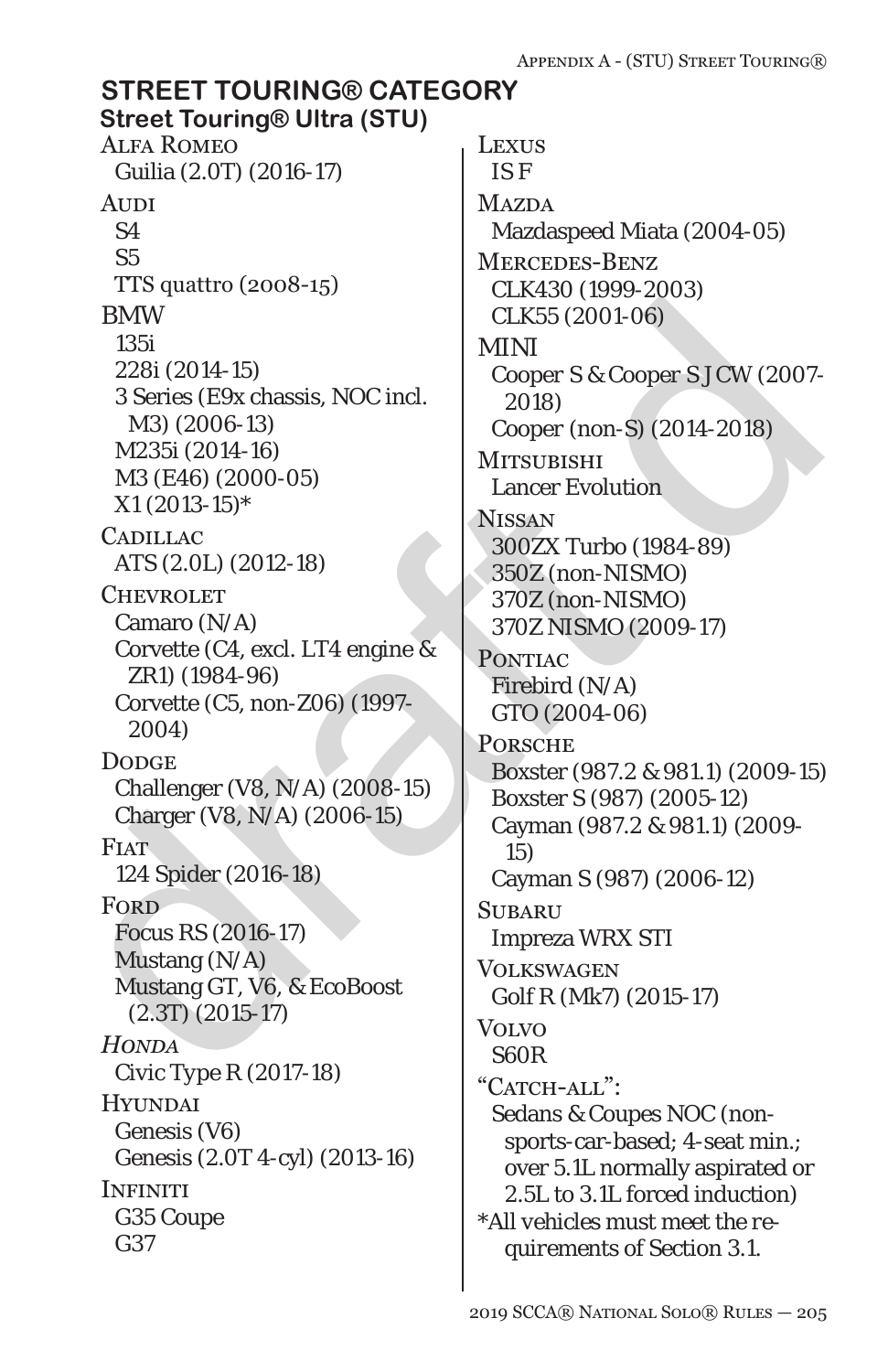| STREET TOURING® (STR, STX) - APPENDIX A                                                                                                                                                                                                                                                                                                                                                                |                                                                                                                                                                                                                                                                                                                                                                                                                                                                              |
|--------------------------------------------------------------------------------------------------------------------------------------------------------------------------------------------------------------------------------------------------------------------------------------------------------------------------------------------------------------------------------------------------------|------------------------------------------------------------------------------------------------------------------------------------------------------------------------------------------------------------------------------------------------------------------------------------------------------------------------------------------------------------------------------------------------------------------------------------------------------------------------------|
| <b>Street Touring® Roadster (STR)</b>                                                                                                                                                                                                                                                                                                                                                                  | <b>Street Touring® Xtreme (STX)</b>                                                                                                                                                                                                                                                                                                                                                                                                                                          |
| <b>BMW</b><br>M Coupe (1998-2002)<br>M Roadster (1998-2002)<br>M3 (E36, non-LTW) (1995-99)<br>$Z3(6-cyl)$<br>Z4 (non-turbo, non-M)                                                                                                                                                                                                                                                                     | ACURA<br>ILX (2013-16)<br>Integra (non-Type R) (1994-<br>2001)<br><b>Integra Type R</b><br><b>RSX</b><br><b>TSX</b>                                                                                                                                                                                                                                                                                                                                                          |
| <b>DATSUN</b><br>240Z<br>260Z<br>280Z<br>280ZX (non-turbo)<br><b>HONDA</b><br>S2000                                                                                                                                                                                                                                                                                                                    | <b>BMW</b><br>128i (2008-13)<br>3 Series (E30 chassis, incl. M3)<br>3 Series (E36 chassis, non-M)<br>3 Series (E46 chassis, non-M)<br>3 Series (E9x chassis, non-M,<br>non-turbo) (2006-13)<br>M5 (E39) (1998-2003)                                                                                                                                                                                                                                                          |
| <b>MAZDA</b><br>Miata (non-turbo) (1994-2005)<br>MX-5 Miata (2006-18)<br>$RX-7$ GSL.<br>RX-7 GSL-SE<br>RX-7 GXL<br>RX-7 GTU (1988)<br><b>MERCEDES-BENZ</b><br>SLK 230 Kompressor (1996-<br>2004)<br><b>PONTIAC</b><br>Fiero (V6)<br>Solstice (non-turbo)<br><b>PORSCHE</b><br>911 Carrera (3.2L) (1984-89)<br>911 SC (3.0L) (1978-83)<br>924<br>944 (non-turbo)<br>968<br>Boxster (986 and 987.1; base | <b>CHEVROLET</b><br>Cobalt (2.4L N/A & 2.0L S/C)<br>S10 (4-cyl & 6-cyl, $N/A$ )*<br><b>DODGE</b><br>Challenger (V6) (2008-18)<br>Charger (V6) (2006-18)<br>Dakota (4-cyl & 6-cyl, $N/A$ )*<br>Dart (2.4L N/A) (2013-16)<br>FORD<br>Ranger (4-cyl & 6-cyl, $N/A$ )*<br><b>GMC</b><br>Sonoma (4-cyl & 6-cyl, $N/A$ )*<br><b>HONDA</b><br>Civic Si (2002-15)<br><b>INFINITI</b><br>G35 Sedan<br><b>LEXUS</b><br><b>IS 250</b><br><b>IS 300</b><br><b>IS 350</b><br><b>SC300</b> |
| model) (1997-2008)<br>Boxster S (986) (2000-04)<br>Cayman (987.1; base model)<br>$(2007-08)$<br><b>TOYOTA</b><br>MR2 Spyder<br>MR2 Supercharged (1988-89)<br><b>SATURN</b><br>Sky (non-turbo)                                                                                                                                                                                                          | <b>MAZDA</b><br>$RX-8$<br><b>MINI</b><br>Cooper S & Cooper S JCW (incl.<br>dealer-installed 2005-06)<br>$(2001 - 06)$<br><b>MITSUBISHI</b><br>Eclipse (V6) (2006-12)                                                                                                                                                                                                                                                                                                         |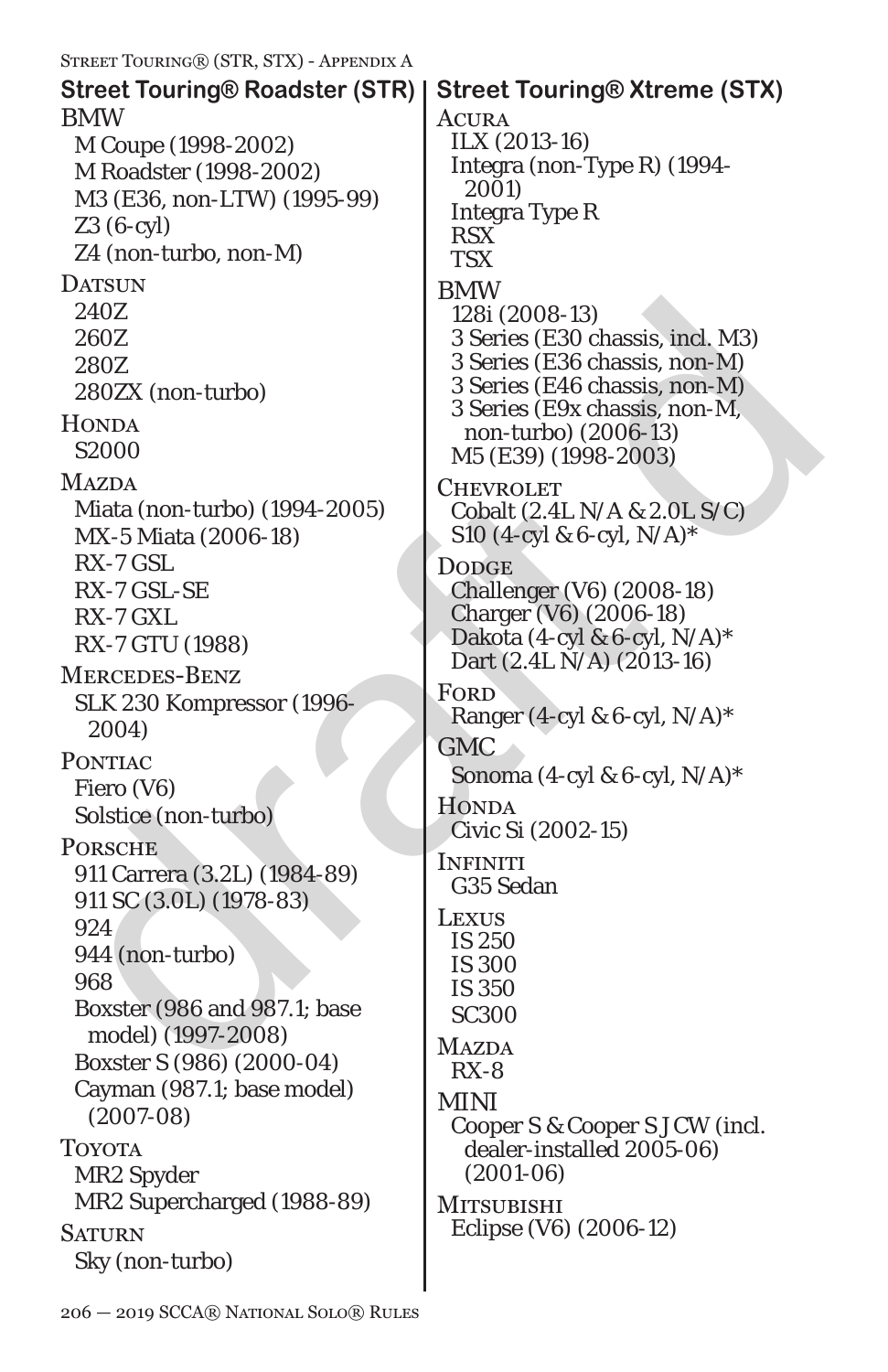**NISSAN** 240SX 300ZX (non-turbo) (1984-96) Sentra SE-R (2000-12) Sentra SE-R Spec V **SAAB** 9-3 (non-Viggen) (1998-2012) **SATURN** Ion (2.4L & 2.0L S/C) **SCION** FR-S **SUBARU** BRZ (2013-17) Toyota 86 (2017) Supra (non-turbo) (1993-98) Tacoma (1995-2016) Volkswagen Corrado (all) Passat (VR6 & W8) R32 "CATCH-ALL": Sedans & Coupes NOC (non-

sports-car-based, 4-seat minimum; 3.1L to 5.1L normally aspirated)

\* All vehicles must meet the requirements of Section 3.1.

SATURN TRAS<br>
MOREAL & 2.0L S/C)<br>
Some (non-turbo) (2012-17)<br>
SCION<br>
SERIERS<br>
TRAS<br>
SURARU<br>
TROYENT (1985-88)<br>
TRAS<br>
TRAS<br>
SURARU<br>
TROYENT (1985-88)<br>
TROYENT (1995-9016)<br>
TROYENT (2017)<br>
Neon (and (1995-905)<br>
Neon (NOC) (2 **ACURA** Integra (1986-93) BMW Z3 (4-cyl) **CHEVROLET** Cobalt (2.2L, N/A) Cruze (2008-16) Sonic (non-turbo) (2012-17) Spark Sprint (1985-88) Volt (2011-15) Chrysler/Plymouth/Dodge Neon (all) (1995-99) Neon (NOC) (2000-05) Neon R/T & ACR (2001-04) **DODGE** Dart (2.0L N/A) (2013-15) **FIAT** 500 (non-turbo) (2012-15)\* **FORD** Escort GT (1991-96) Fiesta (1.0T EcoBoost) Fiesta (non-turbo) (2011-15)\* Focus (non-turbo) ZX2 & Excort ZX2 (1998-2003) **HONDA** Accord (4-cyl) (1998-2015) Accord (6-cyl) (1998-2013) Accord (1994-97) Civic (non-Si) (2006-15) Civic (non-Si) (2001-05) Civic (1984-2000) CRX CR-Z del Sol & Civic del Sol Fit Insight **HYUNDAI** Accent (2012-15) Elantra (2001-15) Tiburon (V6) (2003-08) Veloster (non-turbo) (2011-15) **STX (continued) Street Touring® Sport (STS)**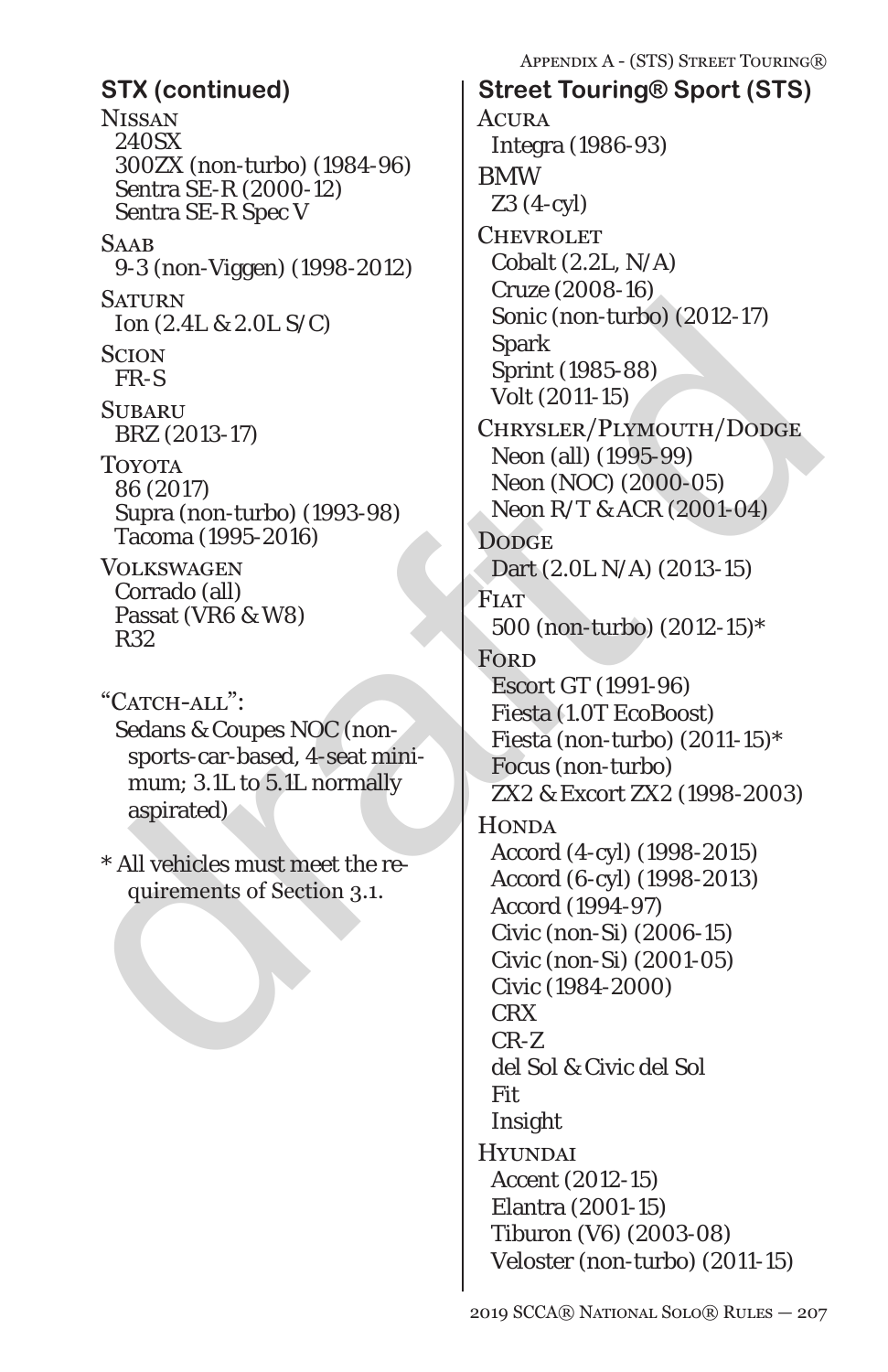Kia Forte & Forte Koup (non-turbo) Rio (2012-15) **LEXUS** CT 200h (2011-16) **MAZDA** 323 Mazda2 Mazda3 Mazda6 Miata (non-Torsen differential) (1990-97) Protégé (NOC) (1999-2003) Protégé MP3 RX-7 (non-turbo, NOC) MINI Cooper (non-S) (2000-13) **MITSUBISHI** Lancer (non-turbo) **NISSAN** 200SX SE-R (1995-98) Sentra (1.6L, 1.8L, 2.0L) (1991- 2012) NX2000 (1991-94) Versa (2007-13) PONTIAC Fiero (4-cyl) G5 (2.2L) Vibe (2003-10) **PORSCHE** 914 (4-cyl) **SATURN** Astra Ion (2.2L) SL SW SC **SCION** iA (2016) iM (2016) iQ CVT tC **STS (continued)**

Street Touring® (STS) - Appendix A

Mazda2<br>
Mazda3<br>
Mazda3<br>
Mazda6<br>
Mazda6<br>
Mazda6<br>
(1990-97)<br>
(1990-97)<br>
(1990-97)<br>
Celica (non-turbo) (1994)<br>
Torora<br>
(1996-2005)<br>
Protégé MP3<br>
Cerola (NOC) (1999-2003)<br>
Protégé MP3<br>
Cerola (1984-97 & 2003-15)<br>
Protégé MP3<br> xA xB xD (2008-13) **SUBARU** Impreza (1.8L, FWD) (1993-96) Impreza 2.0i (2012-15) Impreza 2.5 RS (1998-2001) Legacy (1990-94) **SUZUKI** Swift (N/A) (1994) **TOYOTA** Celica (non-turbo) (1986-2005) Corolla (1984-97 & 2003-15) Echo (2000-05) Matrix (2003-13) MR2 (non-supercharged) (1985- 89) MR2 (non-turbo) (1991-95) Yaris Volkswagen Beetle (2.5L 5-cyl) Beetle (2.0L 8v) (1998-2006) Golf & Cabrio (2.0L 8v) (1998- 2006) Golf & Jetta (TDI) (1999-2006) *Golf/Rabbit &* Jetta (2.5L 5-cyl) Jetta (2.0L 8v) (2000-04) Golf/Rabbit, GTI, & Cabrio (1974- 92) Volvo 240 Turbo (1981-85) S40 (non-T5) V40 "CATCH-ALL" Sedans & Coupes NOC (nonsports-car-based; 4-seat minimum; up to 3.1L normally-aspirated)

\*All vehicles must meet the requirements of Section 3.1.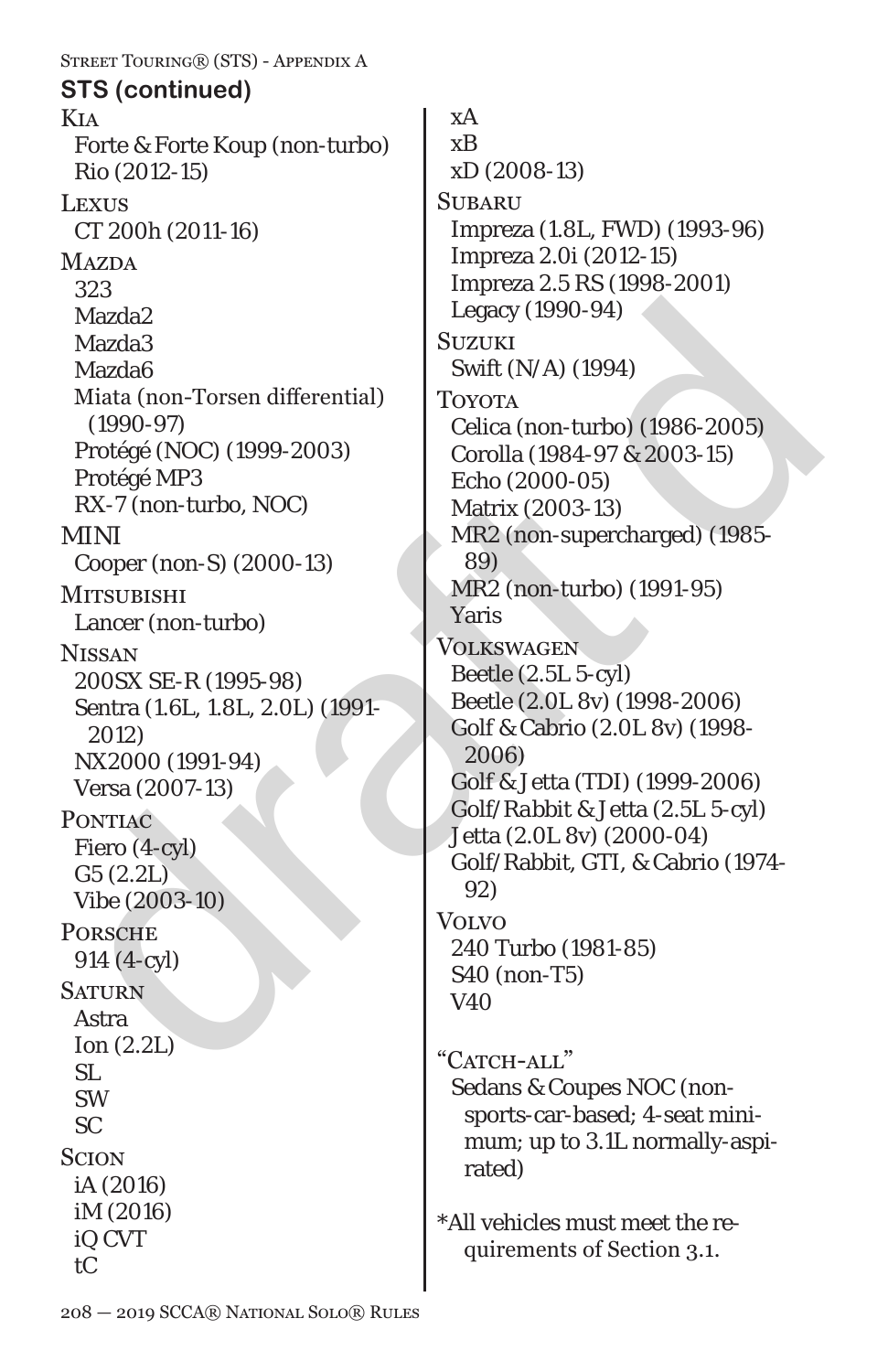draft d **Street Touring® Hatchback (STH) AUDI** A3  $A<sub>4</sub>$ A4 (1.8T) TT Coupe & Roadster (FWD) TT quattro (AWD) **CHEVROLET** *Bolt* Cobalt (2.0T) Sonic (Turbo) (2012-15) **DODGE Dart** SRT-4 (2003-05) **EAGLE** Talon Turbo (AWD) **FIAT** 500 Abarth 500 Turbo (2013-16)\* **FORD** Fiesta ST Focus ST **HONDA** Civic Si (2017-18) **HYUNDAI** Genesis (2.0L Turbo) (2010-12) Veloster (2012-16) Kia Forte & Forte Koup (Turbo) **MAZDA** Mazdaspeed3 Mazdaspeed6 Mazdaspeed Protégé 323 GT & 323 GTX **MITSUBISHI** Eclipse Turbo (AWD) Lancer Ralliart (2008-10) **NISSAN** Juke (2011-16)\* **PONTIAC** G5 (2.0L Turbo)

**SUBARU** Forester XT WRX (non-STI) (2002-16) Legacy GT (2005-08) **VOLKSWAGEN** Beetle (1.8T, 2.0T, & TDI) Golf & GTI (1.8T & 2.0T) Golf R (2012-14) Jetta (1.8T & 2.0T) Golf & Jetta (TDI) (2007-15) Passat (1.8T, 2.0T, & TDI) Volvo 240 Turbo (1981-85) C30 "CATCH-ALL": Sedans & Coupes NOC (nonsports-car-based; 4-seat minimum; up to 2.5L forced-induction) \* All vehicles must meet the requirements of Section 3.1.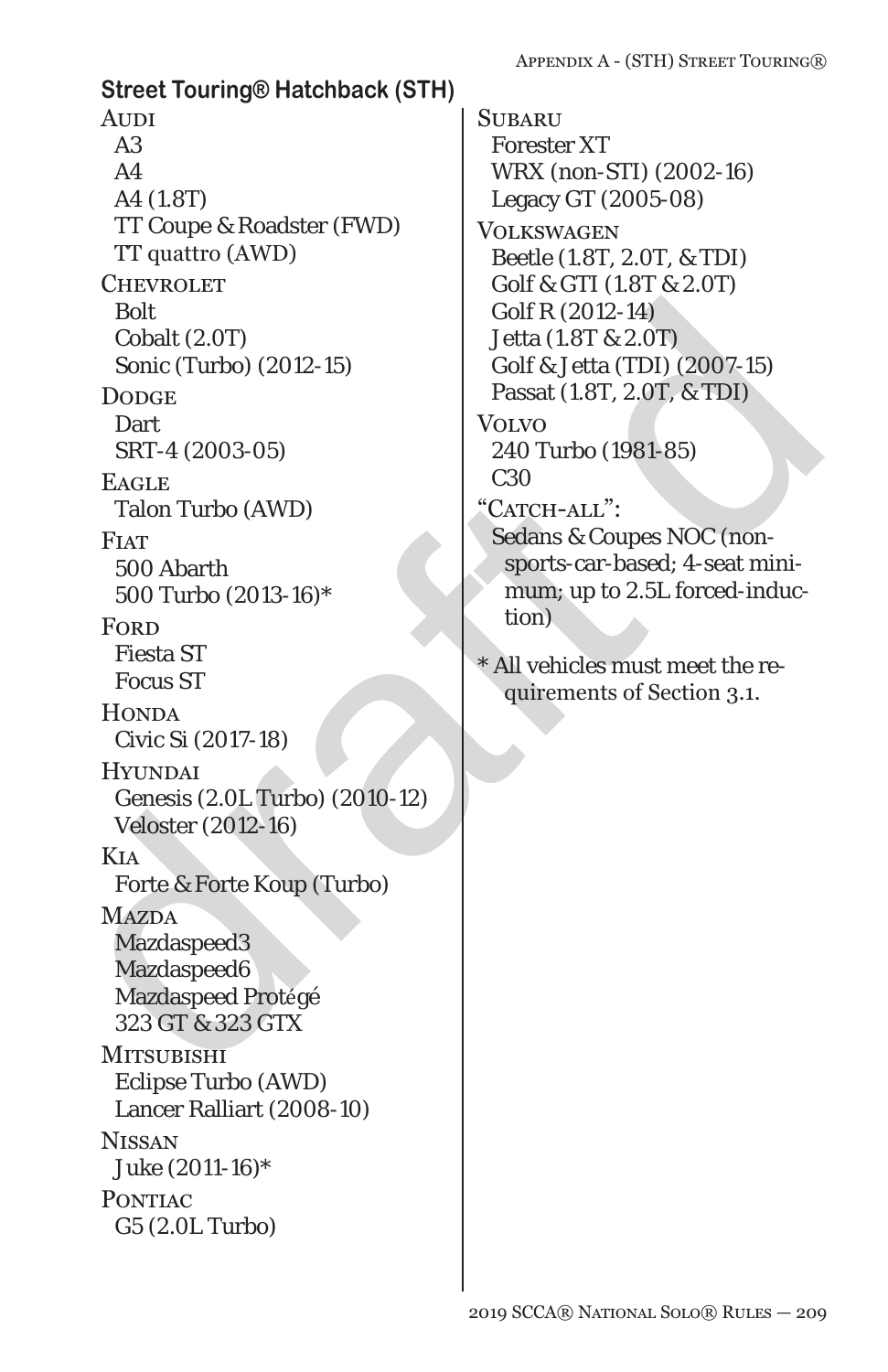# **STREET PREPARED CATEGORY**

 $\begin{tabular}{ll} \multicolumn{1}{l}{\textbf{Covette (C5 chassis) (1997-}} & 911 \text{ Turbo & Turbo & 996 & 997\\ 2004) & \multicolumn{1}{l}{\textbf{Cayman GT4 (2001-12)}}\\ \multicolumn{1}{l}{\textbf{Viper}} & \multicolumn{1}{l}{\textbf{Cayman GT4 (2014)}}\\ \multicolumn{1}{l}{\textbf{Viper}} & \multicolumn{1}{l}{\textbf{TESLA}}\\ \multicolumn{1}{l}{\textbf{Cayman GT4 (2016)}} & \multicolumn{1}{l}{\text$ **AUDI** R8 (except GT) (2008-15) TT RS (2012-13) **CHEVROLET** Corvette (C7 chassis, all) Corvette (C6 chassis) (2005-13) Corvette (C5 chassis) (1997- 2004) **DODGE** Viper **ELVA** Courier Ferrari 355 360 Dino 206 & 246 (all) F430 (all) **FORD GT GRIFFITH** (all) **LAMBORGHINI** Gallardo (all) (2003-11) Huracan (all) (2014-16) Lotus 7 & 7A Elan (RWD) Elan M100 (FWD, all) Europa (all) Elise, Exige, & Exige S (2005-11) Elite 2+2 & Elcat Esprit (4-cyl, all) Esprit (V8) Evora & Evora S (2010-14) McLaren MP4-12C (all) **MORGAN** V8 (all) **NISSAN** GT-R (R35) **Super Street Prepared (SSP)**

**PORSCHE** 

911 GT2 (996 & 997 chassis, all)

911 GT3 (991 chassis, all)

911 GT3 (996 & 997 chassis, all)

911 Turbo & Turbo S (991 chassis) (2012-17)

911 Turbo & Turbo S (996 & 997 chassis) (2001-12) Cayman GT4 (2016)

Tesla

Roadster (2008-12)

TVR

4-cyl & 6-cyl (all) V8 (all)

"CATCH-ALL":

Sports car over 2.0L engine not otherwise classified. (See Section 15.1.C for update/backdate limitations.)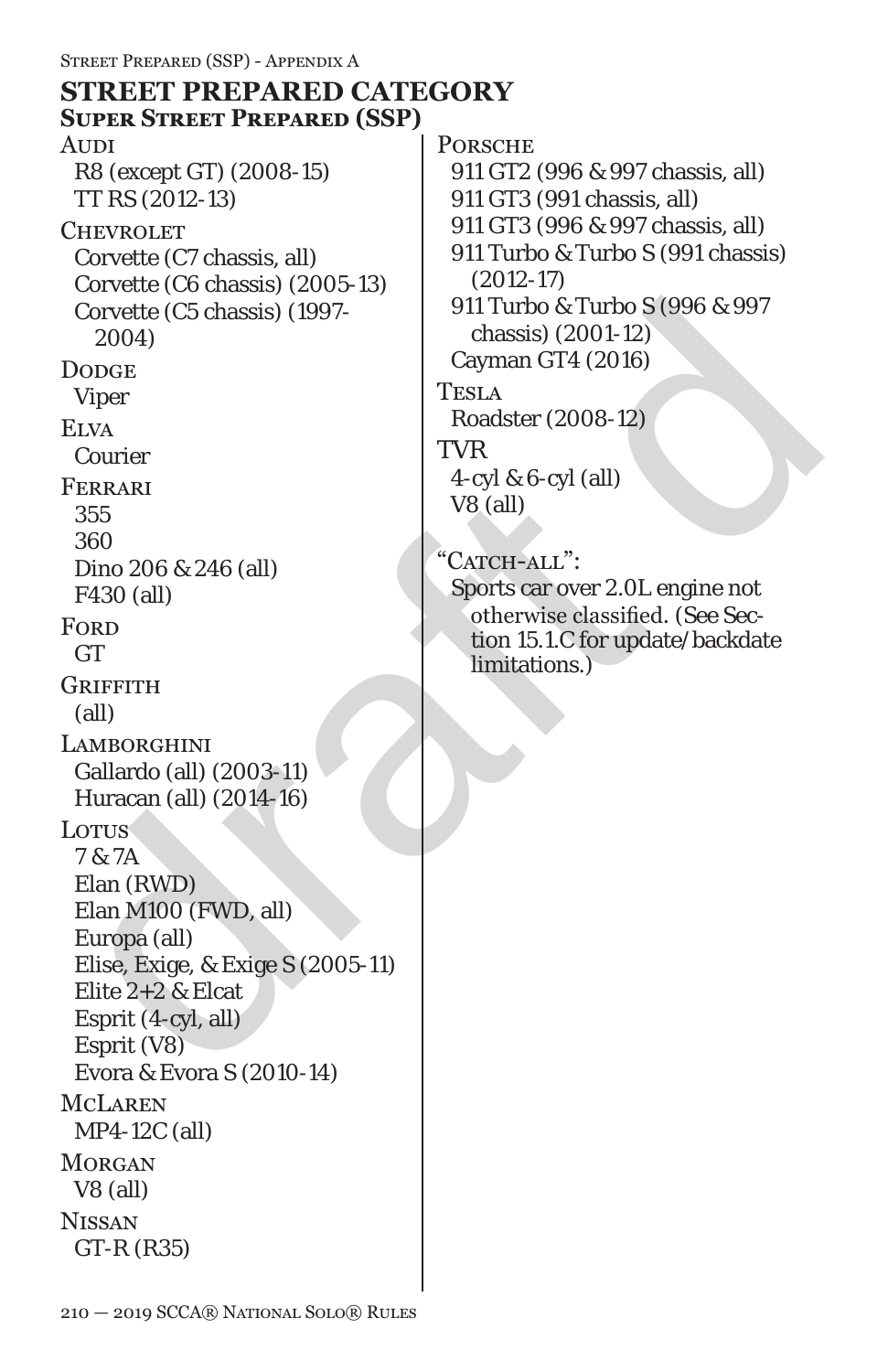278<br>
28 a 35 & 1 Series M (2008-13)<br>
135 & 1 Series M (2008-13)<br>
M4 (F82/F83 chassis)<br>
28 a Drive35i & sDrive35is (2012-<br>
13)<br>
28 BRICKLIN<br>
13000GT Turbo<br>
28 BRICKLIN<br>
28 DONGER<br>
28 DONGER<br>
28 DONGER<br>
28 DONGER<br>
2011 Turb **ACURA** NSX (1990-2005) **AUDI** A4 (2008-16) S4 (2000-03) S4 (2010-16) & S5 (2013-16) BMW 135 & 1 Series M (2008-13) 328 & 335 (2006-13) M235i (2014-16) *M4 (F82/F83 chassis)* Z4 sDrive35i & sDrive35is (2012- 13) Z8 **BRICKLIN CHEVROLET** *Camaro ZL1 (2017-19)* Camaro ZL1 (2012-13) **DELOREAN** DeTomaso Mangusta (all) Pantera (all) **DODGE** Stealth Turbo Ferrari 250 (non-LM) 275 308 Coupe & Spider 330 365 Daytona GTB, GTC 348 **FORD** *Focus RS (2016-17)* Mustang Shelby GT350/GT350R (S550) (2015-16) Mustang Shelby GT500 (S197) (2011-14) **JAGUAR** E-type (all) **MAZDA** RX-7 (1993-95) **A Street Prepared (ASP)**

Mercedes-Benz CLK 320 & CLK 32 AMG E36 AMG (2010-16) SLK55 AMG (R171 chassis) (2004-11) **MITSUBISHI** Lancer Evolution (VIII, IX) (2003-07) Lancer Evolution (X) & Ralliart (2008-13) 3000GT Turbo PONTIAC & SATURN Solstice GXP & Sky Redline **PORSCHE** 911 Turbo (1976-89) 911 Turbo (964 chassis) (1990- 94) 911 Turbo (993) (1996-97) 911 (996 & 997 chassis) (1999- 2012) Boxster & Cayman (981 chassis, all) Boxster & Cayman (987 chassis, all) **SHELBY** Cobra 289 **SUBARU** Impreza WRX (incl. STI) (2002- 14), Legacy (Turbo) (2004-14), & Forester XT (2004-14) Impreza WRX (incl. STI) (2015- 16) **SUNBEAM** Tiger (260, 289) **TOYOTA** MR2 (all incl. Turbo) (1991-95) Supra Turbo (1993½-98) *Volkswagen Golf R (2015-18)* Volvo S60R & V70R (2004-07)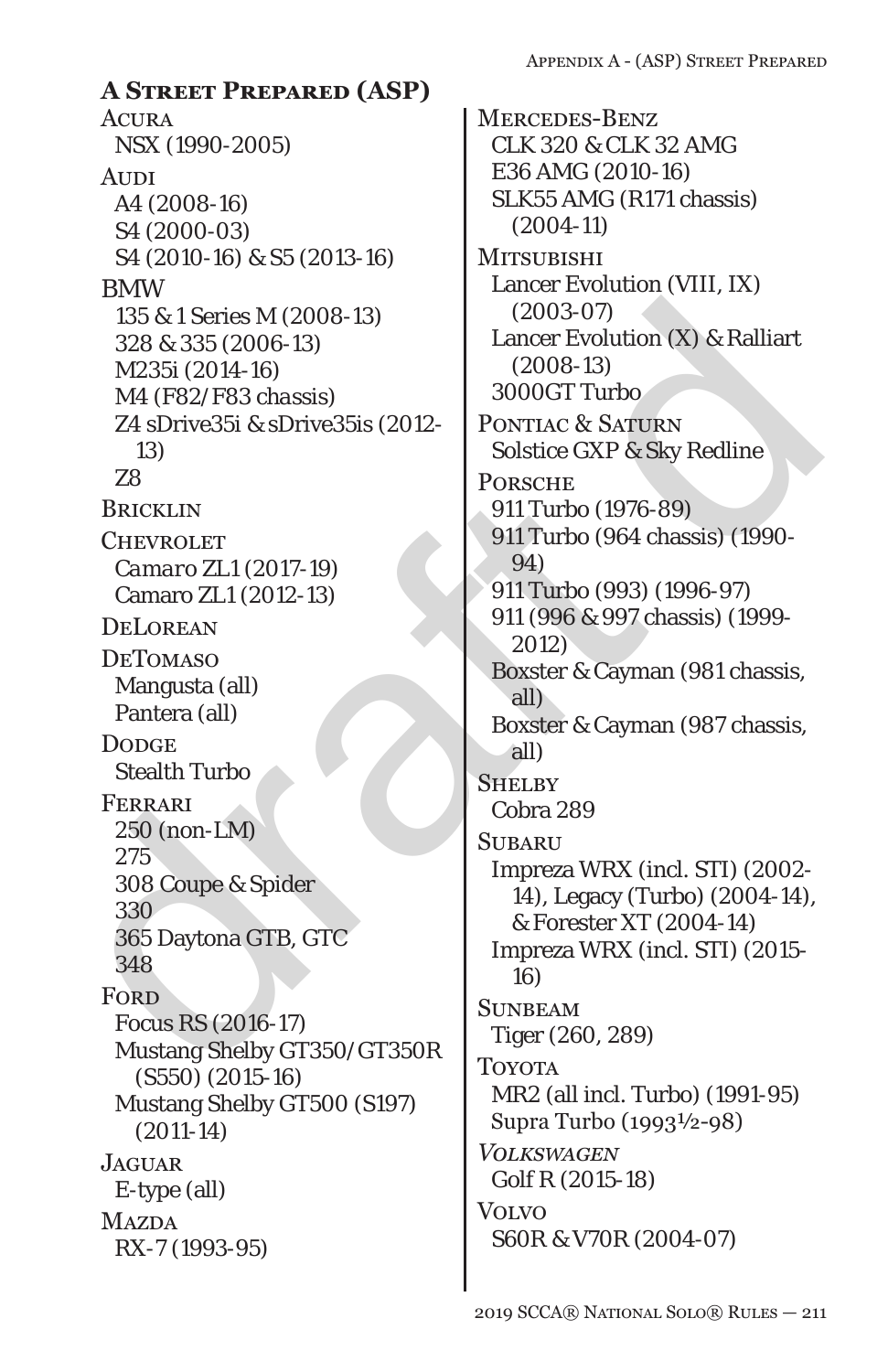draft d Street Prepared (BSP) - Appendix A **AUDI** TT (1.8T; FWD & quattro)  $TT(3.2L; quattro)$ TTS (2009-13) Quattro Turbo Coupe BMW 128 (2008-13) 320i (F30 chassis) (2012-16) M Coupe, M Roadster, & Z3 (6 cyl; all) M3 (E36 chassis, all) M3 (E46 chassis) Z4 (non-turbo; all incl. M) **CHEVROLET** Corvette (1953-54) Corvette (1955-57) Corvette (1958-62) Corvette (1963-67) Corvette (1968-82) Corvette (1984-96) (all) **CHRYSLER** Crossfire SRT6 **HONDA** S2000 **MAZDA** MazdaSpeed Miata MX-5 Miata (ND chassis, all) (2016-17) RX-7 Turbo (1986-92) NISSAN & DATSUN 240Z, 260Z, & 280Z 280ZX & 280ZX Turbo 300ZX Turbo (1984-89) 300ZX Turbo (1990-96) 350Z (all) 370Z (all) (2009-18) PONTIAC Fiero (V6) Firebird Firehawk SLP (3rd gen, 383cid) (1990-92) Firebird Firehawk SLP (4th gen, 383cid) (1993-2002) **B Street Prepared (BSP)**

**PORSCHE** 911 (non-turbo) (1965-89) 911 (964 & 993) 911 (non-turbo, NOC) 914/6 (all) 924 (incl. Turbo) 944 (16v & Turbo engines) 928 968 Boxster & Cayman (986 chassis, all) **SALEEN** Mustang S281E & Mustang (NOC) **TRIUMPH** TR-8 Volkswagen Golf R (2012-13)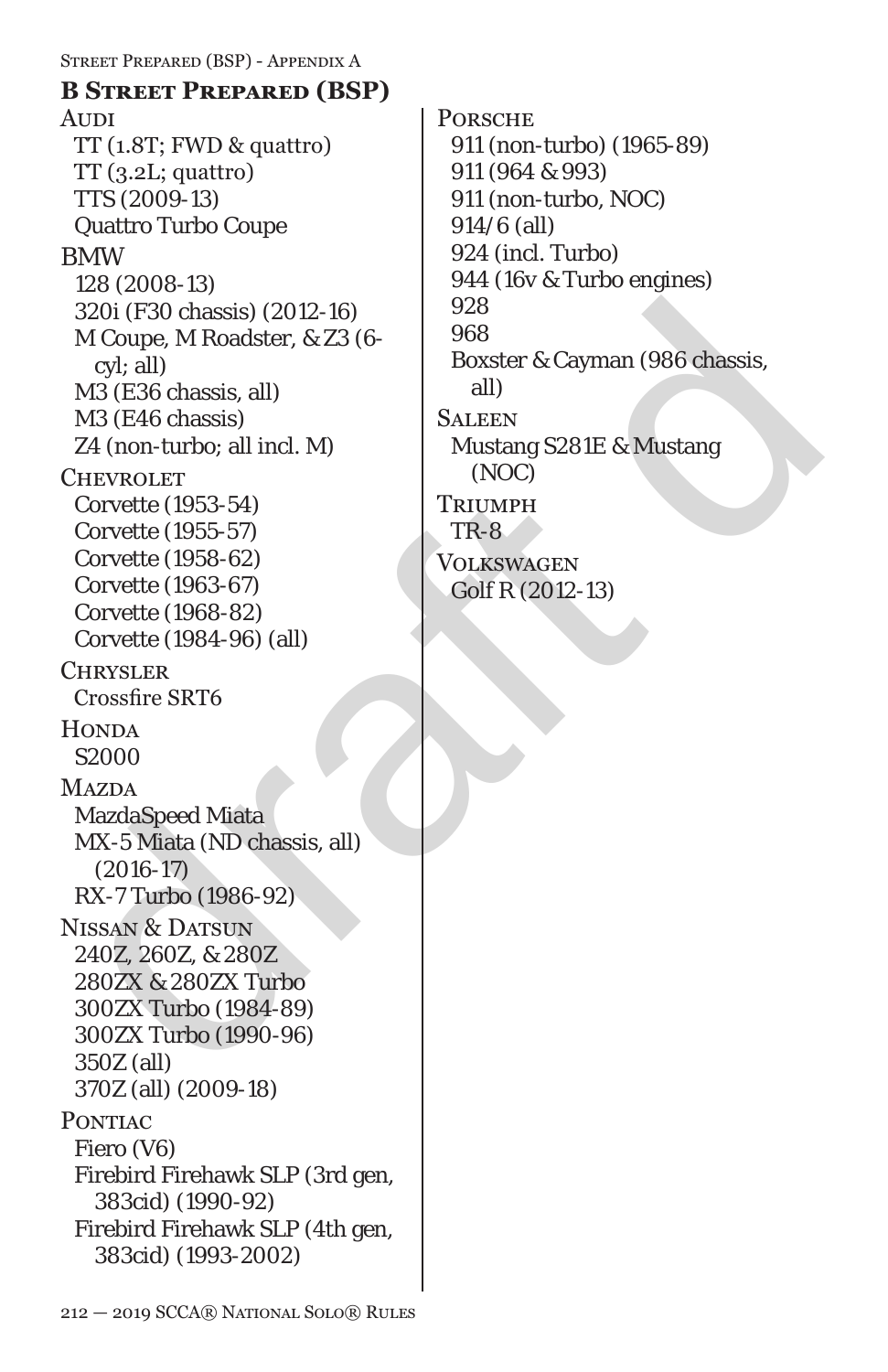$[124 \text{ Splder (1975-78) & 2000  
\nSpherical, 24 \text{ Spider (1975-78) & 2000  
\nSpherical, 2000  
\nSthevwise classified. 2000  
\nSthevwise classified. 2000  
\nNot 2000  
\nMaxDAA  
\nEir (1216 cc)  
\nMaxDAA  
\nMX-5 Mata (1990-2005)  
\nMX-5 (2006-13)  
\nRX-200  
\nMX-5 (2006-13)  
\nRX-2 & 616  
\nRX-7 (non-turbo) (19$ BMW Z3 (4-cyl) M3 (E30 chassis) DATSUN Roadster (1500, 1600, & 2000) **FIAT** Abarth (NOC) 124 Spider (1975-78) & 2000 Spider (non-turbo) 2000 Spider Turbo **HONDA** Civic & CRX (1988-91) Lancia **SCORPION** Lotus Cortina Elite (1216 cc) **MAZDA** MX-5 Miata (1990-2005) MX-5 (2006-13) RX-2 & 616 RX-3, RX-3SP, & 808 Mizer RX-7 (non-turbo) (1978-85) **C Street Prepared (CSP)**

RX-7 (non-turbo) (1986-92) Mercedes-Benz 190E (16v) **MORGAN** 4/4 PININFARINA 2000 PONTIAC & SATURN Solstice & Sky **PORSCHE** 356 & 1600 924S & 944 (8v, non-turbo) Carrera (4-cyl) Scion & Subaru

FR-S & BRZ (2013-14)

Toyota MR-2 & MR-2 Supercharged (1st gen) (1985-89) MR2 Spyder (2000-05)

"CATCH-ALL":

Sedan over 1.7L & under 3.0L not otherwise classified. Sports car under 2.0L not otherwise classified. (See Section 15.1.C for update/ backdate limitations.)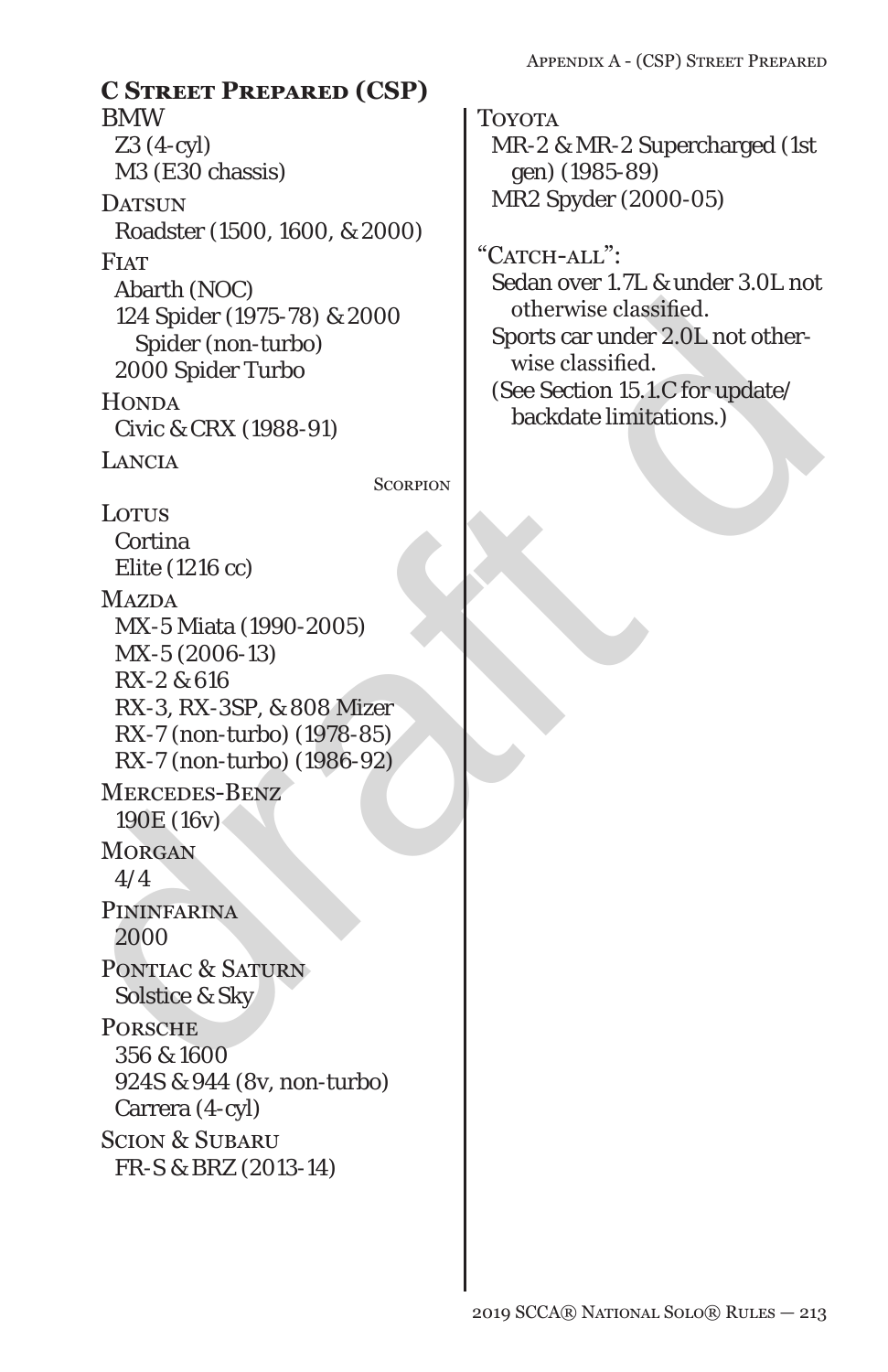Milano  $\Omega$ <br>
Advisor As (2005-13)<br>
Ad (1.8T, FWD & quattro) (1995-<br>
Colt Turbo & Mirage Turbo<br>
(1980-88)<br>
Colt Turbo & Mirage Turbo<br>
(1980-92)<br>
Colt Turbo & Mirage Turbo<br>
(1989-92)<br>
Colt Turbo & Mirage Turbo<br>
(1989-92)<br>
C Street Prepared (DSP) - Appendix A **ACURA** Integra (1990-93) Integra (incl. Type R) (1994-01) RSX (all) **TSX** Alfa Romeo GTV V6 (all) Milano **AUDI** A3 (2005-13) A4 (1.8T, FWD & quattro) (1995- 01) A4 (1.8T, FWD & quattro) (2002- 05) Coupe GT & Quattro (1980-88) BMW 318 (16v) & 325 (E30 chassis) 323, 325, & 328 (E36 chassis) 323, 325, 328 & 330 (E46 chassis, non-M3) 3 Series (16v, NOC) Bavaria Chevrolet, Pontiac, Buick, Oldsmobile, & Geo Cobalt SS (N/A) (2005-07) Cobalt SS Supercharged (2005- 07) Cobalt SS Turbo (2008-10) HHR SS Turbo J Body (4-cyl Turbo, Quad 4 DOHC, & V6) L Body (Quad 4 & V6) N Body (4-cyl Turbo, Quad 4, & V6) Spectrum Turbo (1985-89) Storm GSi (1985-89) X Body (V6) Chrysler, Plymouth, & Dodge Acclaim (V6 & Turbo) Charger GLH-S Conquest & Starion (non-turbo) Crossfire (non-SRT-6) Daytona Turbo **D Street Prepared (DSP)**

Daytona (V6) GLH-S & GLH Turbo Laser Turbo (NOC) & K-car Turbo Shadow (4-cyl Turbo & V6) Shelby Charger Turbo Spirit (4-cyl Turbo & V6) SRT-4 Sundance Turbo Dodge & Mitsubishi Colt Turbo & Mirage Turbo (1984-88) Colt Turbo & Mirage Turbo (1989-92) **EAGLE** Summit Turbo (16v) (1989-90) **FIAT** 500 Abarth (2012-13) FORD & MERCURY Capri (4-cyl & 6-cyl) (1971-77) Capri (1991-95) Contour SVT Cougar (1999-2002) *Fiesta ST (2014-18)* Focus ST (2013-*18*) Fusion & Milan (6-cyl) (2006-13) Probe (Turbo & V6) **HONDA** Civic Si (1999-2000) Civic Si (2002-05) Civic Si (2006-12) Del Sol (DOHC) Prelude 4WS Prelude (1992-2001) (NOC) **HYUNDAI** Tiburon Isuzu I-Mark LS (16v & Turbo, FWD) (1985-89) I-Mark RS (16v & Turbo, FWD) Impulse RS Turbo (AWD) (1990- 93)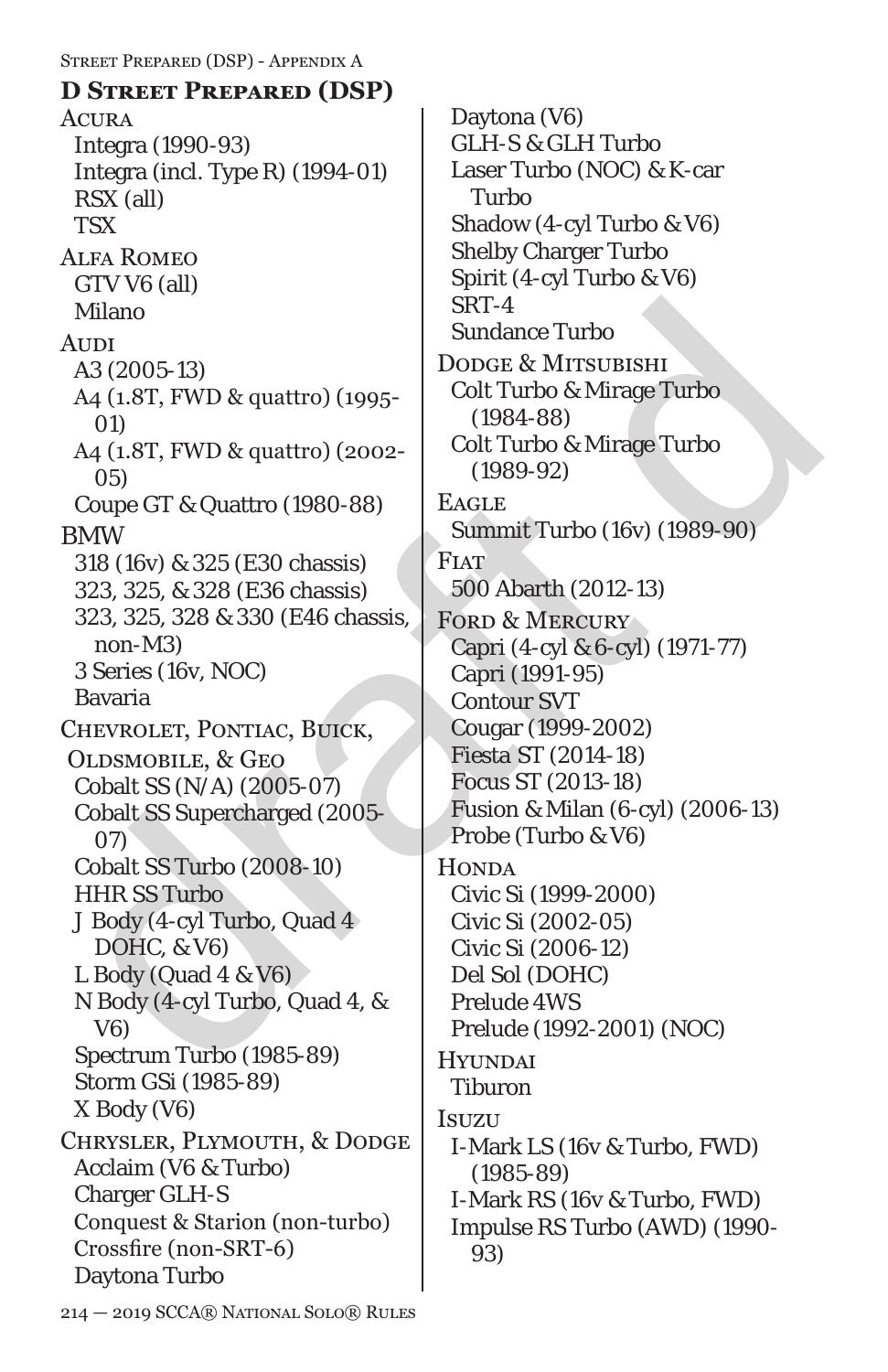Impulse Turbo & RS (RWD) (1983-89) Impulse XS (16v non-turbo) (1990-93) Impulse (16v & Turbo) Stylus XS & RS (16v) (1990-93) Kia Forte Koup (2010-12) Lexus IS 300 **MASERATI** BiTurbo **MAZDA** 323 GT & GTX (AWD) Mazda6 (6-cyl) MazdaSpeed3 MazdaSpeed Protege MX-6 (Turbo & V6) RX-8 Spec Miata (See 15.0 for preparation allowance requirements) **MERCEDES** 190 (all) (1984-93) C230 **MERKUR** XR4Ti MINI Cooper S (including JCW & JCW GP except Countryman) Mitsubishi & Eagle Cordia Turbo Eclipse (2000-12) *Eclipse Turbo & Talon Turbo (1989-99)* Galant (all) Tredia Turbo *Plymouth Laser (AWD)* NISSAN & DATSUN 200SX Turbo 200SX (V6) 240SX **DSP (continued)**

draft d Altima (2007-13) Maxima Pulsar (16v) Pulsar NX Turbo Sentra (2.0L) (2000-01) Sentra (B15 chassis) (2002-06) Sentra (B16 chassis) (2007-12) **PEUGEOT** 505 (all) (1979-91) PONTIAC & TOYOTA Corolla XRS (2005-06), Matrix XRS (2003-06), & Vibe GT (2003-06) Matrix & Vibe (AWD) (2003-08) **PORSCHE** 914 (4-cyl) Renault Fuego Turbo R5 Turbo **SAAB** 99, 99 EMS, & 99 Turbo 900 & 900 Turbo (1979-93) 900 & 900 Turbo (1994-98) **SATURN** Ion (all) & NOC **SUBARU** Impreza (all) (1993-2001) Impreza (2.5L) (NOC) Legacy & Outback (6-cyl, all) (1998-2004) Legacy & Outback (6-cyl, all) (2005-13) **TOYOTA** Camry V6 Celica (2000-05) Celica All-Trac (all) Supra (1979-81) Supra (1982-86) **VOLKSWAGEN** Golf, Jetta, & New Beetle (1.8T, Mk4 chassis) (1999-2005)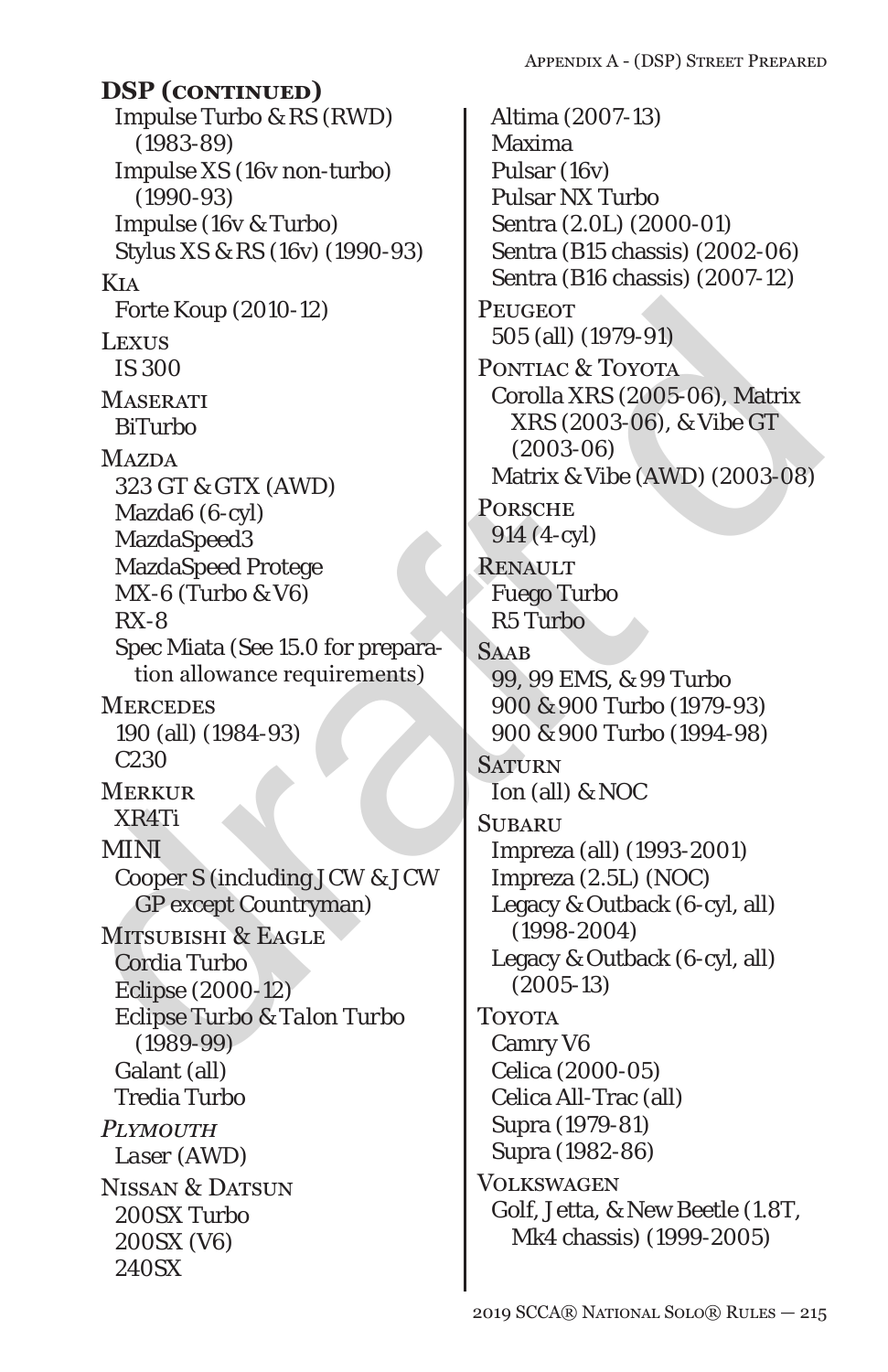### Street Prepared (ESP) - Appendix A

Golf, GTI, GLI, & Jetta (2.0T) (2006-13) New Beetle Turbo Passat VR6 R32 Volvo 240 Series Turbo (all) C30 (2006-09) S40 (1995-2004) S40 (2005-11) **DSP (continued) E Street Prepared (ESP)**

## "CATCH-ALL":

6-cyl (normally aspirated) or 4-cyl (mechanically forced induction) 2WD sedan under 3.0L not otherwise classified. (See Section 15.1.C for update/ backdate limitations.)

C30 (2006-09)<br>
S40 (1995-2004)<br>
S40 (1995-2004)<br>
S40 (2005-11)<br>
<br>
"CATCH-ALL":<br>
2500 & 2800 (all)<br>
2500 & 2800 (all)<br>
3.0S & CS (all)<br>
3.0S & CS (all)<br>
4-cyl (normally aspirated) or<br>
160 action 15.1.C for update/<br>
(See Se AMC AMX & Javelin (all) **AUDI** 5000 Turbo, 5000 Turbo quattro, 200, & 200 quattro A8 & A8 quattro S4 & RS4 (2004-09) V8 quattro BMW 2500 & 2800 (all) 3.0S & CS (all) 528, 530, & 533 (non-turbo) 633i & 733i (all) M3 (E90, E92, E93) (2007-13) *Cadillac CTS & CTS-V (2004-07)* Chevrolet, Pontiac, Buick, & **OLDSMOBILE** Camaro (2.0 Turbo) (2016-17) Camaro (non-ZL1) (2010-15) Camaro, Firebird, SS, Firehawk, & WS6 (4th gen) (1993-2002) Camaro, Firebird, & Firehawk (1982-92) (3rd gen) Camaro & Firebird (1970½-81) Camaro & Firebird (1967-70) Chevelle (1964-67) Chevelle (1968-72) Corvair Yenko Stage I, II, & III (all) *G8 (2008-09) GTO (2004-06)* Lumina Monza (V8) & Skyhawk (V6) Reatta Regal(1980-88) (V6 & V8, RWD) *SS sedan (2013-17)* Starfire & Sunbird (V6, all) Trans Am Turbo (1982-92)

> Chrysler, Plymouth, & Dodge Barracuda (1965-69) & Dart, Duster, & Valiant (1963-76) (A-body)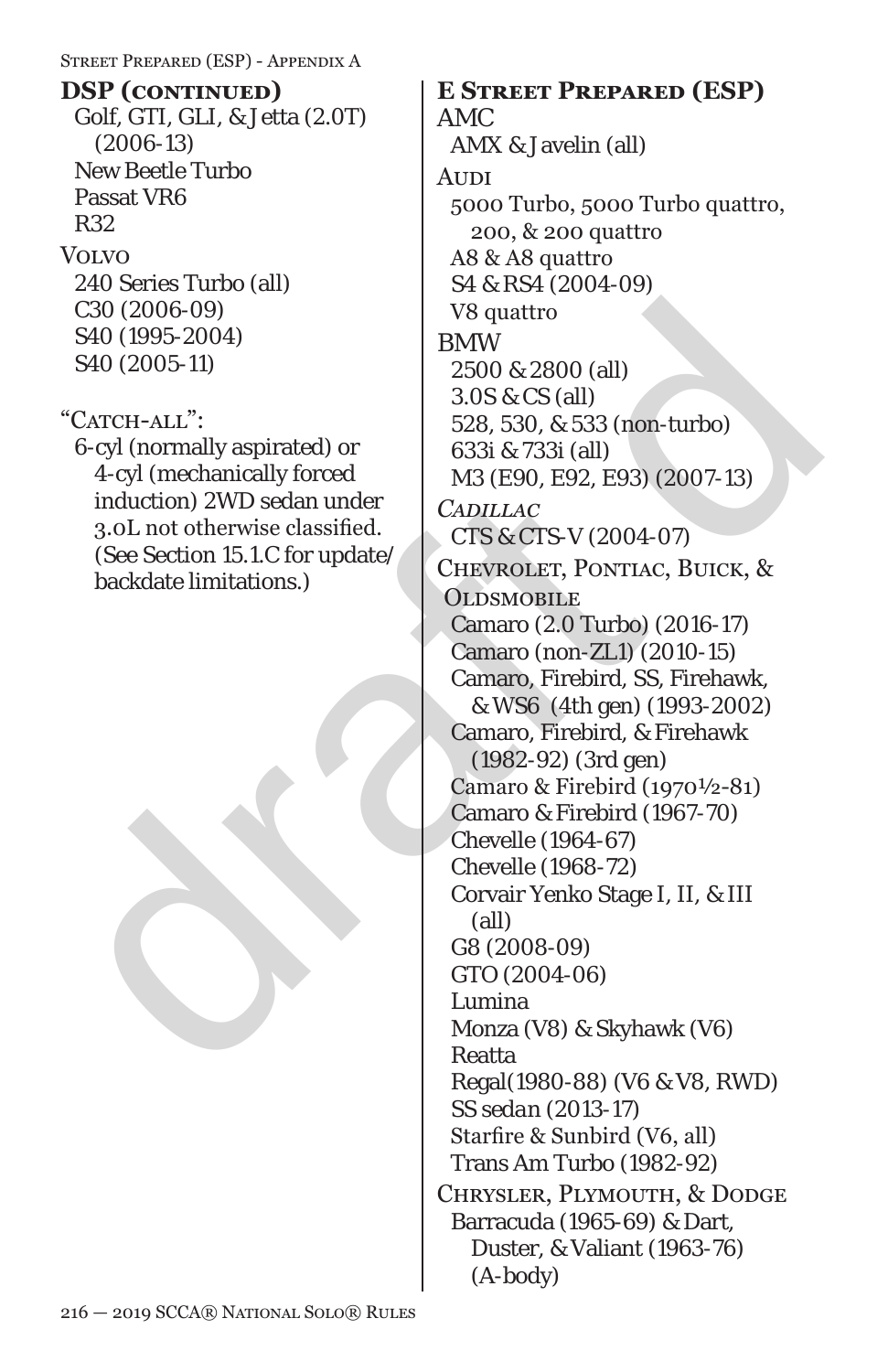Barracuda & Challenger (E-body) (1970 -74) Challenger (2008-13) Challenger (6-cyl & V8, NOC) Charger (2006-13) Conquest Turbo *Laser (FWD)* Stealth (non-turbo) Dakota (1997-04) Ferrari 400 America (all) 500 Superfast (all) FORD & MERCURY Cougar (1971-74) Cougar (1965-70) Mustang (non-GT350) (2015-16) Mustang (S197 incl. Boss 302, Boss 302 Leguna Seca, & Shelby GT500 2007-10) (2005-13) Mustang (SN95 chassis, NOC including Cobra & Cobra R) (1994-2004) Mustang SVO, Cobra, Cobra R (1979-93) & Capri (1979-86) (4-cyl Turbo, V6, & V8) Mustang II (1974-78) Mustang & Cougar (1971-73) Mustang & Cougar (1969-70) Mustang & Cougar (1967-68) Mustang (1964½-66) Taurus SHO Thunderbird & Cougar (1989-97) Thunderbird & Cougar (1983-88) **HYUNDAI** Genesis (2009-12) **INFINITI** G35 G37 M30 Q45 **JAGUAR** Sedans (6-cyl & 12-cyl) XJS (all) **ESP (continued)**

 $\begin{tabular}{l|c|c|c} \textbf{Stedth (non-turbo)} & \textbf{Maxd} & \textbf{Maxd} & \textbf{Maxd} & \textbf{Maxd} & \textbf{Maxd} & \textbf{Maxd} & \textbf{Maxd} & \textbf{Maxd} & \textbf{Maxd} & \textbf{Maxd} & \textbf{Maxd} & \textbf{Maxd} & \textbf{Maxd} & \textbf{Maxd} & \textbf{Maxd} & \textbf{Maxd} & \textbf{Maxd} & \textbf{Maxd} & \textbf{Maxd} & \textbf{Maxd} & \textbf{Maxd} & \textbf{Maxd} & \textbf{Maxd} & \textbf{Maxd} &$ XK 120, 140, 150, & 160 **LEXUS** ES 250 GS 400, LS 400, & SC 400 *IS F* **MAZDA** 929 MazdaSpeed6 Mercedes-Benz 230SL, 250SL, & 280SL (all) 350SL, 380SL, & 450SL (all) 220, 230, 250, & 280 Sedans (all) 280 (4.5L, all) & 300 (6.3, all) **Sedans MITSUBISHI** 3000 GT (non-turbo) Starion Turbo **NISSAN** 300ZX (non-turbo) (1984-89) 300ZX (non-turbo) (1990-96) **PEUGEOT** 405 **SAAB** SPG (16v & Turbo) Saleen Mustang 302 & 351 (non-supercharged) (1984-93) **SHELBY** GT350 (1965-66) GT350 & GT500 (1967-70) **SUBARU** Legacy 2.5GT (2005-12) **TOYOTA** Supra (all) (1986½-92) Supra (non-turbo) (1993-96) **VOLVO** 700 Series (all) 800 Series (all) S60 & V70 **VOLKSWAGEN** Passat W8 4Motion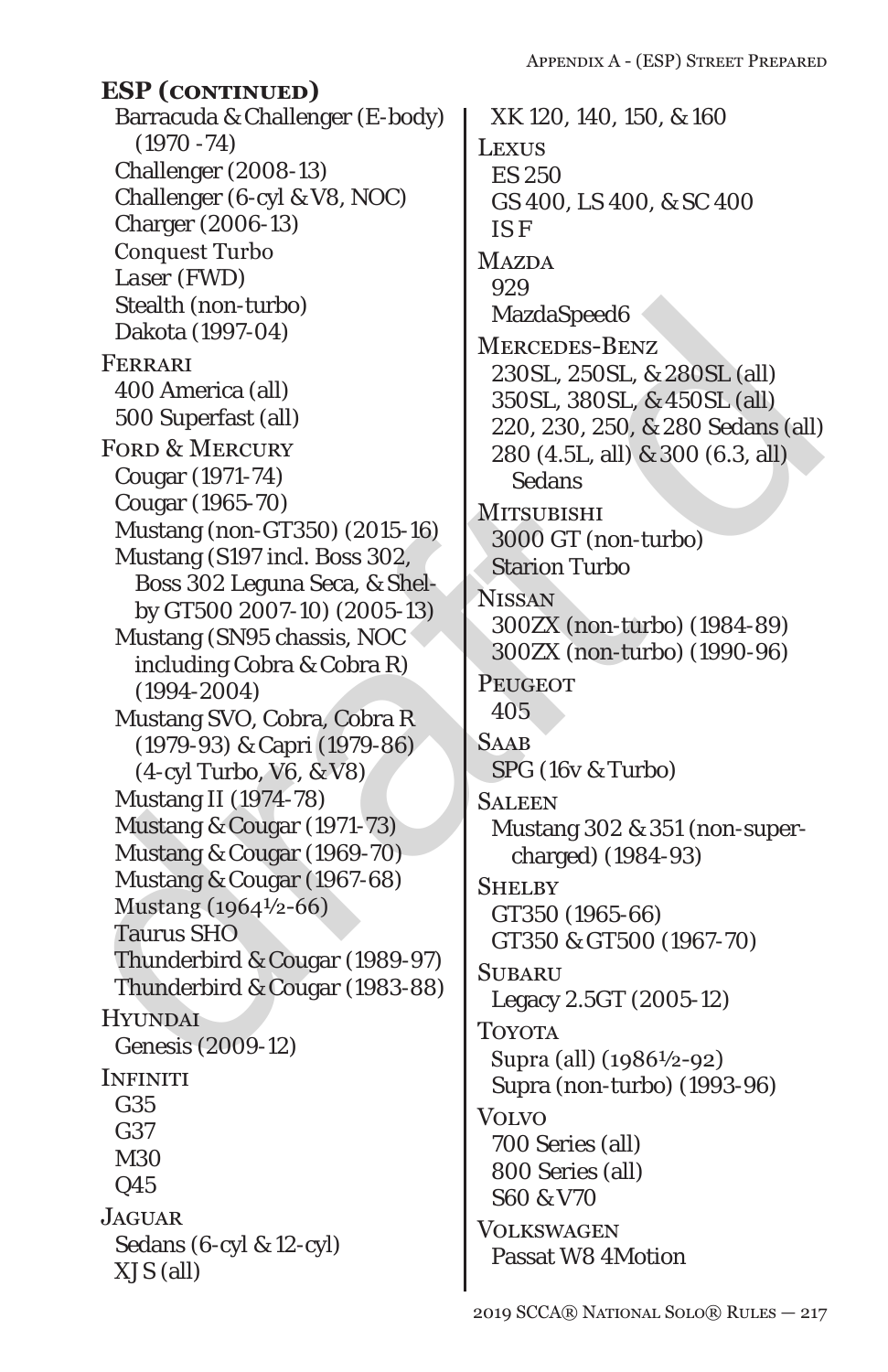| STREET PREPARED (FSP) - APPENDIX A                        |                                                   |
|-----------------------------------------------------------|---------------------------------------------------|
| <b>ESP</b> (CONTINUED)                                    | <b>F STREET PREPARED (FSP)</b>                    |
| "CATCH-ALL":                                              | ACURA                                             |
| American 6-cyl & V8 sedan or                              | Integra (1986-89)                                 |
| pick-up not otherwise classi-                             | Legend                                            |
| fied.                                                     | <b>ALFA ROMEO</b>                                 |
| Other sedan over 3.0L not other-                          | 1300 (all)                                        |
| wise classified.                                          | 1600 (all)                                        |
| (See Section 15.1.C for update/<br>backdate limitations.) | 1750 (all)                                        |
|                                                           | 2000 (all)                                        |
|                                                           | Alfetta GT                                        |
|                                                           | <b>AMC</b>                                        |
|                                                           | $(4-cyl, all)$                                    |
|                                                           | <b>AUDI</b>                                       |
|                                                           | 80 (all)                                          |
|                                                           | 90 (all)<br>100LS (all)                           |
|                                                           | 4000 (all)                                        |
|                                                           | 5000                                              |
|                                                           | <b>AUSTIN</b>                                     |
|                                                           | America (all)                                     |
|                                                           | Mini & Mini Cooper (850, 970,                     |
|                                                           | 997, 998, 1071, & 1275, all)                      |
|                                                           | <b>AUSTIN-HEALEY</b>                              |
|                                                           | Sprite (all)                                      |
|                                                           | 100-4, 100-6, & 3000                              |
|                                                           | <b>BMW</b>                                        |
|                                                           | 1600                                              |
|                                                           | 1800ti & 1800 TiSA                                |
|                                                           | 1600-2, 1602, & 2002 $(+$ tii)                    |
|                                                           | 318i (8v, E30 chassis)                            |
|                                                           | 318i & 318is (E36 chassis)<br>318ti (E36 chassis) |
|                                                           | 320i (E21 chassis) (1975-83)                      |
|                                                           | CHEVROLET, PONTIAC, BUICK,                        |
|                                                           | OLDSMOBILE, GEO, & SUZUKI                         |
|                                                           | Beretta (4-cyl)                                   |
|                                                           | Camaro (4-cyl) (1982-86)                          |
|                                                           | Cavalier (4-cyl OHV) (1992-                       |
|                                                           | 2002)                                             |
|                                                           | Chevette & T1000                                  |
|                                                           | <b>Citation &amp; Omega</b>                       |
|                                                           | Corvair (non-Yenko)                               |
|                                                           | Fiero (4-cyl)                                     |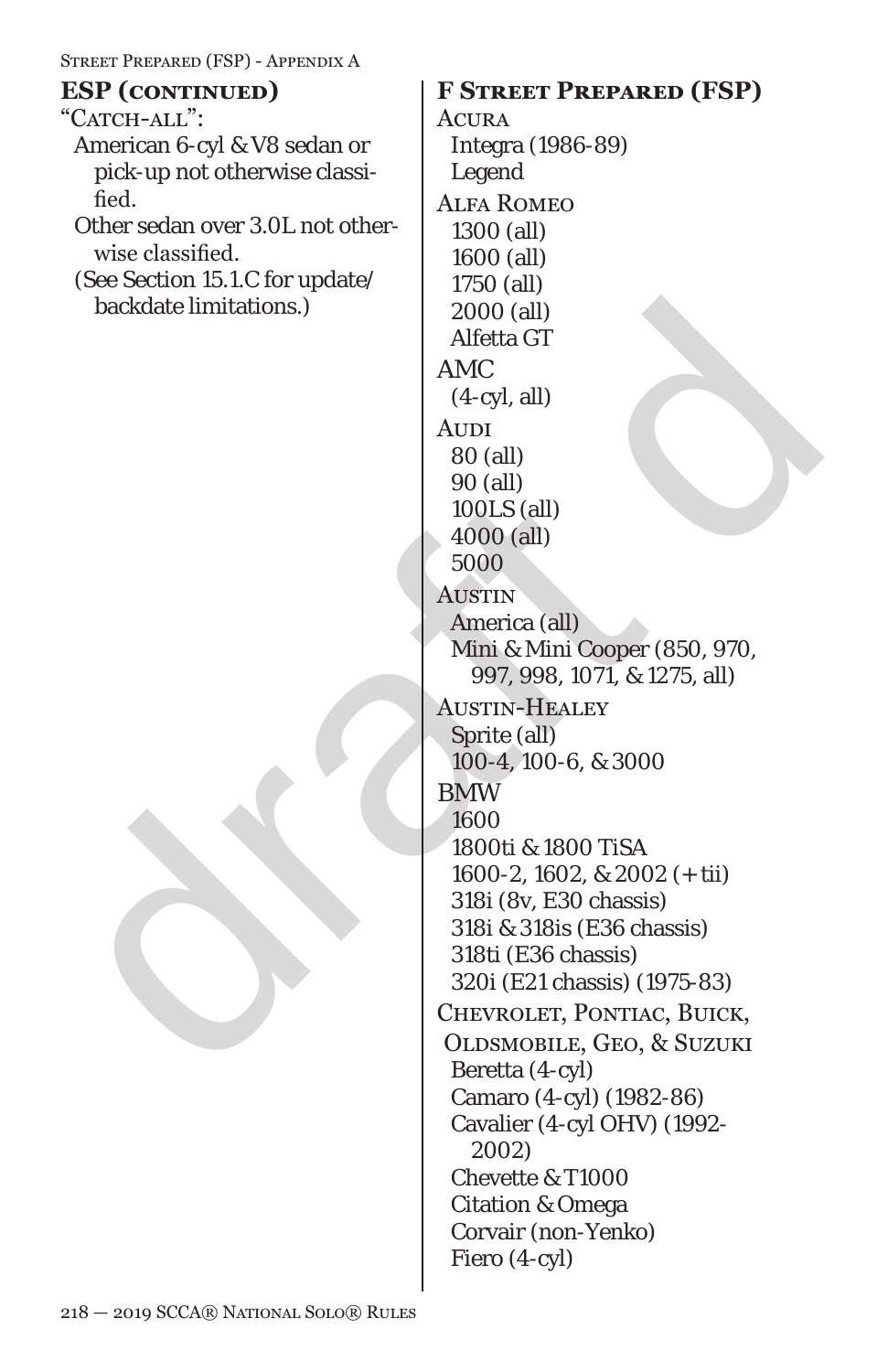draft d Firebird (4-cyl) (1982-86) Metro & Swift (1985-88) Metro & Swift (1989-93) Monza (NOC), Starfire, Omega, Astre, & Skyhawk (RWD) Phoenix & Skylark Prism S-10 (1994-2004) Spectrum (1.5L non-turbo) (1985- 89) Spectrum (NOC) Sprint & Sprint Turbo Storm (all) Sunbird (4-cyl) Vega & Cosworth Vega Chrysler, Plymouth, & Dodge Acclaim (4-cyl non-turbo) Arrow 1600, 2000, & 2600 Champ (non-turbo, all) Colt (non-turbo, FWD) Colt (8v non-turbo) Colt (1600 & 2000, RWD) Daytona (non-turbo) Horizon, TC3, & Turismo (1.7L, 1.8L, & 2.2L) Laser (non-turbo) (1989-99) Neon (all) (1994-05) Omni, 024, & Charger Rampage (2.2L) Sapporo (1600, 2000, & 2600) Shelby (2.2L non-turbo) (1983- 84) Spirit (4-cyl non-turbo) Dodge, Mitsubishi, & Eagle Colt & Mirage (non-turbo) (1984- 88) Colt, Mirage, & Summit (nonturbo) (1989-92) Colt, Mirage, & Summit (nonturbo) (1993-96) **EAGLE** Talon (non-turbo) (1989-99) **FSP (continued)**

FIAT & BERTONE 124 (1966-74) 128 131 & Brava 850 Sedan 850 Coupe & Spider Strada X1/9 (all) FORD & MERCURY Capri II (1976-77) **Cortina** Escort, EXP, Lynx, & LN7 (1981- 90) Escort, Escort GT, & Tracer (1991-96) Escort, ZX2, & Tracer (1997- 2002) Festiva Fiesta (1976-80) Focus (all) (1999-2007) Fusion & Milan (4-cyl) Mustang II (4-cyl) (1974-78) Mustang & Capri (4-cyl nonturbo) Pinto & Bobcat (4-cyl) Pinto Wagon (2000, 2300, & 2600) Probe (4-cyl non-turbo) **HONDA** Accord (1976-81) Accord (1982-12) Civic (1973-79) Civic (1980-83) Civic & CRX (all) (1984-87) Civic (1992-95) & Del Sol (1992- 97) (SOHC) Civic (non-Si) (1996-2000) Civic (non-Si) (2001-05) Civic (non-Si) (2006-12) Fit Prelude (1979-82) Prelude (1983-87) Prelude (1988-91)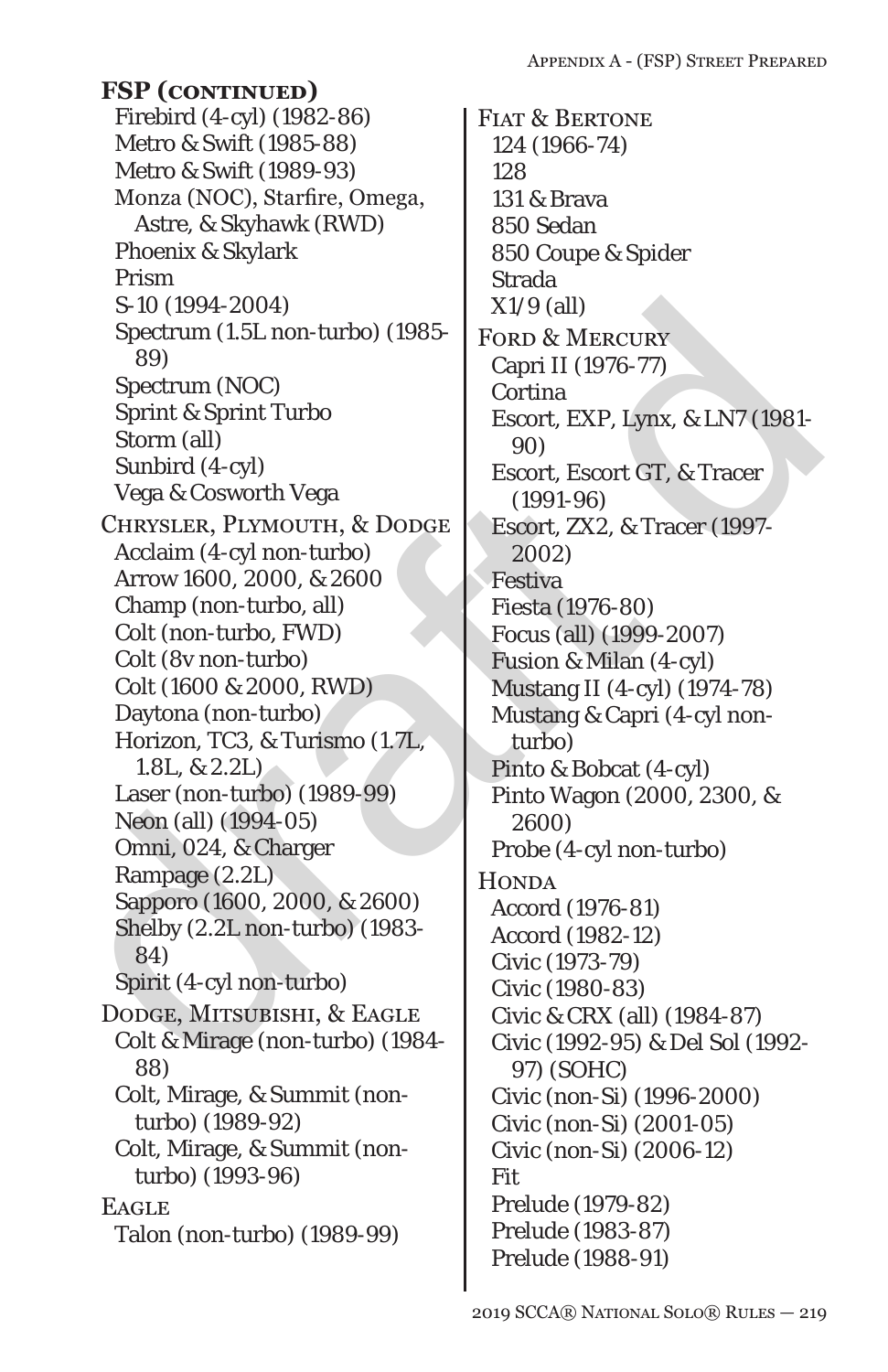### Street Prepared (FSP) - Appendix A

**HYUNDAI** Elantra Excel Scoupe NOC (all) **INFINITI** G<sub>20</sub> **Isuzu** I-Mark (1.5L non-turbo) FWD models (1985-89) I-Mark RS (16v) (1985-89) I-Mark (RWD) (1980-85) Impulse (non-turbo) (1983-89) Stylus S (12v) (1990-93) Jensen-Healey Kia Forte (2008-11) Forte (2012-18) Spectra (1.8L 4-cyl) Lancia Beta & Zagato (1975-83) **MAZDA** Mazda2 Mazda3 323 (non-turbo) (1986-89) 323, MX-3 (4-cyl) & Protégé (1990-94) 626 (FWD, all) 626 (RWD, all) Cosmo (all) GLC (FWD, all) GLC (RWD, all) MX-6 (4-cyl non-turbo) Protégé (1995-98) Protégé (1999-2003) R-100 RX-4 MG 1100, 1300 Sedan (all) A (all) B & B GT (all) C & C GT (all) **FSP (continued)**

 $[300] \begin{tabular}{l|c|c|c} \hline \texttt{IsUZU} & \texttt{L} & \texttt{L} & \texttt{L} & \texttt{L} & \texttt{L} & \texttt{L} & \texttt{L} & \texttt{L} & \texttt{L} & \texttt{L} & \texttt{L} & \texttt{L} & \texttt{L} & \texttt{L} & \texttt{L} & \texttt{L} & \texttt{L} & \texttt{L} & \texttt{L} & \texttt{L} & \texttt{L} & \texttt{L} & \texttt{L} & \texttt{L} & \texttt{L} & \texttt{L} & \texttt{L}$ Midget (948, 1098, 1275, & 1500; all) MINI Cooper (non-S) (2002-13) **MITSUBISHI** Cordia (non-turbo) Eclipse (1989-99) (non-turbo) Lancer (non-turbo) Mirage (1997-2002) (non-turbo) Tredia (non-turbo) **MORGAN** +4 (2138 cc; all) NISSAN & DATSUN 1200 200SX (1976-79) 200SX (1980-83) 200SX (1984-88) 200SX SE-R 210 310 510 (1968-73) 510 (1978-81) 610 710 B210 F-10 NX1600 NX2000, Pulsar, Sentra, & Sentra SE-R (1991-94) Pulsar & Pulsar NX (non-turbo, all) Sentra (1.8L) (2000-06) Sentra (2.0L) (1995-99) Stanza (all) Versa (2007-16) Opel. 1900 & Manta GT 1100 GT 1500 & 1900 Kadett 1100 Kadett 1500 & 1900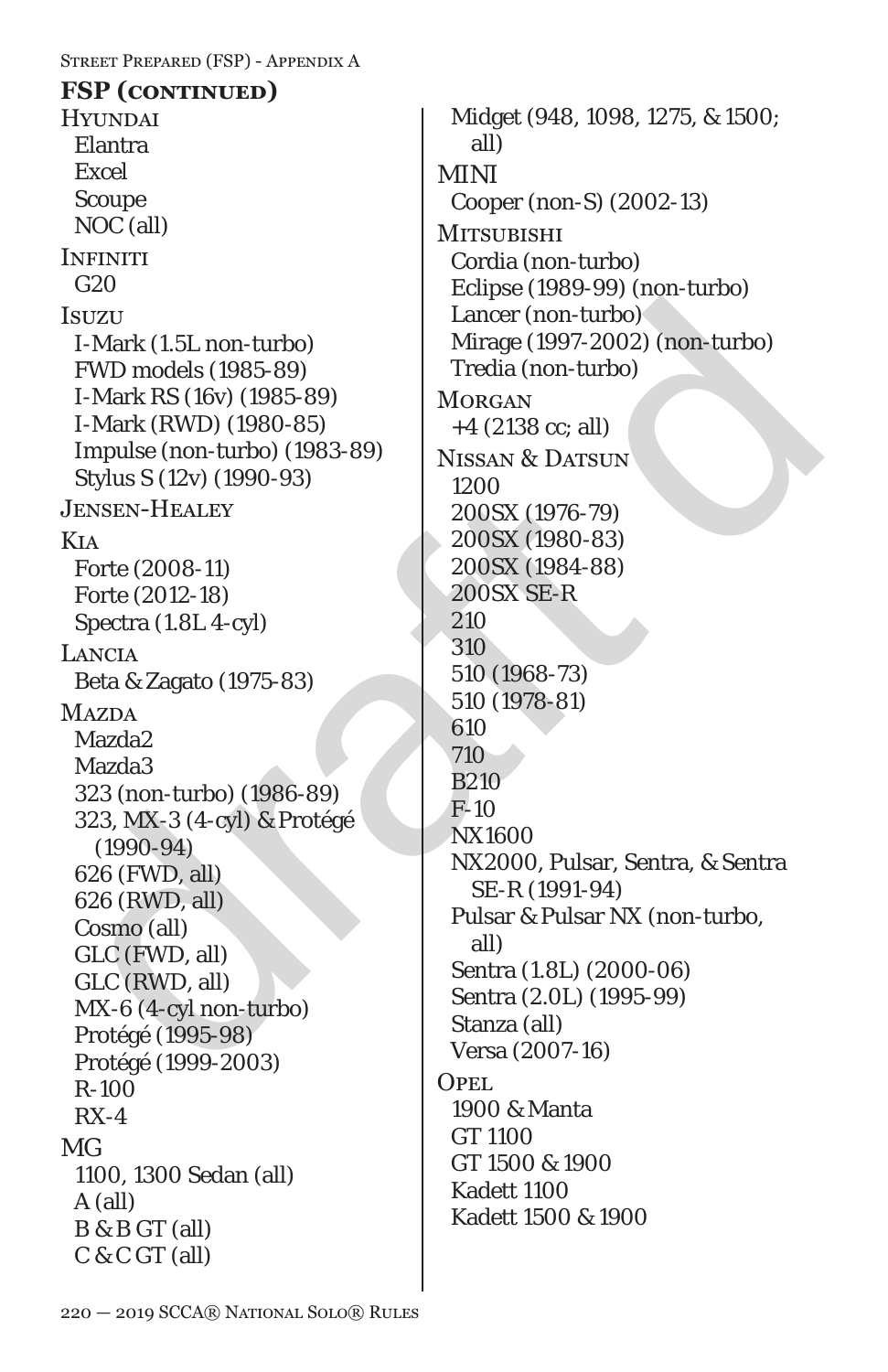PONTIAC & TOYOTA Corolla, Matrix, & Vibe (2003- 08) (NOC) **PEUGEOT** 405 DL & 405 S **PORSCHE** 912 912E 924 (Audi engine) **RENAULT** 15 & 17 (all) 16 (all) 17 Gordini 18i (all) Alliance, GTA & Encore Fuego (non-turbo) R-5 (NOC) & LeCar **SAAB** Sonnet (1968-74) **SATURN** SL (1991-95), SW (1993-95), & SC (1991-96) SL (1996-99), SW (1996-99), & SC (1997-2000) SL (2000-02), SW (2000-02), & SC (2001-02) Scion tC **SUNBEAM** Alpine (all) **SUBARU** Turbo 4WD (all, NOC) Forester (non-turbo) Impreza 2.0i (2012-13) Legacy & Legacy GT **SUZUKI** Aerio Toyota Camry (4-cyl) Celica (1970-77) Celica (1978-81) Celica (1982-85) **FSP (continued)**

912E<br>
912E<br>
922E<br>
RENAULT Grodia (AE86 chassis, all) (1984-<br>
16 all)<br>
16 all)<br>
16 all)<br>
16 all)<br>
16 all)<br>
16 all)<br>
16 all)<br>
16 all)<br>
16 all)<br>
16 all)<br>
16 all)<br>
16 all)<br>
16 all)<br>
16 all)<br>
16 all)<br>
16 all)<br>
16 all)<br>
16 all 2019 SCCA® National Solo® Rules — 221 Celica (FWD) (1986-89) Celica (FWD) (1990-93) Celica (1994-99) Corolla 1200 Corolla (1600 & SR-5) (1970-79) Corolla (1600 & 1800, RWD) (1980-83) Corolla (AE86 chassis, all) (1984- 87) Corolla FX16 Corolla GTS (AE92 chassis, FWD) (1990-91) **Starlet** Tercel Yaris **TRIUMPH**  $GT-6$ Herald (all) Spitfire TR-2 & TR-3 TR-4 & TR-4A TR-250 & TR-6 TR-7 **VOLKSWAGEN** Beetle (RWD) Cabriolet (1985-92) Corrado (all) Dasher & Quantum (4-cyl, all) Fox GL Golf & Jetta (all, A2 chassis) (1985-93) Golf, Jetta, & Cabrio (8v, A3 chassis) (1993-98) Golf & Jetta (VR6, A3 chassis) Golf & Jetta (VR6, NOC, A4 chassis) Golf, Jetta, & Beetle TDI Karmann Ghia Passat (all, NOC) Rabbit, Jetta, Scirocco, Cabriolet, & Pickup (all, A1 chassis) (1975-92) Rabbit (2.5L 5-cyl, A5 chassis) (2006-09)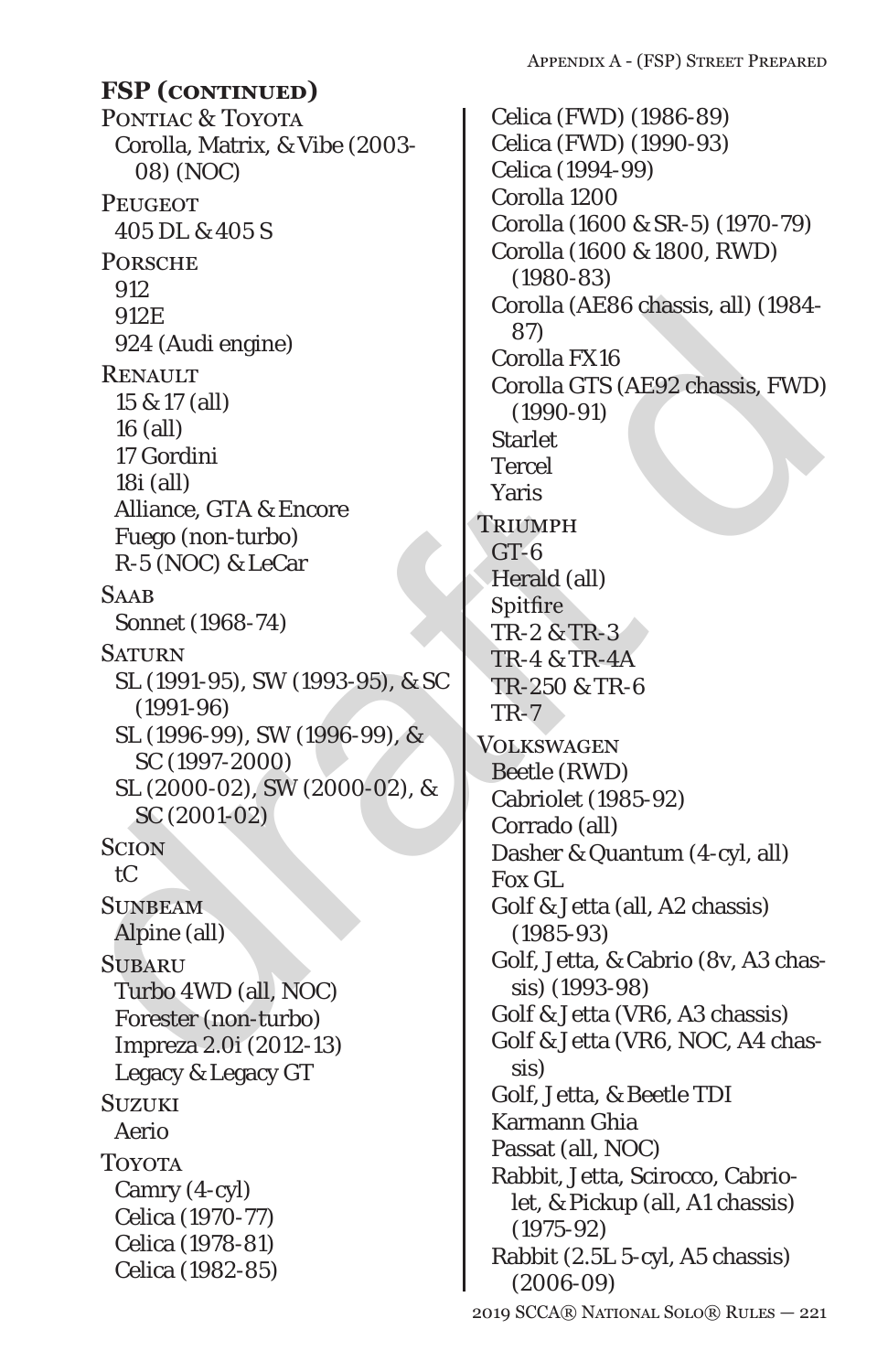Street Prepared (FSP) - Appendix A

## Volvo 120 Series (all) 140 Series (all) 160 Series (all) 1800, P1800, & ES1800 (all) 240 Series (non-turbo, all) 260 Series (all) 700 Series (all) **FSP (continued)**

Yugo

700 Series (all)<br>
YUGO<br>
"CATCH-ALL":<br>
Sedan under I.7L not otherwise<br>
classified<br>
4-cyl or rotary RWD mini-pickup<br>
(See Section 15.1.C for update/<br>
backdate limitations.) "CATCH-ALL": Sedan under 1.7L not otherwise classified 4-cyl or rotary RWD mini-pickup (See Section 15.1.C for update/ backdate limitations.)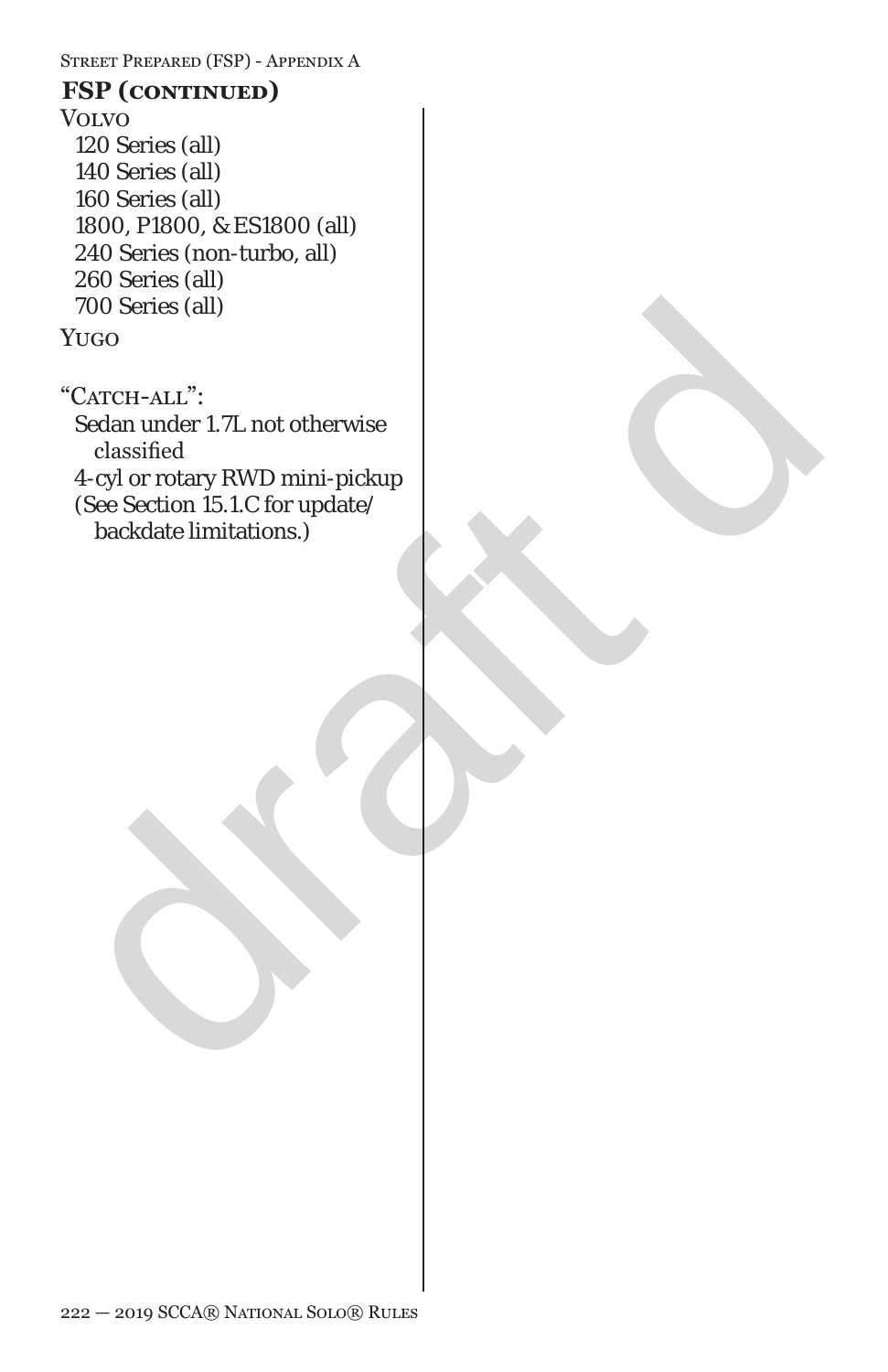# **STREET MODIFIED CATEGORY**

Engine Classifications

- 1. 4-stroke cycle and 2-stroke cycle naturally aspirated internal combustion engines will be classified on the basis of actual piston displacement.
- 2. Supercharged/Turbocharged SM and SSM engines will be classified on a basis of adding 1.4L to the actual displacement. Forced induction SMF engines will add 1.0L to the actual displacement.
- 3. Rotary Engines (Wankel) These units will be classified on the basis of a piston displacement equivalent to 0.9 liters times the number of rotors, plus the volume determined by the difference between the maximum and minimum capacity of the working chamber times the number of rotors.
- % of a piston displacement equivalent to 0.9 liters times the number of<br>rotors, plus the volume determined by the difference between the maximum and minimum capacity of the working channel times the number<br>of rotors.<br>The 4. Electric Motors – Cars with electric motors, in whole or part of the drivetrain, will run at class maximum weight (2900 lbs. for SSM, 3100 lbs for SM/SMF). Category weight adjustments (e.g., tire size) are allowed.

WEIGHT ADJUSTMENTS

Cars running tires with a rated width of 275 mm or less on all four wheels may compete at a minimum weight 200 lbs. less than their calculated weight.

## **Super Street Modified class (SSM)**

Eligible Vehicles:

- All 2-seat cars not excluded below.
- All SM/SMF eligible sedans/coupes and those excluded from SM for failure to meet weight requirements.
- All SM eligible vehicles.
- McLaren MP4-12C
- Porsche GT3 (991) and Carrera GT

Excluded Vehicles:

- Lotus (all except Elise, Exige, & Esprit)
- All 2-seat cars not eligible for Street Prepared Category.

• Vehicles not meeting specifications to have been delivered in the US MINIMUM WEIGHT CALCULATIONS WITHOUT DRIVER (LBS.):

• RWD.....................................................................1600 + 200 per liter

- AWD.....................................................................1600 + 300 per liter
- Supercharged/Turbocharged SSM engines:........................................

.................................................... Add 1.4L to the actual displacement

- Rear wheel weight greater than 51% ............................... +25 per liter
- Tire width 275 mm or less ............................................................-200
- Regardless of the weight formulas above, no car will be required to weigh more than 2900.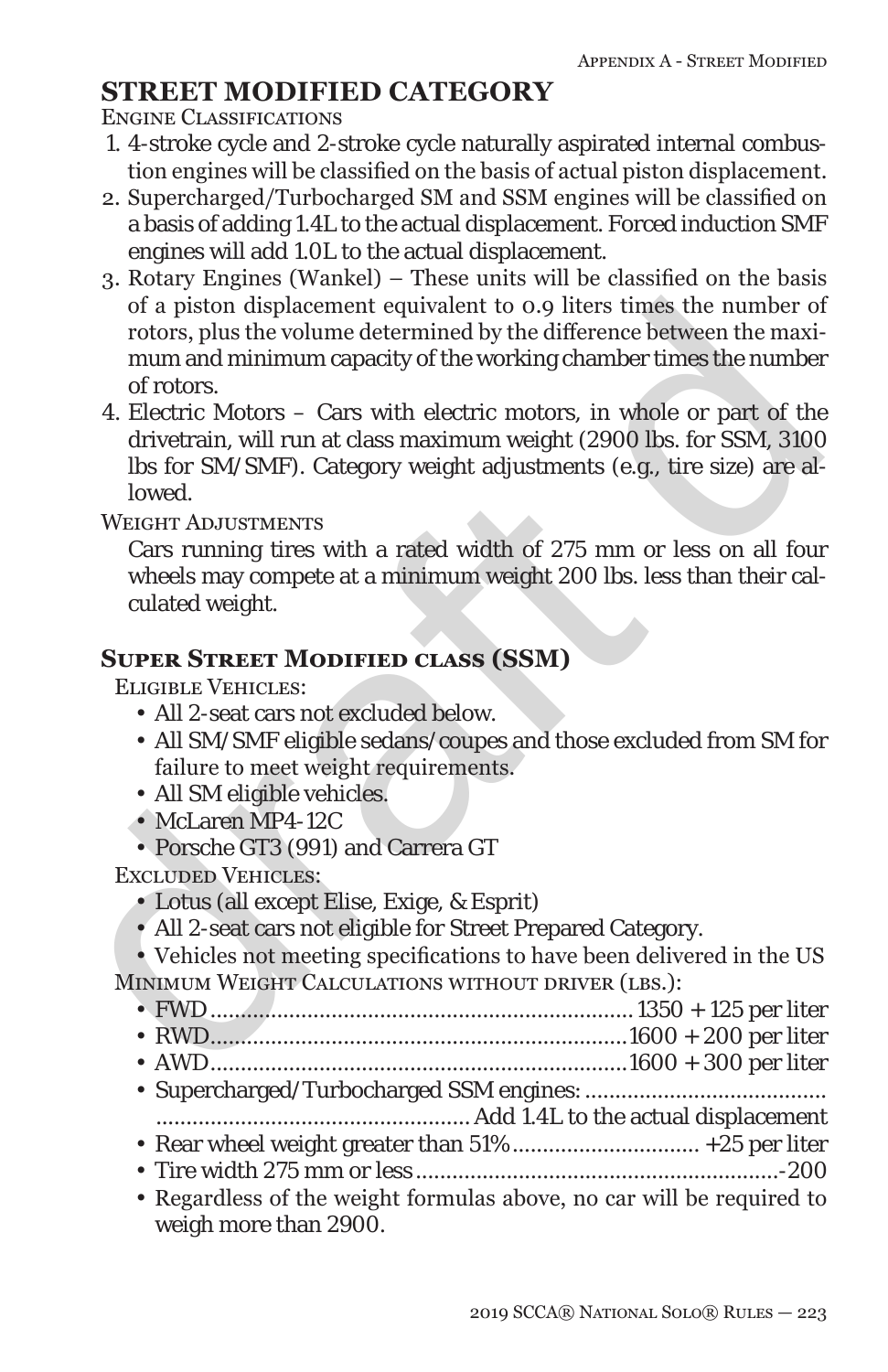### **Street Modified class (SM)**

Eligible Vehicles:

All sedans/coupes (models which were originally equipped with a minimum of four seats and four factory seat belts), all FWD (front-wheeldrive) cars, and pickup trucks (in compliance with Section 3.1 using SM allowances and minimum weight calculation).

Sample Vehicles:

- Chrysler: Neon, Stratus/Breeze
- FORD: Contour, Escort, Probe, Mustang
- General Motors: Cavalier, Sunfire, Camaro
- HONDA: Civic, Accord, Integra
- HYUNDAI: Elantra. Tiburon
- MAZDA: Protege, MX-6, 626
- Nissan: Altima, Sentra
- Toyota: Celica, Corolla, Camry
- Volkswagen: Golf, Jetta

Excluded Vehicles:

- Porsche (all)
- JDM-spec cars
- Lotus (all)
- MGB GT
- Triumph (all)
- MINIMUM WEIGHT CALCULATIONS WITHOUT DRIVER (LBS.):
	- FWD...................................................................... 1550 + 125 per liter • RWD.....................................................................1800 + 200 per liter
	- AWD.....................................................................1800 + 300 per liter
	- Supercharged/Turbocharged SM engines:.......................................... ................................................... Add 1.4L to the actual displacement.
	- Rear wheel weight greater than 51% ............................... +25 per liter
	- Solid axle RWD................................................................. -25 per liter
	- Tire width 275 mm or less ............................................................-200
- For<br/>D: Contour, Escort, Probe, Mustang GENERAL MOTORS: Cavalier, Sum<br/>free, Camaro HONDA: Protege, MX-6, 626<br>• NAZA: Protege, MX-6, Reading<br/>. The HONDA: Protege, MSSAY: Altima, Sentra Tovora: Celica, Co • Regardless of the weight formulas above, no car will be required to weigh more than 3100 lbs.

# **Street Modified Front-Wheel-Drive class (SMF)**

Eligible Vehicles:

- All FWD vehicles
- MINIMUM WEIGHT CALCULATIONS WITHOUT DRIVER (LBS.):
	- All.......................................................................... 1750 + 125 per liter
	- Supercharged/Turbocharged SMF engines:........................................
	- ...................................................Add 1.0L to the actual displacement. • Regardless of the weight formulas above, no car will be required to
	- weigh more than 3100 lbs.
	- Cars running in SMF using tires with a nominal width of 275 mm or less will NOT receive the weight adjustment as stated in the SM class.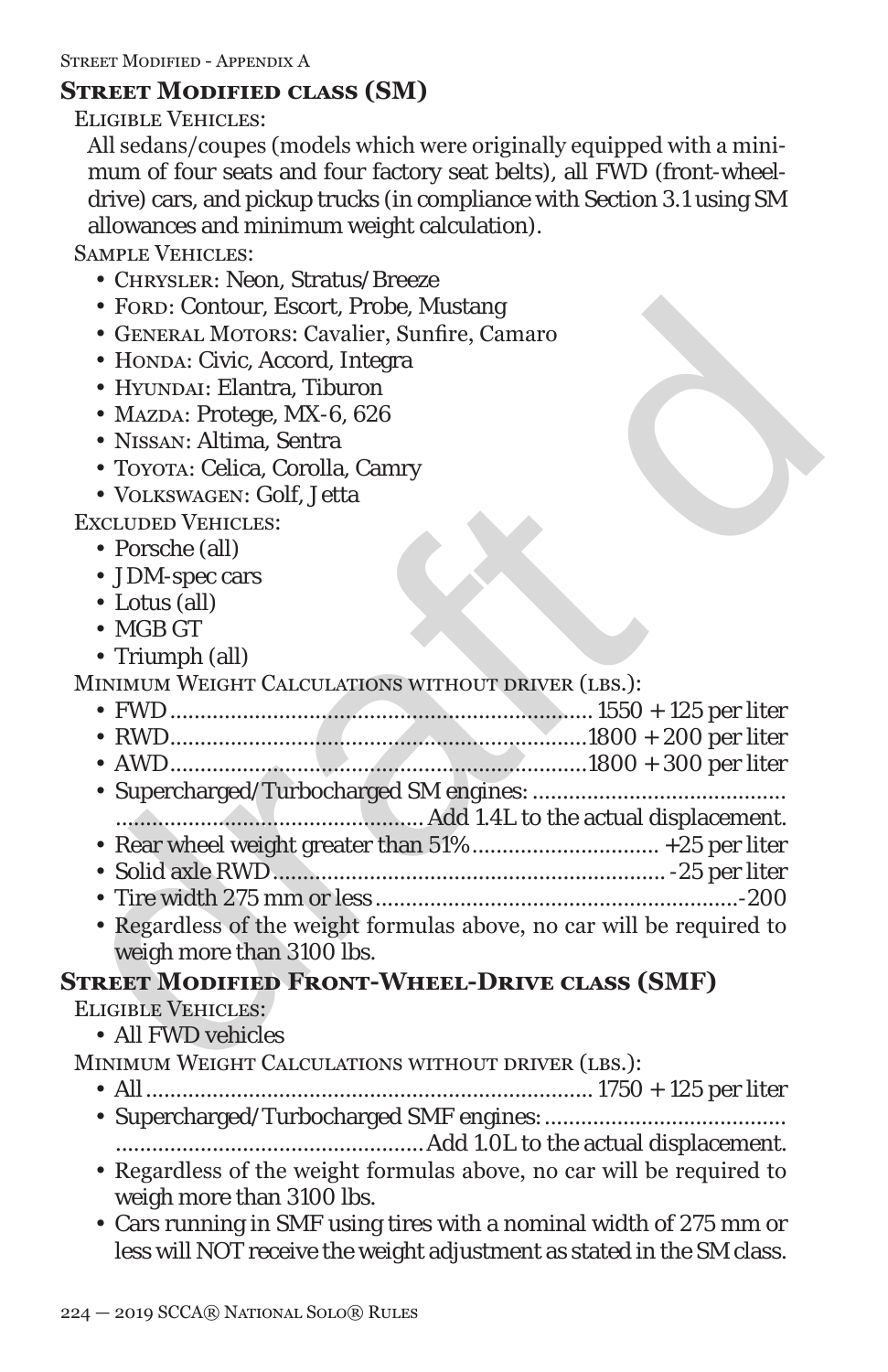# **PREPARED CATEGORY X Prepared (XP)**

XP vehicles must conform to the rules in Section 17 except as noted herein. This class is for almost any production car using almost any automobile drivetrain. Any vehicle meeting the requirements of Section 17.A.2, listed in another Prepared class, specifically listed in CP, DP, EP, FP, or listed at the end, is eligible for XP.

- 1. Bodywork and Structure
	- a. Chassis components attached by removable fasteners (e.g., bolt-on subframes) may be modified or replaced without penalty.
- a. Chassis components attached by removable fasteners (e.g., bolt-on subrisms) may be modified or replaced without penalty.<br>
b. Front hoods, engine covers, trunk lids, hatches, front fenders, rear<br>
fenders not part of cha b. Front hoods, engine covers, trunk lids, hatches, front fenders, rear fenders not part of chassis structure (unibody), front & rear fascias, and side skirts may be modified or replaced, and may be attached with removable fasteners. Associated hardware, including latches and hinges, may be modified, removed, or replaced. Fenders may be flared as per Section 17.2. Unibody fender may be replaced as described in Section 17.2.S. Non-metallic fender liners may be modified, replaced, or removed. Body panels may be attached with removable fasteners (e.g., Dzus®).
	- c. Aerodynamic Aids Wings may be added, removed, or modified. Non-OE wings may only be attached to the *chassis or body* behind the centerline of the rear axle. The total combined surface area of all wings shall not exceed  $8$  sq. ft. (0.7432 m<sup>2</sup>) as calculated per Section 12.9. The number of wing elements is limited to 2. Wings designed to be adjustable while the car is in motion must be locked in a single position. Spoilers under 17.2.P and rear wings are mutually exclusive such that a builder may use one or the other, but not both.

Wings, and any component thereof, may not extend beyond the vehicle width as defined by the outermost portion of the vehicle doors, less mirrors, door handles, rub strips, and trim. In addition, no portion of the wing or its components may be more than 6" (15.24 cm) forward of the rear axle, more than 0" (0.0 mm) beyond the rearmost portion of the bodywork, or more than 6" (15.24 cm) above the roofline of the vehicle, regardless of body style. Reinforcements to the wing mounting area may be used, but may serve no other purpose.

Wing endplate surface area is limited to 200 sq. in. (1290.3  $\text{cm}^2$ ) each and the number of endplates is limited to a maximum of 2. For convertibles/roadsters with no roof and targas with no rear window, no portion of the wing may be higher than 12" (30.48 cm) above the *highest point of the body that is behind the centerline of the rear axle.* In the event that a convertible/roadster with no roof or a targa-top with no rear window retains the OE windshield frame with a windshield of any material that meets Section 17.2.K.1, the top of the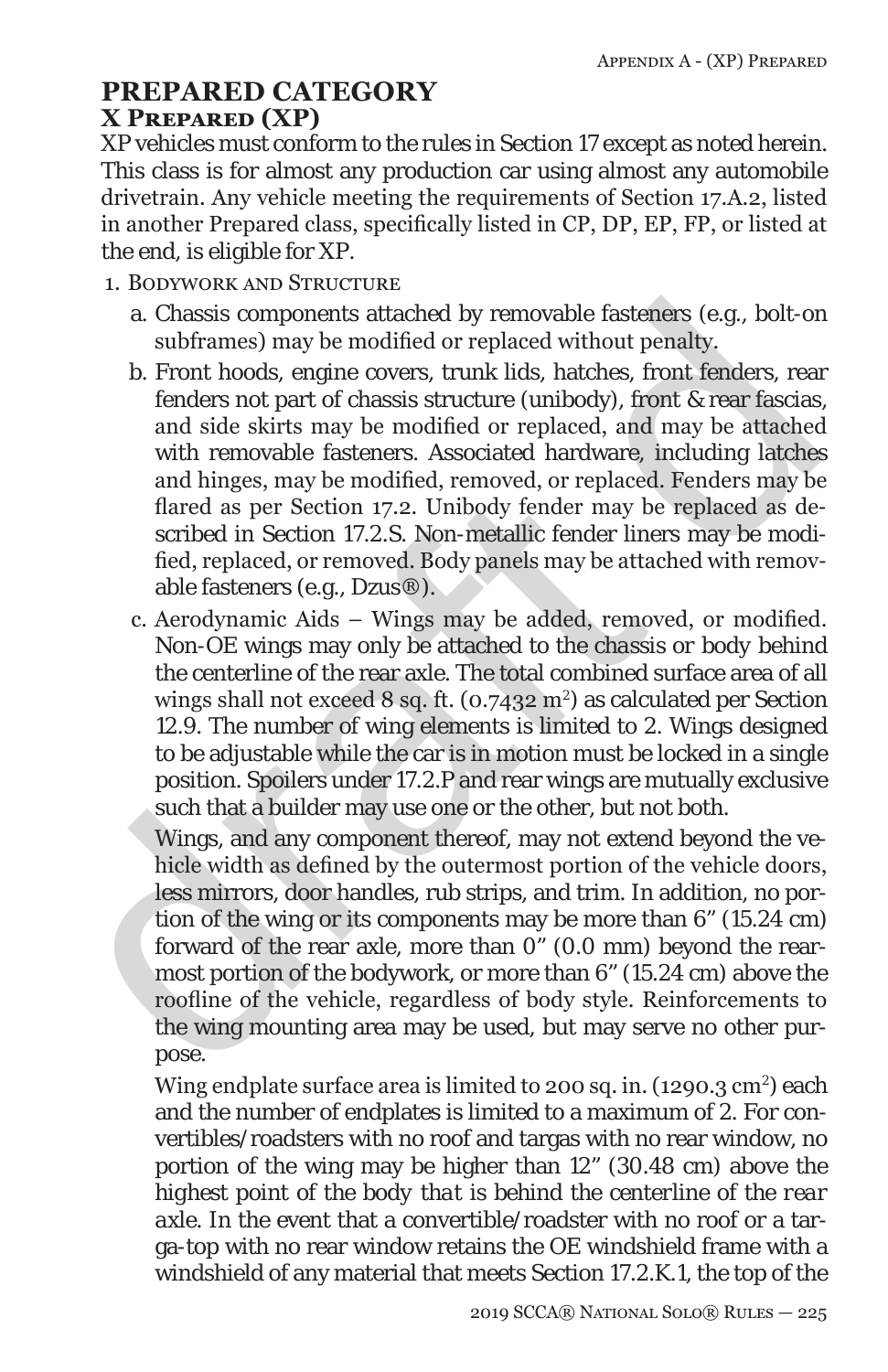windshield frame shall be considered the top of the roofline and the car may use the wing mounting rules in Appendix A.1.c for a closed car.

Canards are allowed and may extend a maximum of 6" (15.24 cm) forward of front bodywork/fascia as viewed from above. No portion of the canard may extend past the widest part of the front bodywork/ fascia as viewed from above. Canard area will be measured in the same manner as wings using Section 12.10. Canard area may not exceed 1.2 sq. ft. (1114.8 cm²).

same manner as wings using Section 12.10. Canard area may not exceed 1.2 sq. ft. (1114,8 cm<sup>2</sup>). The angularities are allowed and shall be installed parallel to the ground (within  $\pm 3^{\circ}$  fore and aft) and may extend a Front splitters are allowed and shall be installed parallel to the ground (within  $\pm 3^{\circ}$  fore and aft) and may extend a maximum of 6" (15.24 cm) forward of the frond bodywork/fascia as viewed from above. Splitters may not extend rearward past the centerline of the front wheels. No portion of the splitter may extend beyond the widest part of the front bumper as viewed from above.

The splitter and canards may have endplates. The endplates may connect the splitter and the canard. The splitter and canard endplate total surface area is limited to 100 sq. in.  $(645.2 \text{ cm}^2)$  for each side.

- d. Steering wheel, pedals, and driver's seat must be completely to the left or right of vehicle centerline.
- e. Exhaust may exit through the bodywork. Rocker panels may be modified for exhaust routing.
- f. The transmission tunnel/cover may be altered to allow the installation of an alternate transmission and/or driveshaft. Cars originally equipped with a removable transmission tunnel/cover may substitute a tunnel/cover of an alternate material.
- g. The shift lever opening in the body of the car may be altered to allow the installation of alternate shift linkage.
- h. Non-OE replacement bodies are allowable for the Factory Five Roadster/Challenge Car and Superformance MKIII. Replacement bodies must not confuse the identity of the vehicle.
- i. Minimum track width is 55" (139.7 cm).
- 2. Wheels

Any size wheel may be used. Wheel size does not affect minimum weight. 3. Shock Absorbers and Springs

- a. Section 17.5.B, which restricts the type of shocks authorized by 17.5.C.3, does not apply.
- b. Active/reactive suspension systems incur a minimum weight adjustment, including standard parts.
- 4. Brakes

Anti-lock braking systems (ABS) may be added, replaced, removed, or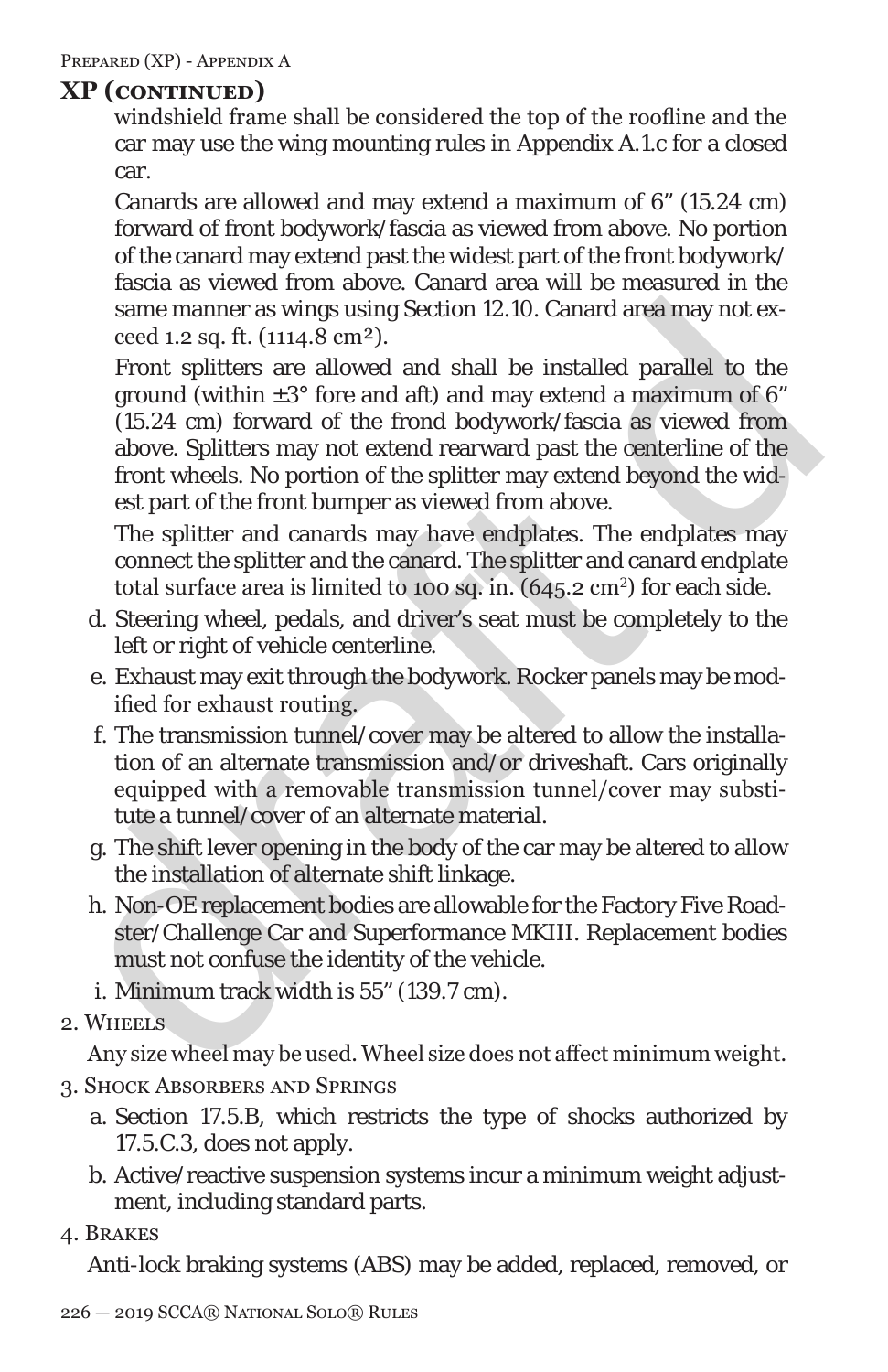modified. The use of ABS including original equipment incurs an ABS weight adjustment. ABS providing traction and/or stability control in any form will also incur a traction/stability control weight adjustment.

5. Suspension Control

Any front and rear suspension system type (MacPherson/Chapman strut, double A-arm, live axle, etc.) may be used.

6. Electrical System

Any ignition system is permitted. The number of spark plugs may be changed.

- 7. Engine and Drivetrain
	- a. Engines must be derived from production automobiles. Motorcycle, snowmobile, marine, or other engines of non-automobile design are not permitted.
	- b. Drivetrain and related systems (e.g., induction, ignition, fuel, electrical, cooling, oiling) and components (e.g., mounts, clutch, flywheel) are unrestricted except as noted.
- 3. ELECTINGED 1976<br>
Any ignition system is permitted. The number of spark plugs may be<br>
changed.<br>
7. ENONE AND DRIVETRAIN<br>
a. Engines must be derived from production automobiles. Motorcycle,<br>
snowmobile, marine, or other c. The engine orientation (transverse stays transverse and longitudinal stays longitudinal) and the engine bay location must not be changed (front-engine stays front-engine, mid-engine stays mid-engine, and rear-engine stays rear-engine).
	- d. Any traction or stability control systems are permitted, but incur a minimum weight adjustment, including standard parts.
	- e. Air may be ducted to the induction system. Openings in the bodywork to allow air to be ducted are allowed provided they serve no other purpose.

### 8. MINIMUM WEIGHTS

- a. Engine Classifications
	- 1. 4-stroke cycle and 2-stroke cycle, naturally aspirated, internal combustion engines will be classified on the basis of actual piston displacement.
	- 2. Turbocharged or supercharged versions of all engines will be classified on a basis of *1.6* times the actual displacement.
	- 3. Rotary Engines (Wankel): These units will be classified on the basis of a piston displacement equivalent to twice the volume determined by the difference between the maximum and minimum capacity of the working chamber, times the number of rotors.
- b. Minimum Weight Calculations

All listed weights are without driver. All weights are calculated based on displacement as listed above. EXAMPLE: Weight for a RWD car with a 1796 cc Turbo engine *and 51% of the weight on the rear axle* is *1300* + [(1.796 x *1.6*) x (200 + 20)] = *1932* lbs.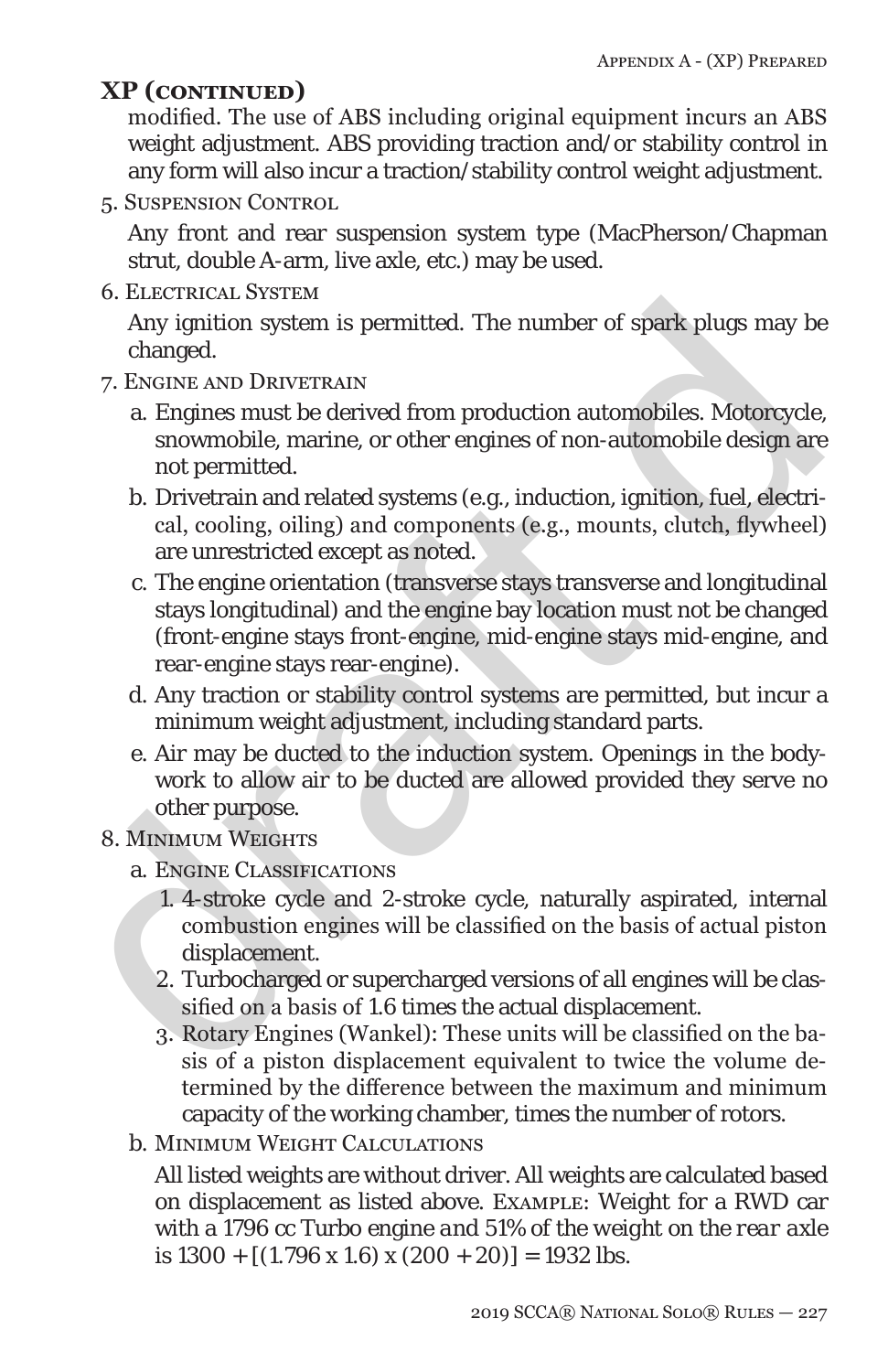*Forced Induction Engine Displacement (lbs.) FWD.................. 1300 + 150 per liter RWD................................................................1300 + 200 per liter AWD.................................................................1300 + 250 per liter* 

Normally Aspirated Engine Displacement less than 4.0L (lbs.)

FWD...................1200 + 150 per liter

RWD ................. 1200 + 200 per liter

AWD ................. 1200 + 250 per liter

Engine displacement of 4.0L or greater (lbs.)

FWD.................... *1600* + *50* per liter

RWD ................. *1600* + *100* per liter

AWD ..................*1600* + *150* per liter

Regardless of the weight formulas above, no car shall be required to weigh more than 2300 lbs. before applicable weight adjustments.

WEIGHT ADJUSTMENTS (LBS.)

ABS (anti-lock braking system)  $+50$ TSC (traction/stability control)  $+50$ Active/reactive suspension ......+ 100 *Greater than 51% of weight on rear axle*..................+ 20 per liter

draft d c. Regardless of the Minimum Weight Calculations above (b), no car with a supercharged or turbocharged engine shall weigh less than the following minimum weights (lbs.):

FWD........ *normally-aspirated: 1425 ........forced-induction: 1625* RWD ........*normally aspirated: 1550....... forced-induction: 1900* AWD ....... *normally-aspirated: 1675 ........forced-induction: 1925*

*Backdraft*

*RT3 (all)*

*All with a minimum engine size of 4.5L normally aspirated or the equivalent forced induction engine size and weight.*

Factory Five Racing

Roadster & Challenge Car

Type 65 Coupe

All with a minimum engine size of 4.5L normally aspirated or the equivalent forced induction engine size and weight.

**MOSLER** 

MT900S

MT900R XP

All with a minimum engine size of 6.0L normally aspirated or the equivalent forced induction engine size and weight.

NOBLE<sub></sub>

M<sub>12</sub>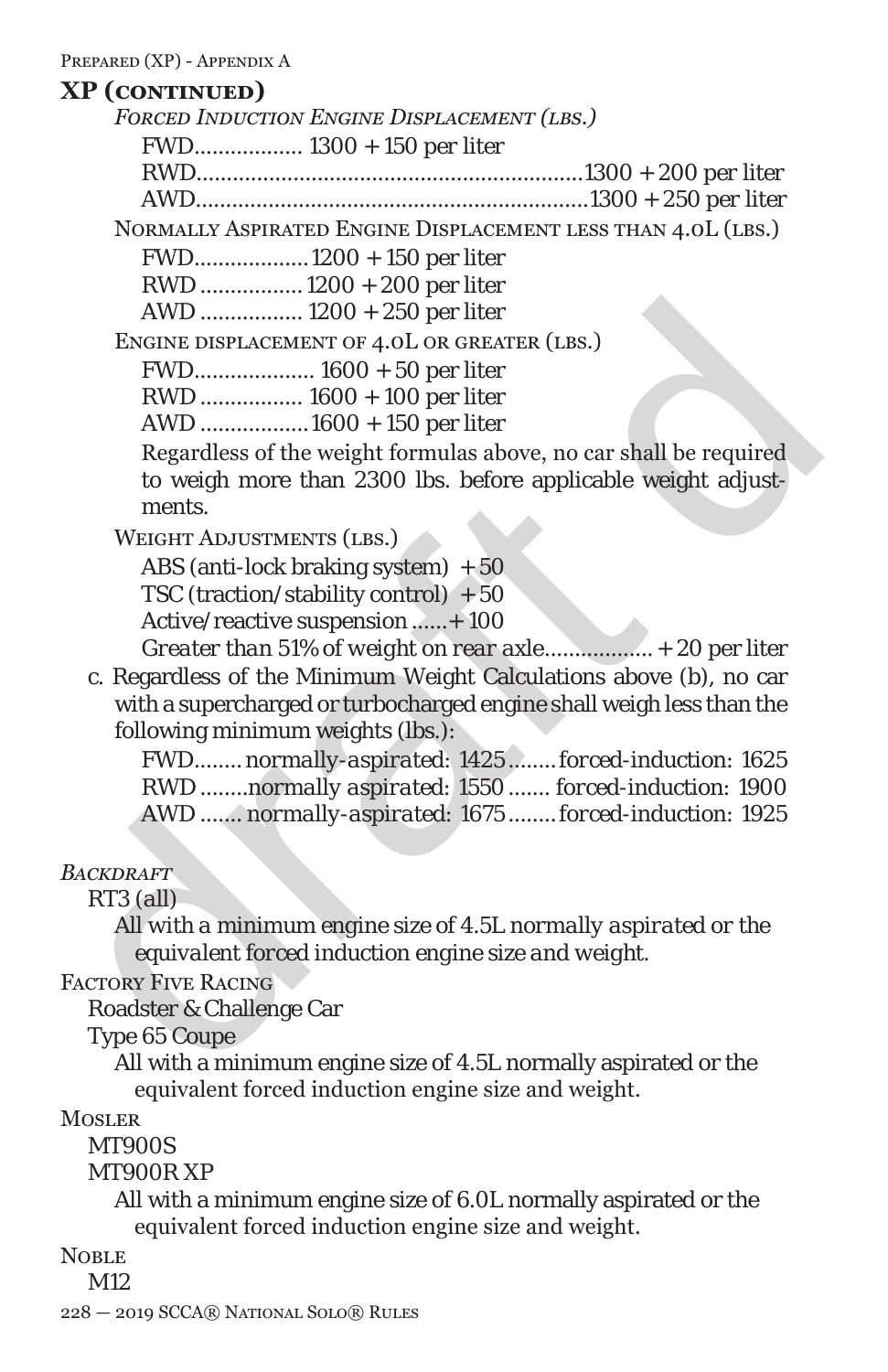M12GTO

M400

All with minimum engine size 2.9L with forced induction or 4.1L normally aspirated.

**ROSSION** 

 $Q1$ 

All with minimum engine size 2.9L with forced induction or 4.1L normally aspirated.

**SHELBY** 

Cobra (1963-67)

**SUPERFORMANCE** 

MKIII

GT40 MKII

Shelby Cobra Daytona Coupe

normally aspirated.<br>
SHELBY<br>
Cobra (1963-67)<br>
SUPERFORMANCE<br>
MKIII<br>
CT40 MKII<br>
CH40 With a minimum engine size of 4.5L normally aspirated or the<br>
equivalent forced induction engine size and weight.<br>
TVR<br>
Griffith Series 20 All with a minimum engine size of 4.5L normally aspirated or the equivalent forced induction engine size and weight.

TVR

Griffith Series 200 & Series 400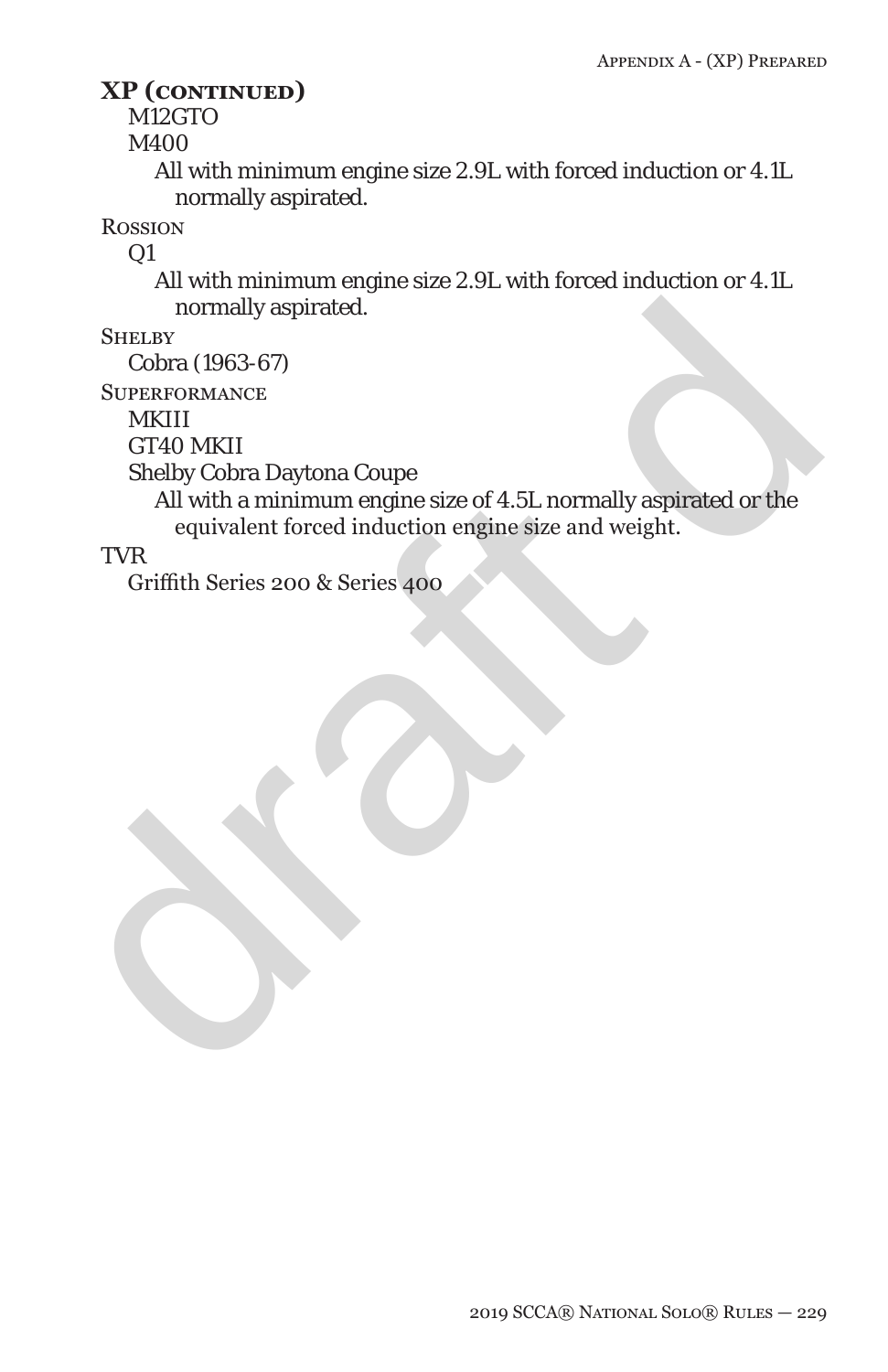PREPARED (CP) - APPENDIX A

### **C Prepared (CP)**

Unless otherwise listed, the minimum weights will be determined from the following tables according to engine type and displacement.

Minimum weight is based on actual engine displacement. The block may be bored and/or sleeved to achieve allowed displacement.

Engine Coolant flow direction is unrestricted.

US-produced 4-cyl, 6-cyl, and 8-cyl engines are allowed alternate-stroke crankshafts; crank angles must remain standard.

Naturally aspirated cars using US-market 6-cyl and 8-cyl engines manufactured by a particular corporation may use any naturally aspirated 6-cyl or 8-cyl engine offered in a US-market vehicle by that corporation's brands as listed below:

Ford:............................................................Ford, Mercury, and Lincoln General Motors: ....... Chevrolet, Pontiac, Oldsmobile, GMC, and Buick Chrysler:................................................Chrylser, Dodge, and Plymouth

Cansalism can any and step simula samula samula samula samula samula samula samula samula samula samula samula samula samula samula samula samula samula samula samula samula samula samula samula samula samula samula samul Alternate engines for a particular model must locate the bell housing to the block mounting surface in the same plane as the standard part. Vertical position of the longitudinal axis of the crankshaft shall remain the same as the original engine. Tolerance for both measurements is  $\pm \frac{1}{2}$  ( $\pm 12.7$  mm). Alternate material (e.g., aluminum) engine blocks may be used on USproduced 8-cyl engines. Any alternate engine block shall meet all other requirements of Section 17.

Forced induction cars may not substitute the engine for any other nor may forced induction engines be swapped into cars that the combination was not offered.

Engine displacement changes are allowed.

Alternate iron or aluminum cylinder heads may be used on US-produced 4-cyl, 6-cyl, and 8-cyl engines. Any alternate cylinder head(s) shall be of of the same configuration (number of valves per cylinder and valve actuation method - e.g., OHV or OHC) as the original and shall be direct replacement type.

The floor in the driver/passenger compartment may be replaced but must maintain the basic shape and position of the original floor (i.e., flat and horizontal, relative to the car and rocker panels). It may not be curved, angled, recessed, or channeled between the rockers and may be made of steel and/or aluminum only. Replacement floors may be modified per Section 17.2.E.

The firewall between the engine compartment and driver/passenger compartment may be replaced but must be in approximately the same location as the original and must create a sealed bulkhead between engine and driver/passenger. Replacement firewalls may be made of steel and/or aluminum only and may be modified per Section 17.2.F.

An alternate hood is allowed which has a bulge no more than 4" (10.16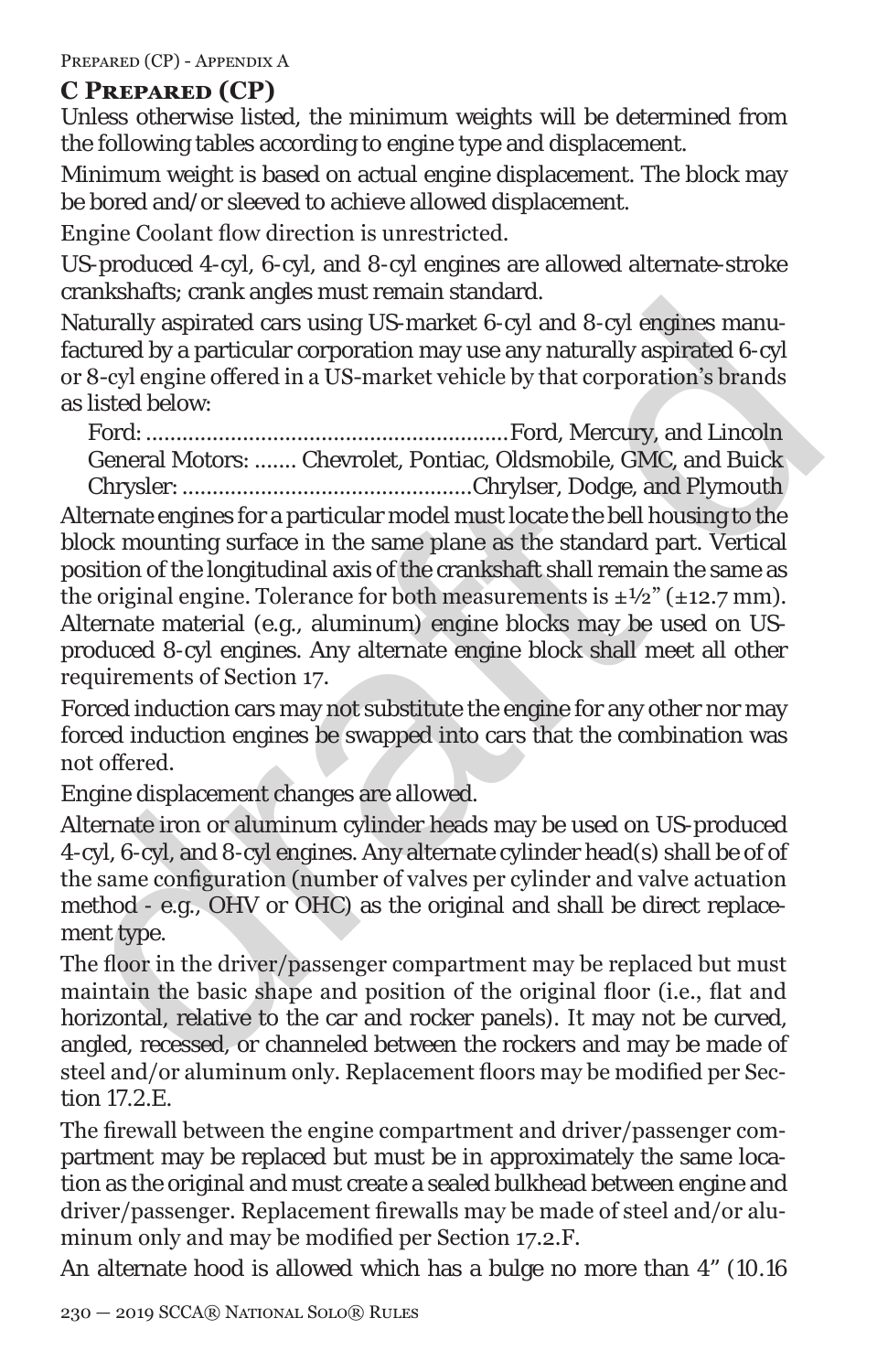cm), measured off of the original base model hood, for induction clearance. The bulge may open to the front, to the rear, or to either or both sides. If the original base model hood has a 2" (50.8 mm) bulge, then an addition of 2" (50.8 mm) is allowed, if the base model has a 3" (76.2 mm) bulge, then 1" (25.4 mm) is allowed, etc.

*Anti-lock braking systems (ABS) may be added, replaced, removed, or modified. The use of non-OE or modified OE ABS incurs an ABS weight adjustment.*

| Turbocharged 6-cyl engines, maximum 4500 cc  2550                    |  |
|----------------------------------------------------------------------|--|
|                                                                      |  |
| Maximum weight on the rear axle of the car shall be 51% of the total |  |
| weight of the car. EXCEPTIONS: Corvair, Yenko Stinger.               |  |

### AMC

| adjustment.                                                                |  |
|----------------------------------------------------------------------------|--|
| Traction control/stability control may not be added to a car which was not |  |
| equipped with an OE traction/stability control system. OE systems may      |  |
| be retained, but may not be replaced or modified in any way other than     |  |
| removal. Modifications to the OE ABS which also modify the OE traction/    |  |
| stability system are not allowed.                                          |  |
| The following weights apply unless a specific weight is indicated with the |  |
| model listing.                                                             |  |
| Minimum weight without driver (lbs.):                                      |  |
|                                                                            |  |
|                                                                            |  |
|                                                                            |  |
| Turbocharged 6-cyl engines, maximum 4500 cc  2550                          |  |
|                                                                            |  |
| Maximum weight on the rear axle of the car shall be 51% of the total       |  |
| weight of the car. ExceptIONS: Corvair, Yenko Stinger.                     |  |
| Wheels may be replaced with a wheel having any diameter and any width      |  |
| without weight adjustments.                                                |  |
|                                                                            |  |
| <b>AMC</b>                                                                 |  |
| AMX (1968-70)                                                              |  |
| Gremlin (8-cyl) (1970-78)                                                  |  |
| <b>Javelin</b> (1968-74)                                                   |  |
| Spirit (8-cyl) (1979-83)                                                   |  |
| <b>CHEVROLET</b>                                                           |  |
| Camaro (1967-69)                                                           |  |
| Camaro (1970-81)                                                           |  |
| Camaro (1982-92)                                                           |  |
| Camaro (1993-02)                                                           |  |
| Corvair & Corvair Turbo (1960-64); weight (lbs.):  1850                    |  |
| Corvair & Corvair Turbo (1965-69); weight (lbs.): 1850                     |  |
| Monza (1975-80)                                                            |  |
| CHRYSLER, DODGE & PLYMOUTH                                                 |  |
| 300 (all) (2006-17)                                                        |  |
| A-body - Valiant, Dart, Duster, Demon, etc., (1963-67), & Barracuda        |  |

(1965-69)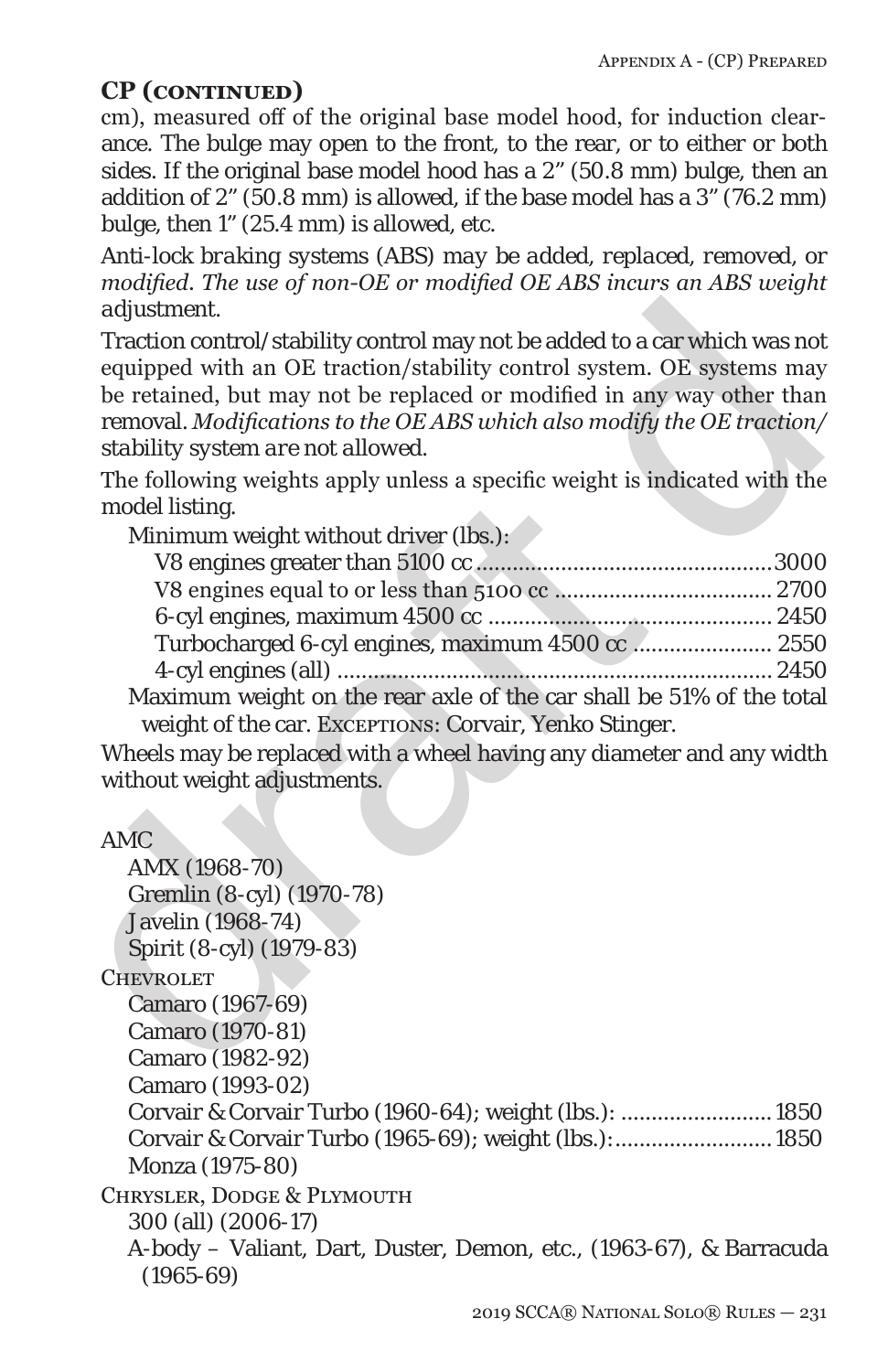Mustang (6-cyl & 8-cyl) (1964-69)<br>
Mustang (6-cyl & 8-cyl) (1964-69)<br>
Mustang II (6-cyl & 8-cyl) (1974-78)<br>
Mustang Turbo & SVO (4-cyl) (1979-93)<br>
Mustang (wo IRS) (1994-04)<br>
Mustang (wo IRS) (1994-04)<br>
Mustang (wo IRS) ( PREPARED (CP) - APPENDIX A Dakota 2WD (1987-96) Dakota 2WD (1997-2004) Challenger (non-supercharged) (2008-17) Charger (non-supercharged) (2006-17) E-body – Barracuda & Challenger (1970-74) FORD & MERCURY Maverick & Comet (6-cyl & 8cyl) (1970-77) Mustang (6-cyl & 8-cyl) (1964-69) Mustang (6-cyl & 8-cyl) (1969-73) Mustang II (6-cyl & 8-cyl) (1974-78) Mustang (6-cyl & 8-cyl) (1979-93) Mustang Turbo & SVO (4-cyl) (1979-93) Mustang (w/o IRS) (1994-04) Air may be ducted to the intake airbox through an opening in the back of the hood, rectangular in shape, maximum width of 20", maximum length 3.5". Opening may extend 1" into the windshield. Mustang (S197 chassis, non-supercharged) (2005-14) Thunderbird (V6 & TurboCoupe) (1983-88) Thunderbird (V6 & SuperCoupe) (1989-97) General Motors (Cadillac, Chevrolet, GMC, Oldsmobile, & Pontiac) Chevelle, El Camino, Tempest, etc. (A-body) (1964-67) Chevelle, Cutlass, El Camino, GTO, etc. (A-body) (1968-72) *CTS & CTS-V (2003-07)* LeMans, Cutlass, Chevelle, El Camino, etc. (A-Body) (1973-77) Malibu, Cutlass, El Camino, etc. (A-body) (1978-81) Monte Carlo, Grand Prix, Regal, El Camino, etc. (A-body)(1982-88) S10, S15, & Sonoma (6-cyl) (1982-93) S10 & Sonoma (6-cyl) (1994-04) **MERCURY** Capri (6-cyl & 8-cyl) (1979-93) Capri Turbo (4-cyl) (1979-93) Comet (6-cyl & 8-cyl) (1971-77) **MERKUR** XR4Ti (1985-88) PONTIAC Firebird & TransAm (1967-69) Firebird & TransAm (1970-81) Firebird & TransAm (1982-92) Firebird & TransAm (1993-2002) Trans-Am Turbo (1989) GTO (2004-06) **CP (continued)**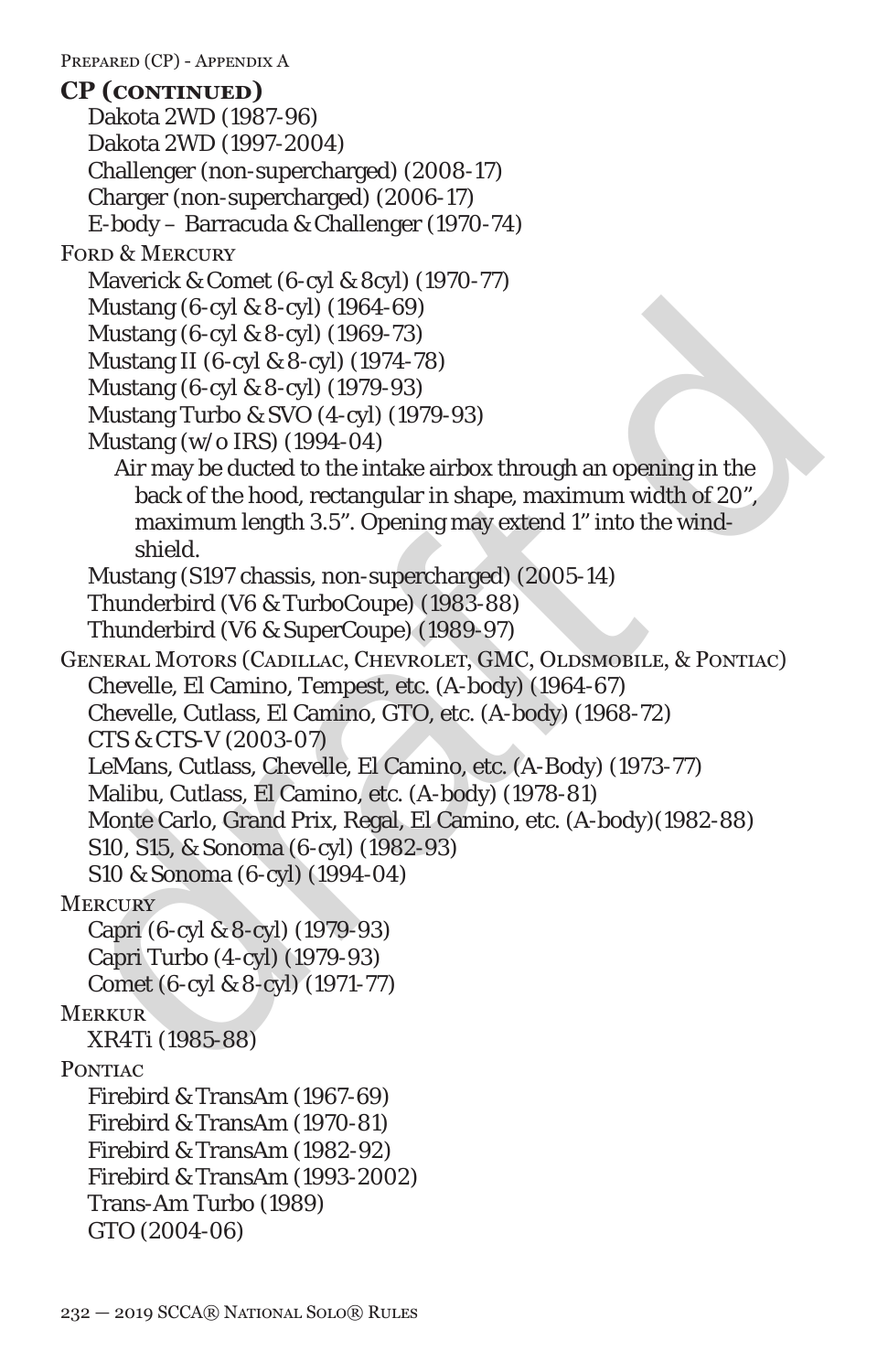**SALEEN** 

Mustang (w/o IRS or forced induction) (1979-93)

### **SHELBY**

GT350 & GT500 (1965-70)

### Yenko

Stinger (1965-69); weight (lbs.):..................................................... 1850 "CATCH-ALL":

US Sedan (6-cyl or 8-cyl, NOC) US Sedan (6-cyl or 8-cyl, NOC)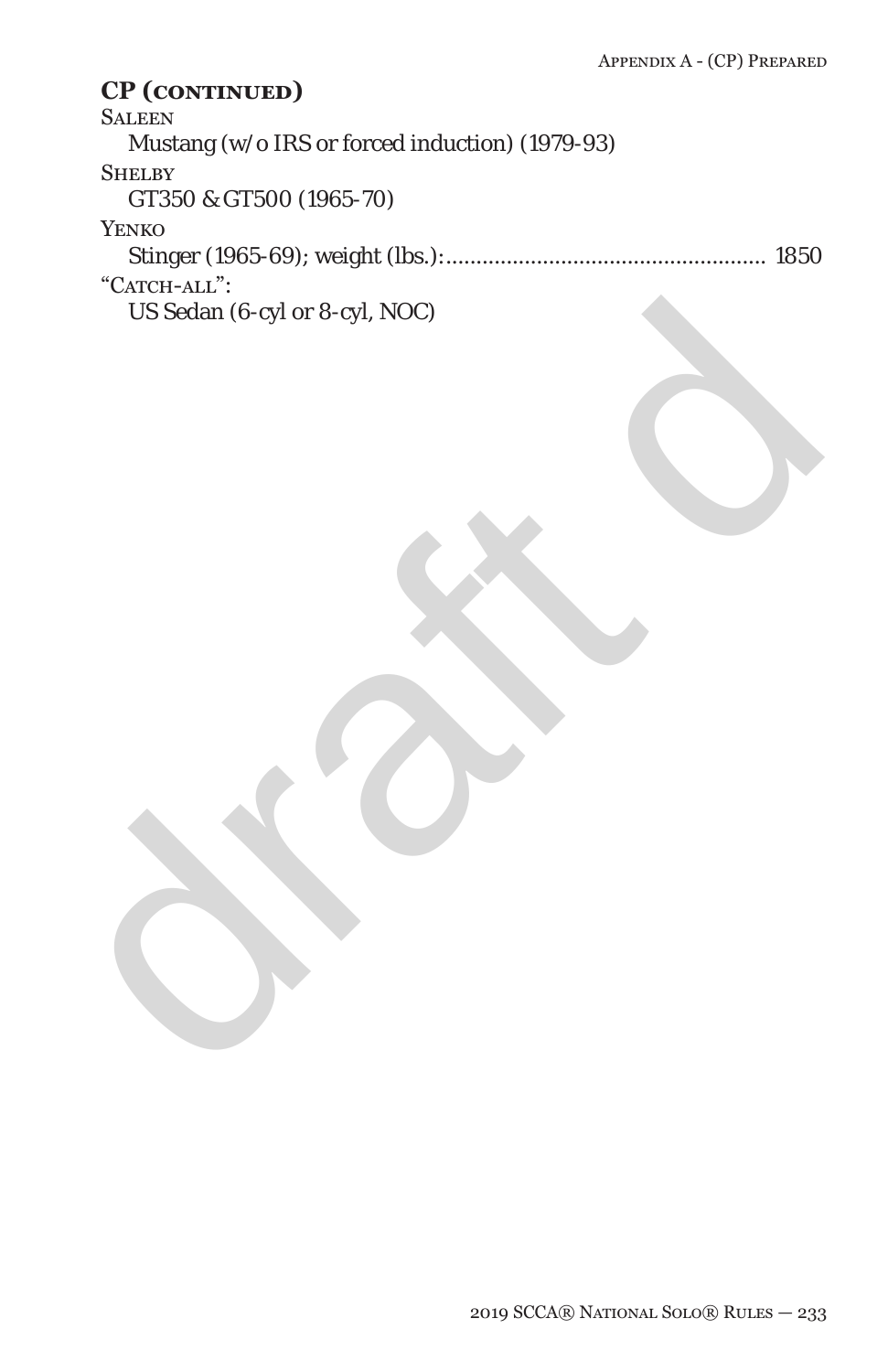Prepared (DP) - Appendix A

### **D Prepared (DP)**

Weights are determined by the following formulas. Wheel sizes, valve sizes, and track dimensions are as per Section 17.

Minimum weights (without driver) are determined by engine displacement. Increases in engine displacement resulting from legal overbore are not considered in these calculations.

Wheels up to 10" wide are allowed with no weight increase; a maximum of 12" is permitted.

| <b>WEIGHT FORMULAS (LBS):</b>                                         |
|-----------------------------------------------------------------------|
| Engines with 3 or 4 valves per cylinder and displacement less than or |
|                                                                       |
| Engines with 3 or 4 valves per cylinder and displacement greater than |
|                                                                       |
| Engines with 2-valves per cylinder: 1.00 x listed displacement (cc)   |
| Engines with $2v/cyl$ are permitted a displacement change of $+10\%$  |
| via bore and/or stroke changes only and with the weight formula       |
| accounting for the increased displacement.                            |
| <b>WEIGHT ADJUSTMENTS (LBS):</b>                                      |
| 51% or more of weight on the rear axle:  +0.015 x displacement (cc)   |
|                                                                       |
|                                                                       |
|                                                                       |
| Alternate Engine Allowance:  + 0.10 x displacement (cc)               |
|                                                                       |
| <b>ALFA ROMEO</b>                                                     |
| 1600 GTV (1974)                                                       |
| Alfetta GT (1976-79)                                                  |
| Alternate cylinder head: 19510.01053.04                               |
| Giuletta Sprint & Spider (1570 cc)                                    |
| Giulia 1300 & 1300 Ti (1964-71)                                       |
| GT 1300 Junior & GTA Junior (1966-77)                                 |
| GTA (bore & stroke: 78 mm x 67.5 mm)                                  |
| GTV 1750 & 2000 (1967-77)                                             |
| Alternate cylinder head: 19510.01053.04 (twin plug) +100 lbs.         |
| Junior Z                                                              |
| Spider Duetto 1750 Spider Veloce (1779 cc) (1969-70)                  |
| Alternate body part: Niki Lauda Edition Spoiler                       |
| Spider 2000 & Spider 2000 Veloce (1962 cc) (1971-76)                  |
| Alternate body part: Niki Lauda Edition spoiler                       |
| <b>Sport Sedan</b>                                                    |
| Alternate cylinder head: 19510.01053.04 (twin plug) +100 lbs.         |
| Sedan or sports car (RWD, NOC)                                        |
| <b>ALPINE</b>                                                         |

A108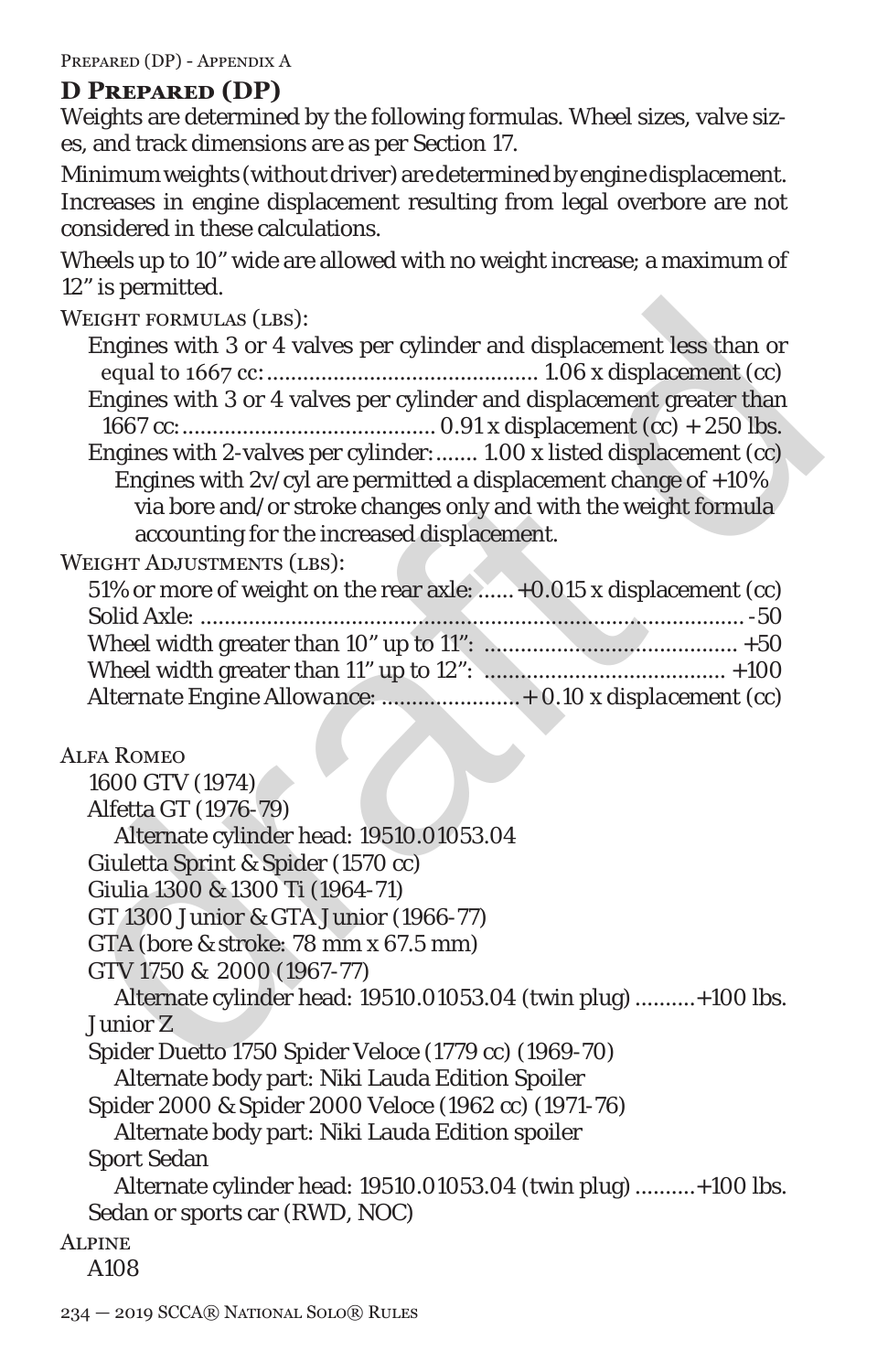Replace wood floorboards with metal.<br>
Midget & Sprite<br>
HMM<br>
1600 (1966-77)<br>
2002, 2002ti, & 2002tii (1968-76)<br>
2000t (1966-72)<br>
2000t (1966-72)<br>
2000t (1966-72)<br>
3 Series E21 (4-cyl) (1975-83)<br>
3 Series E30 (4-cyl) (1975-A110 1100 Austin-Healey & MG 100-4 (2660 cc) Alternate part: louvered hood **MGA** Replace wood floorboards with metal. MGA Twin Cam Replace wood floorboards with metal. MGB & MGB-GT Midget & Sprite BMW 1600 (1966-77) 2002, 2002ti, & 2002tii (1968-76) 2000ti (1966-72) 320i 3 Series E21 (4-cyl) (1975-83) 3 Series E30 (4-cyl) (1984-93) 3 Series & M3 (8v & 16v, E30 chassis) 530i (1975-78) Z3 (4-cyl) Sedan (RWD, NOC) **CHEVROLET** Vega & Cosworth Vega (1971-77) DATSUN 1500 (SPL 310), 1600 (SPL 311/311U), & 2000 (SRL 311) Roadster DODGE & PLYMOUTH Colt & Champ (1971-78) **ELVA** Courier (1600, 1800) ATB 7224 MGA axle housing assembly FIAT & BERTONE 124 Spider (1600, 2000) & 124 Spider Abarth (1995 cc) 124 Coupe & Sedan (1966-74) 124 Sport Coupe (1592 & 1608 cc) 131 & Brava (1974-84) 850 (all, including Abarth) X1/9 FORD & MERCURY Anglia Super (1962-67) Capri (non-US) (1969-77) Alternate 2.3L cylinder head: SVO M-6049-A230 Cortina (1964-68) Escort Mexico **DP (continued)**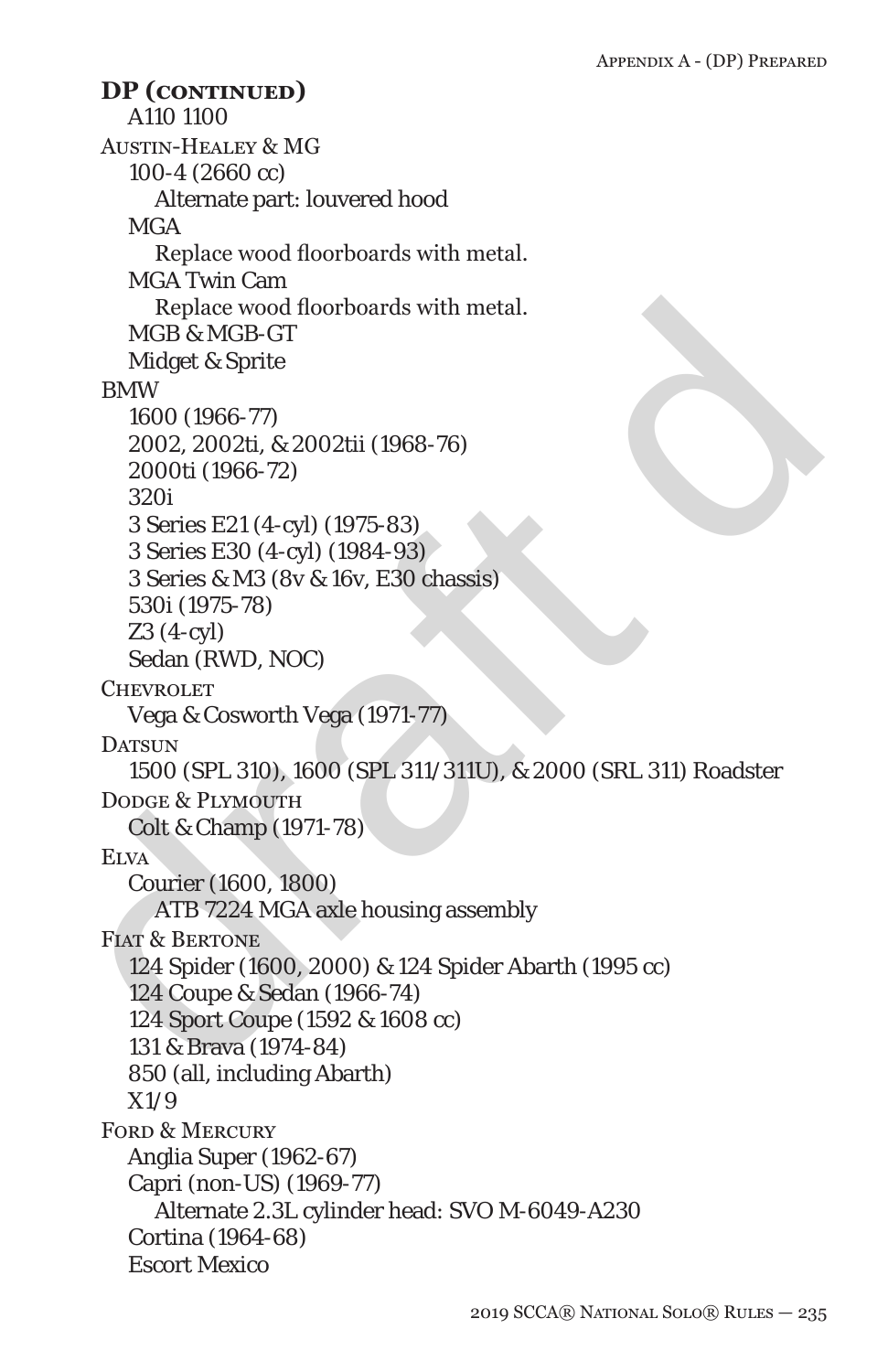Alternate body parts: spoiler D9FZ6440555-A; end piece<br>
D9FZ6428010-A or D9FZ6428011-A<br>
ISuzzu<br>
I-Mark (1981-84)<br>
Impulse (non-turbo) (1983-89)<br>
JESSEN<br>
JERNEL-Mark (1981-84)<br>
JESSEN<br>
JERNEL-MARK LETTATE Parts: cast iron s PREPARED (DP) - APPENDIX A Escort Super & 1300 GT Mustang II (2.3L) (1974-78) Alternate 2.3L cylinder head: SVO M-6049-A230 Mustang & Capri (4-cyl non-turbo) (1979-93) Alternate 2.3L cylinder head: SVO M-6049-A230 Pinto (1971-80) Alternate 2.3L cylinder head: SVO M-6049-A230 Alternate body parts: spoiler D9FZ6440555-A; end piece D9FZ6428010-A or D9FZ6428011-A **Isuzu** I-Mark (1981-84) Impulse (non-turbo) (1983-89) Jensen Jensen-Healey (1973 cc) Alternate Parts: cast iron sleeves **LANCIA** Scorpion (1756 cc) (1976) Fabric roof panel may be replaced with alternate materials. Lotus 7 & 7A (948, 997, & 1098 cc) Elan Alternate cylinder head: 26RD0703 Super 7 (1340 cc & 1498 cc) Europa (Renault 1470 cc/1565 cc & Lotus-Ford Twin Cam 1558 cc) Alternate cylinder head (Renault): casting R-16 Renault Alternate cylinder head (Twin cam): 26RD0703 **MAZDA** 626 (RWD) Cosmo (1976-78) Alternate cylinder head: E515-10-100B GLC (RWD) (1977-83) Alternate cylinder head: E515-10-100B MX-5 Miata (1.6L & 1.8L, non-turbo) (1990-2005) MX-5 Miata (2006-15) MX-5 Miata (2016-17) **MERCEDES** 190E (1983-93) **MORGAN** 4/4 MkIV (2138 cc) Replace wood floorboards with metal 4/4 MkV (2138 cc) **DP (continued)**

Replace wood floorboards with metal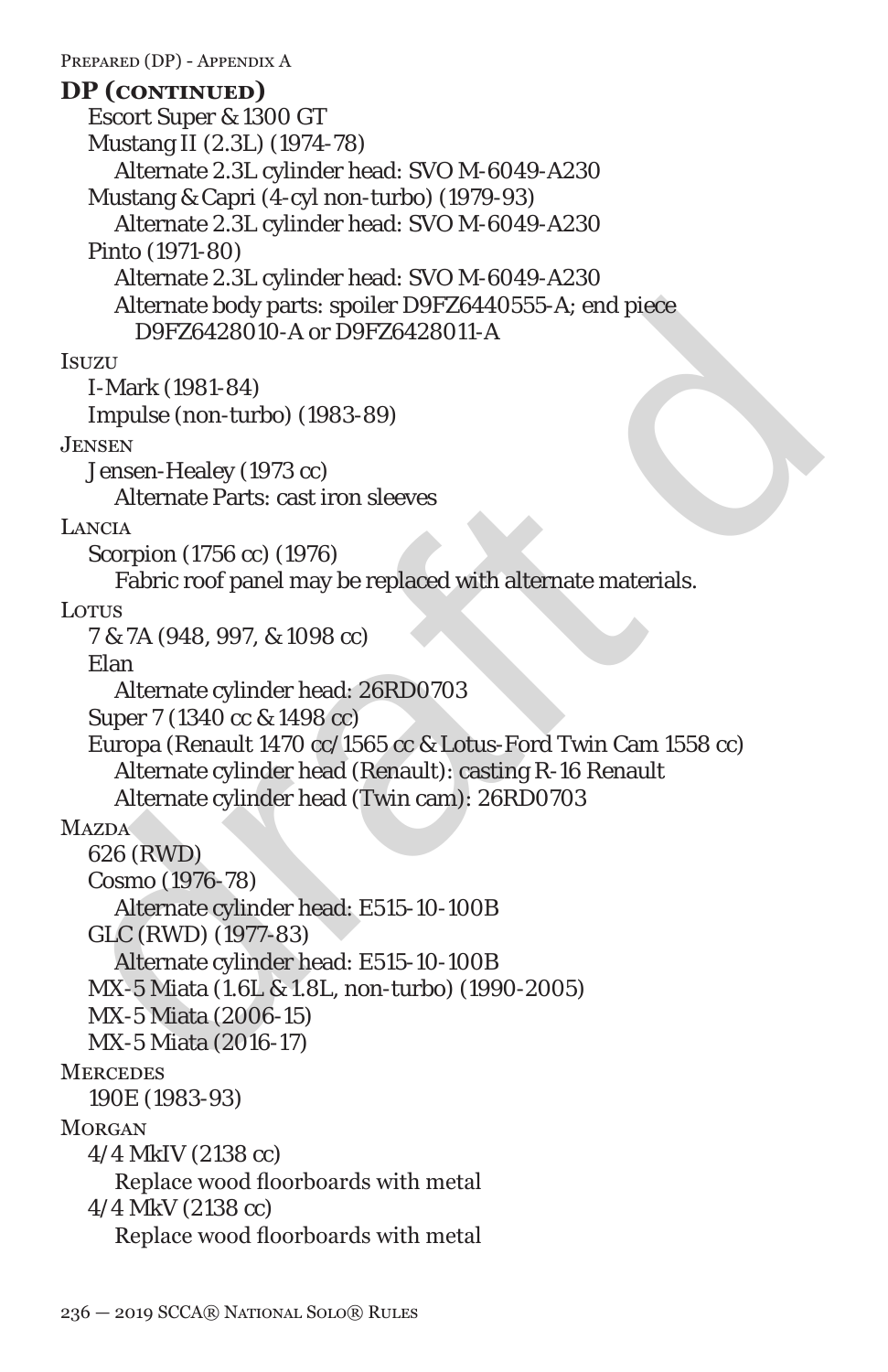```
Alternate engine: L20B or NAPS-Z<br>
200SX (S12 chassis) (1884-88)<br>
Alternate cylinder head: 11041-N7120.<br>
Engine: L20B or NAPS-Z<br>
210 (1397 & 1488 cc) (1979-82)<br>
210 (1397 & 1488 cc) (1979-82)<br>
Alternate cylinder head: 11041
     NISSAN & DATSUN
        200SX (S10 chassis) (1977-79)
           Alternate cylinder head: 11041-22010, 11041-U0600-A, 
             11041-U0602-SV, 11041-21901, or 11041-N7120
        200SX (S110 chassis) (1980-83)
           Alternate cylinder head: 11041-22010, 11041-U0600-A, 
             11041-U0602-SV, 1041-21901, or 11041-N7120
           Alternate engine: L20B or NAPS-Z
        200SX (S12 chassis) (1984-88)
           Alternate cylinder head: 11041-N7120.
           Engine: L20B or NAPS-Z
        210 (1397 & 1488 cc) (1979-82)
        210 (B310 chassis; 1.4 L) (1978-82)
           Alternate cylinder head: 11041-H2303 or 11041-H5704
        240SX (1989-98)
           Alternate engine: L20B with cylinder head 11041-N7120/22010 or 
             11041-V9182/U0600A
           Hood may be modified for engine clearance.
        510 (PL510) (1595 cc)
        510 (PL510 chassis; 1.6 L, 1.8 L, & 2.0 L) (1968-73)
           Alternate cylinder head: 11041-22010, 11041-U0600-A, 
             11041-U0602-SV, 11041-21901, or 11041-N7120
        510 (A10 chassis) (1979-81)
           Alternate cylinder head: 11041-22010, 11041-U0600-A, 
             11041-U0602-SV, 11041-21901, or 11041-N7120
        610 (1973-76)
           Alternate cylinder head: 11041-22010, 11041-U0600-A, 
             11041-U0602-SV, 11041-21901, or 11041-N7120
        710 (1974-77)
           Alternate cylinder head: 11041-22010, 11041-U0600-A, 
             11041-U0602-SV, 11041-21901, or 11041-N7120
        720 (2WD) (1980-86)
        810 (1976-80)
        810 Maxima (1981-83)
        B110 (1171, 1237, 1288, 1397, & 1488 cc) (1970-73)
        B210 (1171, 1237, 1288, 1397, & 1488 cc) (1974-78)
           Alternate cylinder head: 11041-H2300, 11041-25720, 11041-H1001, 
             11041-18001, 11041-H2303, 11041-H5704, or 11041-H9204
     OPEL.
        Ascona & Ascona SportWagon (1900 cc) (1971-75)
        GT 1900
        GT 1100
        Kadett (1100 & 1900 cc) (1964-72)
        Manta Sport Coupe & Manta Rallye (1900 cc) (1971-75)
     DP (continued)
```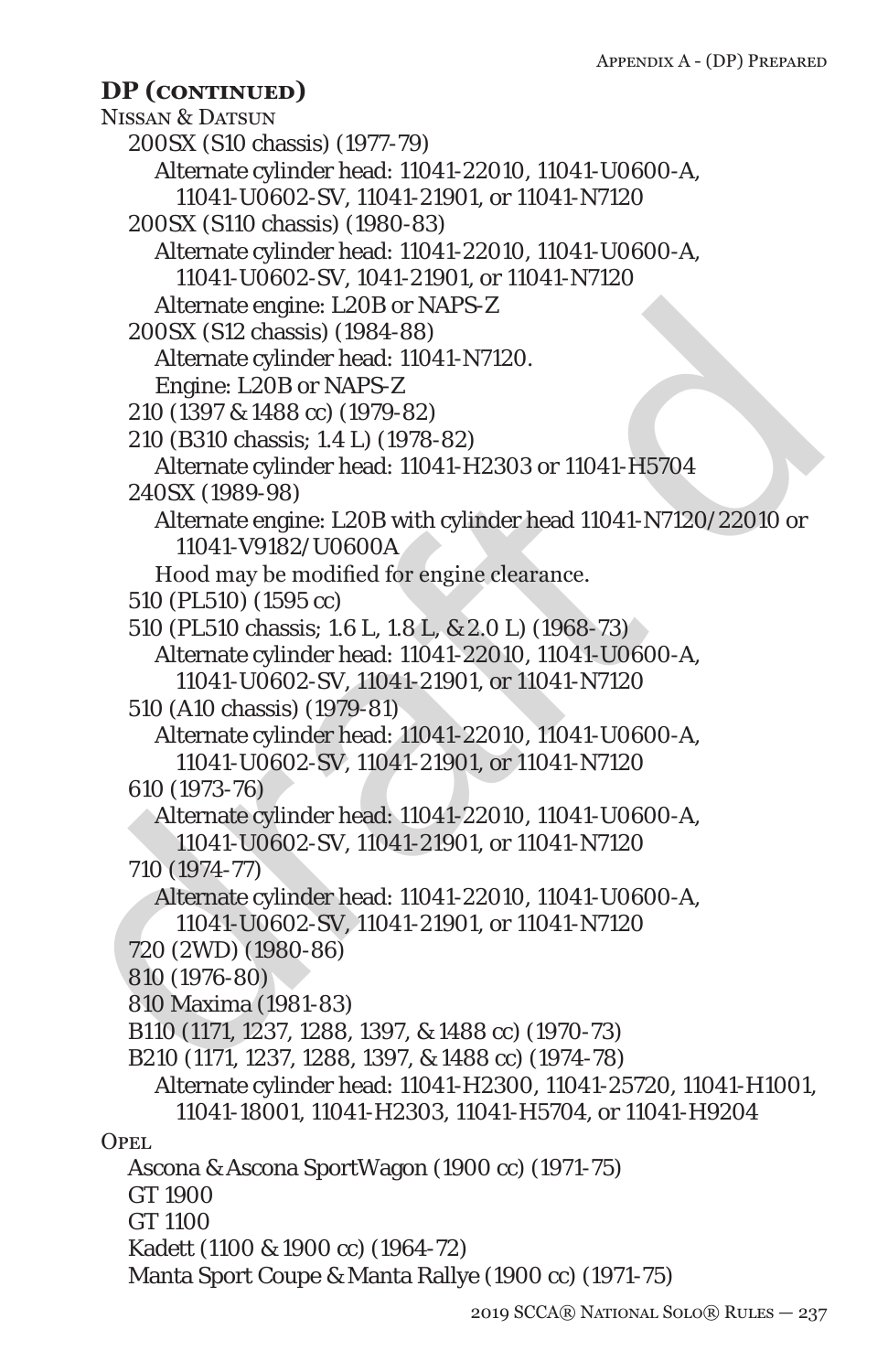1300<br>
912 & 912E (1600 & 1971 cc)<br>
914 (4-cyl)<br>
Cylinder barrels of alternate material allowed<br>
924 (1894 cc, non-turbo)<br>
Alternate cylinder: 933.104.302.50<br>
SATURN<br>
Sky (non-turbo) (1878-81)<br>
Celica (non-turbo) (1879-81) PREPARED (DP) - APPENDIX A PONTIAC Fiero (2.5L 4-cyl) Alternate suspension: rear double A-arm Air cleaner may protrude through engine hatch Solstice (non-turbo) **PORSCHE** 356, except Carrera and 1500, 1600 1300 912 & 912E (1600 & 1971 cc) 914 (4-cyl) Cylinder barrels of alternate material allowed 924 (1984 cc, non-turbo) Alternate cylinder: 933.104.302.50 **SATURN** Sky (non-turbo) **SUNBEAM** Alpine **TOYOTA** Celica (non-turbo) (1970-77) Celica (non-turbo) (1978-81) Celica (non-turbo) (1982-85) Corolla (non-turbo) (1968-70) Corolla (1588 cc) (1971-74) Corolla (non-turbo) (1971-74) Corolla (non-turbo) (1975-79) Corolla (non-turbo) (1980-83) Corolla (non-turbo, RWD) (1984-87) MR2 (1587 cc, non-supercharged) (1985-89) MR2 (2164 cc, non-turbo) (1991-95) MR2 Spyder (1794 cc) (2000-05) Starlet (non-turbo, 2WD) (1981-84) Alternate engine: 4A-G 1.6L w/ cylinder head 11101-16010 or 11101- 16030 **TRIUMPH** GT6 (1998 cc) Spitfire 1147 Spitfire 1296 MkIII Spitfire 1296 MkIV Spitfire 1493 TR-2 & TR-3 TR-4 & TR-4A (beam axle) TR-4A (IRS) **DP (continued)**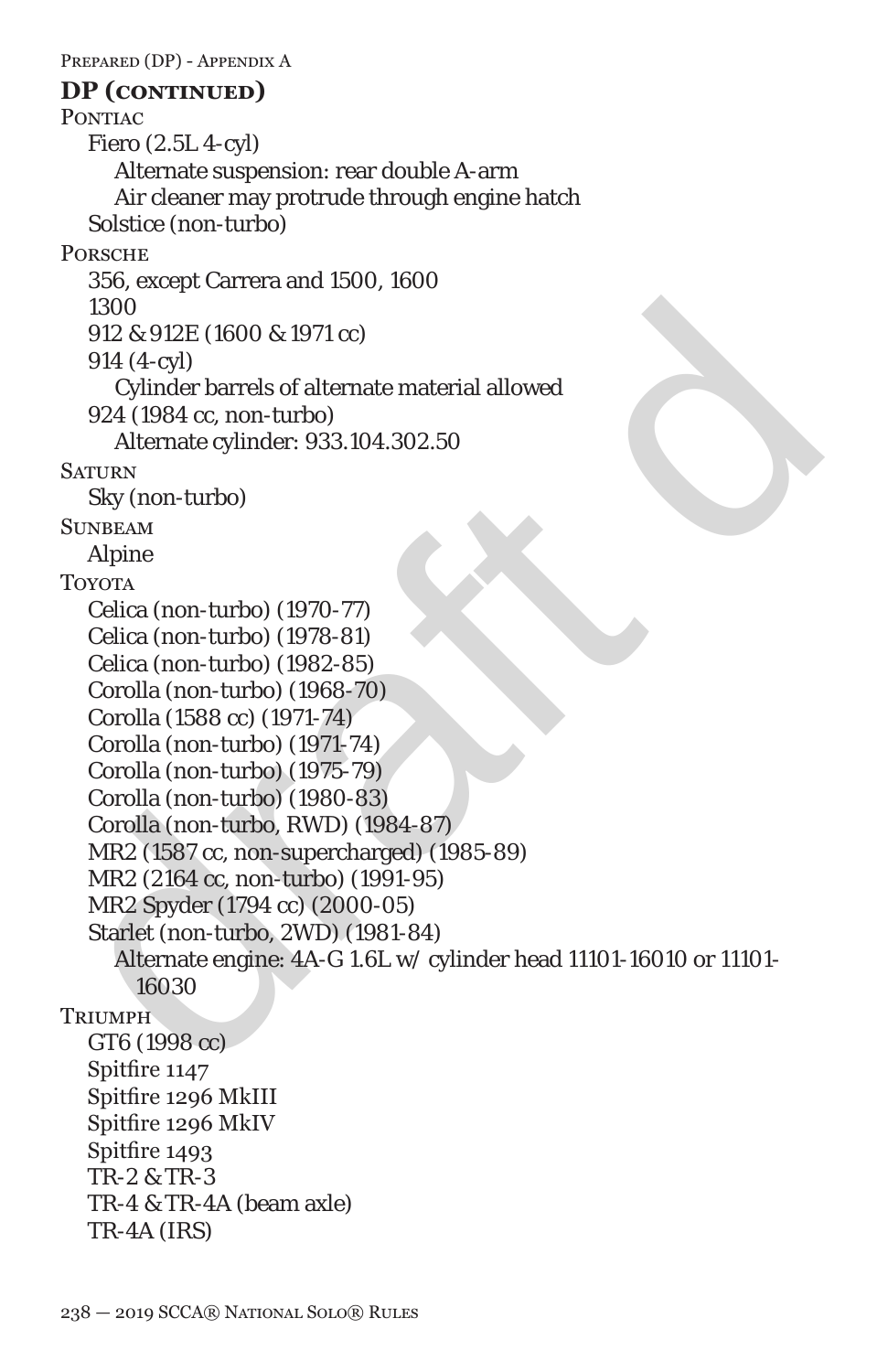1800<br>
Vixen S2 (1599 cc)<br>
Alternate cylinder head: Pierce aluminum casting<br>
VOLKSWAGEN<br>
Decite (1800) (1965-66)<br>
Beetle (1800) (1965-66)<br>
Beetle (1800) (1970-77)<br>
VOLVO<br>
122S (1956-70)<br>
Alternate engine kit: 2127 cc<br>
142S TR-7 (1998 cc) Alternate rear spoiler: V-775 **TURNER** 950S 1500 Alternate crankshaft: 125 E TVR 1800 Vixen S2 (1599 cc) Alternate cylinder head: Pierce aluminum casting **VOLKSWAGEN** Beetle (1300) (1965-66) Beetle (1300, 1500, & 1600) (1967-69) Beetle (1600) (1970-77) **VOLVO** 122S (1956-70) Alternate part: front axle cross member Alternate engine kit: 2127 cc 142S & 142E (1967-74) Alternate part: front axle cross member Alternate engine kit: 2174 cc P-1800 (1780 cc) P-1800 (1982 cc) Sedans (RWD, NOC) "CATCH-ALL": Other (4-cyl N/A, RWD, NOC) **DP (continued)**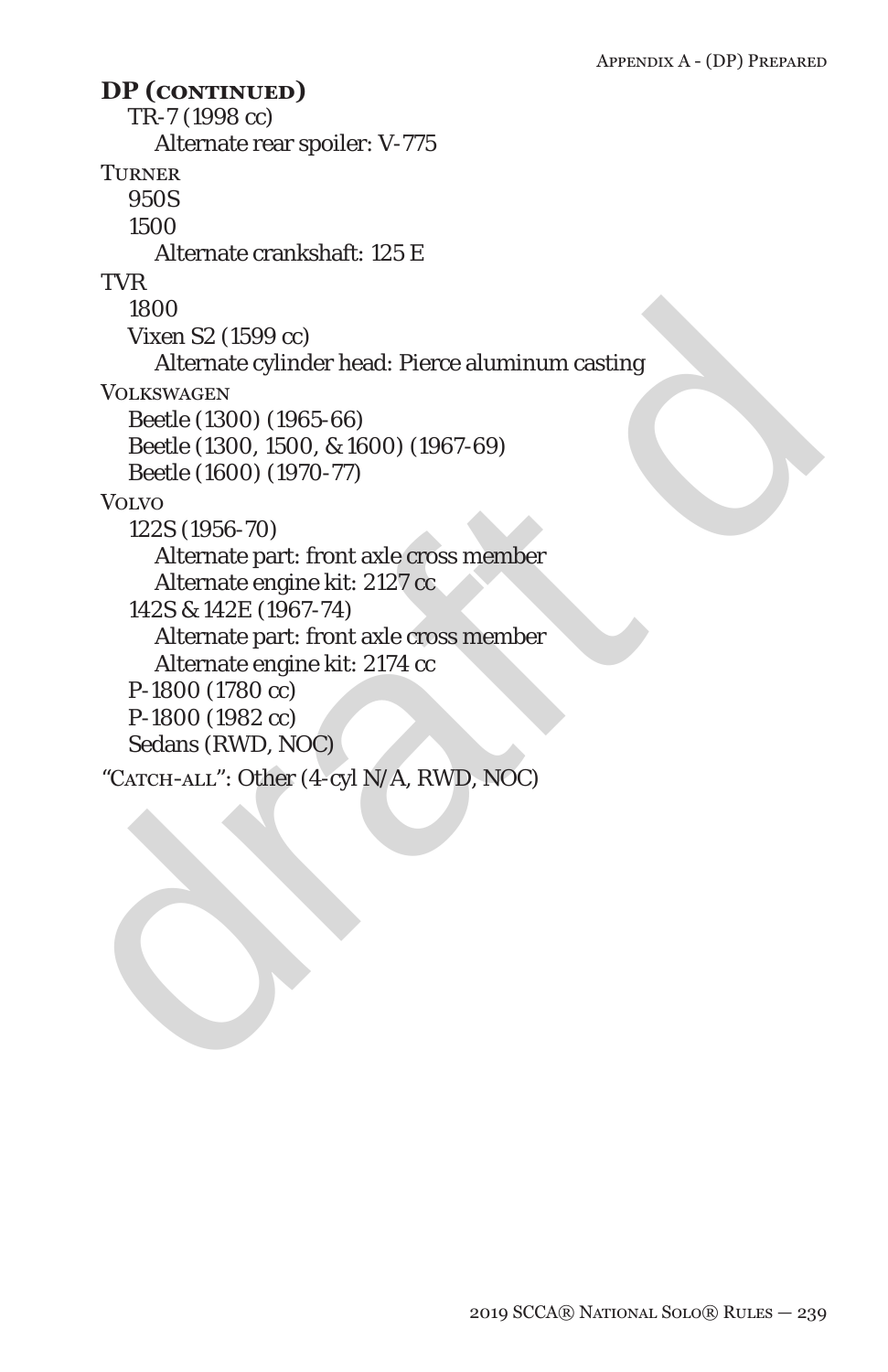PREPARED (EP) - APPENDIX A

# **EP (continued)**

Wheel size allowances are as per Section 17.4.

Minimum weights (without driver) are determined by engine displacement. Increases in engine displacement resulting from legal overbore are not considered in these calculations.

Wheels up to 10" wide are allowed with no weight increase; a maximum width of 12" is permitted.

| WEIGHT FORMULAS (LBS.):                                                 |
|-------------------------------------------------------------------------|
|                                                                         |
| Engines with 3 or 4 valves per cylinder and displacement less than or   |
|                                                                         |
| Engines with 3 or 4 valves per cylinder and displacement greater than   |
|                                                                         |
| Engines with 2-valves per cylinder:  1.00 x displacement (cc)           |
| Level 2 (Limited Prep) vehicles:  1.00 x displacement (cc)              |
| <b>WEIGHT ADJUSTMENTS (LBS):</b>                                        |
|                                                                         |
| Wheels greater than 11" wide up to 12" wide:  +100                      |
|                                                                         |
| Regardless of the weight formulas above no car may weigh less than 1350 |
| lbs. or be required to weigh more than 2400 lbs. prior to addition of   |
| weight adjustments defined herein and in Section 17.                    |
|                                                                         |
| <b>ACURA</b>                                                            |
| Integra (1986-89)                                                       |
| Integra (1990-93)                                                       |
| Alternate engine: 1590 cc                                               |
| Integra (1994-2001)                                                     |
| RSX (2002-06)                                                           |
| Sedans (N/A, FWD, NOC)                                                  |
| <b>AUDI</b>                                                             |
| 4000S (non-turbo, FWD) (1980-87)                                        |
| Sedans (N/A, FWD, NOC)                                                  |
| <b>AUSTIN &amp; MORRIS</b>                                              |
| America (1968-71)                                                       |
| Mini Cooper S (1275 engine)                                             |
| Alternate engine: 850, 970, 997, 998, 1071, or 1098 cc                  |
| Firewall modification for adjustable front track rod, front lower       |
| suspension arm.                                                         |
| CHEVROLET, PONTIAC, BUICK, OLDSMOBILE, & CADILLAC EQUIVALENTS           |
| Beretta (4-cyl & V6) (1987-96)                                          |
| <b>Citation (1980-85)</b>                                               |
| Nova (FWD) (1985-88)                                                    |

Sonic (non-turbo) (2012-17)

240 — 2019 SCCA® National Solo® Rules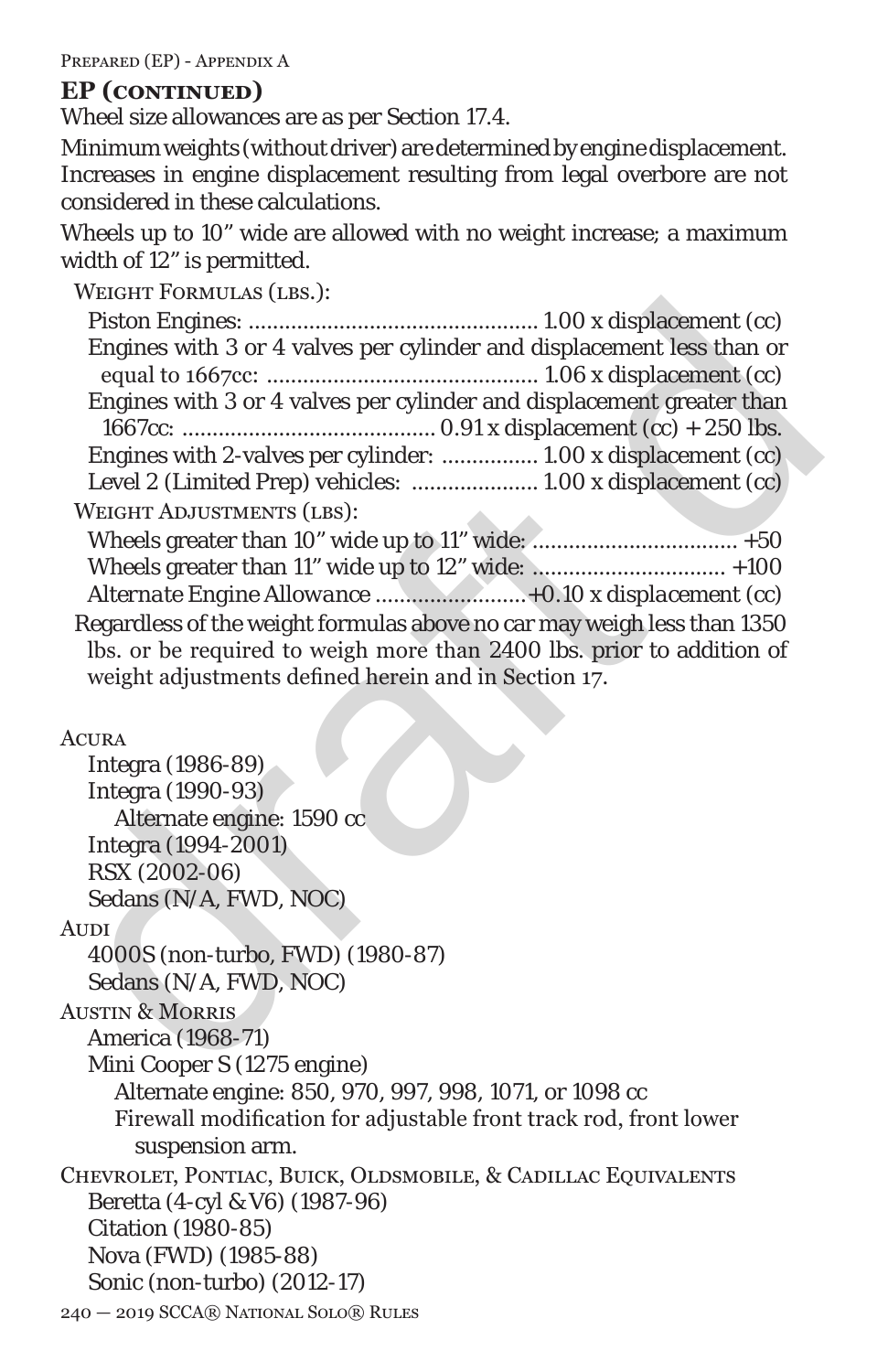Daytona & Laser (2.2 L non-turbo) (1984-90)<br>
Eclipse, Laser, & Talon (16v & & wnon-turbo, FWD) (1982-90)<br>
Neon (non-turbo) (1995-2005)<br>
Omni, Horizon, 024, & TC3 (1978-90)<br>
Sheldov & Sundance (2.2 L) (1986-94)<br>
Shelby Cha Spectrum (1985-88) Sprint (non-turbo) (1985-91) Chrysler, Plymouth, Dodge, Eagle, & Mitsubishi Colt & Champ (non-turbo) (1979-83) Colt & Mirage (non-turbo) (1984-88) Colt, Mirage, & Summit (non-turbo) (1989-92) Colt & Mirage (non-turbo) (1993-96) Daytona & Laser (2.2 L non-turbo) (1984-90) Eclipse, Laser, & Talon (16v & 8v non-turbo, FWD) (1982-90) Neon (non-turbo) (1995-2005) Omni, Horizon, 024, & TC3 (1978-90) Shadow & Sundance (2.2 L) (1986-94) Shelby Charger (pre-1979) Shelby Charger (1983-87) Spirit & Acclaim (4-cyl) (1989-95) Sedans (N/A, FWD, NOC) **FIAT** 128 Coupe SL & 3P (1290 cc) (1969-79) 500 (2011-15) FORD & MERCURY Escort (1997-2002) Escort, EXP, Lynx, & LN7 (1982-88) Escort GT & ZX-2 (1991-96) Escort GT (1981-90) Festiva (1984-97) Fiesta (1976-83) Focus (1998-2010) Probe (non-turbo) (1989-92) Probe (non-turbo) (1993-97) **HONDA** Accord (4-cyl, non-turbo) Alternate cylinder head: 12100-P05-010 or 12100-P05-020 Civic (1170 cc) Civic (1237 cc) Civic (1488 cc) (1980-83) Alternate cylinder head: 12100-664-010 (2v per cyl) Civic (1984-87) Alternate cylinder head: 1342 cc - 12100-PE2-000, 121000-PE7- 000, or 12100-PE3-000; 1488 cc - 12100-PE3-010 or 121-XA1- 0084 *Civic & CRX (1988-91)* Civic (1992-95) Civic (non-Si) (1996-2000) Civic Si (1.6L DOHC VTEC) (1999-2000) **EP (continued)**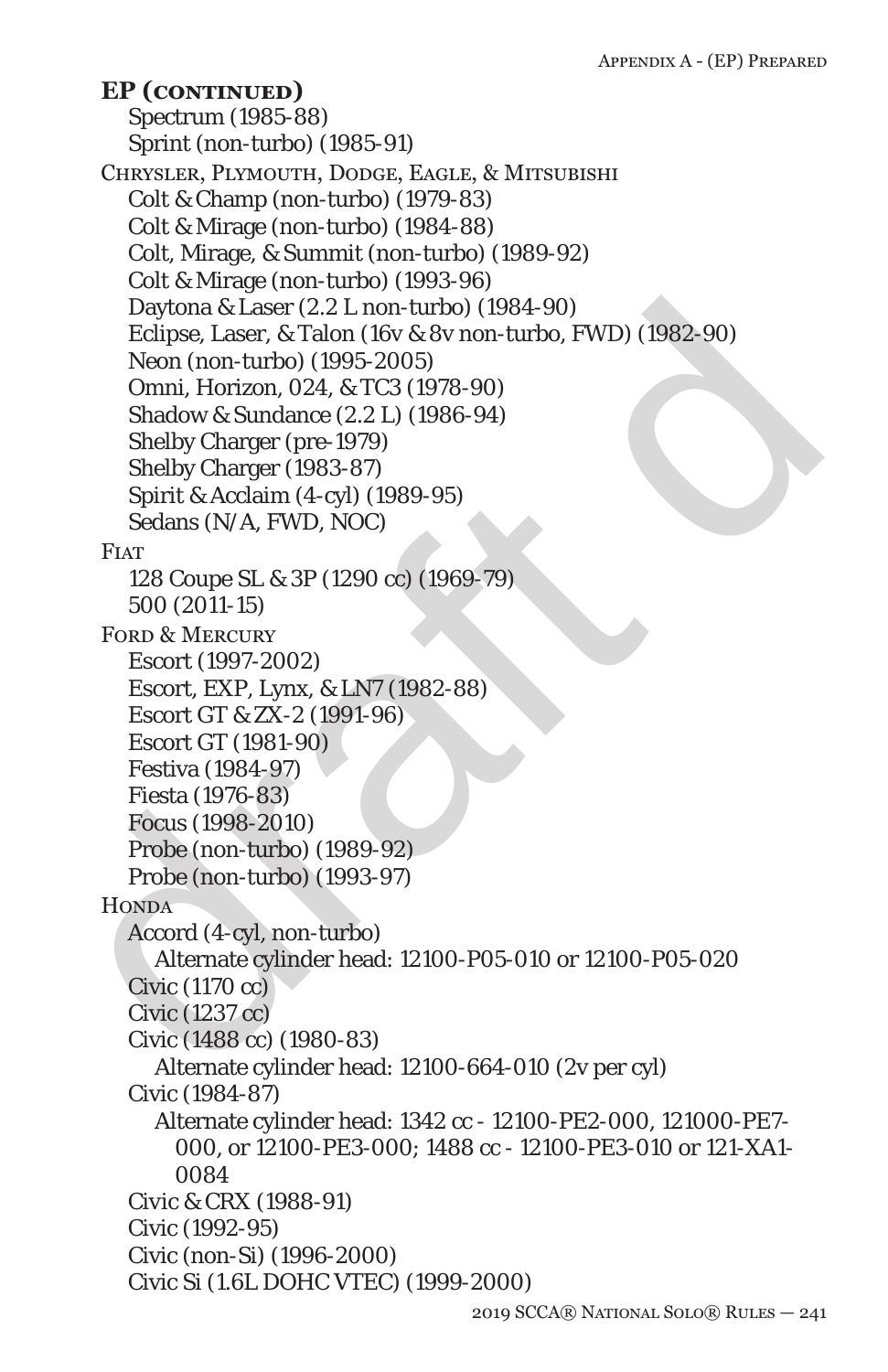rear fender, & rear bumper<br>
PFT (2007-18)<br>
Frr (2007-18)<br>
Pelude (1978-2001)<br>
Alternate cylinder head: 12100-PC7-000, 12100-PC7-010, or 12100-<br>
PC7-020<br>
Hyunyo at<br>
Sonata (1989-2005)<br>
Hyunyo at<br>
ISS (2002-04)<br>
ISS (2002-04 PREPARED (EP) - APPENDIX A Civic (2001-05) Civic (2006-10) CRX (1984-87) Alternate cylinder head: 1342 cc - 12100-PE2-000, 121000-PE7- 000, or 12100-PE3-000; 1488 cc - 12100-PE3-010 or 12100-XA1- 0084 Alternate body parts: Mugen front bumper/spoiler, front fender, rear fender, & rear bumper DelSol (1993-96) Fit (*2007*-18) Prelude (1978-2001) Alternate cylinder head: 12100-PC7-000, 12100-PC7-010, or 12100- PC7-020 **HYUNDAI** Sonata (1989-2005) **INFINITI** I30 (1996-2001) I35 (2002-04) **Isuzu** I-Mark (1985-89) Impulse (non-turbo) (1990-92) Stylus (1991-93) Lancia Beta (1975-82) Zagato (1975-82) **MAZDA** 323 & GLC (non-turbo, FWD) (1980-95) 626 (non-turbo, 2WD) (1982-2002) Mazda2 (2011-15) MX-6 (non-turbo, 2WD) (1988-97) Sedan (N/A, FWD, NOC) MINI Cooper (non-S) (2002-10) **MITSUBISHI** Cordia (non-turbo, FWD) (1982-90) Alternate Specification: No split shift Eclipse – see Chrysler Galant (non-turbo) (1998-2002) Mirage – see Chrysler Nissan/Datsun NX (B13 chassis) (1991-93) Pulsar (N12 chassis) (1983-86) Alternate cylinder head: 11041-15M00 **EP (continued)**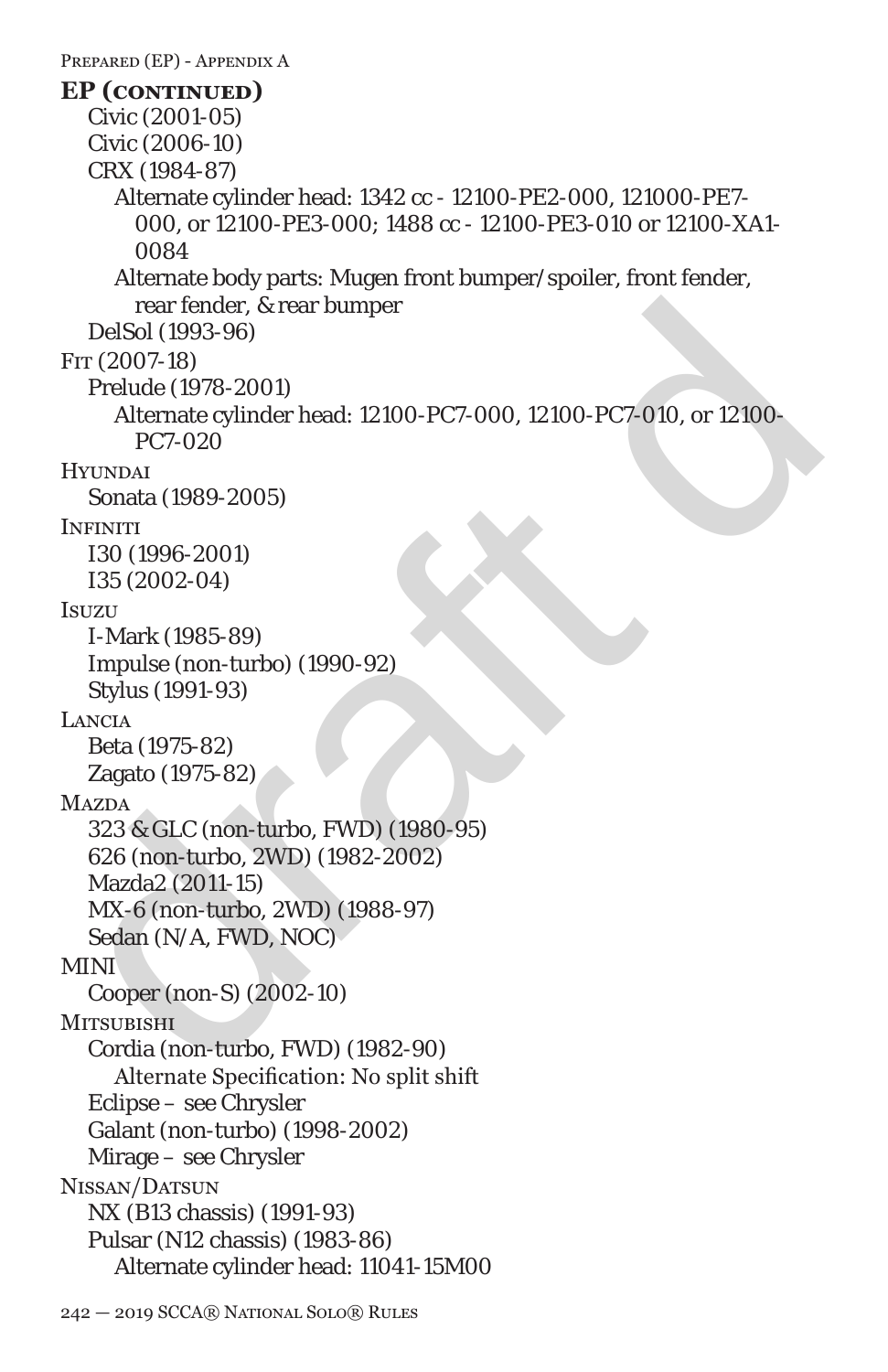Alternate engine: L16<br>
Sentra (B13 chassis; 2.0 L) (1991-94)<br>
Alternate cylinder head: 11041-H5704<br>
Sentra & 2005x (B14 chassis) (1995-99)<br>
Versa (2010-15)<br>
Versa (2010-15)<br>
Sedan (N/A, FWD, NOC)<br>
PEUCEOT<br>
405 (non-turbo) Pulsar (N13 chassis; 16v) (1987-90) Alternate cylinder head: 11041-15M00 Alternate engine: A14 Sentra (B11 chassis) (1983-86) Alternate cylinder head: 11041-15M00 Sentra (B12 chassis; 1.6 L) (1987-90) Alternate cylinder head: 11041-15M00 Alternate engine: L16 Sentra (B13 chassis; 2.0 L) (1991-94) Alternate cylinder head: 11041-H5704 Sentra & 200SX (B14 chassis) (1995-99) Versa (2010-15) Sedan (N/A, FWD, NOC) **PEHGEOT** 405 (non-turbo) (1987-91) **RENAULT** Alliance, Encore, R-9, & R-11 (1982-89) Alternate cylinder head: 77005972627 LeCar & R-5 (non-turbo, FWD) (1978-96) Alternate cylinder head: 7700597627 (firewall/bulkhead modifications when using alternate head) R17 Gordini (1971-77) Sedan (FWD, NOC) **SAAB** 93 & 96 Sedan (843 cc, 2-stroke) 96 (non-turbo, FWD) (1960-80) 99 (non-turbo, FWD) (1969-84) 900 (non-turbo, FWD) (1979-94) Sonett (1498 & 1699 cc) Sedan (non-turbo, FWD, NOC) **SATURN** S & L series (1991-2005) ION (non-supercharged) (2003-07) **SUBARU** GL Coupe (non-turbo, FWD) (1980-89) Sedan (non-turbo, FWD, NOC) **SUZUKI** Swift GA, GL, GTi, & GT (1985-2001) TOYOTA Celica (non-turbo, FWD) (1986-89) Celica (non-turbo, FWD) (1990-93) Celica (non-turbo, FWD) (1994-99) Celica (non-turbo) (2000-05) **EP (continued)**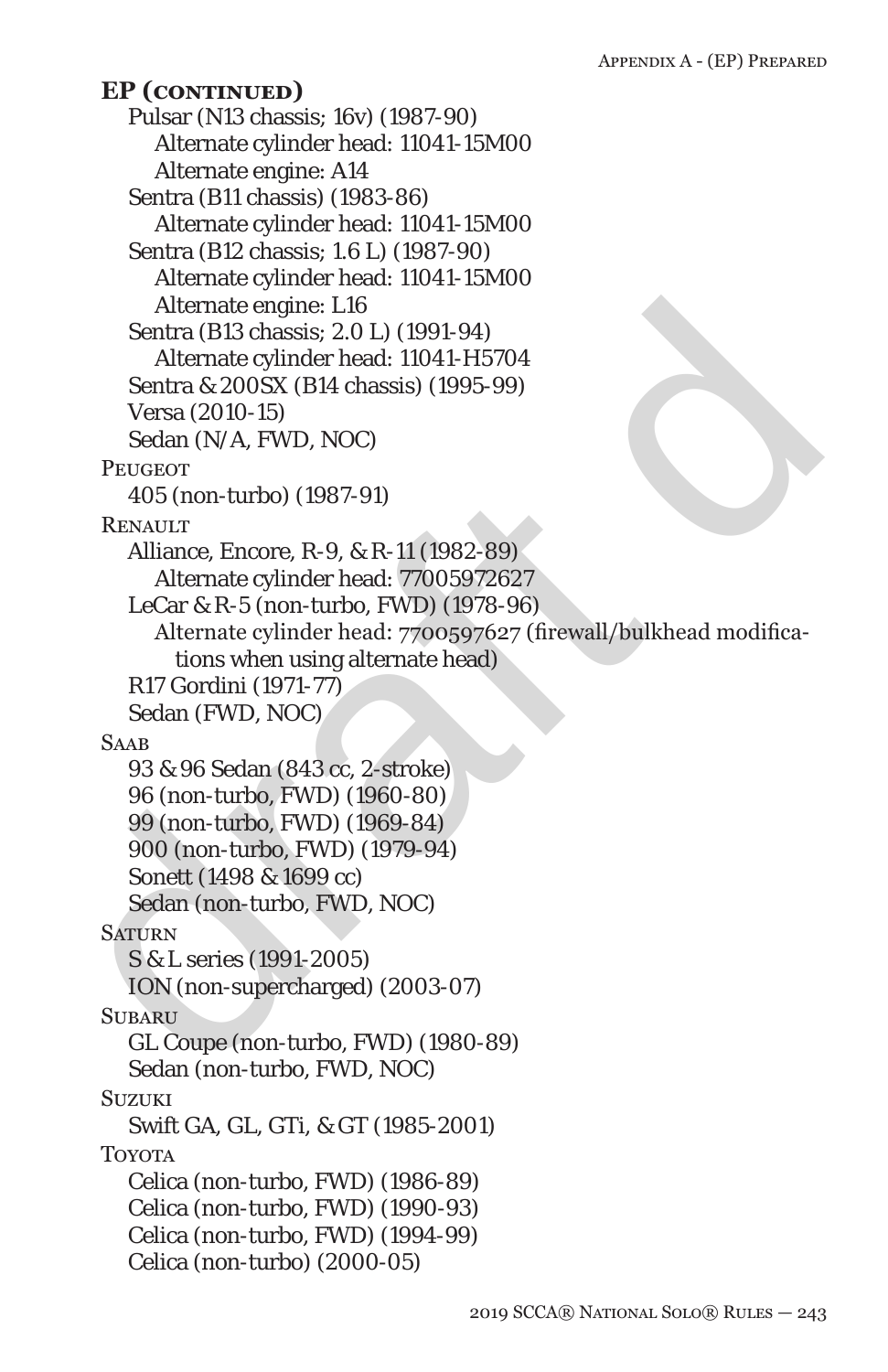PREPARED (EP) - APPENDIX A

# Tercel (non-turbo) (1980-82)<br>
Tercel (non-turbo) (1987-90)<br>
Tercel (non-turbo) (1987-90)<br>
Tercel (non-turbo) (1997-94)<br>
Tercel (non-turbo) (1997-99)<br>
Yaris (2007-17)<br>
Sedans (non-turbo, FWD, NOC)<br>
Vol.Kawackex<br>
Corrado VR Corolla (non-turbo, FWD) (1984-87) Corolla (non-turbo, FWD) (1988-92) Alternate engine: 4A-C Corolla (non-turbo) (1993-97) Corolla (non-turbo) (1998-2002) Corolla (non-turbo) (2003-08) Paseo (non-turbo) (1991-97) Tercel (non-turbo) (1980-82) Tercel (non-turbo, FWD) (1983-86) Tercel (non-turbo) (1987-90) Tercel (non-turbo) (1991-94) Tercel (non-turbo) (1995-99) Yaris (2007-17) Sedans (non-turbo, FWD, NOC) **VOLKSWAGEN** Corrado (16v, non-supercharged) (1988-95) Corrado VR6 (1992-95) Rabbit, Jetta, Scirocco, Cabriolet, & Pickup (A1 chassis) (1975-92) Golf & Jetta (A2 chassis) (1985-93) Golf, GTI, & Jetta (A3 chassis; 1.8 L & 2.0 L non-turbo) (1993-98) Golf, GTI, & Jetta (A4 chassis; 2.0 L non-turbo) (1999-2005) Golf, GTI, & Jetta (A5 chassis; 2.5 L 5-cyl) (2006-09) New Beetle (2.0 L non-turbo & 2.5 L 5-cyl) (1998-2010) Sedan (N/A, FWD, NOC) Yugo (1986-92) **EP (continued)**

"CATCH-ALL": Other (4-cyl N/A, FWD, NOC)

Level 2 (Limited Preparation) Vehicles

This list of vehicles and the allowances below was developed from Level 2 (Limited Prep) vehicles listed in the Club Racing GCR under Production Category. The goal is for these cars to be less expensive and easier to prepare but allow them to be fully competitive with the cars currently in Prepared class E (EP).

The following vehicles are classed in EP with the Level 2 (Limited Prep) allowances per Section 17, Prepared Category, and the specifications listed below.

Permitted optional carburetors, for single carburetor cars, are:

```
A. Weber 32DGV, 32DGAV, or 32DGEV
```
- B. Weber 32/36DGV, 32/36DGAV, or 32/36DGEV
- C. Weber 32/36DFV, 32/36DFAV, or 32/36DFEV
- D. Weber 34DAT, 34DATR, 34DATRA, or 34DMTR
- E. Holley-Weber 5200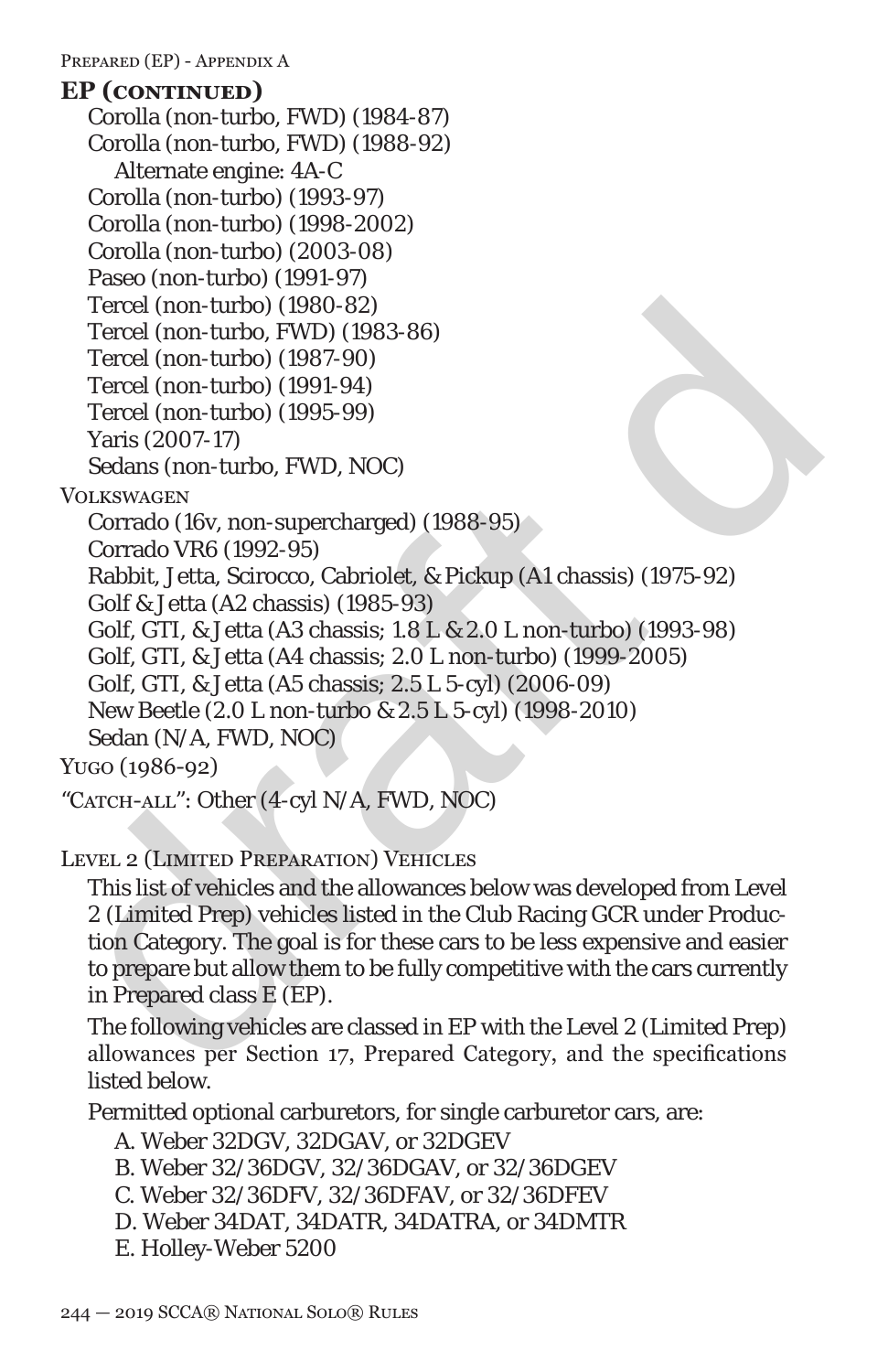### draft d **MAKE** Model.................................................Intake/Exhaust Valve Size (max.) Engine displacement ............................................................Induction Additional specifications **FORD** Fiesta (1978-80) .................................................................... 1.41"/1.24" 1598 cc.............................(1) 40DCN, 40DCNF, or 40IDF carburetor Compression ratio (max.): 11.0:1; valve lift (max.): 0.450" Festiva (1988-93)...................................................................1.26"/1.10" 1324 cc.......................................................carburetor or fuel injection Compression ratio (max.): 10.5:1; valve lift (max.): 0.450" **GEO** Metro 13BA (1989-94) ........................................................... 1.42"/1.18" 1298 cc ............................................................................fuel injection Compression ratio (max.): 11.0:1; valve lift (max.): 0.450" **HONDA** Civic, Civic Si, CRX, & CRX Si (1984-87)..............................1.07"/1.30" 1488 cc ......................................................carburetor or fuel injection Compression ratio (max.): 11.0:1; valve lift (max.): 0.390" Civic, (all) & CRX (all) (1988-91).......................................... 1.14"/0.98" 1493cc .............................................................................fuel injection Compression ratio (max.): 11.0:1; valve lift (max.): 0.390" 1590cc .............................................................................fuel injection Compression ratio (max.): 11.0:1; valve lift (max.): 0.390" **RENAULT** Alliance/Encore (1984-87) ....................................................1.50"/1.28" 1721 cc .............................................................................fuel injection Compression ratio (max.): 10.5:1; valve lift (max.): 0.450" **SUZUKI** Swift GA (1989-94) ................................................................ 1.42"/1.18" 1298 cc ............................................................................fuel injection Compression ratio (max.): 11.0:1; valve lift (max.): 0.450" **VOLKSWAGEN** Golf (GTI, GT, GL) (non-turbo).............................................1.57"/1.30" 1780 cc ............................................................................fuel injection Compression ratio (max.): 11.5:1; valve lift (max.): 0.420" Jetta (1985-91) .......................................................................1.57"/1.30" 1780 cc ............................................................................fuel injection Compression ratio (max.): 11.5:1; valve lift (max.): 0.420" Rabbit (1981-84)....................................................................1.34"/1.22" 1715 cc .............................................................................fuel injection Compression ratio (max.): 11.0:1; valve lift (max.): 0.450" **EP (continued)**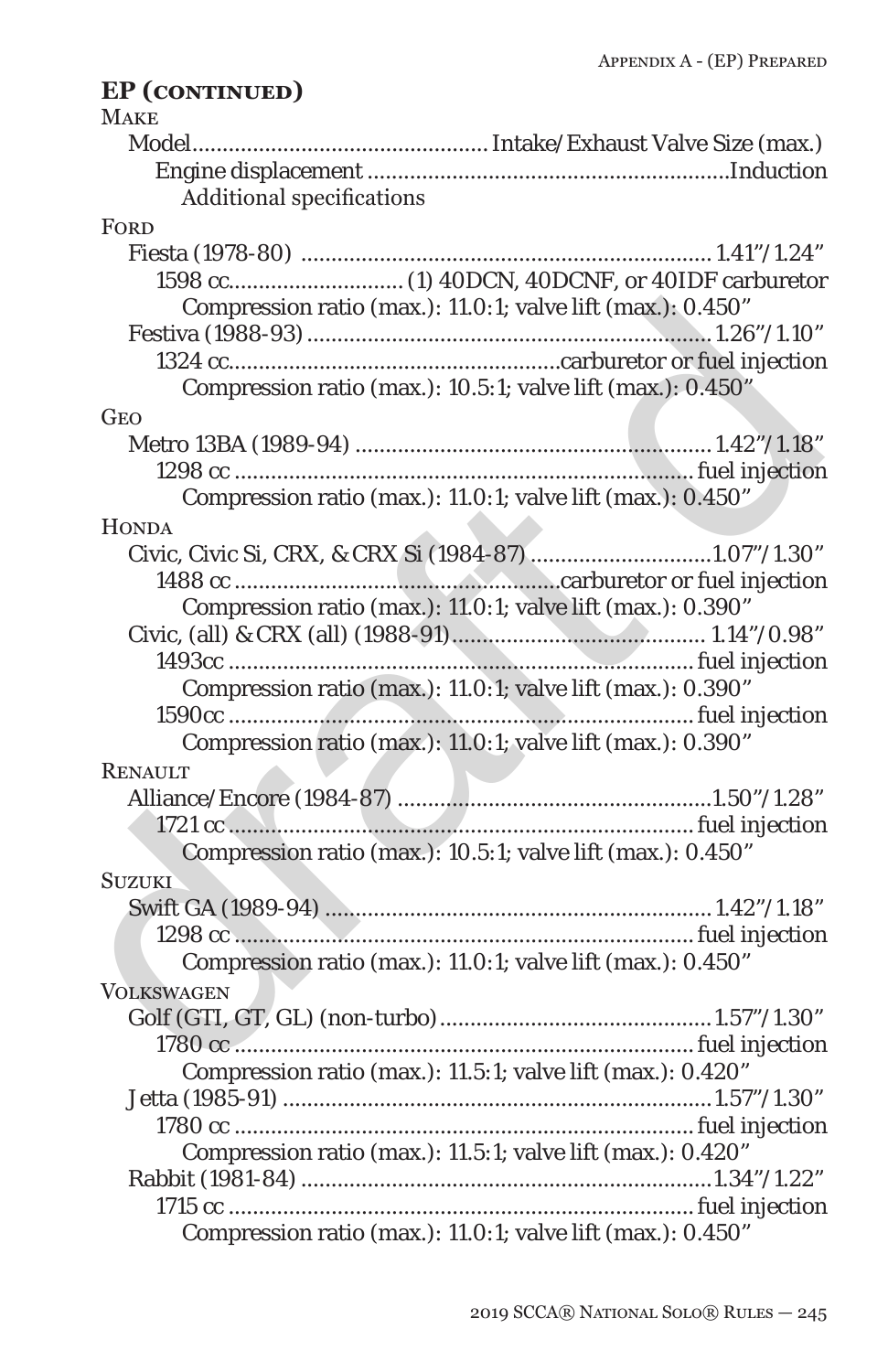# draft d Rabbit GTI (8v engine) (1983-84).........................................1.57"/1.30" 1780 cc ............................................................................fuel injection Compression ratio limited (max.): 12.0:1; valve lift (max.): 0.420" Rabbit.....................................................................................1.34"/1.22" 1588 cc .......(1) 40DCN or 40DCNF carb w/32mm chokes or fuel inj Compression ratio (max.): 11.0; valve lift (max.): 0.450" Scirocco (1981-84) .................................................................1.34"/1.22" 1715 cc .............................................................................fuel injection Compression ratio (max.): 11.0:1; valve lift (max.): 0.450" Scirocco (8v engine) (1983-88) .............................................1.57"/1.30" 1780 cc ............................................................................fuel injection Compression ratio (max.): 12.0:1; valve lift (max.): 0.420" Scirocco .................................................................................1.34"/1.22" 1457 cc.......(1) 40DCN, 40DCNF, or 40IDF carb w/32mm chokes or fuel inj Compression ratio (max.): 11.0:1; valve lift (max.): 0.450" 1471 cc ........... (1) 40DCN, 40DCNF, or 40IDF carb w/32mm chokes Compression ratio (max.): 11.0:1; valve lift (max.): 0.450" 1588 cc .......(1) 40DCN or 40DCNF carb w/32mm chokes or fuel inj Compression ratio (max.): 11.0:1; valve lift (max.): 0.450" **EP (continued)**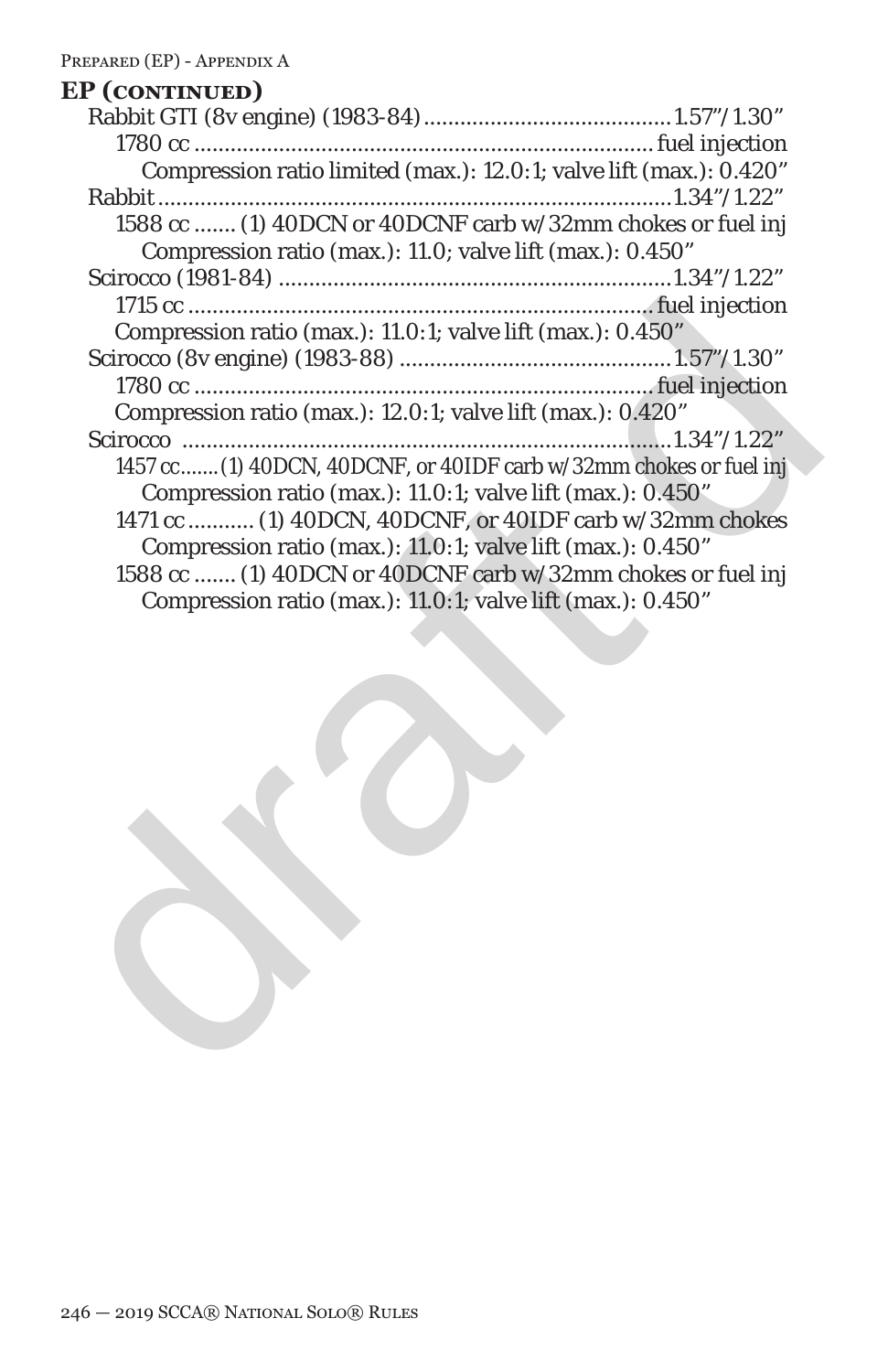### **F Prepared (FP)**

Wheel size allowances are as per Section 17.4.

Minimum weights (without driver) are determined by engine displacement. Increases in engine displacement resulting from legal overbore are not considered in these calculations.

Wheels up to 10" wide are allowed with no weight increase; a maximum width of 12" is permitted.

WEIGHT FORMULAS (LBS.):

| WEIUTII FUNWULAS (LDS.).                                                  |  |
|---------------------------------------------------------------------------|--|
|                                                                           |  |
|                                                                           |  |
|                                                                           |  |
|                                                                           |  |
| <b>WEIGHT ADJUSTMENTS (LBS):</b>                                          |  |
| 51% or more of weight on rear axle:  +0.040 x displacement (cc)           |  |
|                                                                           |  |
|                                                                           |  |
|                                                                           |  |
|                                                                           |  |
|                                                                           |  |
|                                                                           |  |
| Regardless of the weight formulas above no car may weigh less than 1900   |  |
| lbs. (except that cars using 17.10.R, Engine Swap Allowance, must not     |  |
| weigh less than 2100 lbs.) or be required to weigh more than 2700 lbs.    |  |
| prior to addition of weight adjustments defined herein and in Section 17. |  |
| <b>WEIGHT CALCULATION EXAMPLE:</b>                                        |  |
| Subaru WRX STI (2.5L) with 11" wheel width.                               |  |
| Actual displacement (before overbore): 2457 cc.                           |  |
| The formula would be: $0.750$ (piston engine) + $0.450$ (forced induc-    |  |
| $\text{tion}$ ) + 0.100 (AWD) = 1.3 (total weight factor).                |  |
| Calculated weight: 1.3 x 2457 = 3195 lbs. (exceeds maximum limit).        |  |
| 2700 lbs. (maximum allowed weight)                                        |  |
| + 50 lbs. (wheel width over 10" up to 11")                                |  |
| = 2750 lbs. (total weight minimum).                                       |  |
| <b>ACURA</b>                                                              |  |
| NSX (1990-2005)                                                           |  |

### **ACURA**

NSX (1990-2005)

#### Alfa Romeo

GTV V6 (1981-86)

Audi

4000, 4000 Quattro, Coupe Quattro, Coupe (1981-87) 90 Coupe, 90 Quattro Coupe & Sedan (1990-91) TT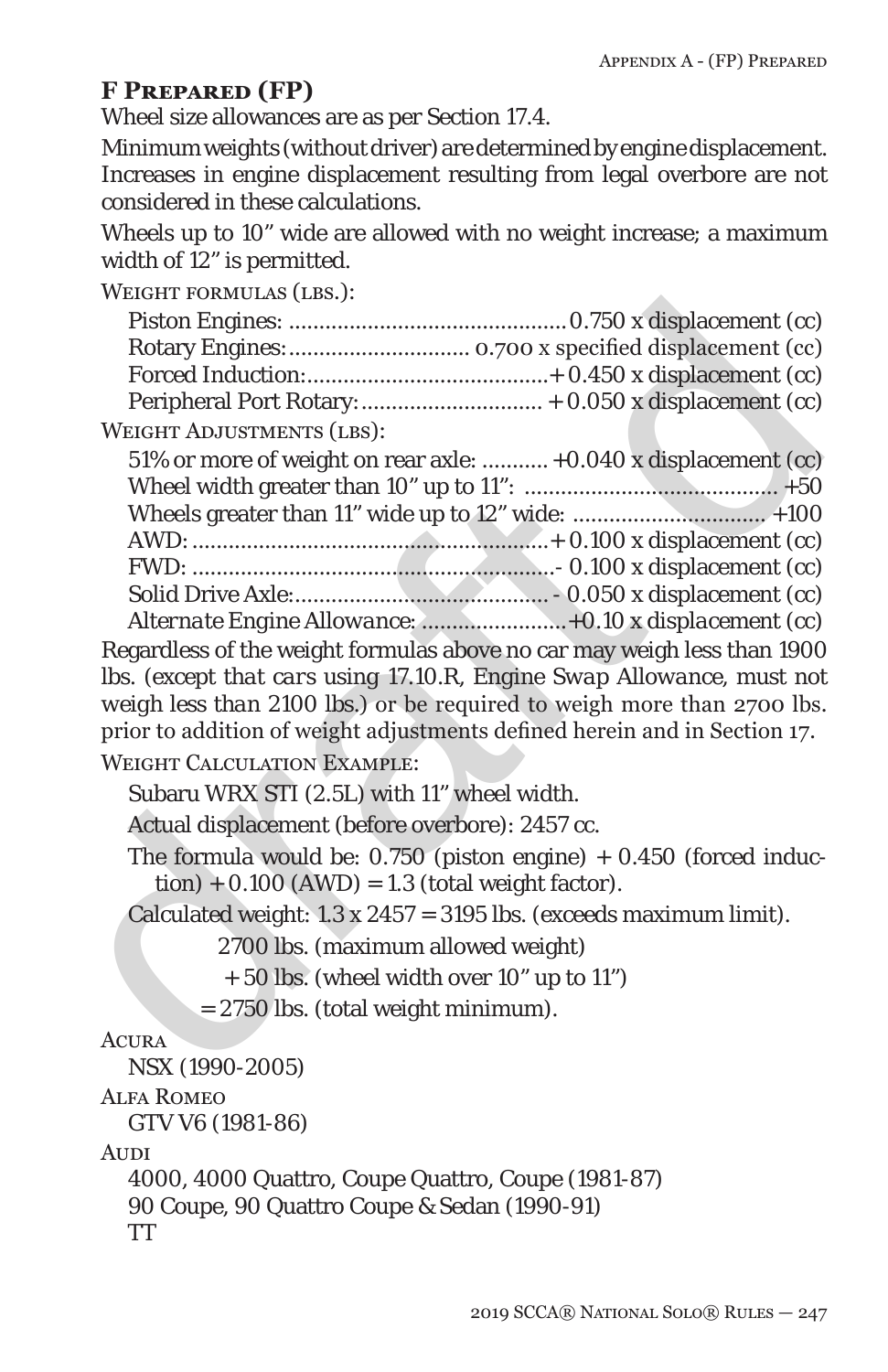```
3 Series (6-cyl all, E46 chassis) (1999-2005)<br>
3 Series (6-cyl non-turbo, E90/E91/E92/E93 chassis) (2006-13)<br>
CHEVROLET<br>
CDITYROLET<br>
Sprint Turbo<br>
CHEVROLET<br>
Col Turbo<br>
Col Turbo<br>
Daytona & Laser (Turbo) (1984-89)<br>
Omni Tu
 PREPARED (FP) - APPENDIX A
 Austin-Healey
    3000 (1959-67)
    100-6 (1956-59)
 BMW
    1 Series (6-cyl non-turbo, E82/E88 chassis) (2008-10)
    3 Series (6-cyl 12v, E30 chassis) (1984-90)
    3 Series (6-cyl 24v, E36 chassis) (1992-98)
    3 Series (6-cyl all, E46 chassis) (1999-2005)
    3 Series (6-cyl non-turbo, E90/E91/E92/E93 chassis) (2006-13)
 CHEVROLET
    Sprint Turbo
 Chrysler, Plymouth, Dodge, Eagle, & Mitsubishi
    Colt Turbo
    Daytona & Laser (Turbo) (1984-89)
    Omni Turbo
    Shadow & Sundance (Turbo) (1987-94)
    SRT-4 (Neon chassis) (2003-05)
    Talon & Laser (Turbo, FWD & AWD) (1989-94)
    Conquest & Starion Turbo
 Ferrari
    Dino 246
    Dino 246 GT
    308 (all)
 HONDA
    S2000 (2000-09)
 Isuzu
    I-Mark RS (16V & Turbo, FWD)
 Jaguar
    XKE (1961-74) (6-cyl)
    XKE (1961-74) (V12)
 LEXUS
    IS300 (2001-05)
 Lorus
    Elise & Exige (normally-aspirated) (1996-2010)
 MAZDA
    MazdaSpeed Protégé (2003)
    MazdaSpeed MX-5 Miata (2004-05)
    MX-6 (12A Rotary; no peripheral port allowed) (1988-97)
    MX-6 GT Turbo
    RX-2 (1971-74)
       12A engine...................................... specified displacement (cc): 2292
          No peripheral port allowed.
 FP (continued)
```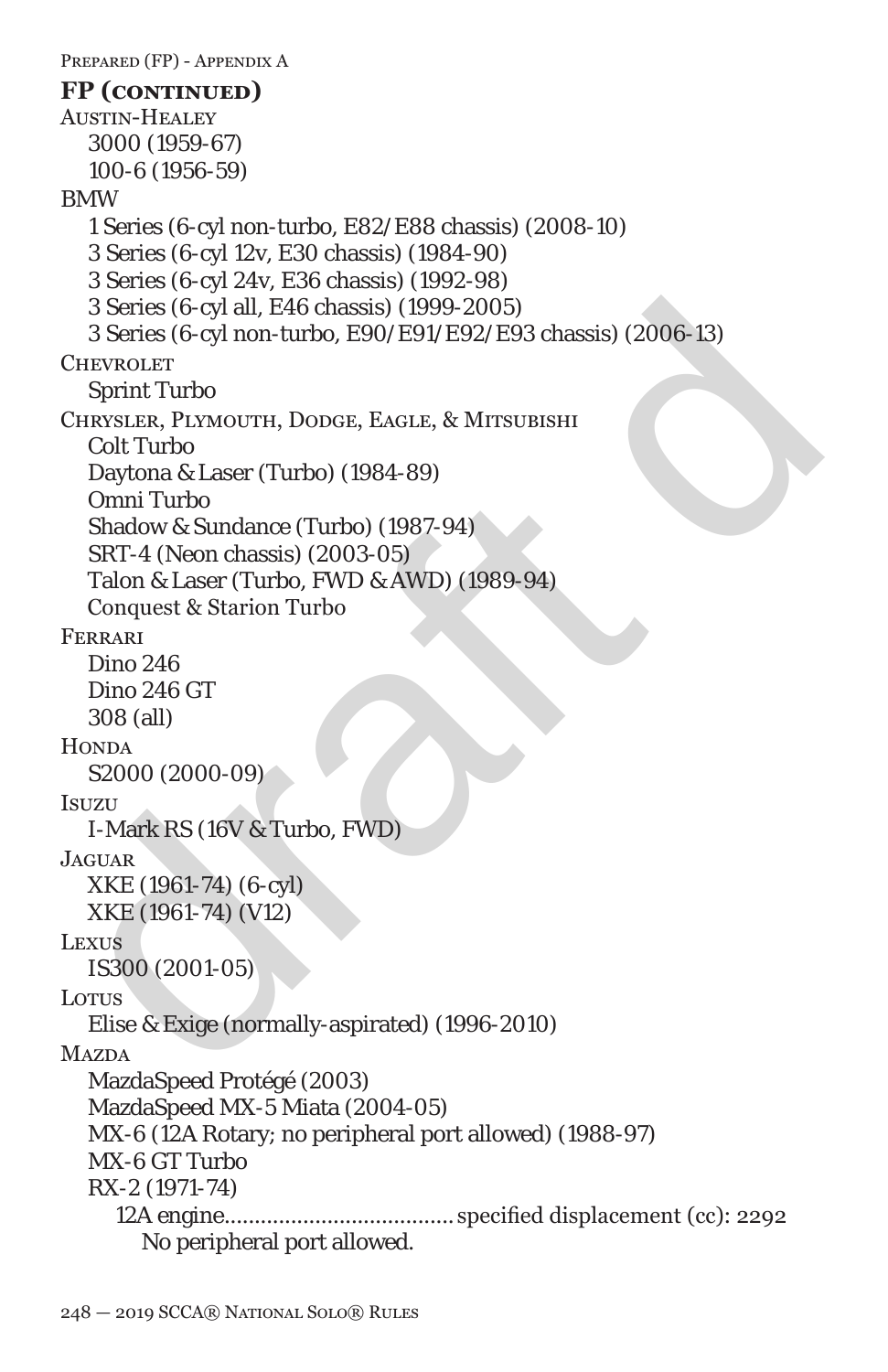| FP (CONTINUED)                                           |                                                            |
|----------------------------------------------------------|------------------------------------------------------------|
| RX-3 (1971-78)                                           |                                                            |
| No peripheral port allowed.                              |                                                            |
| RX-4 (12A or 13B) (1974-78)                              |                                                            |
|                                                          |                                                            |
| No peripheral port allowed.                              |                                                            |
|                                                          |                                                            |
| No peripheral port allowed.                              |                                                            |
| RX-7 (1986-91)                                           |                                                            |
|                                                          |                                                            |
|                                                          | Alternate engine: Renesisspecified displacement (cc): 2616 |
| Bridge or peripheral porting allowed in all engines.     |                                                            |
| RX-7 (1979-85)                                           |                                                            |
|                                                          |                                                            |
|                                                          |                                                            |
|                                                          | Alternate engine: Renesisspecified displacement (cc): 2616 |
| Bridge or peripheral porting allowed in all engines.     |                                                            |
| RX-8 (bridge or peripheral porting allowed)              |                                                            |
|                                                          |                                                            |
|                                                          | Alternate engine: 12A  specified displacement (cc): 2292   |
|                                                          | Alternate engine: 13B specified displacement (cc): 2616    |
| Bridge or peripheral porting allowed in all engines.     |                                                            |
| <b>MINI</b>                                              |                                                            |
| Cooper S (2002-13)                                       |                                                            |
| <b>MITSUBISHI</b>                                        |                                                            |
| Eclipse Turbo (FWD & AWD) (1990-98)                      |                                                            |
| Lancer Evolution (2003-06)                               |                                                            |
| <b>MORGAN</b>                                            |                                                            |
| Plus <sub>8</sub>                                        |                                                            |
| <b>NISSAN &amp; DATSUN</b>                               |                                                            |
| 240Z, 260Z, & 280Z (incl. 2+2) (1970-78)                 |                                                            |
| Alternate part: headlight covers                         |                                                            |
| 280ZX (incl. 2+2) (1979-83)                              |                                                            |
| Alternate part: headlight covers                         |                                                            |
| 300ZX (Z31 chassis) (1984-89)                            |                                                            |
| Alternate part: headlight covers                         |                                                            |
| 300ZX (Z32 chassis; non-turbo) (1990-96)                 |                                                            |
| Alternate part: rear facing hood scoop (3.5" max height) |                                                            |
| 350Z & 370Z (2003-17)                                    |                                                            |
| <b>PONTIAC</b>                                           |                                                            |
| Fiero (V-6 2.8L)                                         |                                                            |
| Alternate suspension: rear double A-arm                  |                                                            |
| Air cleaner may protrude through engine hatch.           |                                                            |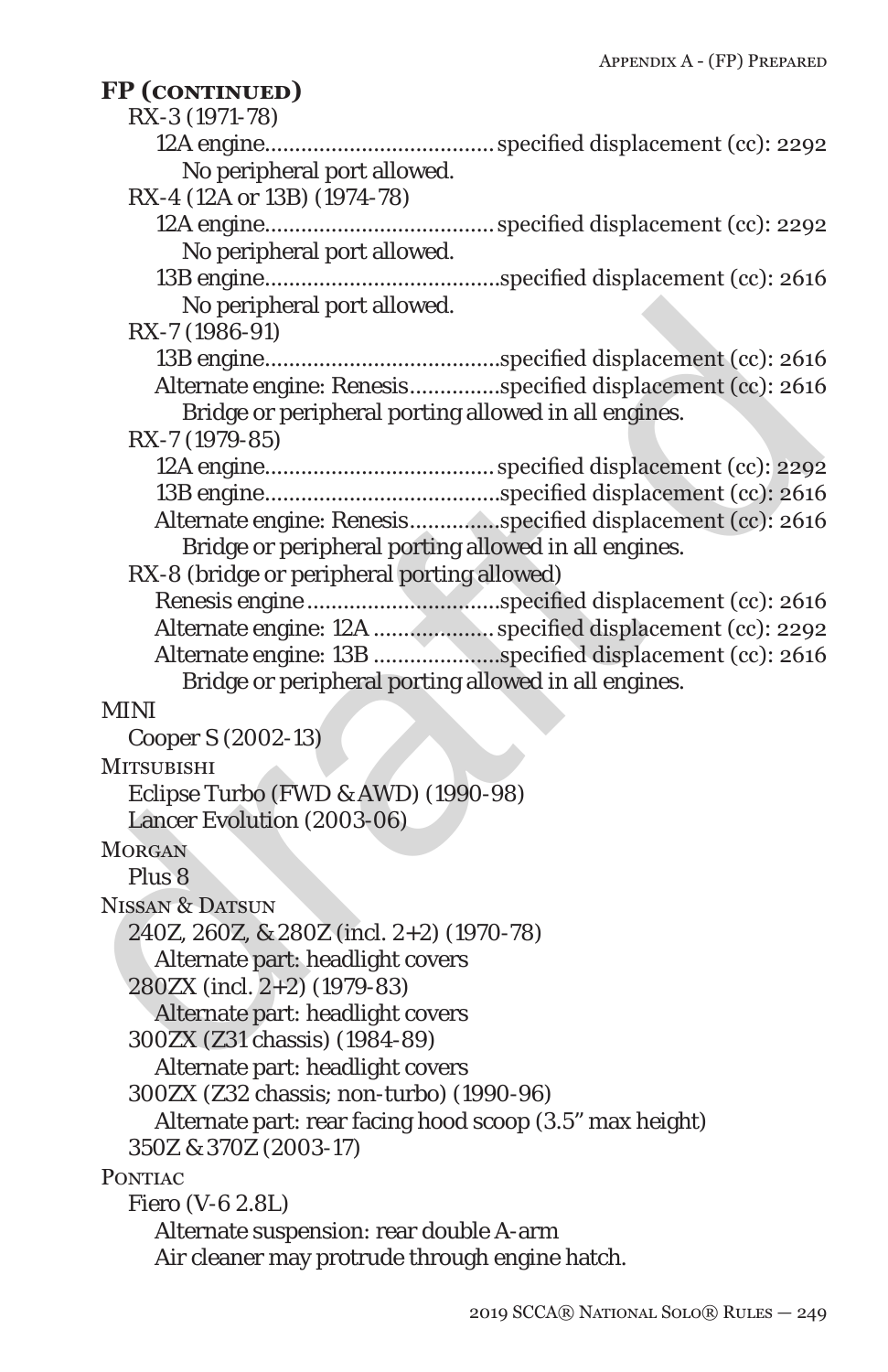```
924S (1986-88) & 944 (non-turbo, all) (1982-91)<br>
Alt. cyl. head (2.5L only): #933.104.302.50 w/36 mm ex. valves<br>
944 Turbo (1985-91)<br>
968 (1992-95)<br>
968 (1992-95)<br>
SAMS<br>
90 (1968-84)<br>
900 Turbo & 900 SPG Turbo 16v (1979-8
 PREPARED (FP) - APPENDIX A
    Solstice GXP
 PORSCHE
    911 (3.6L & under, non-turbo)
       Alternate cylinder heads: twin spark plug
    914-6 (2.0L, 2.5L, 2.7L, & 2.8L 6-cyl air-cooled)
       Alternate cylinder heads: twin spark plug
    924 Turbo
    924S (1986-88) & 944 (non-turbo, all) (1982-91)
       Alt. cyl. head (2.5L only): #933.104.302.50 w/36 mm ex. valves
    944 Turbo (1985-91)
    968 (1992-95)
    Boxster & Cayman (986 & 987) (1996-2012)
 SAAB
    99 (1968-84)
    900 Turbo & 900 SPG Turbo 16v (1979-88)
 SATURN
    Sky Red Line
 SUBARU
    Impreza (AWD) & WRX (all)
    SVX (1992-97)
    Sedan/Coupe (Turbo, NOC)
 SUZUKI
    Swift Turbo
 TOYOTA
    Celica All-Trac (1988-89)
    Celica All-Trac (1990-93)
    Celica All-Trac (1994-99)
    Celica Supra (1979-81)
    Celica Supra (1982-86)
    Supra (non-turbo) (1986½-92)
    Supra (non-turbo) (1993-98)
    MR2 Supercharged (Mk1 chassis) (1988-89)
       Alternate chassis: 1985-89
    MR2 Turbo (1991-95)
 Triimph
    TR6 (1969-76)
    TR8 (215 c.i. or 4L)
    TR250 (1967-68)
 TVR
    6-cyl
 VOLKSWAGEN
    Corrado (1.8L Supercharged w/54 mm inlet restrictor) (1990-95)
    Golf, GTI, & Jetta (A3 chassis; TDI or VR6) (1993-98)
 FP (continued)
```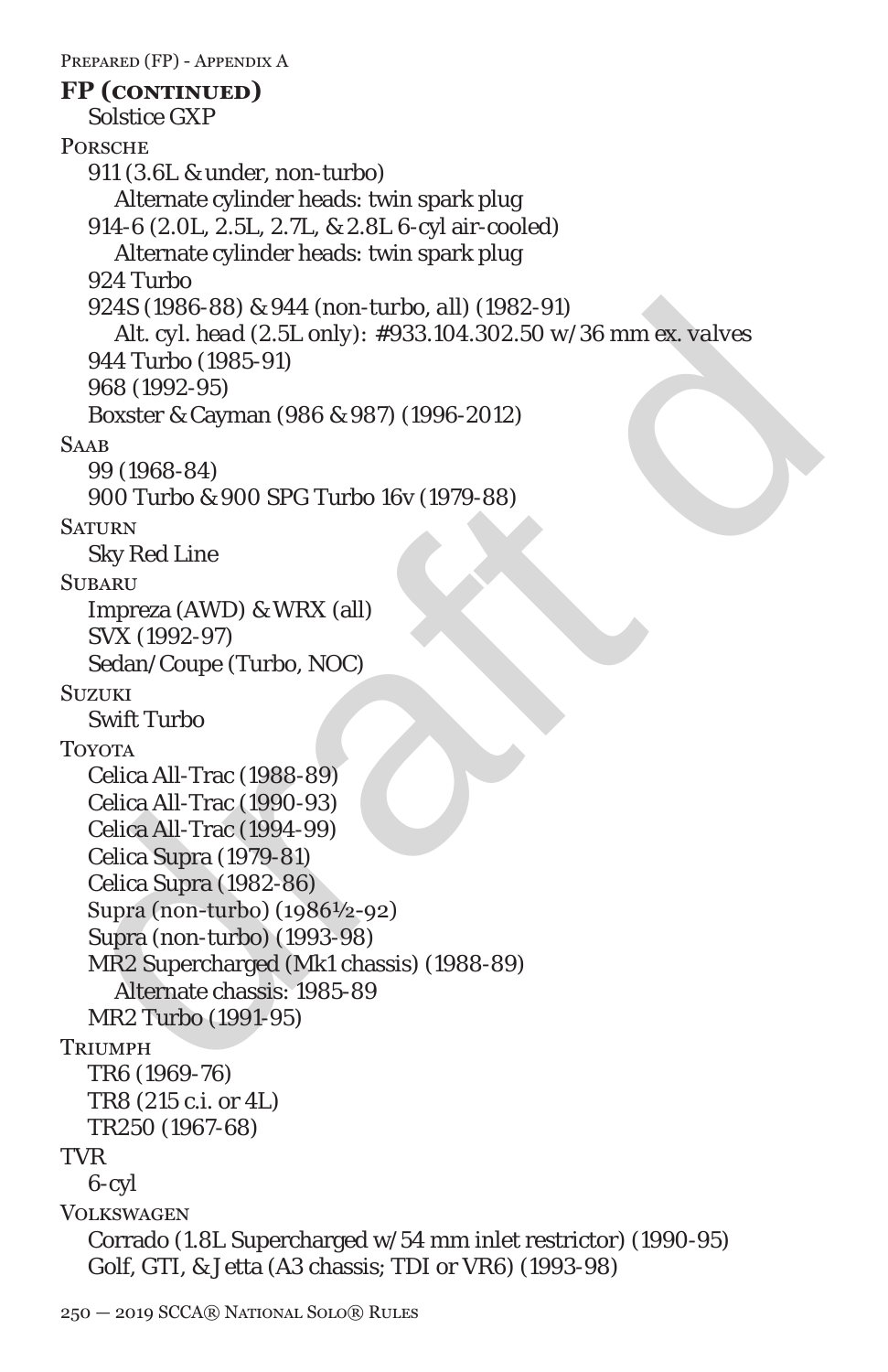Golf, GTI, & Jetta (A4 chassis; 1.8T, TDI, or VR6) (1999-2005) Golf, GTI, & Jetta (A5 chassis; 2.0T or TDI) (2006-10) New Beetle (1.8T or TDI) (1998-2010) R32 (3.2L V6, AWD) (2004)

draft dr

"CATCH-ALL":

Sedan (4-cyl forced induction or 6-cyl engine, NOC)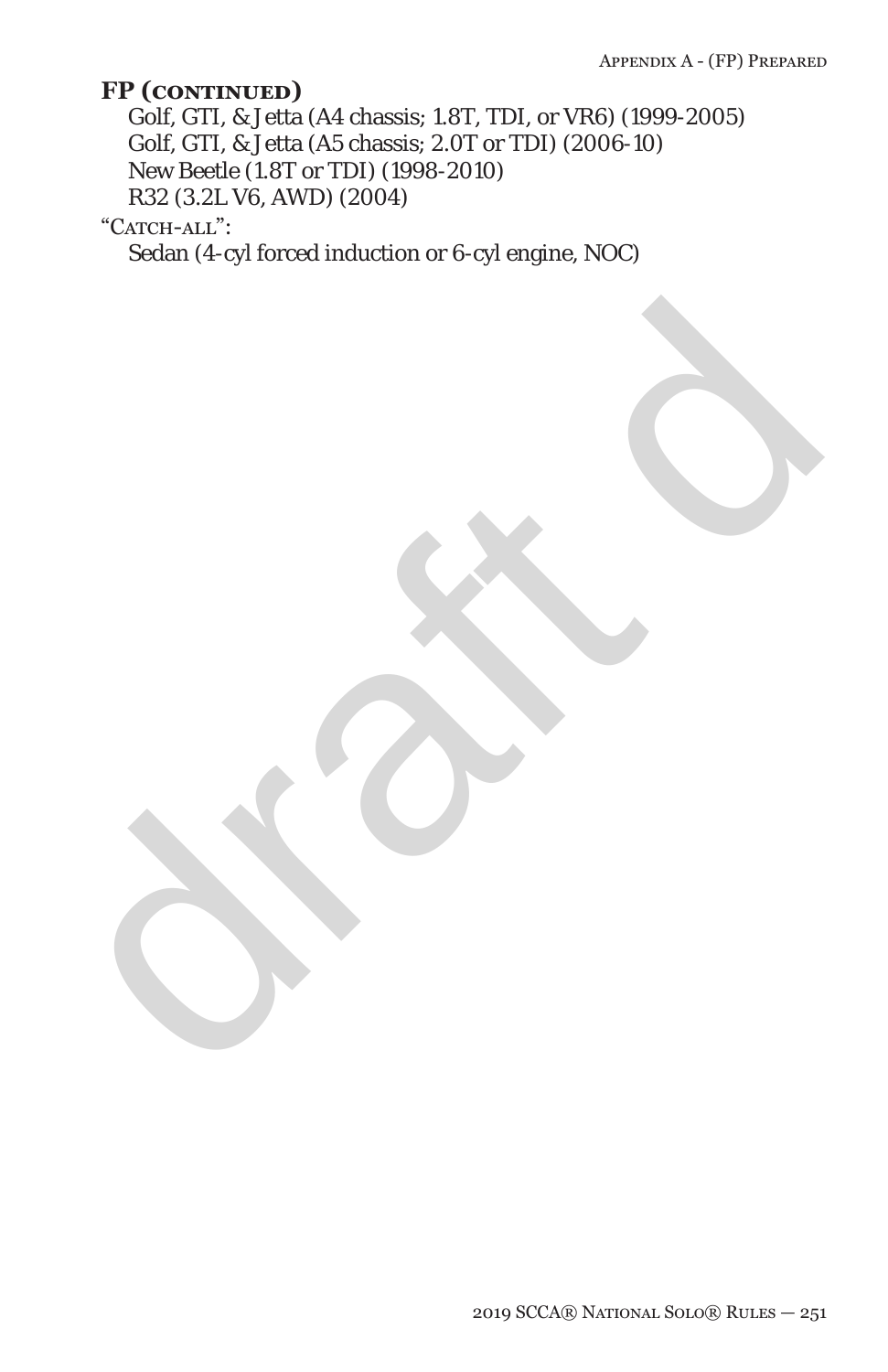# **MODIFIED CATEGORY**

All listed weights are with driver except where noted otherwise. Weights not listed default to the appropriate SCCA® Club Racing GCR (General Competition Rules) reference. "Car" is defined in Section 12. In the Solo® Rules Sections where preparation allowances are specified and if there are conflicts with the GCR allowances, the Solo® Rules shall take precedence.

# **Modified class A (AM)**

Cars with a minimum weight of 900 lbs. with driver and a minimum 72" (182.9 cm) wheelbase, plus Formula SAE as specified in Section 18.5. Club Racing GCR-compliant Formula S (FS) and A Sports Racer (ASR) vehicles may compete in this class.

# **Modified class B (BM)**

All Formula Cars or Sports Racers compliant under the current Club Racing GCR Sections 9.1.1.A.1 a-h or 9.1.8.D.1 A-H, unless specifically classed elsewhere, with the following exceptions:

- A. Spec tires are not required.
- B. Minimum wheelbase of 80" (203.2 cm).
- C. Sports Racers and all Open-Wheel Cars including Formula Atlantics:
	- 1. Turbocharged and supercharged engines are not permitted.
	- 2. May use any automobile-based 2v/cyl engine up to 1300 cc, any 2-stroke motor up to 900 cc, any 4v/cyl or more engine up to 1005 cc.
		- Minimum weight with driver (lbs.): ........................................1020
	- 3. May use any 2v/cyl automobile-based production engines up to 1615 cc.
		- Minimum Weight with driver (lbs.): ........................................1110
- Case of multimation weight on 200 as: wand a multimation in the Magnetic II SE-Club Racing GCR-compliant Formula SAE as specified in Section 18.5. Club<br>Racing GCR-compliant Formula S (FS) and A Sports Racer (ASR) vehicles 4. May use any 4v/cyl or more engine up to 1615 cc. May use any 2-stroke up to 1300 cc or Mazda 12A rotary with any porting and any carburetion. May use fuel injection without weight penalty as required by the GCR.
	- Minimum weight with driver (lbs.): ........................................ 1180
	- 5. May use any engine up to 3000 cc.
		- Minimum weight with driver (lbs.): ........................................1285
	- 6. Minimum rim width:....................................................................none
	- 7. Maximum allowed rim width (in.):.................................................. 15
	- 8. Transmissions No restriction on mechanical shift sequence/pattern, use of transverse types (motorcycle transmission or similar), number of gears, or use of CVT in any vehicle.
	- 9. Minimum width for all cars shall be no less than 57" as measured at the narrowest end of the car at the tire outer sidewalls with a minimum 14 psi of tire pressure.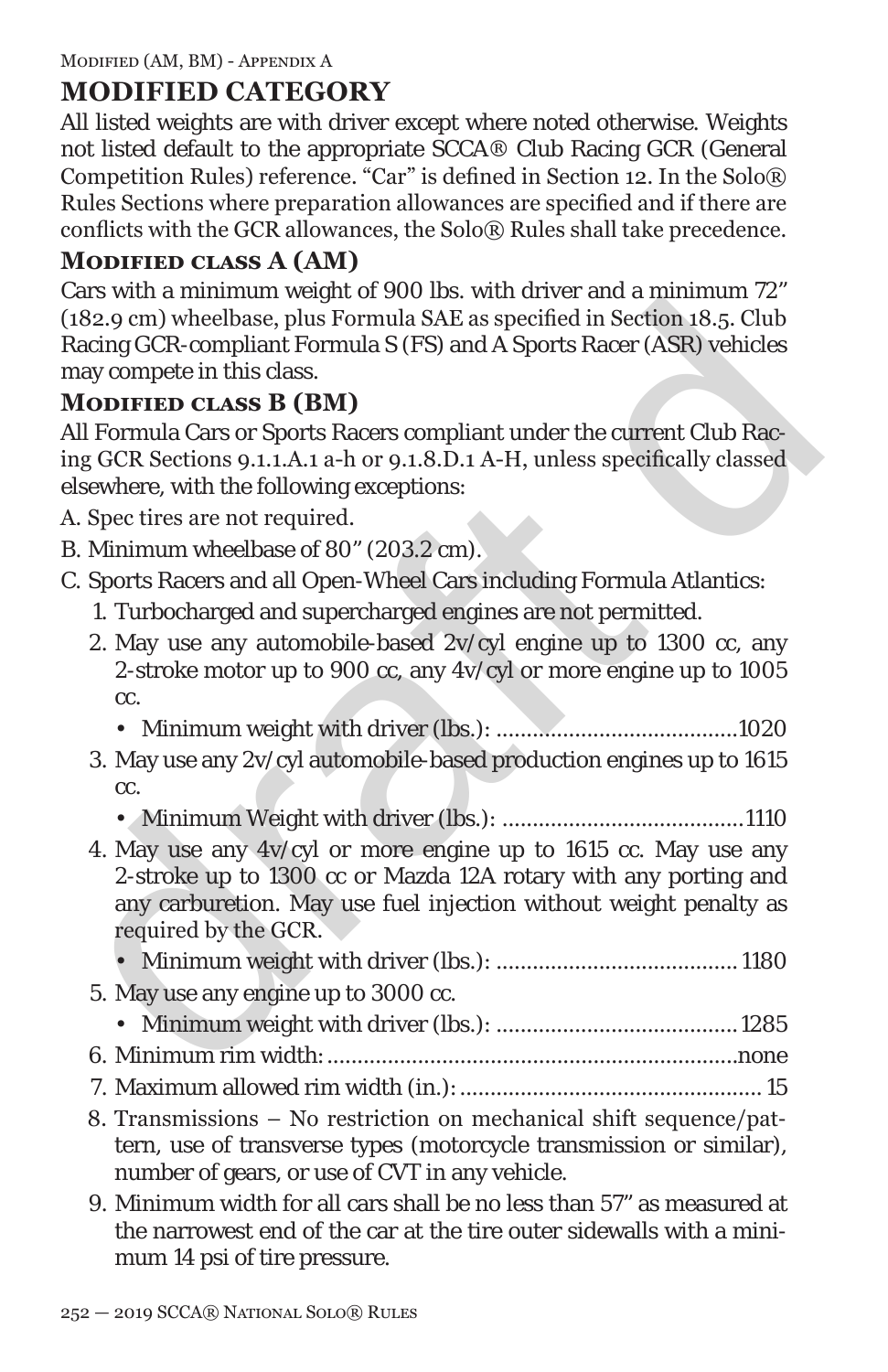- 10.All prohibited cost control items in P2 per GCR Section 9.1.8.D.A apply to formula cars as well as sports racers with the following Solo® changes to the list:
	- a. All chassis/tub over 75% composite are allowed and incur no weight penalty unless under either 96" wheelbase or 66" rear sidewall-to-sidewall outside width (measured with tire pressure at least 14 psi), in which case minimum weight is increased by 50 lbs.
	- b. Direct injection for non-automobile engines incurs a weight adjustment of an additional 25 lbs.
- D. Formula 2000 and Formula Continental per GCR/FCS:
	- 1. Minimum weight with driver (lbs.):............................................. 1090
	- 2. Rim width:.........................................................................unrestricted
	- 3. Airfoil maximum size per Formula Atlantic rules.
- E. Aerodynamic restrictions for Sports Racers:
	- 1. The total area when viewed from the top of front and rear wings shall not exceed 8 sq. ft. (0.743 m²). Area calculation is of the airfoil element plan view and does not include side plates. Side plate area and element profile are unrestricted.
	- 2. Cars with underbody features built in excess of P2 aerodynamic allowances (2015 GCR Section 9.1.8.D and 9.1.8.E) must meet a weight penalty of 50 lbs. and must be constructed within the following limitations:
- b. Direct injection for non-automobile engines incurs a weight adjustment of an additional 25 lbs.<br>
D. Formula 2000 and Formula Continental per GCR/FCS:<br>
1. Minimum weight with driver (lbs.):.............................. a. For the full width of the body the floor pan will be a minimum of 45% of the wheelbase; the lower surface (surface licked by the air stream) shall not exceed  $\pm 1$ " (2.54 cm) deviation in any longitudinal section through the plane forming the bottom of the tub or chassis floor. The 45% minimum (of the wheelbase) dimension is measured from the point that the surface meets the full width of the body (behind the front wheel or in front of the rear wheel). (This is not to be interpreted as requiring a floor pan beneath the motor, transaxle, transmission, or final drive housing.) See figure.

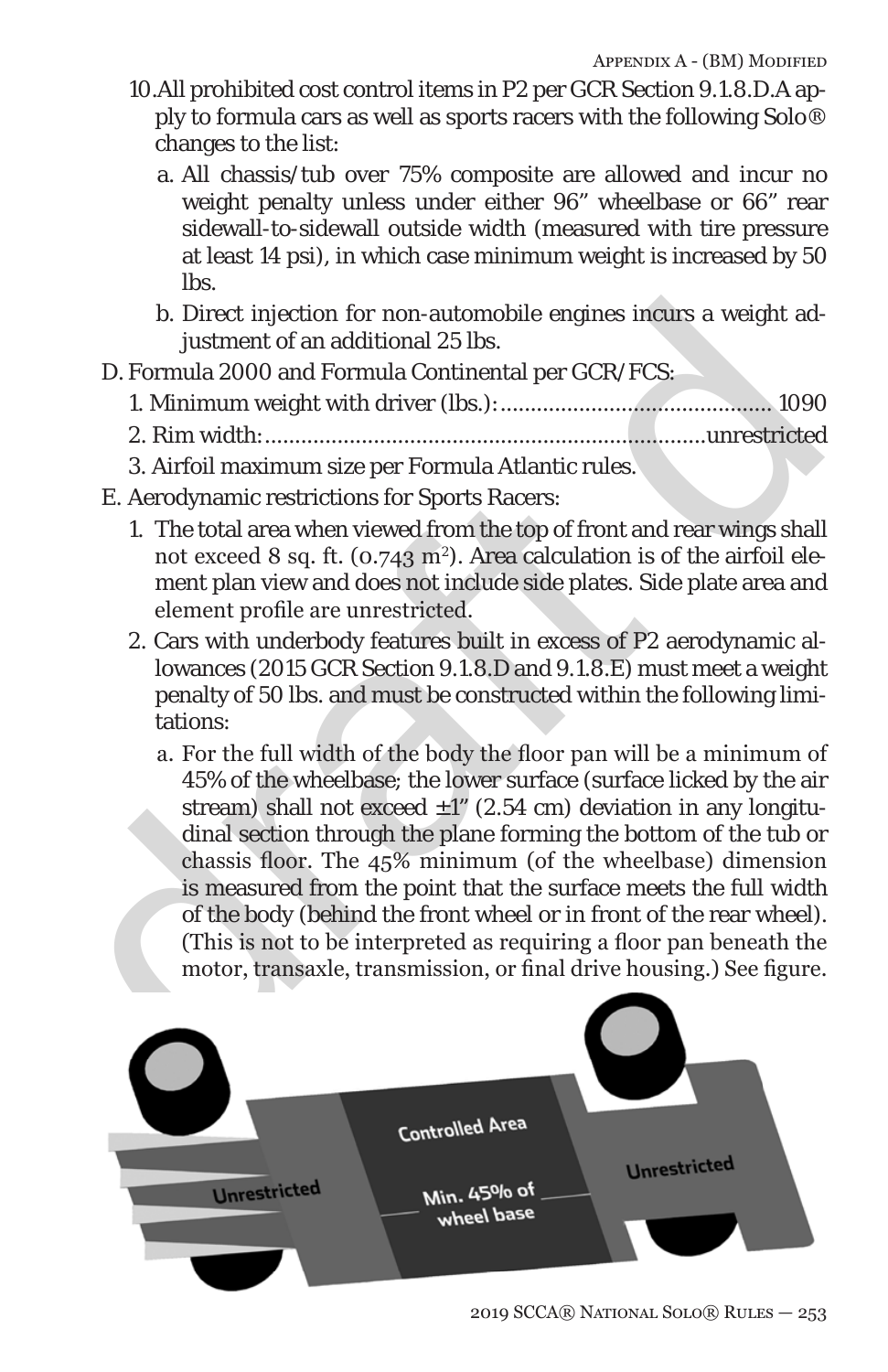#### Modified (CM) - Appendix A

- b. No aerodynamic devices (e.g. "skirts," body sides, etc.) may extend more than 1 cm (0.394") below this lower surface anywhere on the car to the rear of the front axle. Seat bucket or other protrusions shall not circumvent this rule.
- 3. The current GCR P2 underbody aero specifications shall apply to all sports racers and production cars as recognized in DM and EM running in BM as sports racers.
- 4. Production cars running in BM must have the tires as viewed from above at least half covered. Cycle fenders may be used to comply with a sports racer classification.
- F. Aerodynamic restrictions for Formula Atlantic (all open-wheel in BM) shall follow the current Club Racing GCR Formula Atlantic Preparation Rules with the following Solo® allowances:
	- 1. Wings and all other aerodynamic devices front and rear may match but shall not exceed sports racer P2 GCR maximum height (45.25" per P2 GCR 9.1.8.D.D.2 ).
	- 2. Front wing width may match but shall not exceed overall front width as measured at the tires. Front wing elements may not extend behind the front wheel centerline.
- above at least half covered. Cycle fenders may be used to comply with<br>a sports racer classification.<br>T. A condynamic restrictions for Formula Atlantic (all open-wheel in BM)<br>shall follow the current Club Racing GCR Formul 3. Rear wing width shall not exceed the Club Racing FA specs with the exception that endplate gurney lips are not included. Endplate Gurney lips shall not exceed 7 cm (2.756") additional width per side and shall not deviate more than 10° from vertical. No part of the entire rear wing assembly, including wing elements and end plates, shall extend more than 1 m (39.37") to the rear of the rear wheel centerline.
	- a. Except for cars meeting the dimensions of subsection F.3.b herein, the rear wing element assembly maximum plan view fore-aft dimension shall not exceed 70 cm (27.56").
	- b. For cars 66" wide or more at the rear tires and which also meet a weight of 1180 lbs, the fore-aft dimension of the rear wing element assembly plan view shall not exceed 90 cm (35.43").
	- 4. Side pod or other parts not considered chassis are not required to attach or stay above a line situated 1 cm (0.4") above the chassis bottom (this is an exception to GCR 9.1.1.A.1.g.10).
	- 5. Flexible ground sealing is permitted on cars 66" wide or more at the rear tires and which also meet a weight of 1180 lbs.

# **Modified class C (CM)**

A. Modified Class C (CM) allows the Solo® Vee and the following SCCA® Club Racing GCR-compliant cars: Spec Racer Ford (SRF), Formula F (FF). Within the limitations of the GCR, additional frame bracing, suspension and steering changes, relocation of ancillary components (radiators, batteries, etc.), and their associated mounting brackets is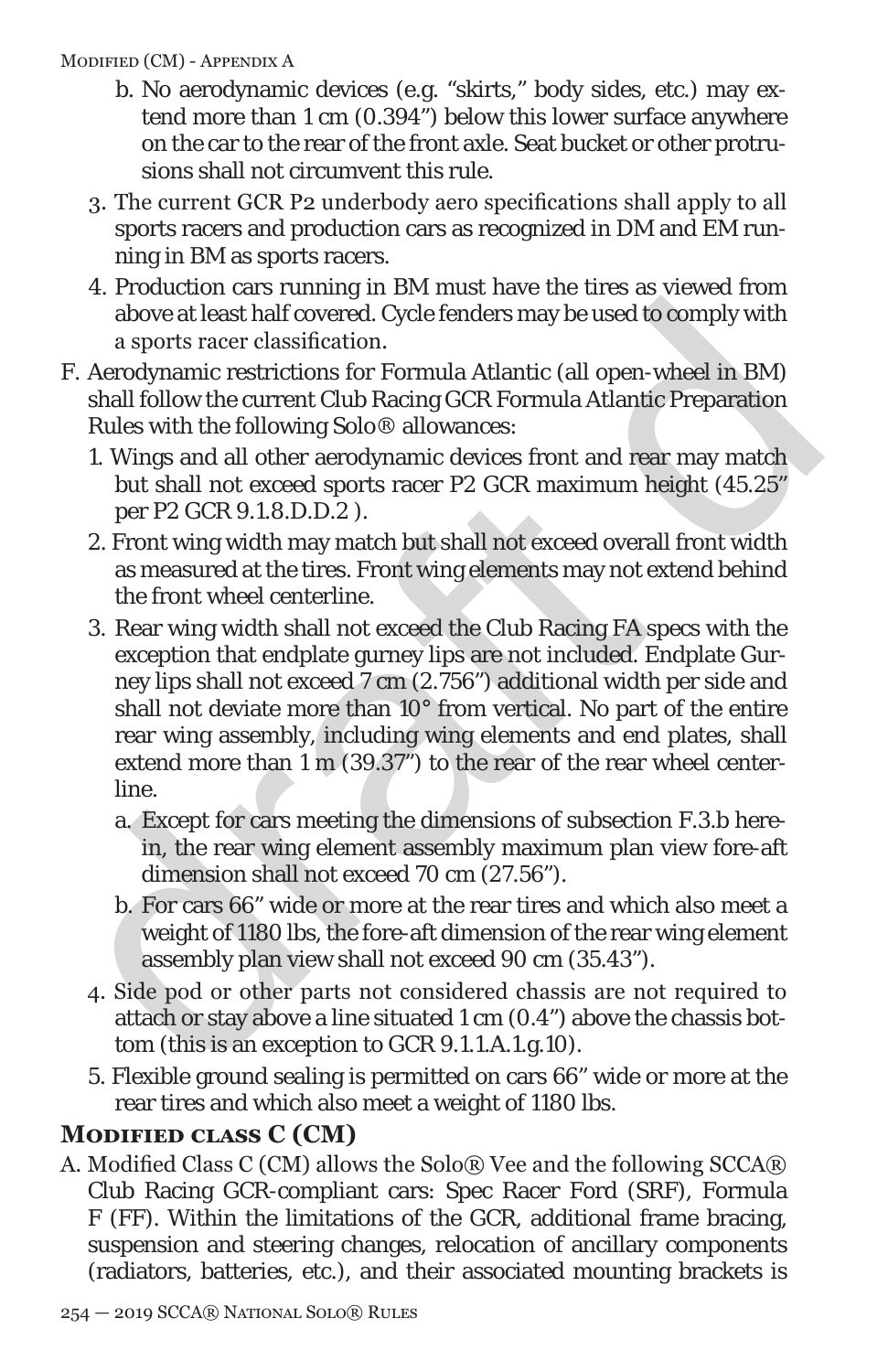permitted. Nothing in these rules is to be construed as overruling any GCR construction requirements or limitations except for those safety items which the Solo® Rules do not require. The purpose of these rules is to maintain the value of these cars for Club Racing and therefore their market value, and to prevent special Solo®-only Formula F vehicles.

Exceptions to the Club Racing GCR for all cars in this class:

- 1. Spec tire requirements do not apply.
- 2. Formula F (FF) weight with driver (min.): Ford Cortina engine (lbs.) ............................................................1050 Ford Kent and Honda Fit engines (lbs.) ...................................... 1100
- draft d 3. Only cars produced by the following manufacturers are eligible for FF in this class: ADF, Alexis, Anson, Caldwell, Citation, Crossle, Dulon, Eagle, Elden, Forsgrini, Gemini, Hawke, Konig-Heath, LeGrand, Lola, Lotus, March, Merlyn, Mondiale, Piper, PRS, Reynard, Royale, Stohr, Swift, Tiga, Titan, Van Diemen, Winkleman, and Zink. The SEB may add to this list at any time, effective upon notification of the membership.
	- B. Other Club Racing GCR-compliant Formula Cars
		- 1. Formula Vee (FV)
		- 2. Formula First (FST)
	- C. Solo® Vee as per the following definition: Solo® Vee is based on Club Racing Formula Vee (FV) and all cars shall meet all specifications described in the Club Racing GCR Sections 9.1.1.C.1, C.2, C.3, C.4, C.6, C.7, C.8, C.9, C.10, C.11 and C.12 except as amended in these rules. No permitted or alternate component or modification shall additionally perform a prohibited function.

1. Engine Choices

- a. Any standard 1600 cc or smaller air-cooled automobile engine manufactured by Volkswagen (VW) for sale in VW vehicles available to the general public for purchase in the US is allowed.
	- 1. Solo® Vee engines may increase compression up to and including 10:1 ratio with OE bore and stroke. Compression ratio may be increased by additional machining of any factory machined surface on the cylinder heads only. Fuel injection is prohibited. Valve size may be increased to a maximum of 40.0 mm intake and 35.5 mm exhaust. Port location may not be changed from OE standard. Machining of any type in the combustion chamber such as, but not limited to, valve unshrouding is prohibited. Valve guide centers shall remain OE standard. OE standard heads shall be used; however, alternate VW heads with casting numbers 040 101 355 or 043 101 375 may be substituted. Any single carburetor (regardless of the number of venturis) is permitted. Multiple carburetion is restricted to a maximum of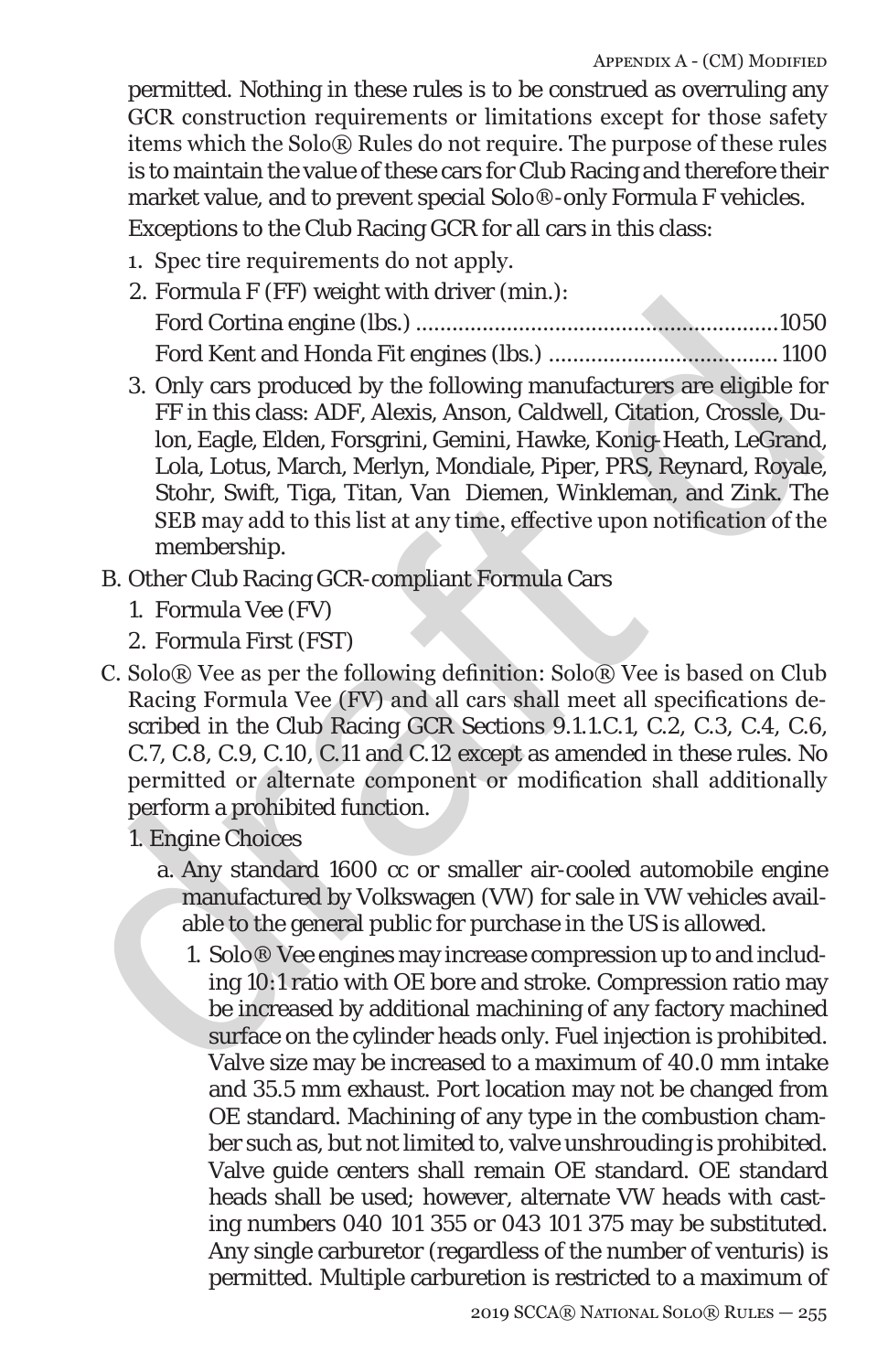#### Modified (CM) - Appendix A

two 44 mm carburetors with 28 mm ventures. If a balance tube is used between manifolds runners, it shall be restricted to one  $\frac{1}{2}$ " (0.500", 50.8 mm) ID pipe. Any intake manifold not having a plenum chamber is permitted.

OR

- chamber machining (such as, but not limited to, unshrouding<br>of the valves) is permitted. Valve guide centers must remain<br>of the standard. Increased displacement engines up to 1915cc are<br>restricted to maximum valve sizes 3 2. Increase bore up to and including 94 mm maximum per cylinder, total displacement of 1915 cc. Machining to allow the installation of the cylinders is permitted. No other combustion chamber machining (such as, but not limited to, unshrouding of the valves) is permitted. Valve guide centers must remain OE standard. Increased displacement engines up to 1915cc are restricted to maximum valve sizes 39 mm intake and 32 mm exhaust. Port location may not be changed from OE standard. OE standard heads shall be used; however, alternate VW heads with casting numbers 040 101 355 or 043 101 375 may be substituted. A maximum compression ratio of 9:1 is permitted. Compression ratio may be increased by additional machining of any factory machined surface. Any single carburetor may be used. Multiple carburetors are prohibited. Any intake manifold not having a plenum chamber is permitted.
	- b. There shall be no mixing of allowances (e.g., carburetors from 1 above and displacement from 2 above).
	- 2. Engine Components
		- a. Mixing of parts between different air-cooled engine models is permitted. All parts must meet VW specifications for engines delivered for use in the US in VW vehicles unless otherwise noted herein.
		- b. Balancing of all moving parts is permitted provided balancing does not remove more material than necessary to achieve balance.
		- c. Parts from alternate manufacturers or remanufactured parts are permitted provided said parts are of the same material, are dimensionally identical, and meet all original VW specifications for engines delivered for use in the US in VW vehicles. This would include VW replacement heads as specified without raised ports and aluminum engine cases. Aftermarket magnesium engine cases may also be substituted.
		- d. The flywheel from either the alternate engine or from the 1200 cc engine may be used. Minimum flywheel weight is 12 lbs. Any single-disc clutch may be used. The transmission housing may be machined to provide clearance when using the alternate engine/ flywheel assembly.
		- e. Any exhaust system which terminates more than 3" (7.62 cm) behind the rearmost part of the body may be used.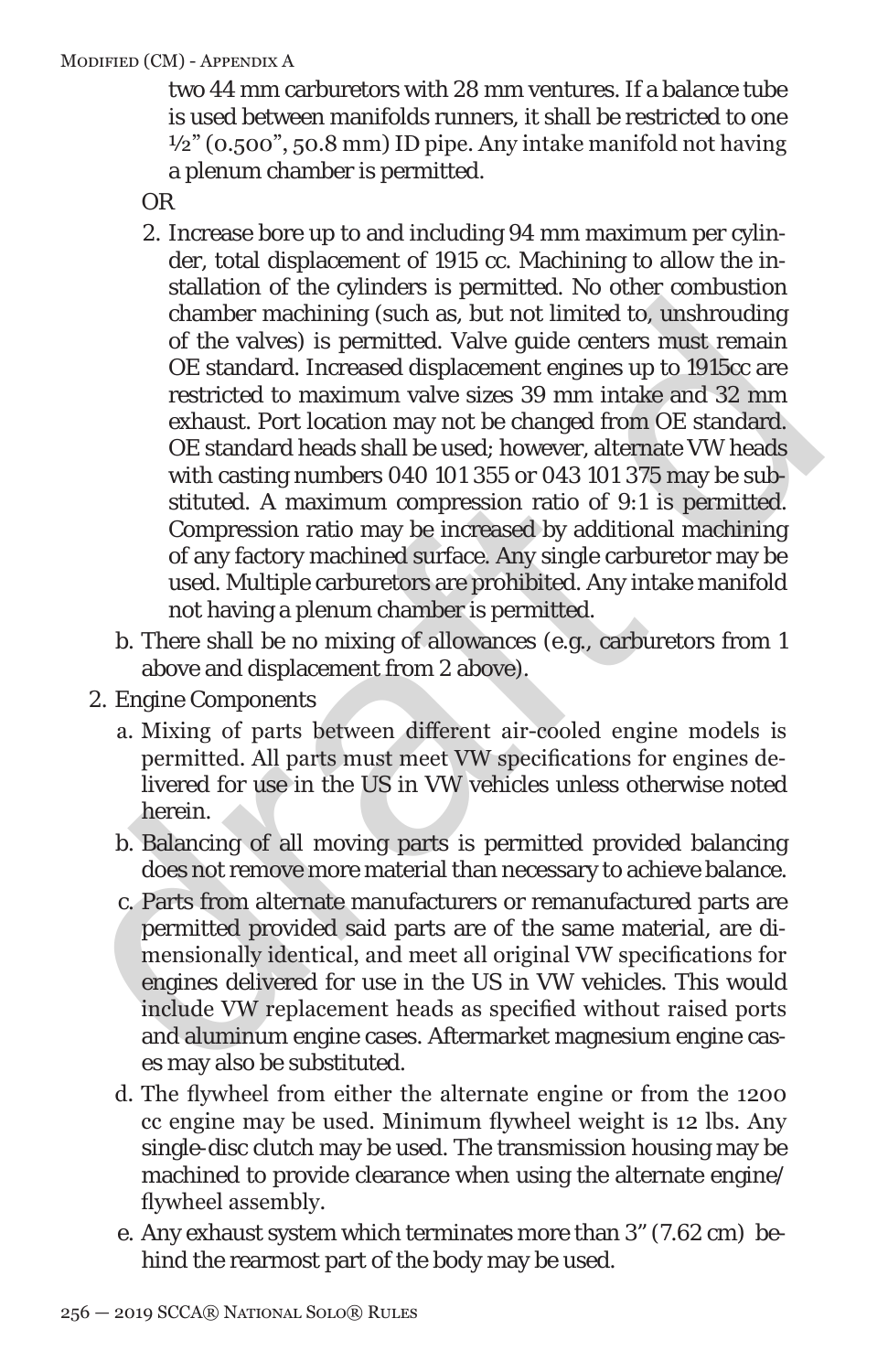- f. Counterweighted crankshaft and 8-dowel pinned crankshaft-toflywheel mounting are allowed. All journal dimensions and relationships with each other must remain as standard. Crankshaft journals may be ground undersize a maximum of 0.030" (0.762 mm) less than standard dimensions. Crankshaft pulley is unrestricted.
- the oil pan and crank<br>case is permitted. The use of any standard VW oil pump is permitted. Dry sump systems are permitted.<br>Placement of oil gallery plugs with threaded plugs is permitted.<br>Rowth threaded plugs is permitted g. Deep sump oil pan up to 2.5 qt. (2.37 L) additional capacity is permitted. The installation of baffles housed completely within the oil pan and crankcase is permitted. The use of any standard VW oil pump is permitted. Dry sump systems are permitted. Replacement of oil gallery plugs with threaded plugs is permitted. Oil filters and oil coolers are unrestricted provided that they are securely mounted completely within the bodywork. A pressure accumulator (e.g., Accusump®) may be fitted.
	- h. Camshaft and valve train components are unrestricted with the following exceptions:
		- 1. Pushrods shall be made of metal.
		- 2. Valve lifters (tappets) shall be dimensionally and functionally identical to and made of the same material as the standard VW parts.
		- 3. Roller camshafts are prohibited.
		- 4. Rocker arms shall be standard ratio VW.
		- 5. Valve guide material is unrestricted provided that the distance between valve centers and the angles of the valves does not change.
	- i. Porting, polishing, and machining of the intake and exhaust ports is permitted. The addition of material in any form is prohibited. Valve seat angles are unrestricted.
	- j. Compression ratio may be increased by additional machining of any factory machined surface on the cylinder heads only. Installation of a spark plug hole repair utilizing standard thread repair methods (e.g., Heli-Coil®) is permitted providing that the spark plug centerline is not changed.
	- k. Complete or partial removal of any cooling duct component. Removal of the fan and the fan housing is permitted. Any electric fan is permitted for cooling the engine or engine oil.
	- l. Voltage regulator, generator, and/or generator stand may be removed.
	- m.One or more batteries may be used.
	- n. Any ignition system that utilizes a distributor for spark timing and distribution may be used. Distributor shall require no modification to the engine for installation. Internal distributor components and distributor cap may be substituted.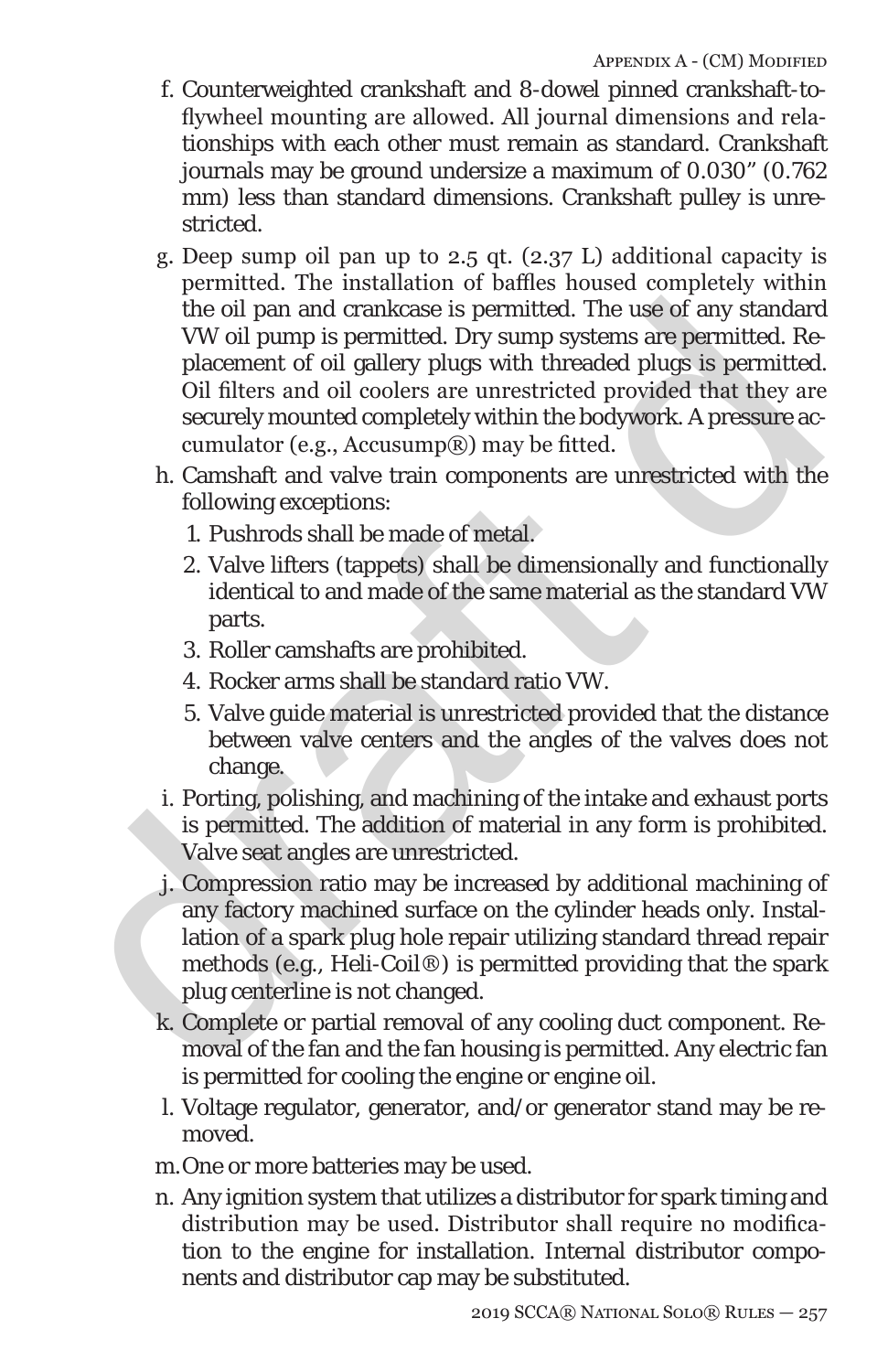#### Modified (CM) - Appendix A

- o. Valve covers are unrestricted and may be bolted on.
- p. Electric radiator/engine cooling fan(s) may be installed.
- 3. Transaxle
	- a. Aftermarket shift forks/shift rod/mounting parts and alterations required for their installation is permitted with the intent of facilitating reliable H-pattern shifting.
	- b. This allowance does not include sequential shifting (push button or single axis lever movement) mechanisms or electric/gas assist. Cable/hydraulic actuating mechanisms are allowed.
	- c. Any primary or final drive gears of any origin may be used. This does not allow the use of alternate transaxles. A reverse gear is not required.
	- d. A device for locking-out reverse gear may be used.
	- e. A limited-slip differential (LSD) is permitted.
- 4. Bodywork

Bodywork to the rear of the main roll hoop may be removed.

5. Front Suspension

The front suspension shall be standard VW Type 1 sedan H-beam front suspension (i.e., link pin or ball joint) or an exact replica of one of them and dimensionally identical. Aluminum H beams are prohibited. The following modifications are permitted:

- or single axis tever movement) mecnanisms or enertic quastasts.<br>Cable/hydraulic actuating mechanisms are allowed.<br>C. Any primary or final drive gears of any origin may be used. This<br>does not allow the use of alternate tran a. Lugs welded, brackets attached by welding or otherwise, and holes drilled in the H-beam to permit attachment of the beam to the chassis, and components wholly or partially to the beam. Brackets may be welded to the torsion arms for the sole purpose of actuating the shock(s) and/or external mounted anti-roll bar and shall perform no other functions.
	- b. Open springs. Torsion bars may be used in conjunction with coils or may be removed entirely. "Coil-overs" are permitted.
	- c. Removal of the shock towers above the upper H-beam tube centerline.
	- d. Relocation of the shock dampers. Shock dampers and their actuation are free.
	- e. The use of any anti-roll bar or bars, internal or external, mounting hardware, and trailing arm locating spacers. The anti-roll bar fitted as part of the standard suspension may be removed. Anti-roll bars may not be cockpit adjustable.
	- f. Replacement of torsion bar rubbers with spacers of another material.
	- g. Installation of any ride height adjuster(s).
	- h. Removal of the drum brake backing plates.
	- 258 2019 SCCA® National Solo® Rules i. In the link pin suspension, non-standard offset link pin bushings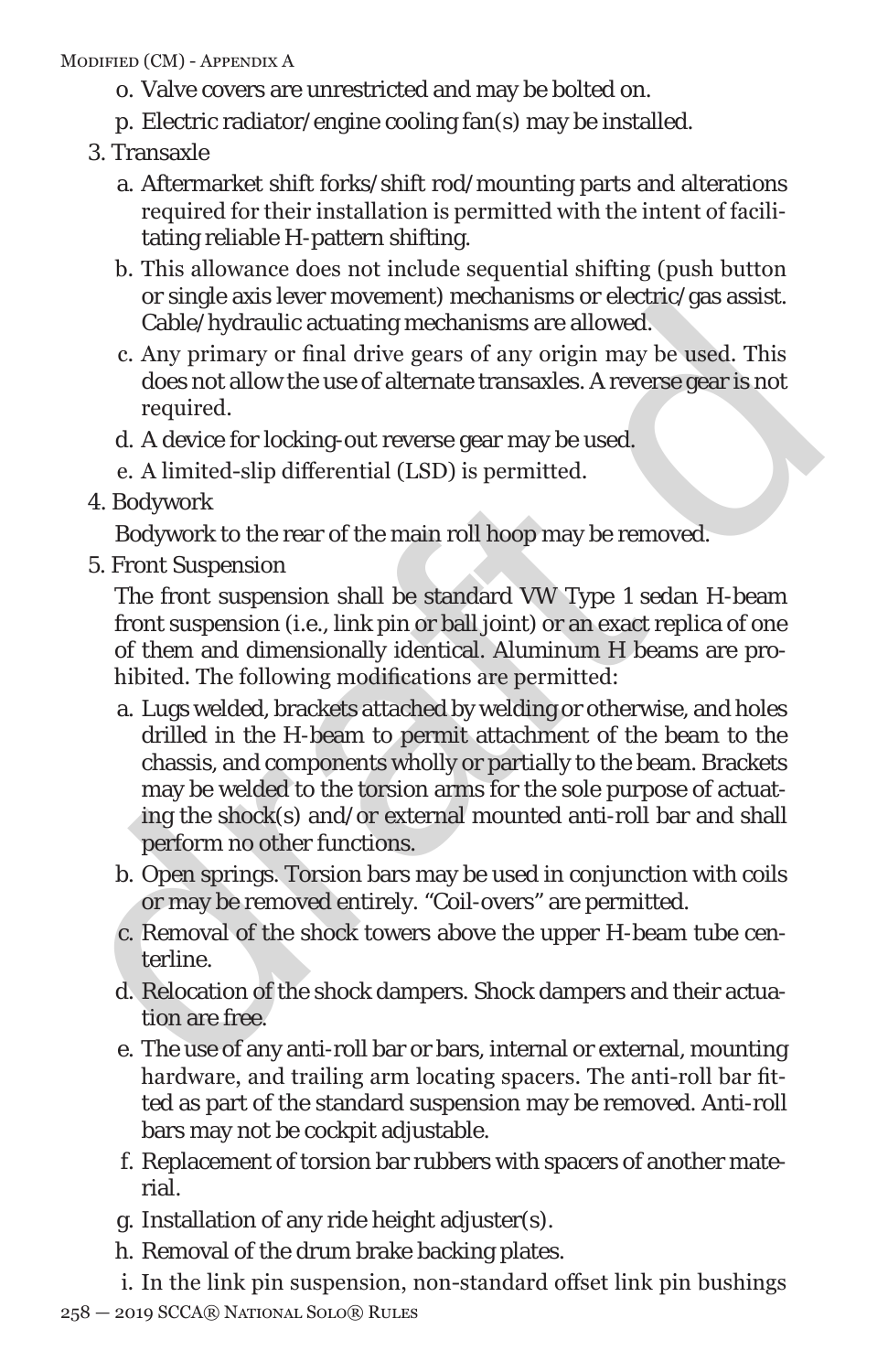in order to obtain desired negative camber. Clearancing of carrier or trailing arm to prevent binding is permitted. The rubber portion of the bump stop may be removed. Caster, camber, toe-in, and link pin inclination are free.

- j. In the ball joint suspension, the camber/caster adjusting replaced with an aftermarket nut of different design. Caster, camber, and toe-in are free.
- k. Any wheel bearings that fit the VW sedan spindles and brake drums or disc brake hubs without modification.
- l. Steering column altered or replaced. Steering wheel is free and may be detachable. Steering mechanism is free but tie rods must attach to the spindle using existing steering arm, a modified steering arm, or a suitable new or modified bracket welded to the spindle. Ball joints in the tie rods may be replaced with rod ends.
- 6. Wheels
	- a. Any wheels and tires are allowed. Resulting track changes are allowed. Studs may be substituted for wheel attachment bolts in the original location. Bolt pattern may be changed.
	- b. 4- or 5-lug wheel hubs may be used. Wheel mounting lug bolts may be replaced with studs.
- 7. Rear Suspension
- drums or disc brake hubs without modification.<br>
L. Steering column altered or replaced. Steering wheel is free and<br>
may be detachable. Steering mechanism is free but the roots must<br>
atach to the spindle using existing ste a. The rear axle and tube assembly shall be standard VW Type 1 sedan (up to 1966) swing axle (no outer pivot point for a half shaft) with axle location provided by a single locating arm on each axle. The rear axle tube may be rotated about its axis. The standard shock mounting and brake pipe brackets may be removed.
	- b. The rear axle bearing retainer flange mating surface may be machined or shims may be installed under the rear axle bearing for the sole purpose of adjusting bearing axial float.
	- c. Springs, shock dampers, their actuation, anti-roll bars, and camber compensating devices are unrestricted, as are cables, straps, or other positive stops used to limit positive camber.
	- 8. Braking System Front and Rear
		- a. Standard VW Type 1-3 brake components, disc or drum, may be used including any standard VW Type 1-3 original. Use of aftermarket hubs, disc or drum brake components in the front or rear of the vehicle, or any combination thereof is unrestricted as long as the units chosen are deemed safe.
		- b. Caliper housing material may be removed on the outer radius surface of the outer piston housing to clear the inside of the rotating wheel.
		- c. Any type lining or pad material may be used.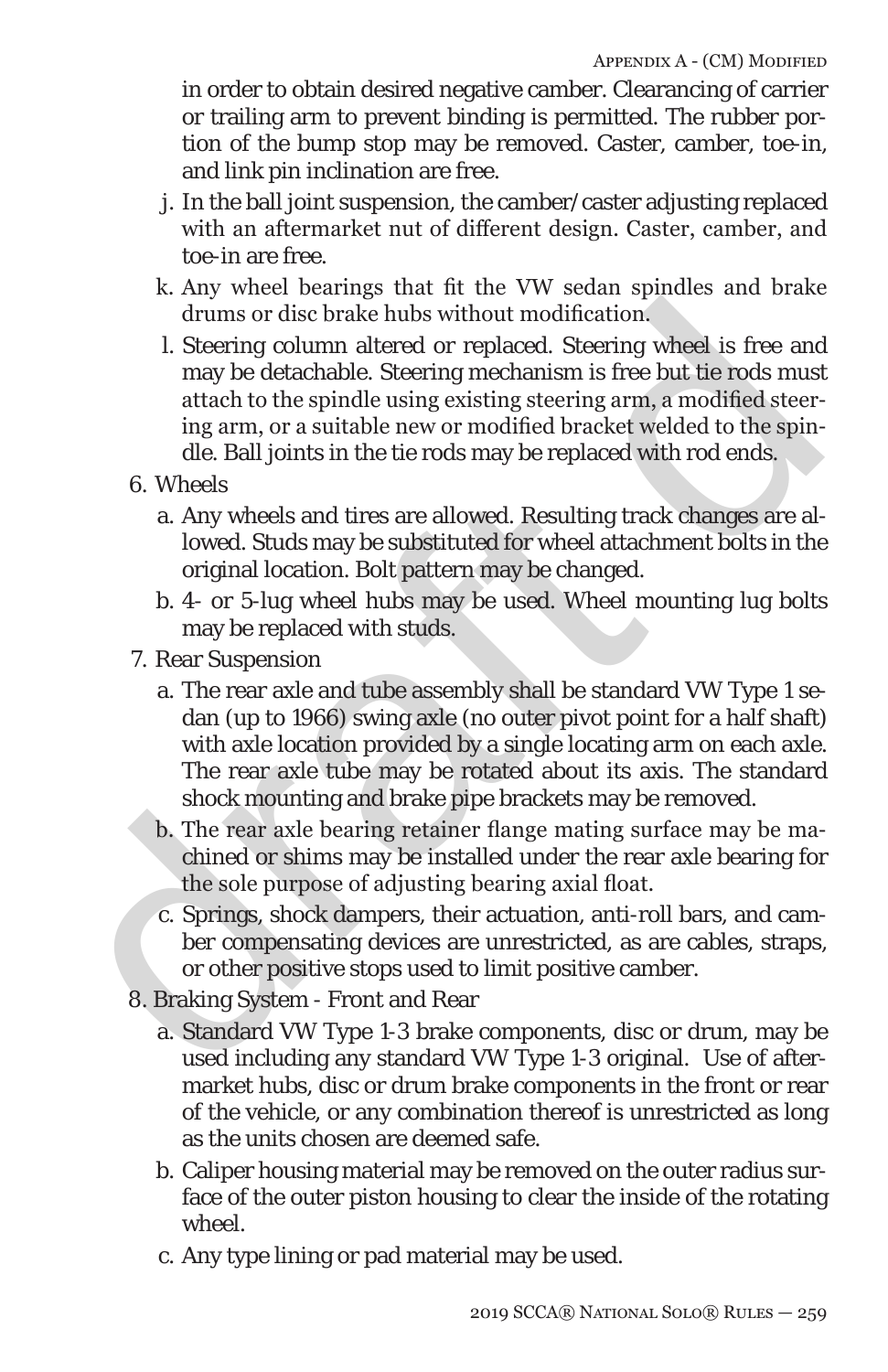Modified (DM) - Appendix A

- d. Adapter plates may be fitted to allow mounting of front or rear brake calipers.
- e. Cross-drilling or grooving of rotors is permitted. Rotors made of a ferrous material shall be used on both the front and rear of the car.
- f. Caliper mounting is free. Rotors must be of ferrous material. Hubs and hats may be made of ferrous material or aluminum.
- g. The car shall be equipped with a dual braking system operated by a single control. In case of a leak or failure at any point in the system, effective braking power shall be maintained on at least 2 wheels.
- h. A separate hand brake is not required. Removal of the hand brake and operating mechanism is permitted.
- i. Brake lines may be of any suitable material, including steel braided lines.
- 9. Weight

Minimum weight with driver (lbs.):............................................ 1000

# **Modified class D (DM)**

Modified Production and GT cars with internal combustion engine displacement 2000 cc and under as follows:

- A. The Mazda 12A and 13B Rotary engines are permitted in DM with the following restrictions:
	- 1. No replacement of cast iron engine case segments with aluminum.
	- 2. On the 12A engine, only side and rotor housings from 1974-86 engines shall be used.
	- 3. No replacement of 12A or 13B sections, such as side plates, with those from other series engines (i.e., Renesis-type parts).
- by a singe contour. In case of a lead of land eat any point in the set of a separate hand brake is not required. Removal of the hand brake and operating mechanism is permitted.<br>
i. Brake lines may be of any suitable mater 4. On 12A engines: no peripheral-porting or J-porting is allowed. Bridge-porting that does not cut into the water O-ring is permitted. On 13B engines, 4- and 6-port: Maximum porting permitted is street-porting. No bridge-porting, J-Porting, or peripheral-porting.
	- B. Weight with driver vs. computed displacement (lbs.):
		- Piston engines, normally-aspirated up to & including 1800 cc ..... 1280
		- 12A rotary engines, normally-aspirated w/ porting restriction ..... 1280
		- Piston engines, normally-aspirated 1801-2000 cc ......................1380
		- 13B rotary engines, normally-aspirated w/ porting restriction .... 1380
		- Forced induction w/ displacements per 18.0.B, up to 2000 cc w/ inlet restrictor ..................................................................................1380
	- C. Performance Adjustments (lbs.):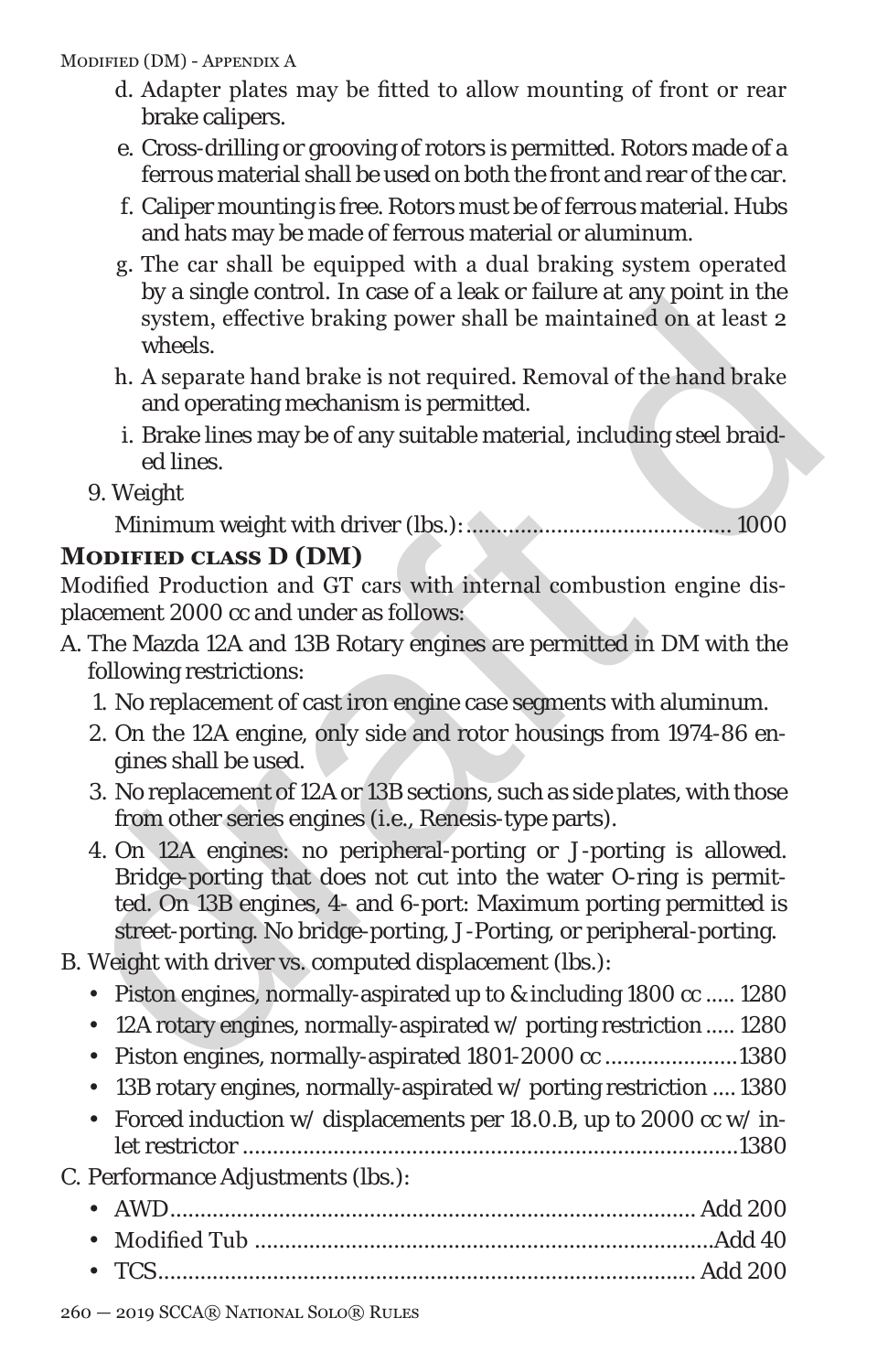|           | APPENDIA A = (EIN, FINJ INIODIFIED                                                                                                                                                         |  |  |
|-----------|--------------------------------------------------------------------------------------------------------------------------------------------------------------------------------------------|--|--|
|           | • ABS and/or SCS (no additional weight adjustment) Add 250                                                                                                                                 |  |  |
|           | D. Weight Bias Adjustment with driver sitting in the driver's seat (lbs.):                                                                                                                 |  |  |
| ٠         | RWD with less than 51% weight on drive wheels  Deduct 35                                                                                                                                   |  |  |
|           |                                                                                                                                                                                            |  |  |
| $\bullet$ |                                                                                                                                                                                            |  |  |
|           | MODIFIED CLASS E (EM)                                                                                                                                                                      |  |  |
|           | Modified Production and GT cars as follows:                                                                                                                                                |  |  |
|           | A. Weight with driver vs. Displacement (lbs.):                                                                                                                                             |  |  |
| $\bullet$ | Piston engines up to & including 3200 cc OHC1700                                                                                                                                           |  |  |
|           | Piston engines up to & including 4500 cc pushrod/OHV 1700                                                                                                                                  |  |  |
| ٠         | 2-rotor rotary engines with unrestricted porting 1700                                                                                                                                      |  |  |
| ٠         |                                                                                                                                                                                            |  |  |
|           | 3-rotor rotary engines with unrestricted porting  1800                                                                                                                                     |  |  |
| $\bullet$ |                                                                                                                                                                                            |  |  |
|           | B. Performance Adjustments (lb.):                                                                                                                                                          |  |  |
| $\bullet$ |                                                                                                                                                                                            |  |  |
|           |                                                                                                                                                                                            |  |  |
| $\bullet$ |                                                                                                                                                                                            |  |  |
|           | ABS and/or SCS (no additional weight adjustment)  Add 375                                                                                                                                  |  |  |
|           | C. Weight Bias Adjustment with driver sitting in the driver's seat (lbs.):                                                                                                                 |  |  |
| ٠         | RWD with less than 51% weight on drive wheels Deduct 50                                                                                                                                    |  |  |
|           |                                                                                                                                                                                            |  |  |
|           | <b>MODIFIED CLASS F (FM)</b>                                                                                                                                                               |  |  |
|           | A. Club Racing GCR-compliant Formula 500 (F5) with the following ex-<br>ceptions (listed weights are with driver):                                                                         |  |  |
|           | 1. F5 cars manufactured prior to the current requirement for rubber<br>vibration isolation need not conform to the current GCR Section<br>9.1.1.D.3.C.                                     |  |  |
|           | 2. F5 cars manufactured prior to January 1, 1990 need not comply with<br>crushable structures as defined in the current GCR Section 9.1.1.D.9.                                             |  |  |
|           | 3. F5 cars manufactured prior to January 1, 1990 which utilize a 73"<br>(185.42 cm) wheelbase may compete even though the driver's feet<br>extend beyond the front edge of the wheel rims. |  |  |
|           | 4. Minimum weights with driver (lbs.):                                                                                                                                                     |  |  |
| ٠         |                                                                                                                                                                                            |  |  |
| ٠         |                                                                                                                                                                                            |  |  |
| ٠         |                                                                                                                                                                                            |  |  |
| ٠         |                                                                                                                                                                                            |  |  |
| ٠         |                                                                                                                                                                                            |  |  |
|           |                                                                                                                                                                                            |  |  |
|           |                                                                                                                                                                                            |  |  |

2019 SCCA® National Solo® Rules — 261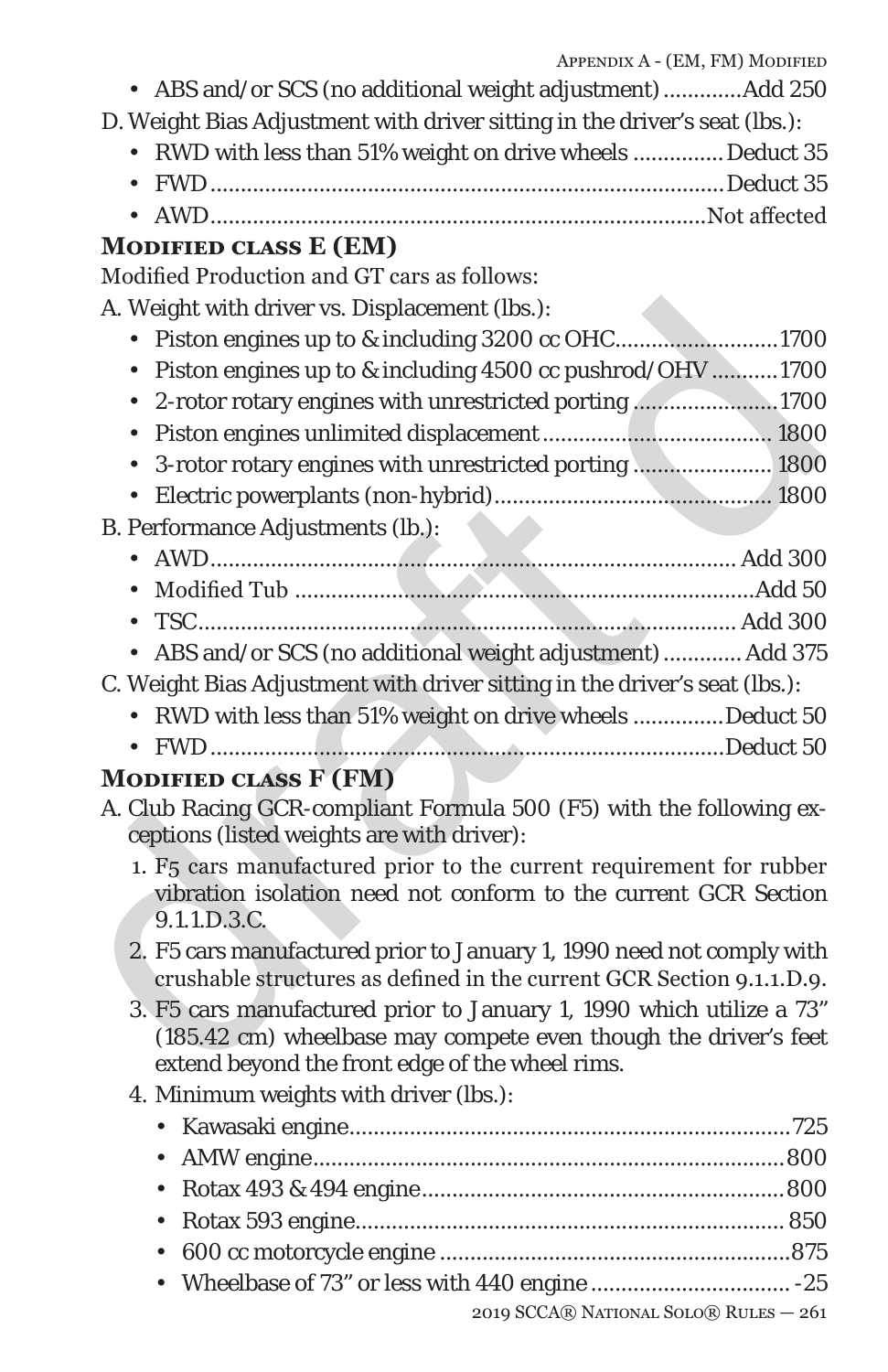#### Modified (FM) - Appendix A

- 5. Rotax 493- & 494-powered cars are permitted to use 34 mm or 38 mm Mikuni round-slide carburetors. AMW powered cars may use either the 38 mm AMW carburetors or update to the 38 mm Mikuni round-slide carburetors. In order to accommodate the use of the approved Mikuni VM 38mm sidedraft carburetors on the AMW engine, the use of the AMW intake manifold (part #2736-00) is permitted as are the AMW rubber attachment boots, gaskets, and/or hardware required for the use of this manifold. Competitors using the Rotax 494 RAVE engine are required to use the 494 non-RAVE rotary valve (Rotax part #924509 or 924508, Ski Doo prefix 420, 147 degree designation that opens  $@$  135° BTDC and closes  $@$  64° ATDC) in their engine. RAVE valves shall be blocked in the "full open" position or left as delivered. No other alterations are permitted. 494 RAVE and non-RAVE parts may not be interchanged between the two engines unless specifically noted.
- 6. Competitors utilizing the Rotax 493 engine may leave the manufacturer's specified intake balance tubes in place or, at their option, completely remove the tubes and make the alterations required to plug the remaining holes. No unnecessary alterations are permitted if the competitor chooses to remove the tubes. The Rotax 493 engine is limited to a Y-pipe exhaust manifold and single expansion chamber as are the Rotax 494 and AMW engines.
- 494 RAVE engine are required to use the 494 non-RAVE rotary valve<br>(Rotax part #9245609 or 9245698, Ski Doo prefix 420, 147 degree des-<br>igantion that opens @ 135° BTDC and closes @ 64° ATDC) in their<br>engine. RAVE valves sh 7. F5 cars may utilize the Rotax 593 engine (1999 and up; bore: 76 mm, stroke: 65.8 mm) using 38 mm Mikuni roundslide carburetors as an alternate 2-cylinder, 2-cycle, liquid-cooled engine in FM. Such engines must use inlet tract restrictors (Cometic gasket #MA0242S-P1020A), one in each tract immediately after the carburetor. Use of the 2003 and up "HO," "SDI," "RS," and "E-TEC" 593 variants is not permitted.
	- 8. All F440 & F500 engines may use any water thermostat. It may be modified or completely removed as necessary to aid water cooling. The water bypass may be blocked and alternate water cooling plumbing may be used. Electric water pumps may be used.
	- 9. F440 & F500 cars in FM are not required in Solo® to have the sidepods now mandated by Club Racing if they were manufactured prior to 1984 in which that requirement was added to the GCR. Sidepods may not be removed from a car which was originally manufactured with them. The measurements for the height, the maximum width (bodywork), and the distance from the tires to the sidepods as specified in the GCR, Bodywork D.9.C, shall have an allowance from the GCR of  $\pm 1$ " ( $\pm 25.4$  mm). It is the intent of this allowance to maintain the ability of the sidepod(s) to continue to hold such items as fuel tanks, battery, and radiator(s), but not to allow sidepods to be used for ground effects to achieve aerodynamic downforce on the vehicle.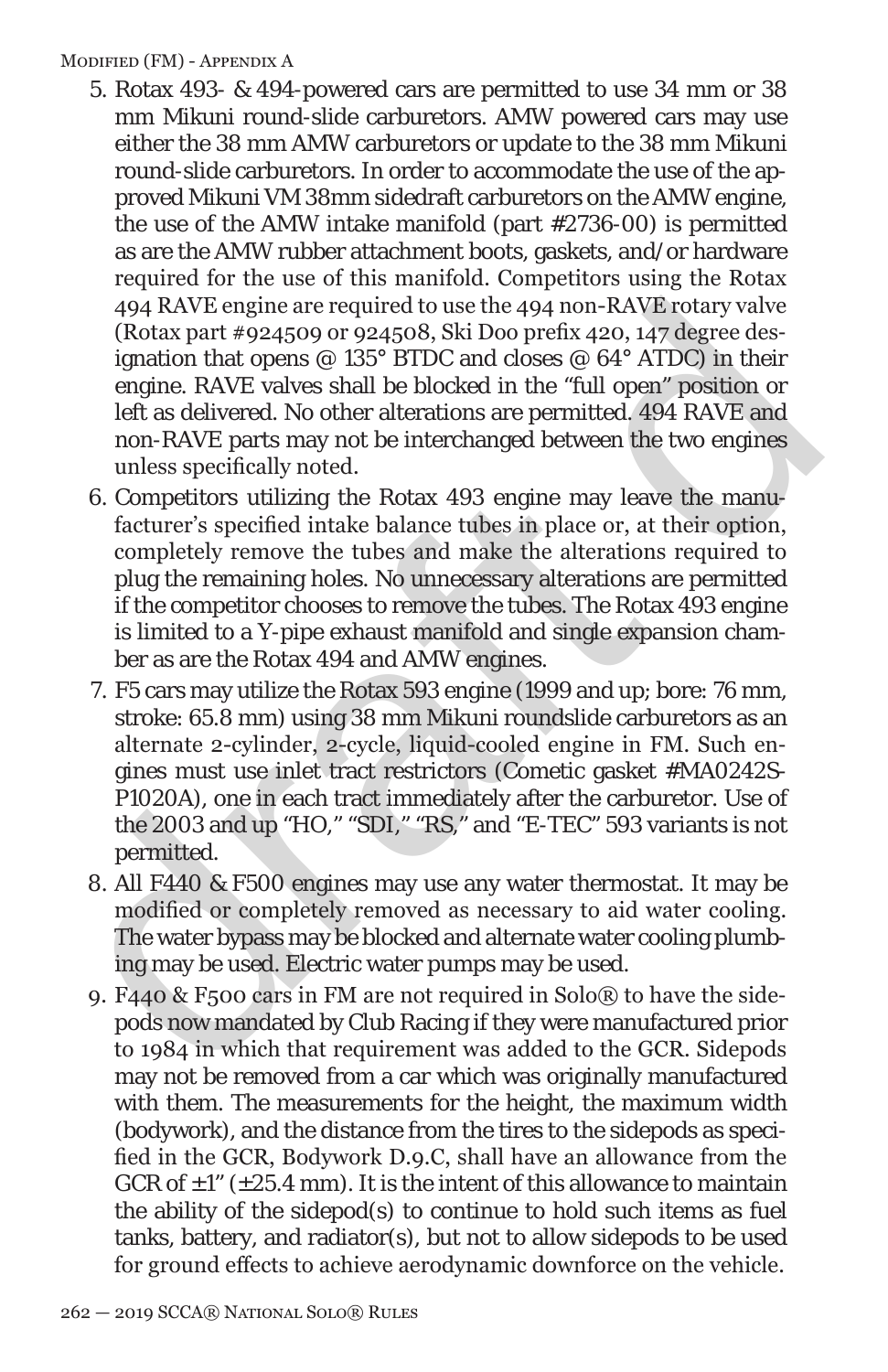10.Electric radiator/engine cooling fan(s) may be installed.

B. Dwarf Cars®, 600 Racing Inc Legends Cars®, and Baby Grand Cars® Vehicles built and prepared to Western States Dwarf Car Association® (WSDCA®), US Legend Cars International®, or MMRA® Baby Grand® specifications are assigned to Modified Class F (FM).

NOTE: If any conflict exists between the WSDCA®, US Legend Cars®, or Baby Grand® Rules and the Solo® Rules, the Solo® Rules shall take precedence.

- receiver.<br>
1. Cars prepared to these specifications are required to comply with the<br>
2. Cars prepared to these specifications are required to comply with the<br>
appropriate rules from their sanctioning body, except for the 1. Cars prepared to these specifications are required to comply with the appropriate rules from their sanctioning body, except for the items listed below:
	- a. Any tire (including recaps) meeting the applicable portions of Section 3.3 are allowed.
	- b. Any differential and final drive gear ratio may be used.
	- c. Any shock absorber may be used.
	- d. Any wheel up to 10" wide and any diameter may be used.
	- e. Any anti-roll bar may be used.
	- f. Any air filter is allowed.
	- g. Any ballast is allowed provided it is mounted securely per the Solo® Rules.
	- h. Any battery may be used.
	- i. Engine does not need to be sealed but must conform to the appropriate rule set.
	- j. Minimum weight with driver (lbs.): ........................................1250
	- 2. WSDCA®, US Legend Cars®, and Baby Grand® specific items not required are as follows:
		- a. INEX-approved manufactured metal seat. Mounting guidelines still apply.
		- b. Seatbelt harness dating requirements.
		- c. Quick-release steering wheels.
		- d. Fire extinguishers.
		- e. Fire-retardant driver suit and gloves.
		- f. Neck braces.
		- g. Head and neck restraints (HNR).
	- 3. Current Solo® Rules override WSDCA®, US Legend Cars®, and Baby Grand® rules for the following items:
		- a. Helmets.
		- b. Car number and class designation.
		- c. Exhaust system, muffler, and tailpipe.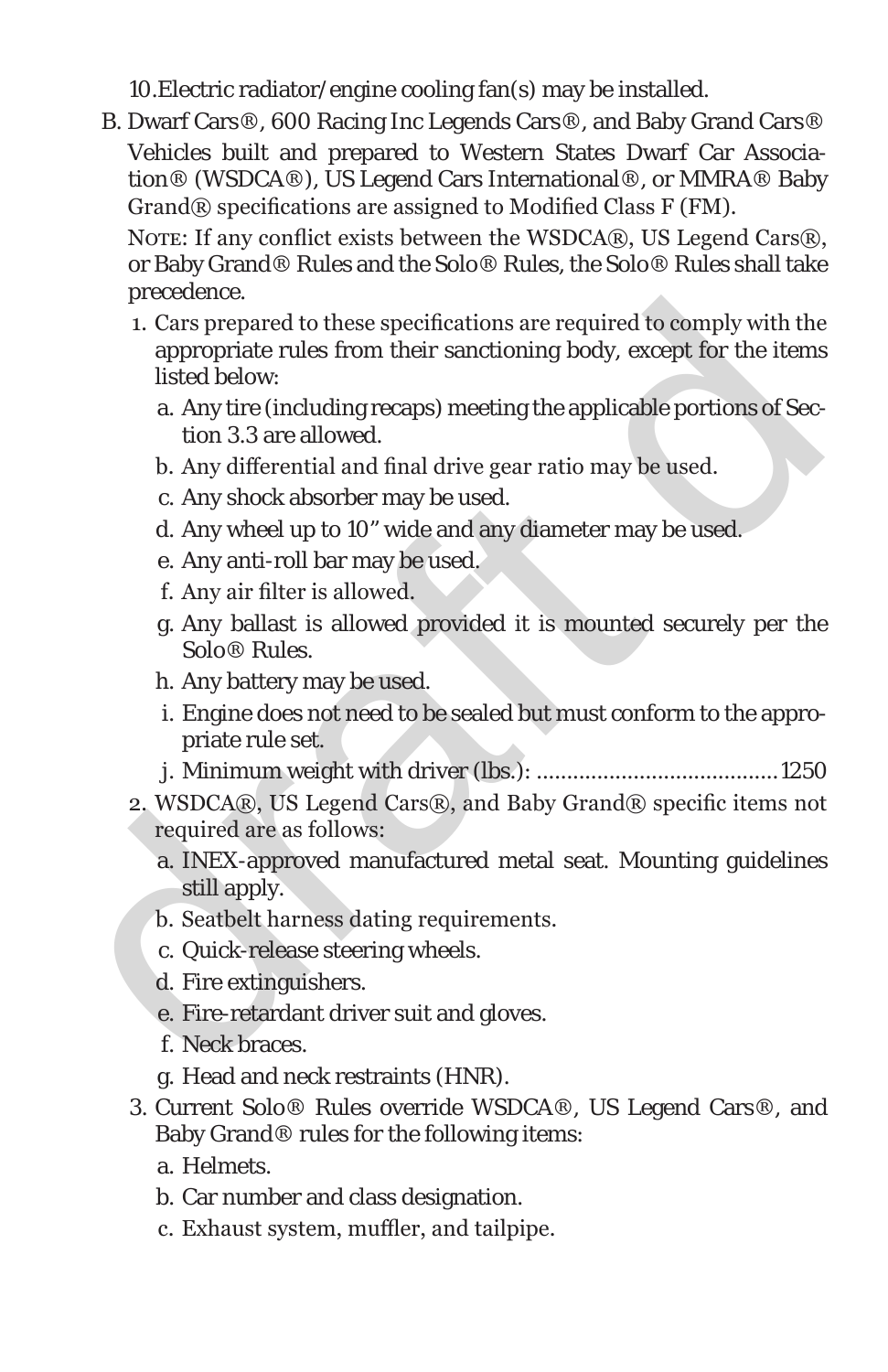## **Appendix B - Supplemental Categories/Classes Offered at National Solo® Events Classic American Muscle (CAM)**

Rationale: The purpose of CAM is to attract automobile enthusiasts who are currently interested and/or participating in autocross events for muscle cars and vintage vehicles manufactured in North America by GM, Ford, Chrysler, and AMC. These avid enthusiasts would largely be a new and different group to join us as SCCA® members and participants. Regions are encouraged to offer this great recruitment tool using a single CAM class or more to encourage Classic American Muscle car enthusiasts to join the fun at your SCCA® Solo® events!

## **Eligible Vehicles**

- Must be either a domestic automobile or truck (pick-up or SUV) of frontengine/rear-wheel-drive (FE/RWD) configuration.
- Must be licensed and insured, as well as fully "street legal" (*working* lights, etc.).
- *• Must have "full-size"* windshield *similar to what came from the manufacturer*. Side glass must be present *if original for the vehicle*. Lexan® or equivalent may be used.
- Must pass the mandatory safety inspection (tech) of Section 3, Vehicles, and must be in compliance with the Sound Measurement Procedures, Appendix I, of the 2019 SCCA® National Solo® Rules.
- Excluded: Dodge/SRT Viper (2013-17); Jeep military/CJ/Wrangler.

## **Body Allowances**

- a non-anti-mateuric given by bond and society memotion and particular and particular particular enthusiasts to join ser encourage Classic American Muscle car<br>enthusiasts to join the fun at your SCCA® Solo® events!<br>Eligibl • Body panels may be modified or replaced in the original standard locations. Frame may be modified or replaced. Vehicle perimeter and wheelbase must be full-scale to the original model. Incidental wheelbase changes resulting from the allowed replacement of suspension components/or modification of suspension design are allowed. This is not an allowance to shorten or lengthen the chassis/body (e.g., change the scale from the original).
	- Interior and exterior must have a "finished" look.
	- Front seating may be replaced or modified. Rear seating may be removed or modified. If removed, the rear seat bottom area must be finished (e.g., carpeted, metal). The driver's seating area must not cross the vehicle longitudinal centerline and not intrude into the OE rear seat bottom cushion area.
	- Upholstered interior panels (door panels, kick panels, etc.) may be replaced with another upholstered or finished panel. Non-upholstered interior panels may be replaced with a panel of any material. Alternate panels must cover any opening(s) the OE panel(s) concealed.
	- The dashboard may be modified but must cover the original area and be "finished."
	- Headliner may be replaced or removed.